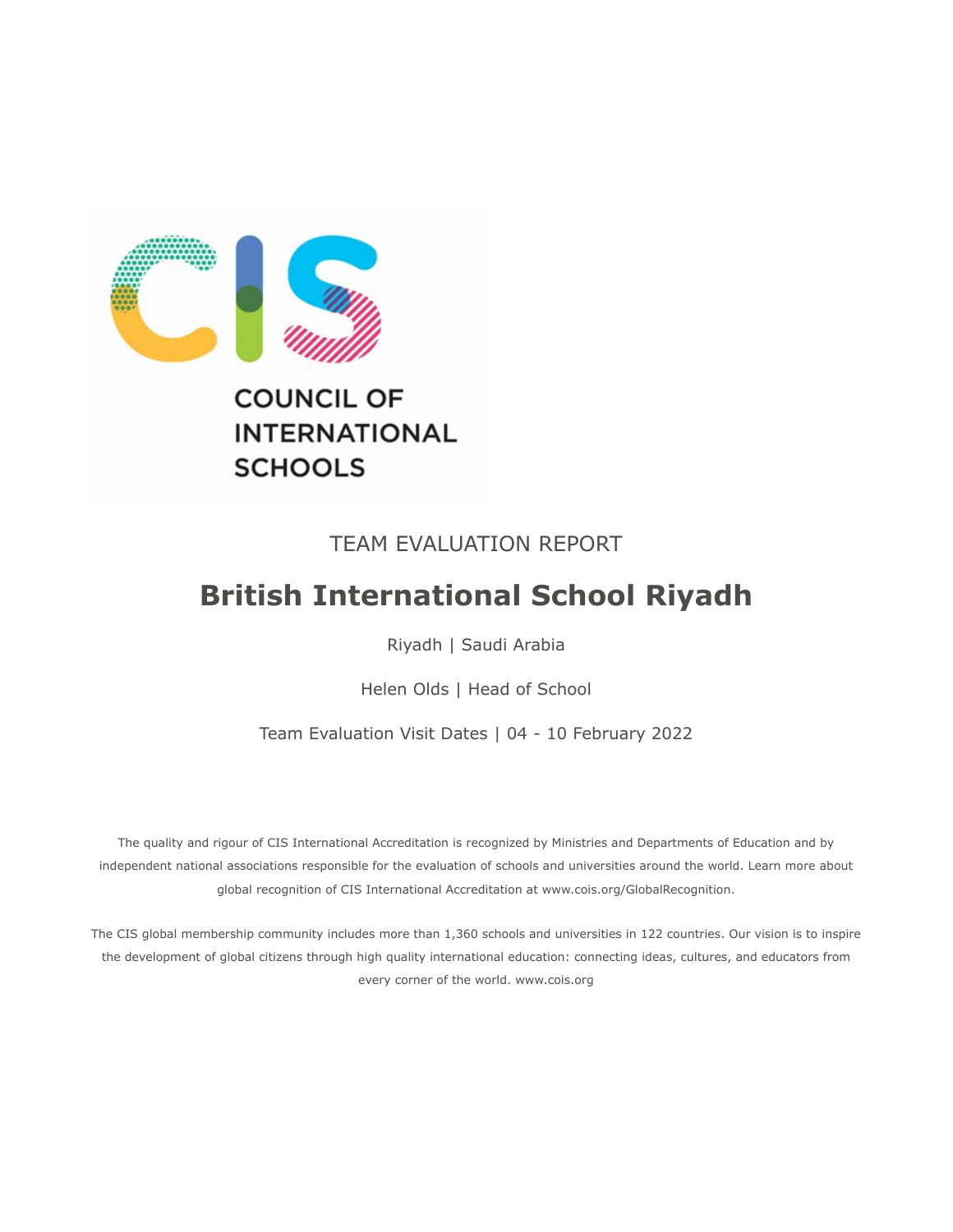# Table of Contents

| Part 1: Basic Information - Team Evaluation                                                         | $\mathbf 1$       |
|-----------------------------------------------------------------------------------------------------|-------------------|
| Part 1: School Overview - Student Admissions and Attrition - Team<br>Evaluation                     | $\overline{2}$    |
| Part 1: School Overview - Faculty and Administration - Team<br>Evaluation                           | 3                 |
| Part 1: School Overview - School-Wide Students' Achievement<br><b>Information - Team Evaluation</b> | 4                 |
| Part 1: School Overview - The Local and Regulatory Environment -<br><b>Team Evaluation</b>          | 5                 |
| Part 1: The CIS Community Survey - Team Evaluation                                                  | 6                 |
| Part 1: Financial Information - SWOT Analysis - Team Evaluation                                     | 8                 |
| Part 1: Financial Information - Audit - Team Evaluation                                             | 9                 |
| Part 1: Financial Information - Financial Management - Team<br>Evaluation                           | 10                |
| Part 1: Financial Information - Financial Planning - Team<br>Evaluation                             | 11                |
| Part 1: Financial Information - Risk Management - Team Evaluation                                   | $12 \overline{ }$ |
| Part 1: Financial Information - Debt Management - Team<br>Evaluation                                | 13                |
| Domain A: Purpose and direction - A1 - Team Evaluation                                              | 14                |
| Domain A: Purpose and direction - A2 - Team Evaluation                                              | 15                |
| Domain A: Purpose and direction - A3 - Team Evaluation                                              | 16                |
| Domain A: Purpose and direction - A4 - Team Evaluation                                              | 17                |
| Domain A: Purpose and direction - A5 - Team Evaluation                                              | 18                |
| Domain A: Purpose and direction - A6 - Team Evaluation                                              | 19                |
| Domain A: Purpose and direction - Domain Summary - Team<br>Evaluation                               | 20                |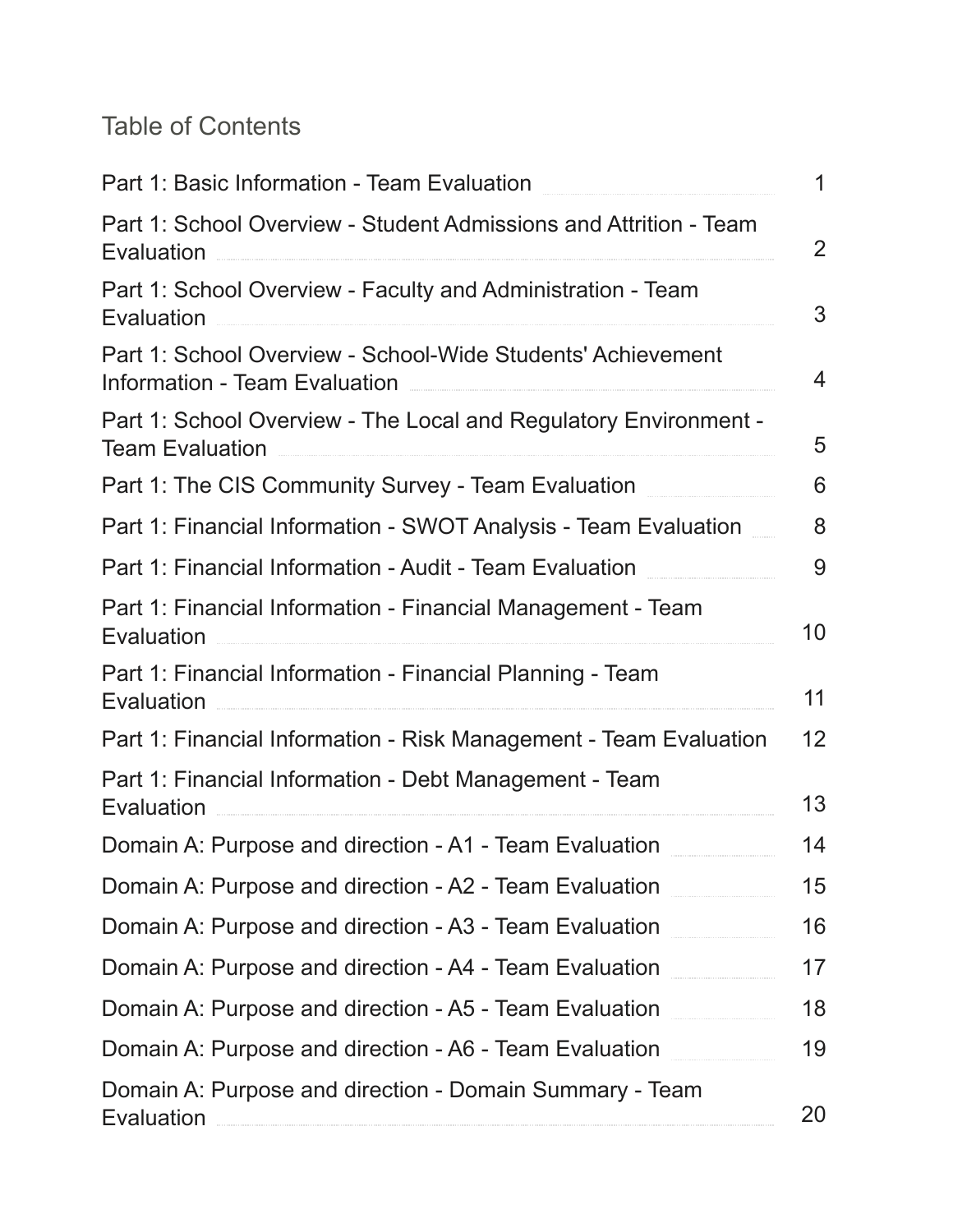| Evaluation        | Domain A: Purpose and direction - Evaluative Commentary - Team                                     |
|-------------------|----------------------------------------------------------------------------------------------------|
| Evaluation        | Domain B: Governance, ownership and leadership - B1 - Team                                         |
| Evaluation        | Domain B: Governance, ownership and leadership - B2 - Team                                         |
| Evaluation        | Domain B: Governance, ownership and leadership - B3 - Team                                         |
| Evaluation        | Domain B: Governance, ownership and leadership - B4 - Team                                         |
| Evaluation        | Domain B: Governance, ownership and leadership - B5 - Team                                         |
| Evaluation        | Domain B: Governance, ownership and leadership - B6 - Team                                         |
|                   | Domain B: Governance, ownership and leadership - Domain<br><b>Summary - Team Evaluation</b>        |
|                   | Domain B: Governance, ownership and leadership - Evaluative<br><b>Commentary - Team Evaluation</b> |
| Evaluation        | Domain C: (Elementary/Primary) The curriculum - C1 - Team                                          |
| Evaluation        | Domain C: (Elementary/Primary) The curriculum - C2 - Team                                          |
| Evaluation        | Domain C: (Elementary/Primary) The curriculum - C3 - Team                                          |
| Evaluation        | Domain C: (Elementary/Primary) The curriculum - C4 - Team                                          |
| <b>Evaluation</b> | Domain C: (Elementary/Primary) The curriculum - C5 - Team                                          |
| <b>Evaluation</b> | Domain C: (Elementary/Primary) The curriculum - C6 - Team                                          |
|                   | Domain C: (Elementary/Primary) The curriculum - Domain<br><b>Summary - Team Evaluation</b>         |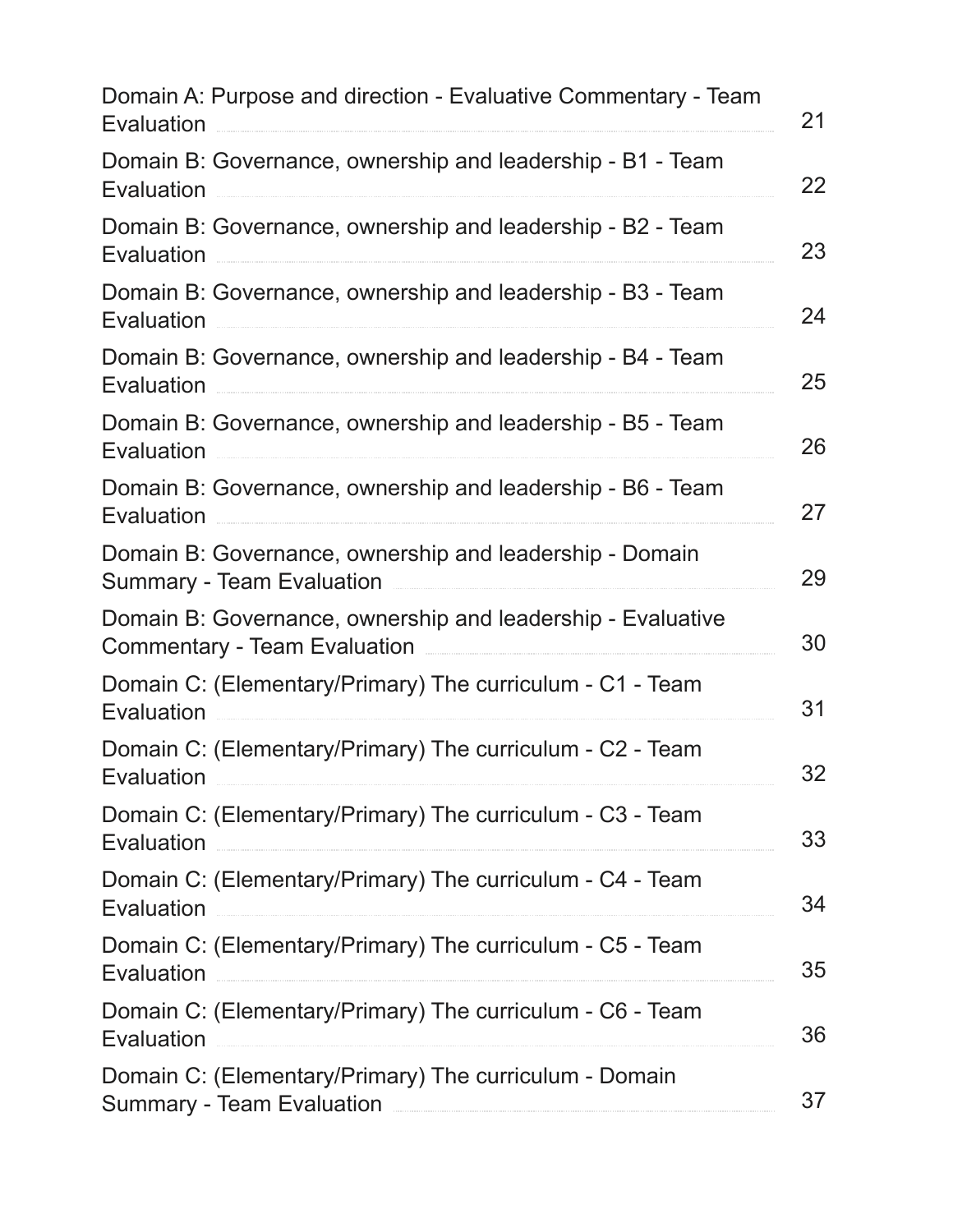| Domain C: (Elementary/Primary) The curriculum - Evaluative<br><b>Commentary - Team Evaluation</b>                                                                                   | 38 |
|-------------------------------------------------------------------------------------------------------------------------------------------------------------------------------------|----|
| Domain C: (High/Upper School) The curriculum - C1 - Team<br>Evaluation                                                                                                              | 39 |
| Domain C: (High/Upper School) The curriculum - C2 - Team<br>Evaluation                                                                                                              | 40 |
| Domain C: (High/Upper School) The curriculum - C3 - Team<br>Evaluation                                                                                                              | 41 |
| Domain C: (High/Upper School) The curriculum - C4 - Team<br>Evaluation                                                                                                              | 42 |
| Domain C: (High/Upper School) The curriculum - C5 - Team<br>Evaluation                                                                                                              | 43 |
| Domain C: (High/Upper School) The curriculum - C6 - Team<br>Evaluation                                                                                                              | 44 |
| Domain C: (High/Upper School) The curriculum - Domain<br><b>Summary - Team Evaluation</b>                                                                                           | 45 |
| Domain C: (High/Upper School) The curriculum - Evaluative<br><b>Commentary - Team Evaluation</b>                                                                                    | 46 |
| Domain D: (Elementary/Primary) Teaching and assessing for<br>learning - D1 - Team Evaluation                                                                                        | 47 |
| Domain D: (Elementary/Primary) Teaching and assessing for<br>learning - D2 - Team Evaluation <b>Manual Accord Contract Contract Contract Contract Contract Contract Contract Co</b> | 48 |
| Domain D: (Elementary/Primary) Teaching and assessing for<br>learning - D3 - Team Evaluation                                                                                        | 49 |
| Domain D: (Elementary/Primary) Teaching and assessing for<br>learning - D4 - Team Evaluation                                                                                        | 50 |
| Domain D: (Elementary/Primary) Teaching and assessing for<br>learning - D5 - Team Evaluation                                                                                        | 51 |
| Domain D: (Elementary/Primary) Teaching and assessing for<br>learning - D6 - Team Evaluation                                                                                        | 52 |
| Domain D: (Elementary/Primary) Teaching and assessing for<br>learning - D7 - Team Evaluation                                                                                        | 53 |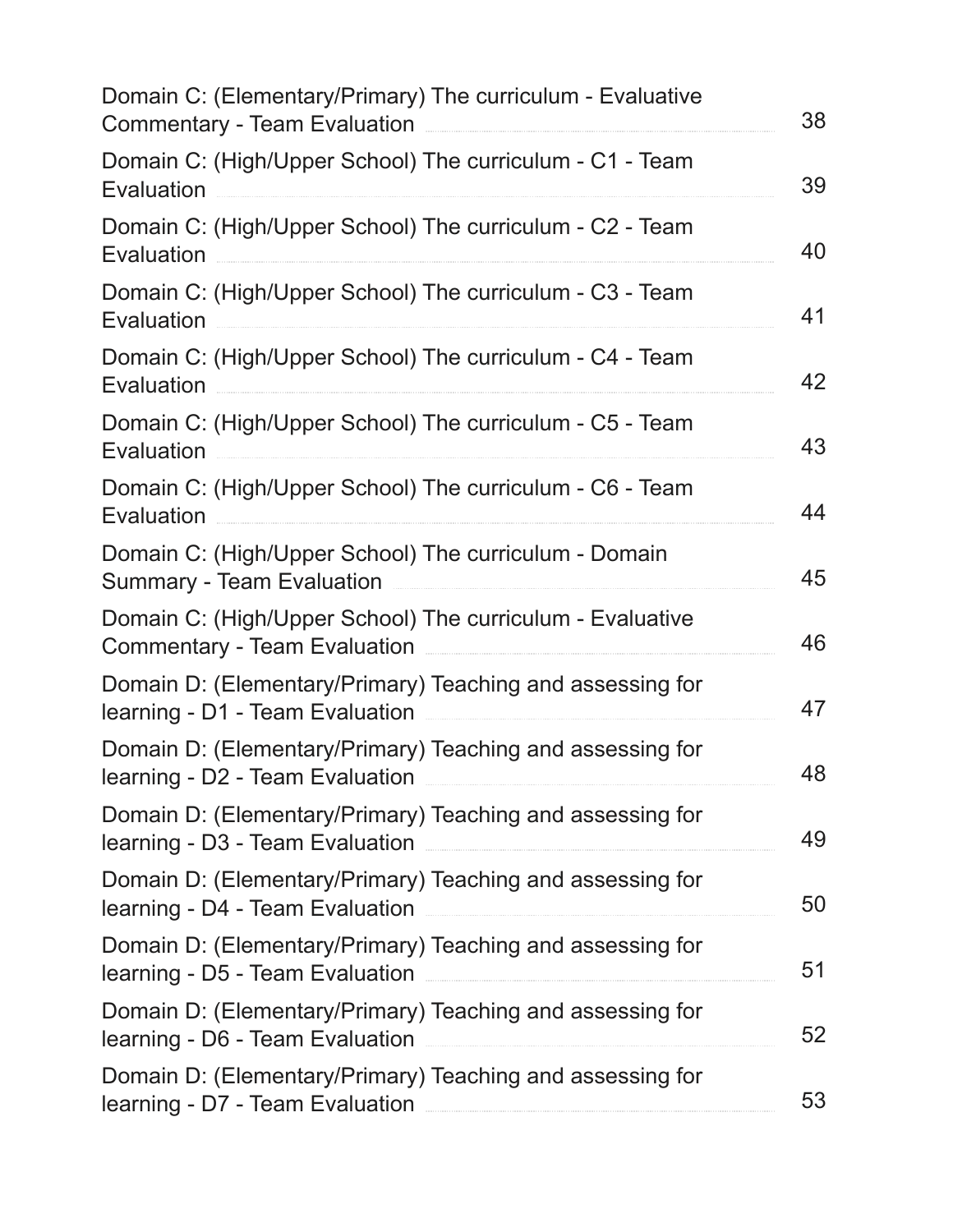| Domain D: (Elementary/Primary) Teaching and assessing for<br>learning - D8 - Team Evaluation                                                                     | 54 |
|------------------------------------------------------------------------------------------------------------------------------------------------------------------|----|
| Domain D: (Elementary/Primary) Teaching and assessing for<br>learning - Domain Summary - Team Evaluation                                                         | 55 |
| Domain D: (Elementary/Primary) Teaching and assessing for<br>learning - Evaluative Commentary - Team Evaluation                                                  | 56 |
| Domain D: (High/Upper School) Teaching and assessing for<br>learning - D1 - Team Evaluation                                                                      | 57 |
| Domain D: (High/Upper School) Teaching and assessing for<br>learning - D2 - Team Evaluation                                                                      | 59 |
| Domain D: (High/Upper School) Teaching and assessing for<br>learning - D3 - Team Evaluation                                                                      | 60 |
| Domain D: (High/Upper School) Teaching and assessing for<br>learning - D4 - Team Evaluation                                                                      | 61 |
| Domain D: (High/Upper School) Teaching and assessing for<br>learning - D5 - Team Evaluation                                                                      | 62 |
| Domain D: (High/Upper School) Teaching and assessing for<br>learning - D6 - Team Evaluation                                                                      | 63 |
| Domain D: (High/Upper School) Teaching and assessing for<br>learning - D7 - Team Evaluation                                                                      | 64 |
| Domain D: (High/Upper School) Teaching and assessing for<br>learning - D8 - Team Evaluation <b>Exam Examiliar and Examilian Contract Contract and Evaluation</b> | 65 |
| Domain D: (High/Upper School) Teaching and assessing for<br>learning - Domain Summary - Team Evaluation                                                          | 66 |
| Domain D: (High/Upper School) Teaching and assessing for<br>Iearning - Evaluative Commentary - Team Evaluation                                                   | 67 |
| Domain E: Well-being - E1 - Team Evaluation                                                                                                                      | 68 |
| Domain E: Well-being - E2 - Team Evaluation                                                                                                                      | 69 |
| Domain E: Well-being - E3 - Team Evaluation                                                                                                                      | 70 |
| Domain E: Well-being - E4 - Team Evaluation                                                                                                                      | 71 |
| Domain E: Well-being - E5 - Team Evaluation                                                                                                                      | 72 |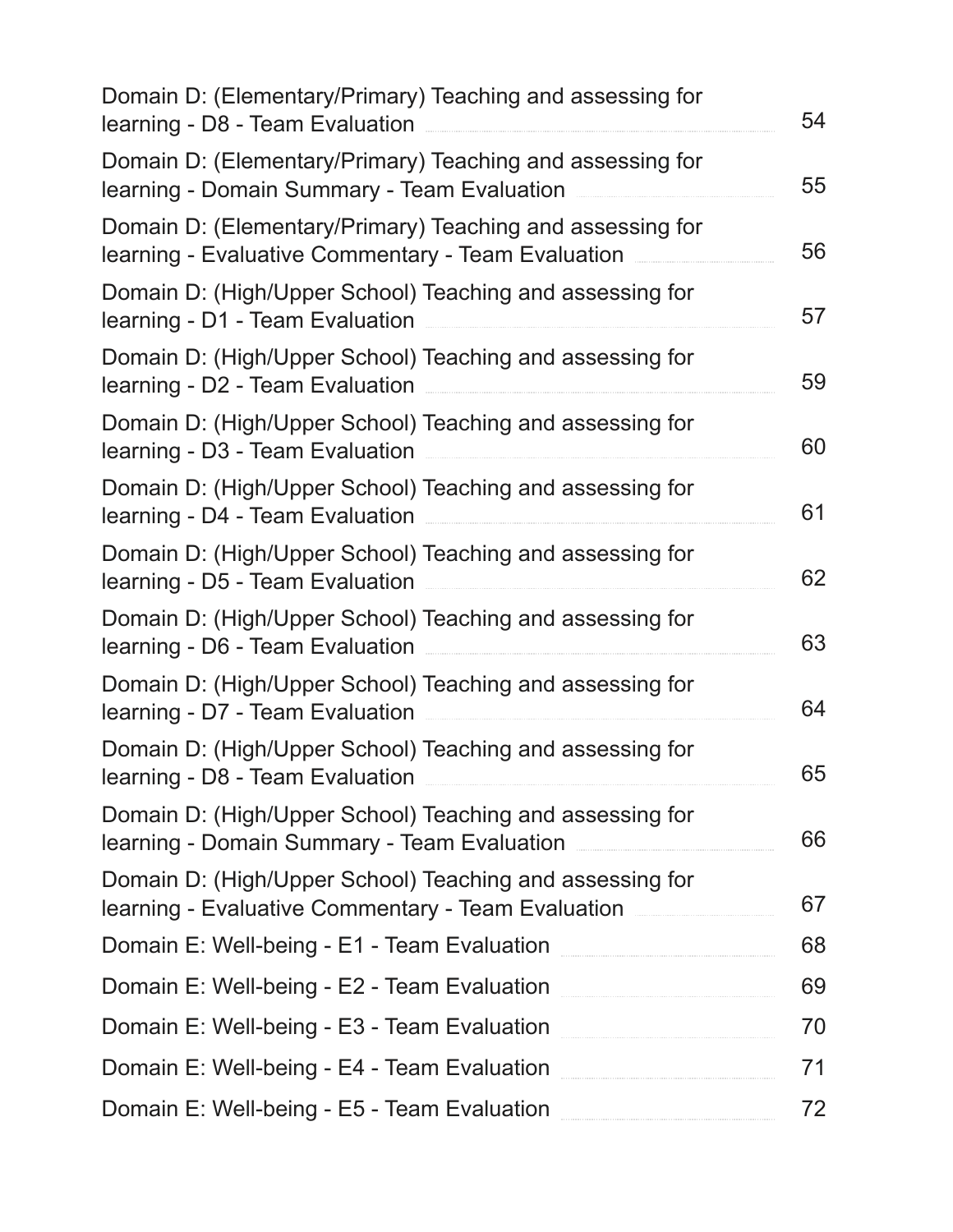| Domain E: Well-being - E6 - Team Evaluation                                                                             | 73 |
|-------------------------------------------------------------------------------------------------------------------------|----|
| Domain E: Well-being - Domain Summary - Team Evaluation                                                                 | 74 |
| Domain E: Well-being - Evaluative Commentary - Team Evaluation                                                          | 75 |
| Domain F: Staffing - F1 - Team Evaluation                                                                               | 76 |
| Domain F: Staffing - F2 - Team Evaluation                                                                               | 77 |
| Domain F: Staffing - F3 - Team Evaluation                                                                               | 78 |
| Domain F: Staffing - F4 - Team Evaluation                                                                               | 79 |
| Domain F: Staffing - F5 - Team Evaluation                                                                               | 80 |
| Domain F: Staffing - F6 - Team Evaluation                                                                               | 82 |
| Domain F: Staffing - Domain Summary - Team Evaluation                                                                   | 83 |
| Domain F: Staffing - Evaluative Commentary - Team Evaluation                                                            | 84 |
| Domain G: Premises, facilities, technology systems, and auxiliary<br>services - G1 - Team Evaluation                    | 85 |
| Domain G: Premises, facilities, technology systems, and auxiliary<br>services - G2 - Team Evaluation                    | 87 |
| Domain G: Premises, facilities, technology systems, and auxiliary<br>services - G3 - Team Evaluation                    | 89 |
| Domain G: Premises, facilities, technology systems, and auxiliary<br>services - G4 - Team Evaluation                    | 90 |
| Domain G: Premises, facilities, technology systems, and auxiliary<br>services - G5 - Team Evaluation                    | 91 |
| Domain G: Premises, facilities, technology systems, and auxiliary<br>services - Domain Summary - Team Evaluation        | 92 |
| Domain G: Premises, facilities, technology systems, and auxiliary<br>services - Evaluative Commentary - Team Evaluation | 93 |
| Domain H: Community and home partnerships - H1 - Team<br>Evaluation                                                     | 94 |
| Domain H: Community and home partnerships - H2 - Team<br>Evaluation                                                     | 96 |
| Domain H: Community and home partnerships - Domain Summary                                                              |    |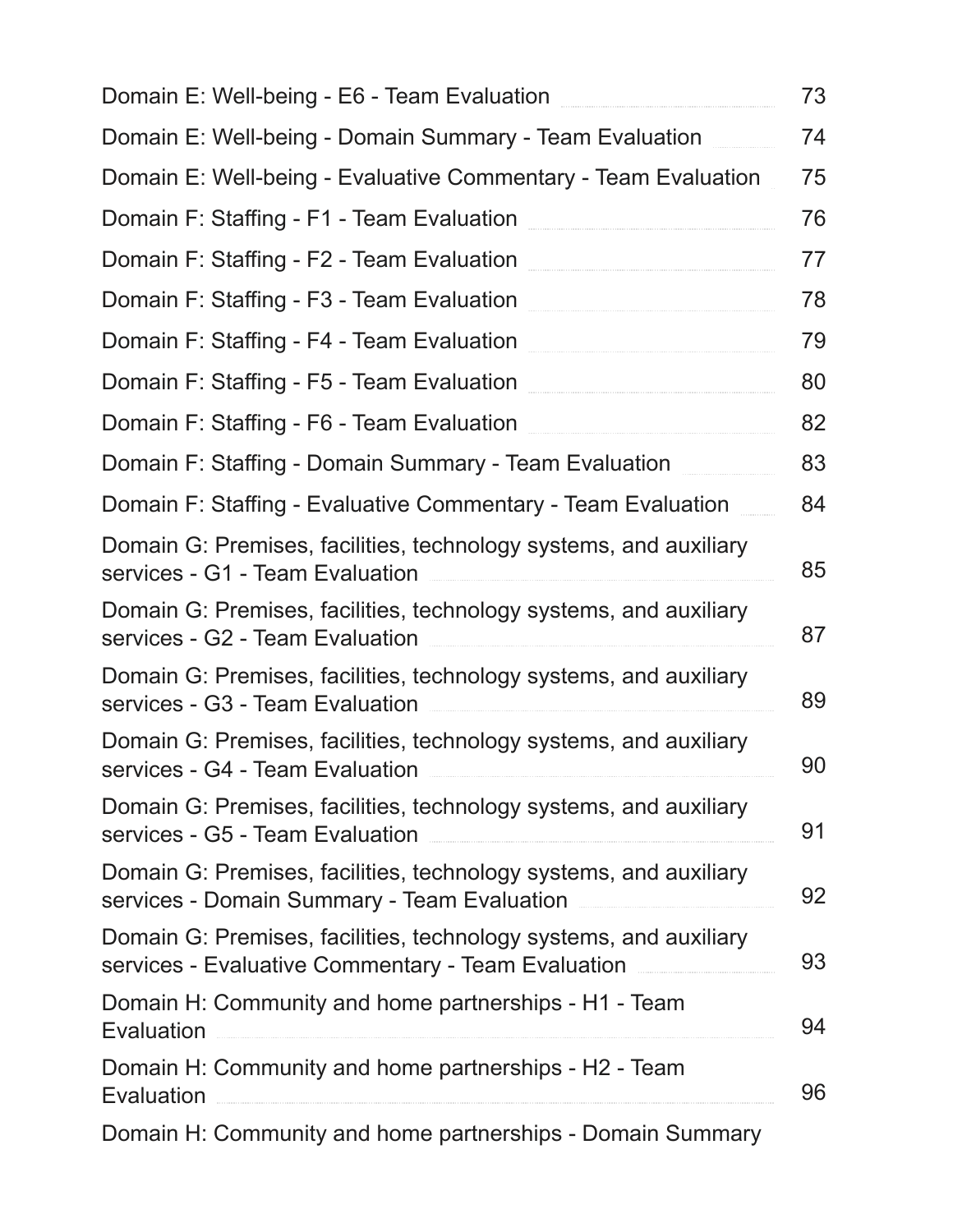| - Team Evaluation                                                                             |  |
|-----------------------------------------------------------------------------------------------|--|
| Domain H: Community and home partnerships - Evaluative<br><b>Commentary - Team Evaluation</b> |  |
| Part 3: Conclusions - Team Evaluation                                                         |  |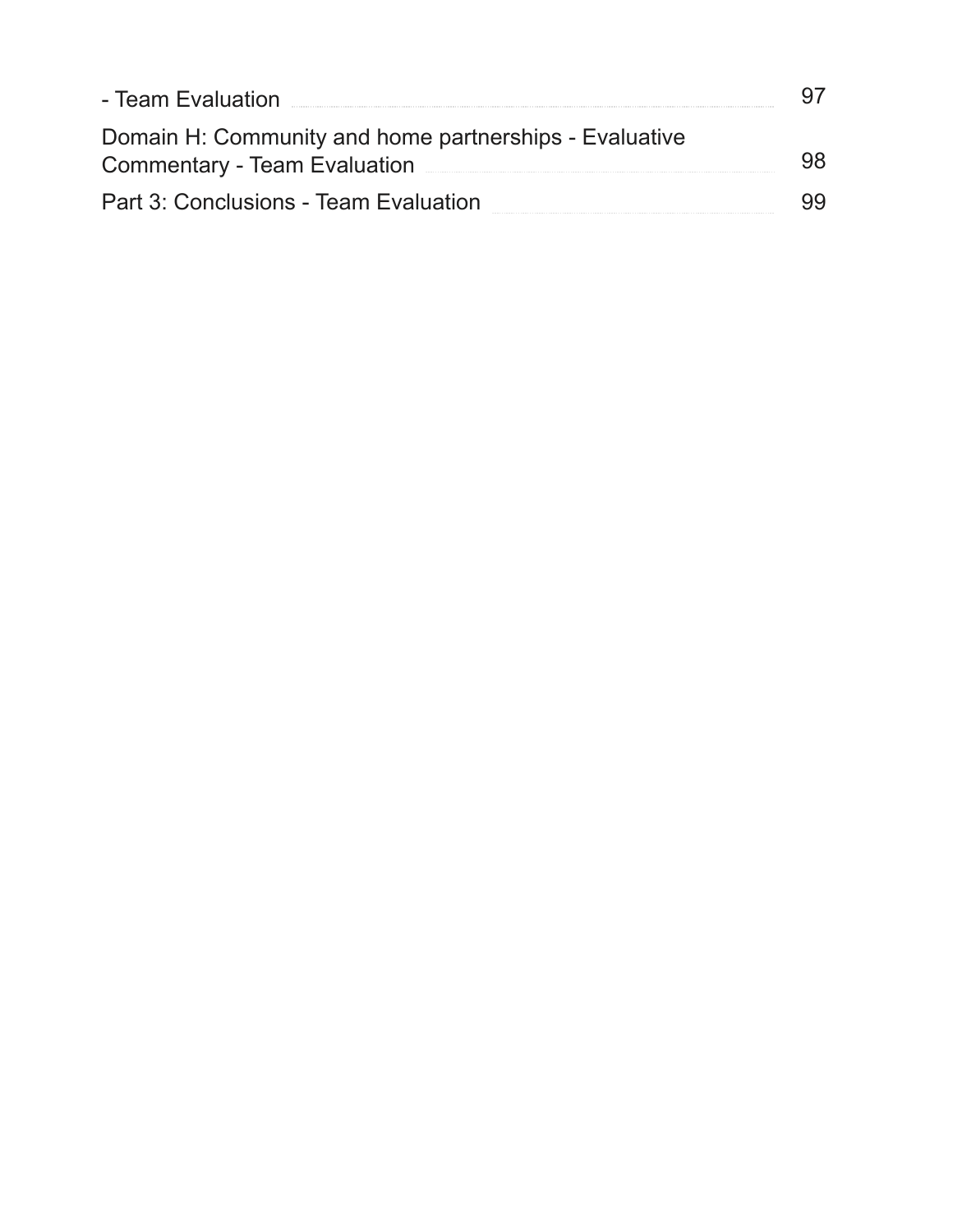# **Part 1: Basic Information - Team Evaluation**

The information required is contextual: how the school is structured, accreditation history and any recent changes to the school.

## **Self Ratings <b>Accreditor Ratings Accredition Accredition Ratings**

No Rating No Rating No.

# **Accreditor Report**

The evaluation team appreciated the detail provided that helped establish the context of the school's past growth, the impact of the COVID-19 pandemic on the community, and the priorities for the future at British International School Riyadh (BISR).

# **Commendations Recommendations**

CIS does not require commendations in this section.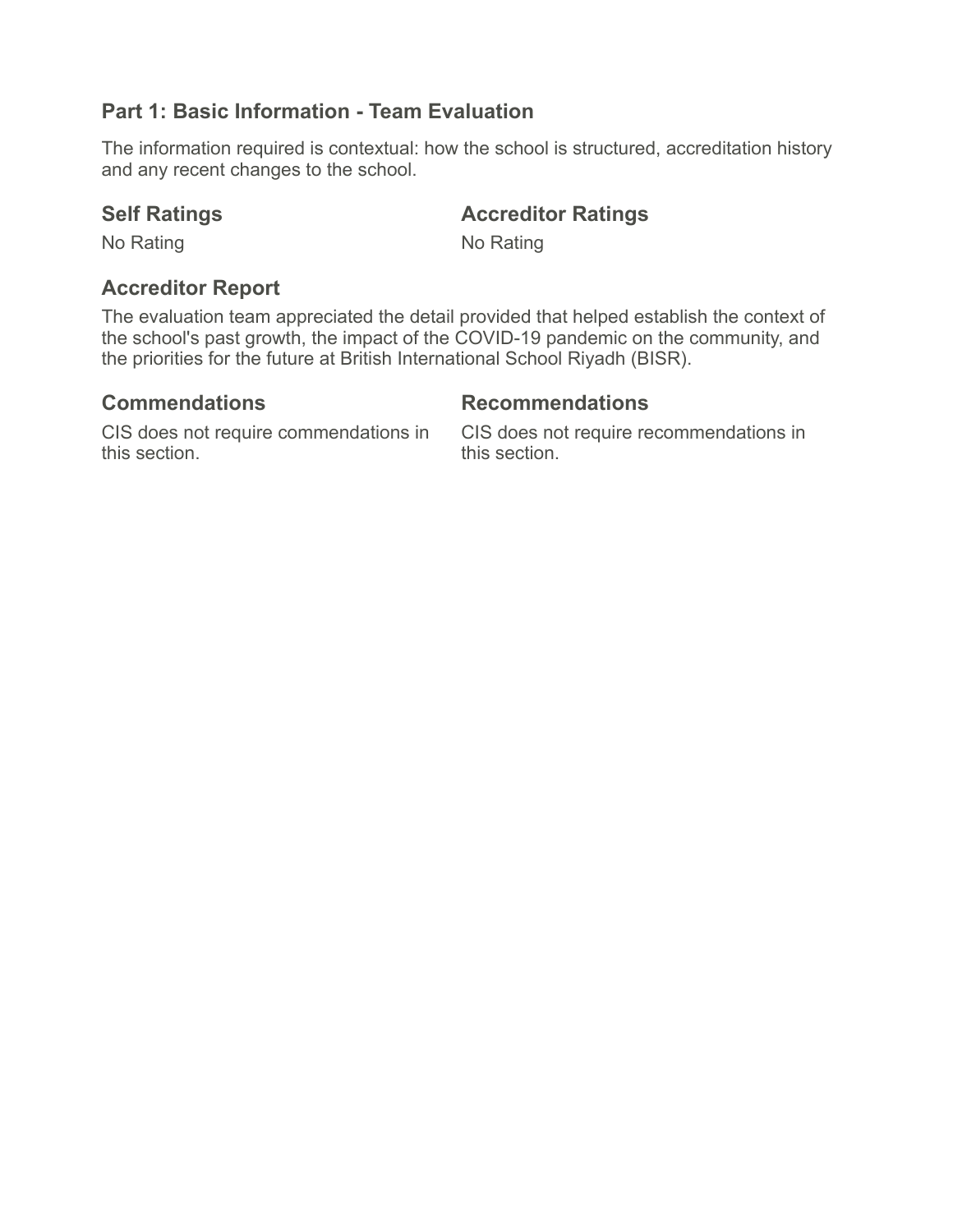# **Part 1: School Overview - Student Admissions and Attrition - Team**

## **Evaluation**

The school describes and analyses student admissions and attrition data to provide an overview, in numeric terms, of the growth, stability or otherwise of the enrollment and the degree of mobility of the student population.

### **Self Ratings <b>Accreditor Ratings Accreditor Ratings**

No Rating No Rating No.

# **Accreditor Report**

The evaluation team noted the information provided regarding the recent applications/assessments/admissions and leavers.

### **Commendations Recommendations**

CIS does not require commendations in this section.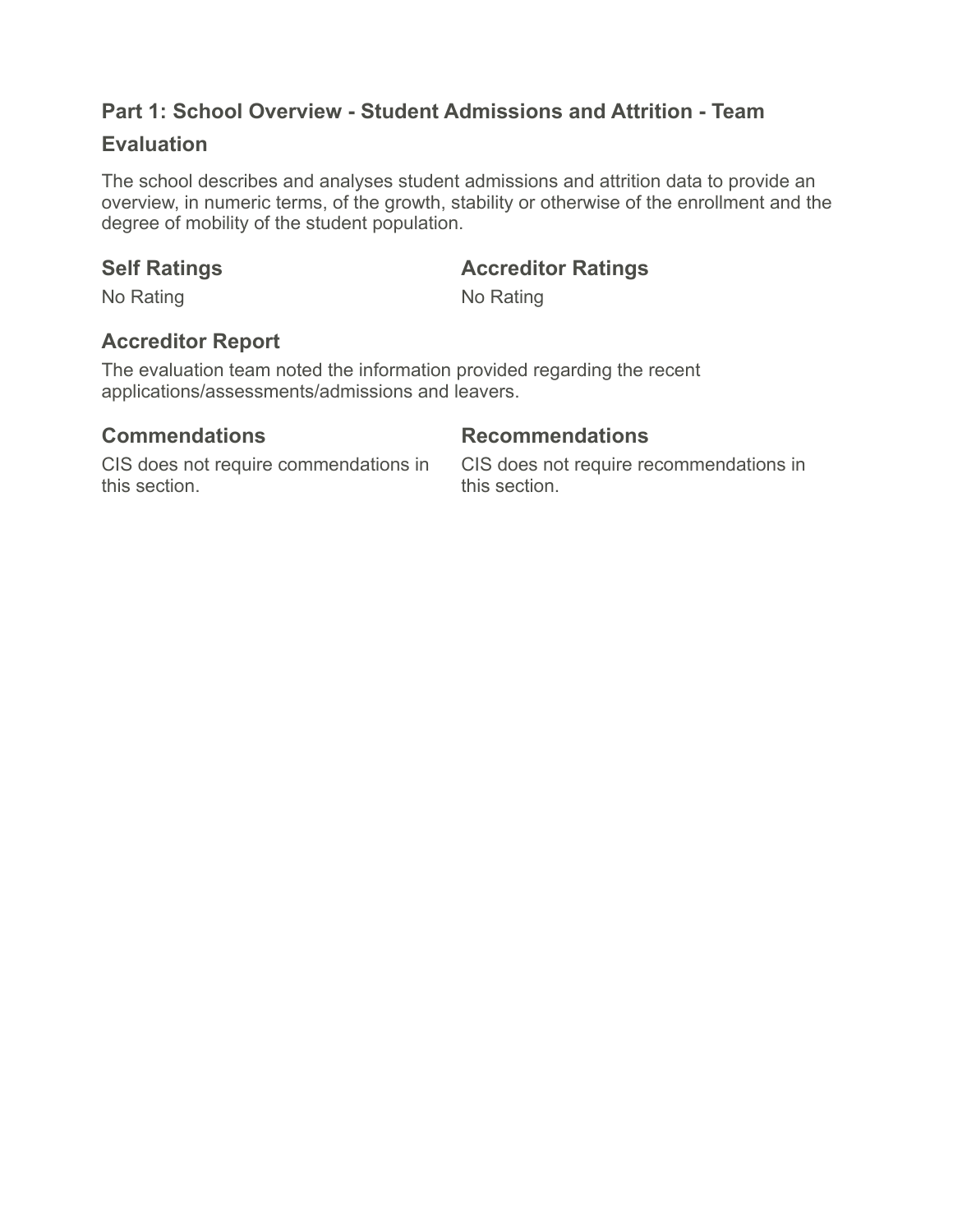# **Part 1: School Overview - Faculty and Administration - Team Evaluation**

The school uses data on faculty and administration to offer insights into the growth and stability of the school, including the rationale for trends in staffing.

# **Self Ratings <b>Accreditor Ratings Accredition Accredition Ratings**

No Rating No Rating No.

### **Accreditor Report**

The evaluation team noted the school's recent faculty and administration demographic trends and appreciated the amount of detail provided in the self-study report.

### **Commendations Recommendations**

CIS does not require commendations in this section.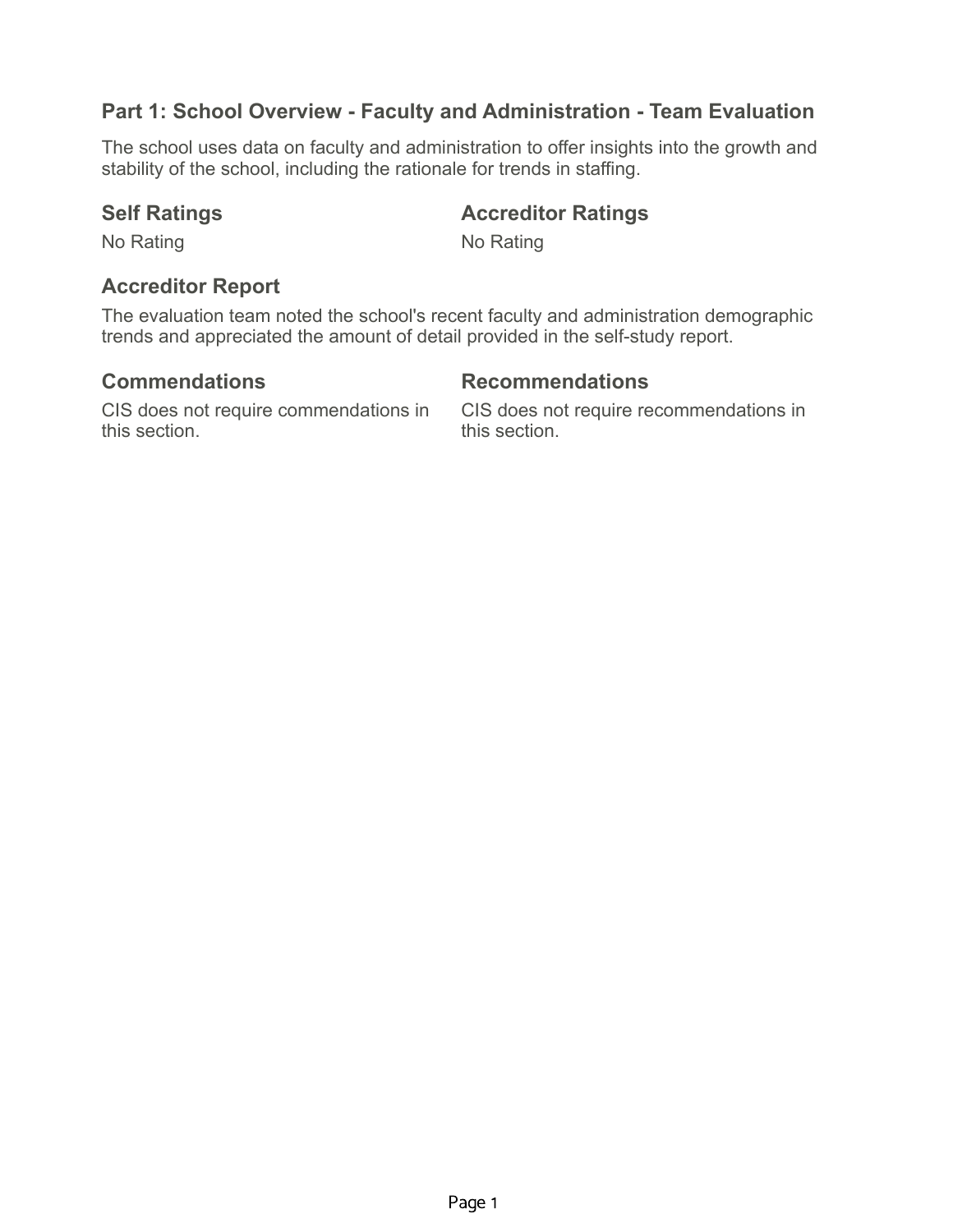# **Part 1: School Overview - School-Wide Students' Achievement Information**

### **- Team Evaluation**

Data on the achievements of the students show trends in academic attainment, as well as offering the school the opportunity to exemplify the broader achievements of the students, in those areas that may be less obviously measurable.

### **Self Ratings Accreditor Ratings**

No Rating No Rating No.

## **Accreditor Report**

The school has provided comprehensive information regarding student achievement information through the lens of assessment in the primary and senior schools as well as an overview of extracurricular student engagement.

### **Commendations Recommendations**

CIS does not require commendations in this section.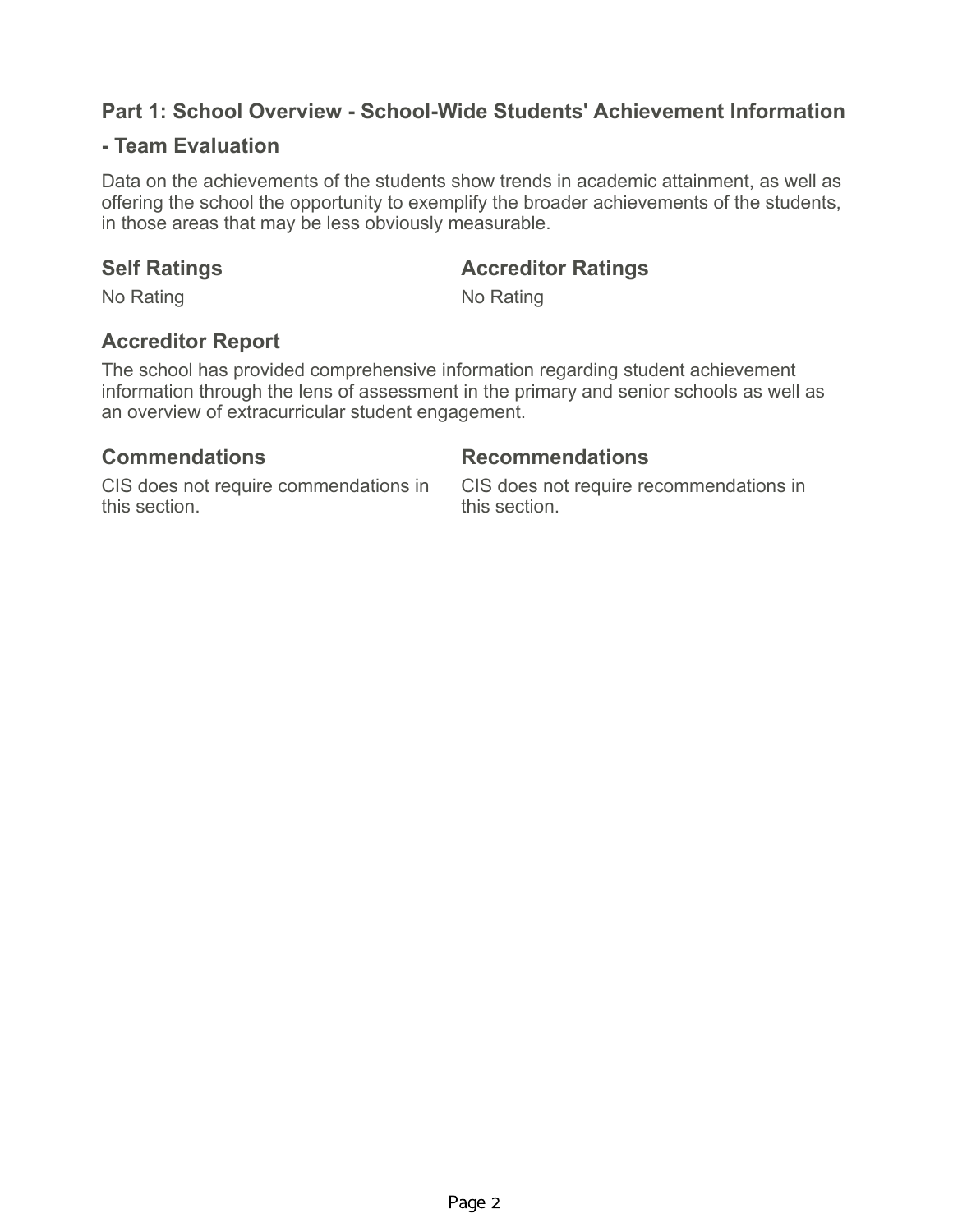# **Part 1: School Overview - The Local and Regulatory Environment - Team**

### **Evaluation**

The school's narrative on the local and regulatory environment helps to give the context to the school's operations and its own guiding statements.

### **Self Ratings <b>Accreditor Ratings Accredition Accredition Ratings**

No Rating No Rating No.

# **Accreditor Report**

The school has provided detailed and comprehensive information regarding its local and regulatory environment, including its organisational structure and governance model.

# **Commendations Recommendations**

CIS does not require commendations in this section.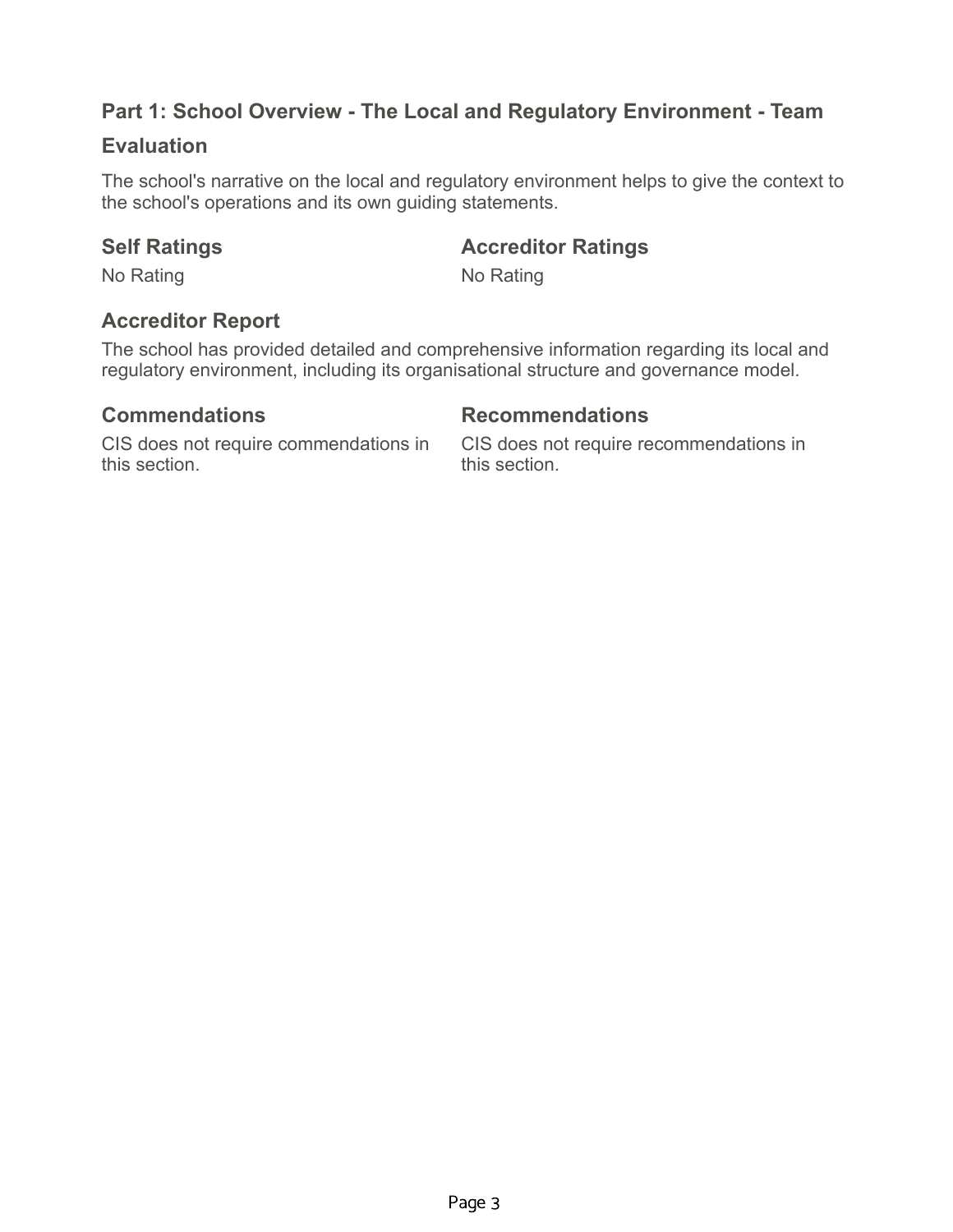# **Part 1: The CIS Community Survey - Team Evaluation**

The school develops a narrative based on an analysis of the survey results including (but not confined to) the points of analysis detailed in the instructions. While the statistics emerging from the survey will be of interest, it will be much more important for Evaluation Team Members to read how the school has acted or plans to act to produce institutional improvement in response to the main survey findings.

### **Self Ratings Accreditor Ratings**

No Rating No Rating No.

# **Accreditor Report**

The school has used the community survey effectively to inform its self-study and has analysed the data in ways that are contextually appropriate and meaningful to the community. The narrative provided in the self-study offers an interpretation of the key areas for further growth by domain. Conversations with the self-study committee further explained the school's approach as well as how the survey data featured into the domain committee's work in launching the self-study process.

The survey was conducted nearly a year into school closure resulting from the COVID-19 pandemic. It was felt that this timeline, along with limited face-to-face access to students, parents, and support staff were mitigating factors in the lower than desirable completion rates amongst some stakeholder groups. The school provided a comprehensive analysis of the results that were available, focusing on interpreting responses that were at 80% or below for agreement/strong agreement within each stakeholder group.

In Domain A, the school noted the importance of better communication with parents with regard to the function and purpose of the guiding statements at BISR. In Domain B, the school noted that the situation with school closure had created some tensions within the parent community related to fees. This was cited as a factor in the low confidence of parents in the school's operation in a financially responsible manner. The school also suggested that ongoing board training would be important for the continuity of the school's governance structure.

In Domain C, areas related to multiculturalism in the curriculum were cited as possible places to strengthen the programme. Other examples of how the school is engaging students in exploration of their own backgrounds were provided throughout the visit in conversations with school leaders and teachers. In Domain D, the analysis includes both the recognition of support structures in place to support learning variance as well as some areas that would benefit from further development to address lower levels of satisfaction from parents, students, and faculty.

In Domain E, the school has taken an even higher threshold of 90% or below as needing further exploration and this has resulted in a larger number of indicators being highlighted. This suggests that student well-being is an important part of the BISR programme and a number of initiatives for responding to these responses are provided in the narrative analysis.

In Domain F, the disparity between faculty and support staff is highlighted in the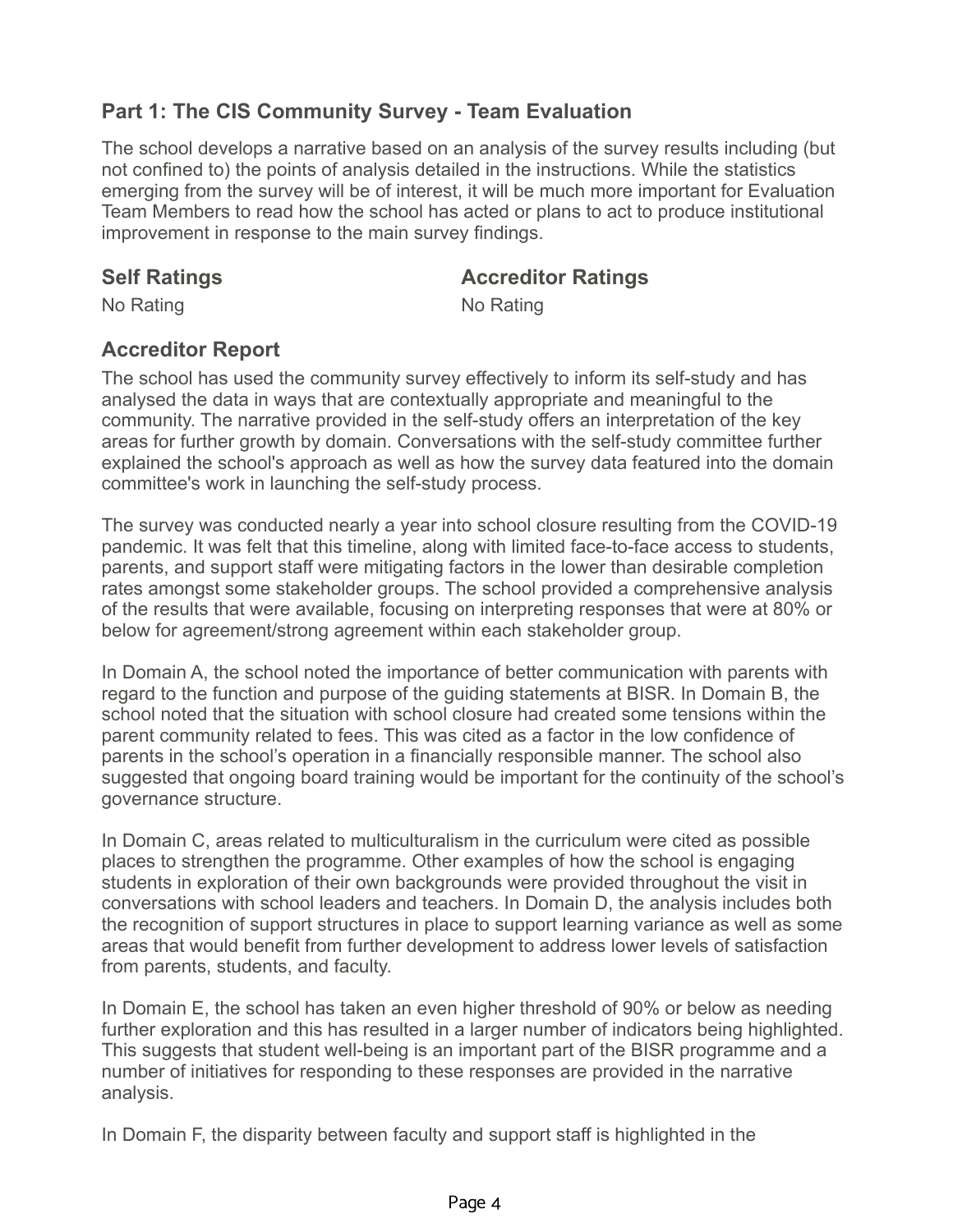interpretation of the results. The community survey committee explained some of the limitations to the completion process, including the work from home arrangements at that time as well as possible language barriers for staff with diverse home languages. In Domain G, many of the facilities limitations will be addressed through the design of the new campus. In Domain H, several technical challenges were identified as negatively impacting communications with parents. A strategy for redress is included in the analysis.

The school also included its own questions related to online learning, which it notes has resulted in varied responses from parents with regard to satisfaction with the programme. Ultimately, parents wanted their children back at school and the BISR team has sought to address concerns as and when possible. In addition to the community survey, the selfstudy report included ample evidence of other surveys and mechanisms that BISR uses for gathering community input and actioning stakeholder feedback.

### **Commendations Recommendations**

CIS does not require commendations in this section.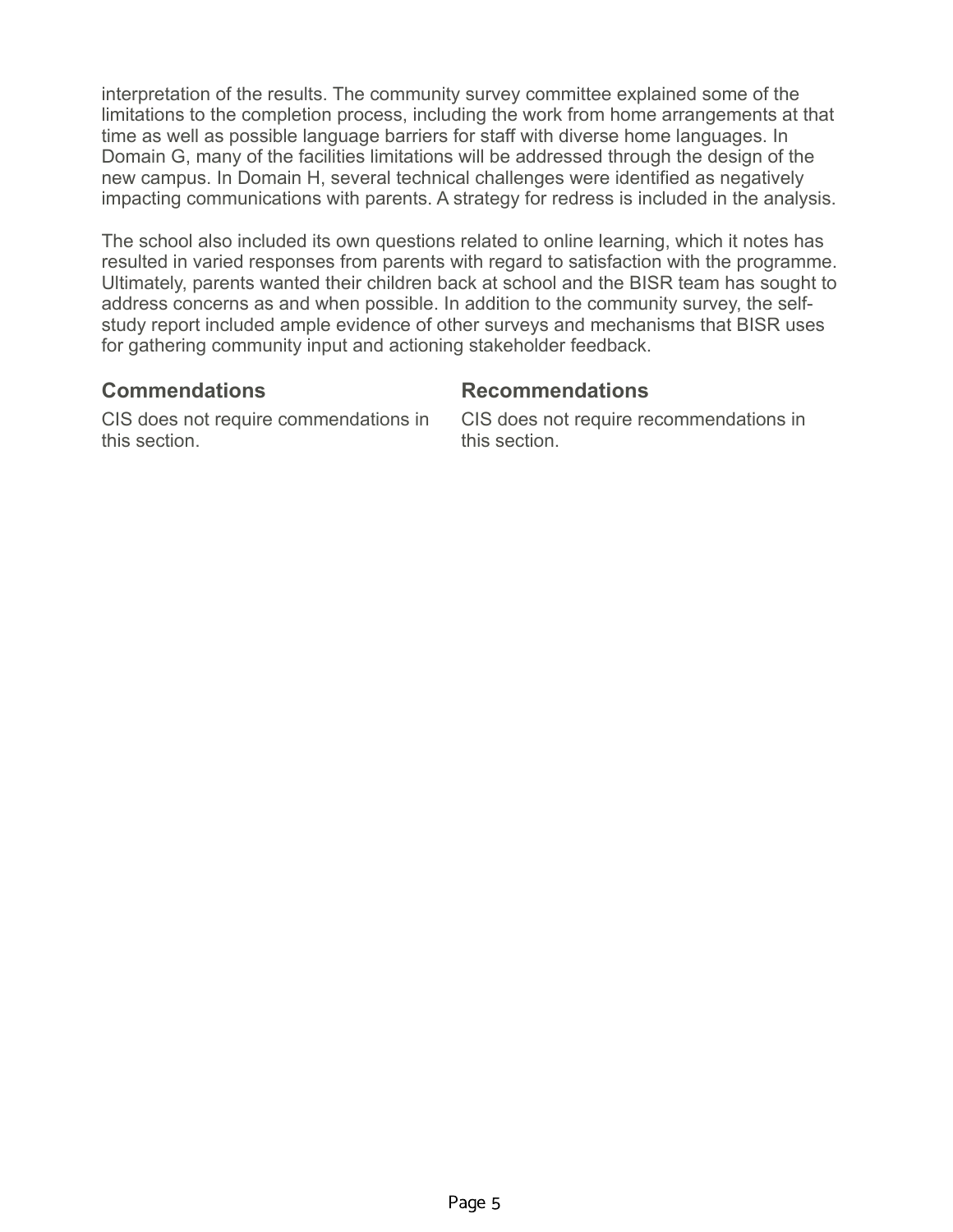# **Part 1: Financial Information - SWOT Analysis - Team Evaluation**

The analysis of the strengths, weaknesses, opportunities and threats offers the school the opportunity to demonstrate its capability in financial analysis and management. It is vital, in accreditation, to be able to assess the school's financial stability and sustainability.

### **Self Ratings Accreditor Ratings**

No Rating No Rating No.

## **Accreditor Report**

Overall, BISR has demonstrated through this SWOT analysis that governance and leadership effectively understands its financial context and makes decisions to enhance the sustainability of the school. The analysis addresses key areas both within and beyond the school's control, providing opportunities for school leaders to think carefully about the various impacts different financial decisions might have on the future trajectory of the school. The SWOT analysis suggests financial stability and sustainability are at the forefront of planning at BISR and have been carefully considered in short and medium term decision making by school leaders.

### **Commendations Recommendations**

None at this time. None at this time.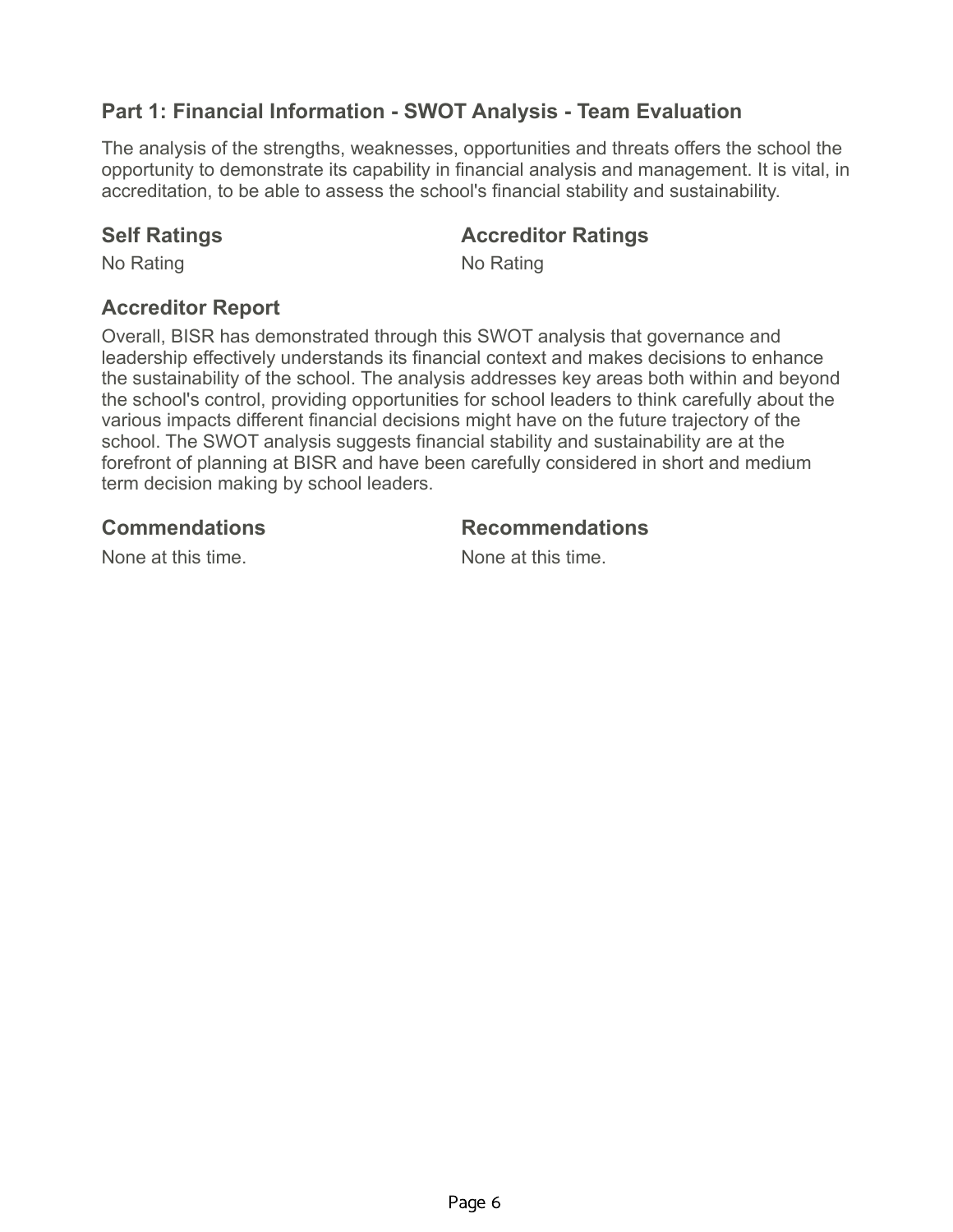# **Part 1: Financial Information - Audit - Team Evaluation**

The school describes its internal and external audit arrangements to indicate how it assesses business risk and how it uses checks and balances to improve financial and business management.

### **Self Ratings Accreditor Ratings**

No Rating No Rating No.

# **Accreditor Report**

Review of the school's evidence related to audit indicates that there are no discernible issues regarding the school's financial stability and legal compliance. BISR has provided detailed documentation demonstrating its formal auditing process, and conversations with the finance team during the visit verified several procedures for checks and balances that ensure financial responsibility. The school uses an internationally-recognised auditing company and closely monitors its finances using a 25 year model developed in consultation with a financial planning company.

### **Commendations Recommendations**

None at this time. The same is not a None at this time.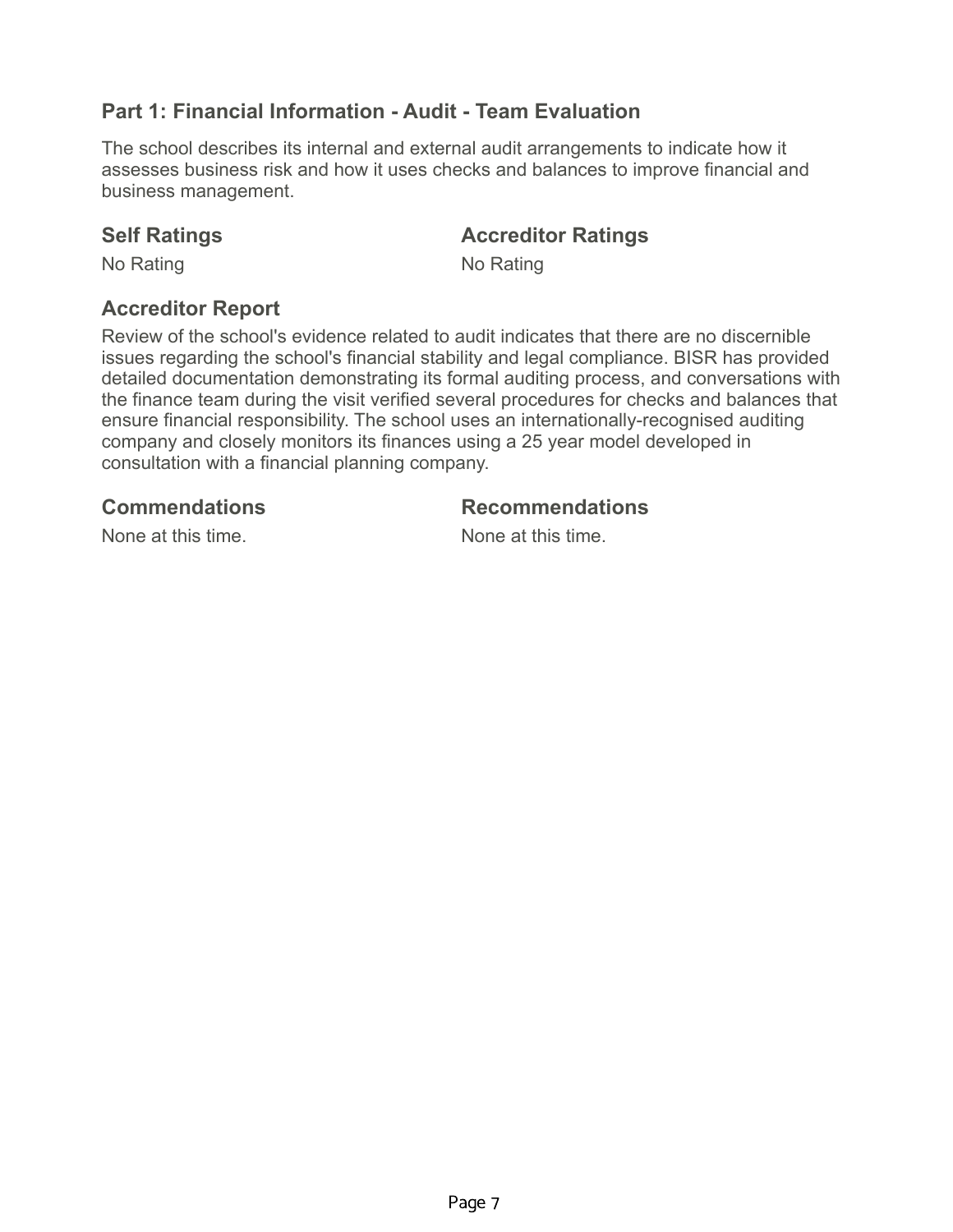# **Part 1: Financial Information - Financial Management - Team Evaluation**

The school demonstrates how it manages its finances and how well it manages its finances. This is an opportunity for the school to show how the Board/Governing Body exercises its responsibilities in financial planning and stewardship, as well as the roles of the senior officers in the school's administration.

### **Self Ratings Accreditor Ratings**

No Rating No Rating No.

## **Accreditor Report**

Review of the school's evidence related to financial management, indicates some improvements are needed within finance policies and/or procedures. The self-study report articulates a number of policies and procedures that have been long-standing approaches used by the school. Documentation shows that financial management is conducted in accordance with requirements set out by the Kingdom of Saudi Arabia and staff members articulated a clear understanding of local regulations and how the school complies with these mandates. During the visit, school leaders acknowledged the importance of identifying and implementing a financial database that would allow the current systems to be modernised and scaled in light of the school's imminent expansion.

### **Commendations Recommendations**

None at this time. The same section of Financial information: Financial management - The operational leaders and finance team adopt a fit-for-purpose finance management system/database to minimise reliance on spreadsheets and increase efficiency of financial processes and quality assurance procedures.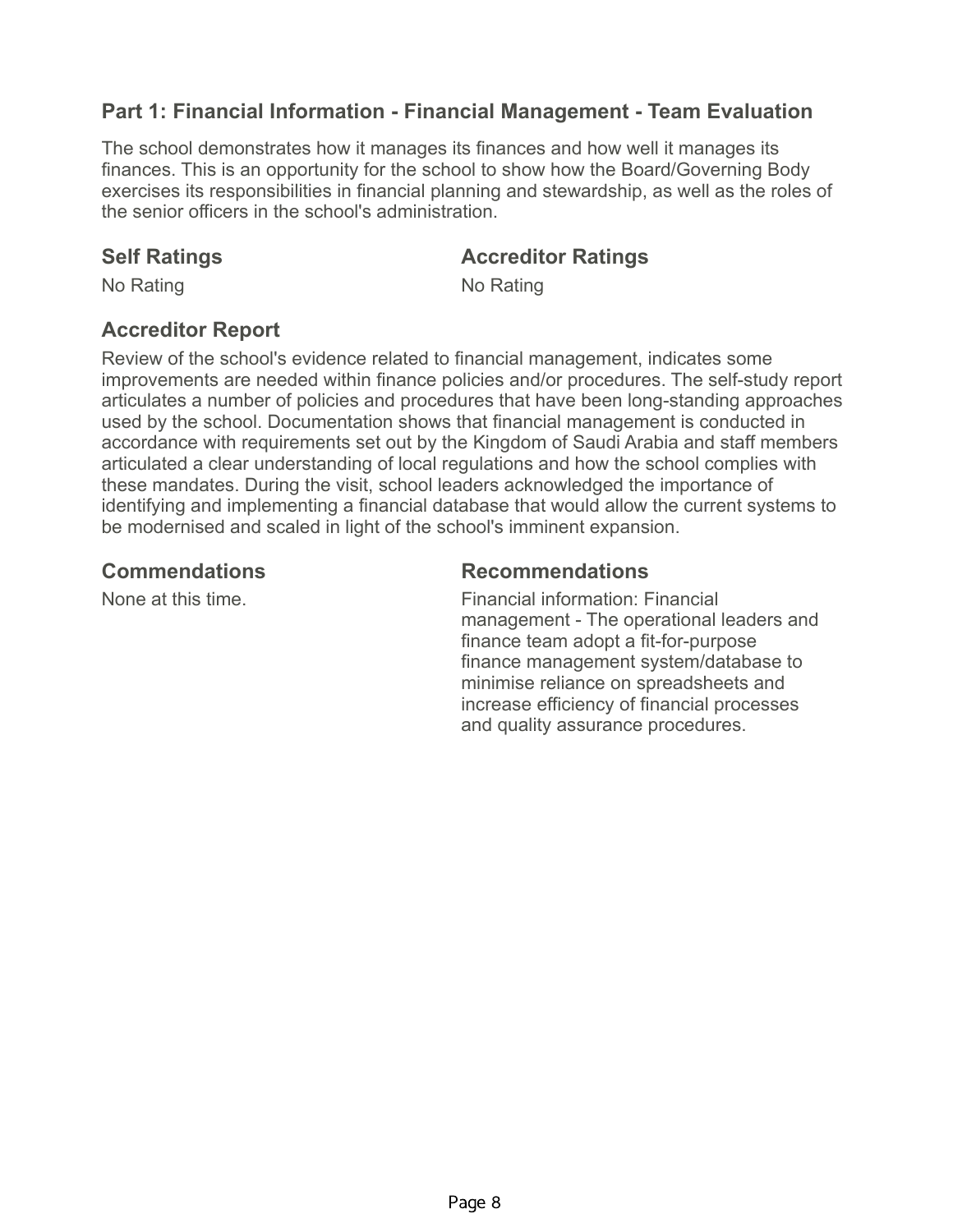# **Part 1: Financial Information - Financial Planning - Team Evaluation**

The school outlines how it plans financially and relates this to the its strategic planning and the school's Purpose and Direction.

### **Self Ratings Accreditor Ratings**

No Rating No Rating No.

# **Accreditor Report**

Review of the school's evidence related to financial planning, indicates that there is effective student enrolment modeling and forward operational and capital expenditure planning, which enhances the sustainability of the school. The school has done extensive planning for its upcoming expansion, including going through a consultative process to develop a 25 year financial forecast that school leaders refer to regularly in their decisionmaking discussions. BISR has effectively accounted for the need to invest in campus spaces to make them more student-friendly and to support the delivery of instruction for both primary and senior school students.

### **Commendations Recommendations**

Financial information: Financial planning - None at this time.

The board and school leaders for undertaking comprehensive financial planning that provides robust financial forecasting and for applying this forecasting in their decision-making processes.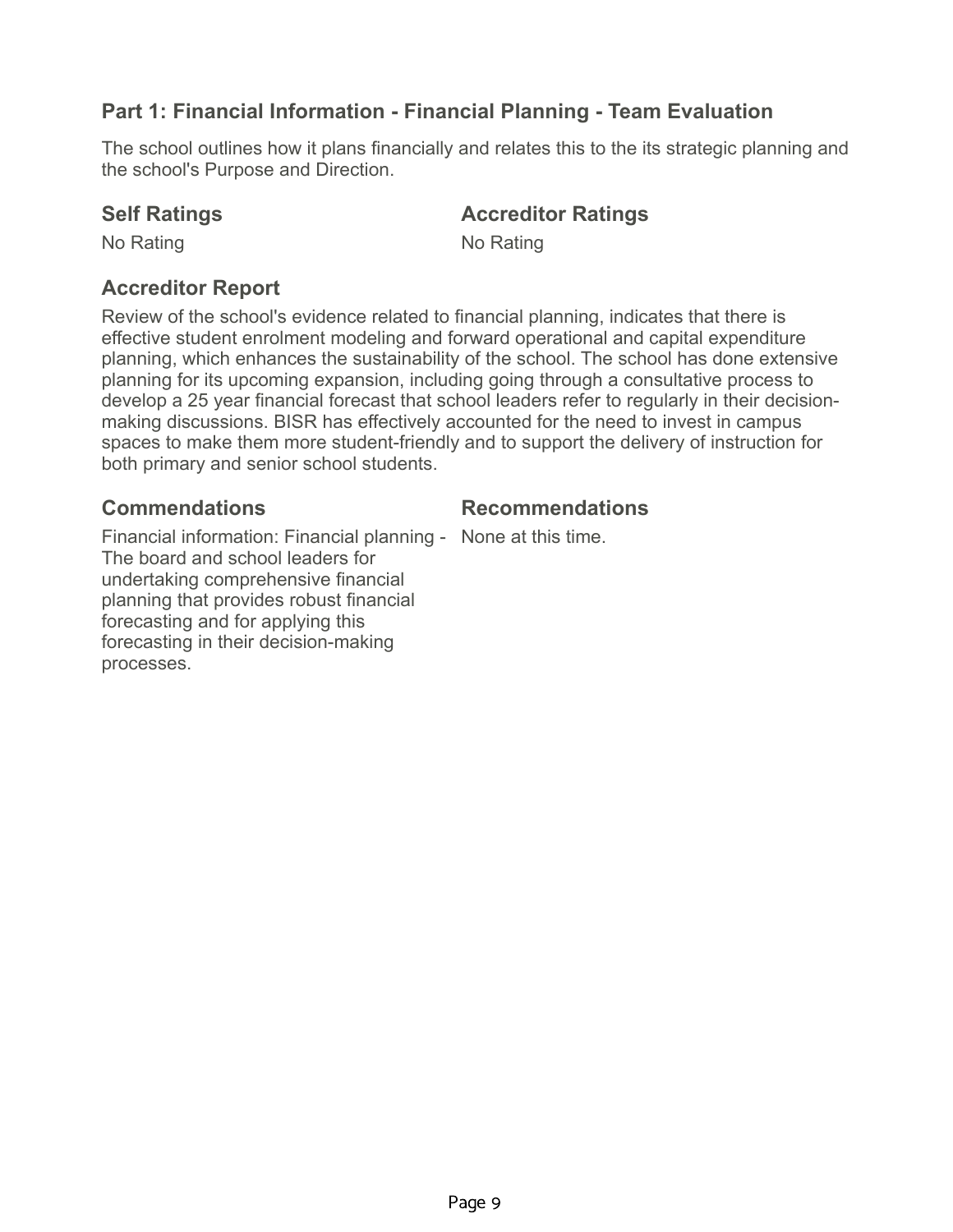# **Part 1: Financial Information - Risk Management - Team Evaluation**

The school demonstrates its approach to investment, how it funds growth and the insurance policies taken out by the school to cover risk and liability in its activities.

## **Self Ratings Accreditor Ratings**

No Rating No Rating No.

## **Accreditor Report**

Review of the school's evidence related to risk management and insurance policies, indicates that there is effective identification and mitigation of risks, including appropriate insurance cover. The school maintains a series of insurance policies that it keeps current, and considers through the lens of its 25 year financial model. The documentation and analysis provided in the self-study offer a comprehensive overview of how the school mitigates against potential risk and manages possible challenges in a proactive manner. Procedures for how to manage risk were verified in conversations with members of the finance team.

### **Commendations Recommendations**

None at this time. None at this time.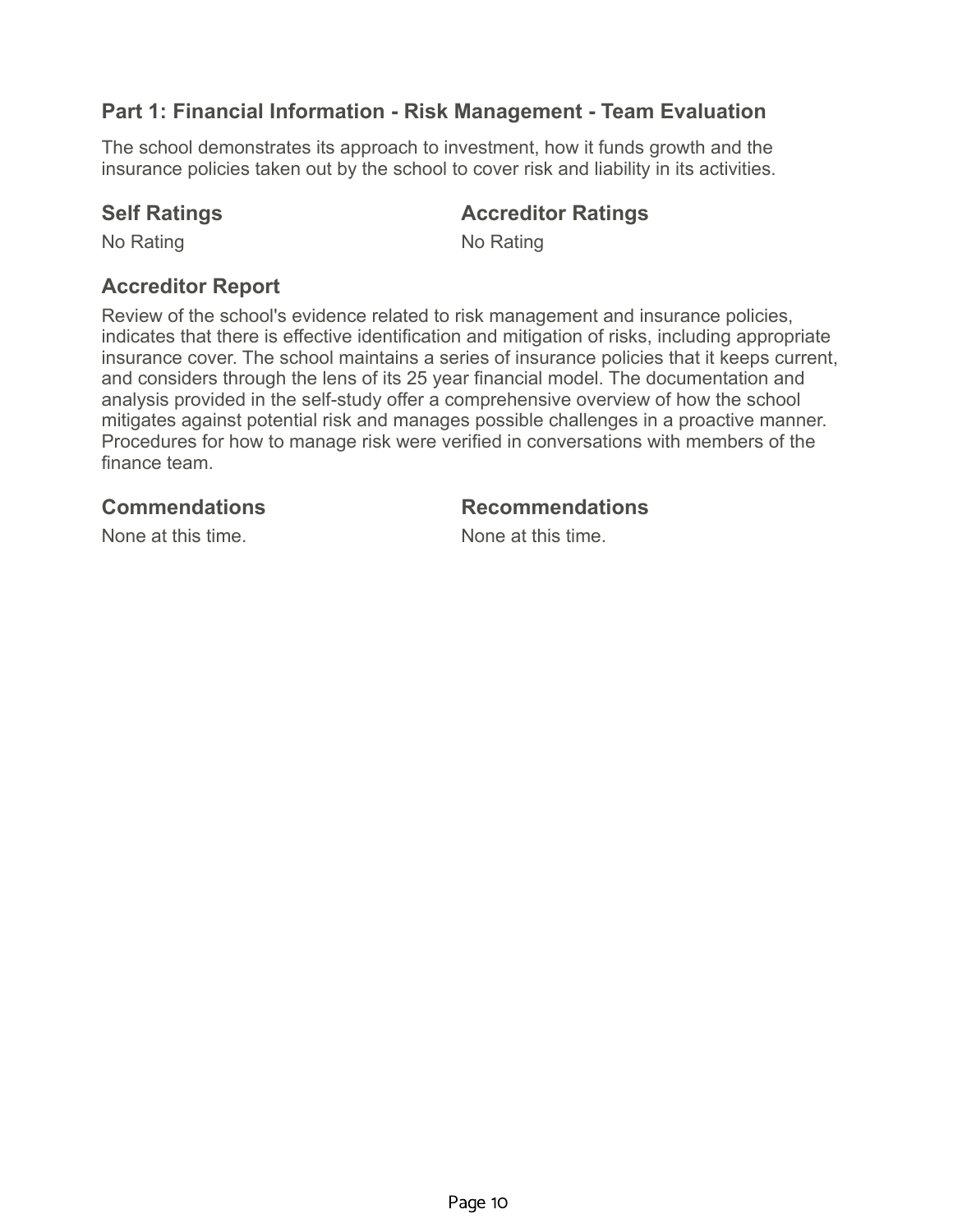# **Part 1: Financial Information - Debt Management - Team Evaluation**

The school demonstrates how debts are collected and the managerial processes in place to collect dues and to minimise debt.

### **Self Ratings <b>Accreditor Ratings Accredition Accredition Ratings**

No Rating No Rating No.

# **Accreditor Report**

Review of the school's evidence related to debt management, indicates that there is appropriate management of debt to enhance the sustainability of the school. BISR carries no debt in the form of building loans, land mortgages or other significant expenditures that might otherwise impact its ongoing financial planning. Capital expenditures related to the campus expansion will not require the school to take on debt. Members of the finance team reported that the school does not have an issue with perpetual late or non-compliant fee payers, and the processes the school has in place to collect outstanding fees are used if and when needed.

**Commendations Recommendations**

None at this time. None at this time.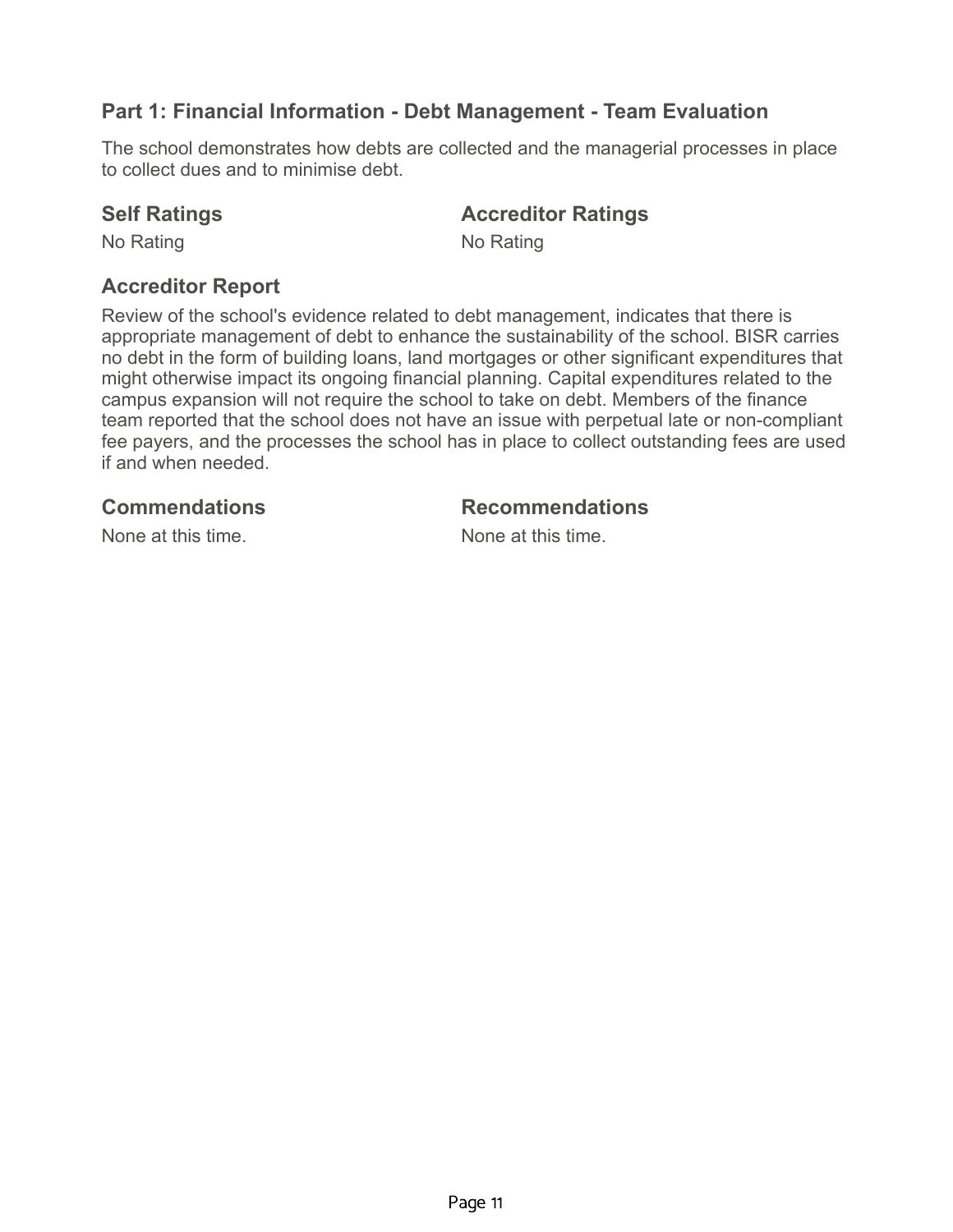# **Domain A: Purpose and direction - A1 - Team Evaluation**

The school's purpose, direction, and decision-making is guided by clear and aspirational guiding statements that are appropriate for the needs of all constituent groups and the context of the school.

### **Self Ratings Accreditor Ratings**

Met **Exceeded** 

# **Accreditor Report**

Both in the self-study report and throughout the visit, the evidence provided underscored the many ways that the British International School Riyadh (BISR) guiding statements are used to inform decisions both operationally and strategically. The school has used its motto, REACH (respect, excellence, accountability, challenge, and happiness), to frame the mission and vision, with the intention of anchoring these key statements for all community members. The self-study report includes examples of how the school has further articulated its guiding statements through the pillars of learning, well-being, and enrichment.

In conversations with the board of governors, a number of examples were referenced as to how they considered the mission and vision of the school in strategic decision making, and BISR's Improvement Plan documentation reiterates the importance these guiding statements play in the school's current and future development. Conversations with leaders, teachers, and support staff verified that at all levels, the school's guiding statements helped to steer educational and operational decision making. A number of staff spoke about how they referred to the school's values and priorities within their various roles. Students were also able to refer to REACH when speaking about their experiences as learners and community members at BISR.

In the self-study report, the school reflected on the community survey data, noting that it could strengthen parental engagement with and connection to the school's mission and vision statements. During the visit, members of the leadership team shared how the guiding statements are being more intentionally integrated into regular communications and messaging, and how these were referred to when articulating the rationale for different decisions to the parent community. In parent meetings, the school's commitment to its mission, vision and motto was highlighted as a strength within the community.

The evidence suggests an improved rating from that indicated by the school.

## **Commendations Recommendations**

Domain A Standard 1 (Major) - The board, None at this time. leadership team, teachers, and support staff for embedding the guiding statements at all levels of decision making within the school.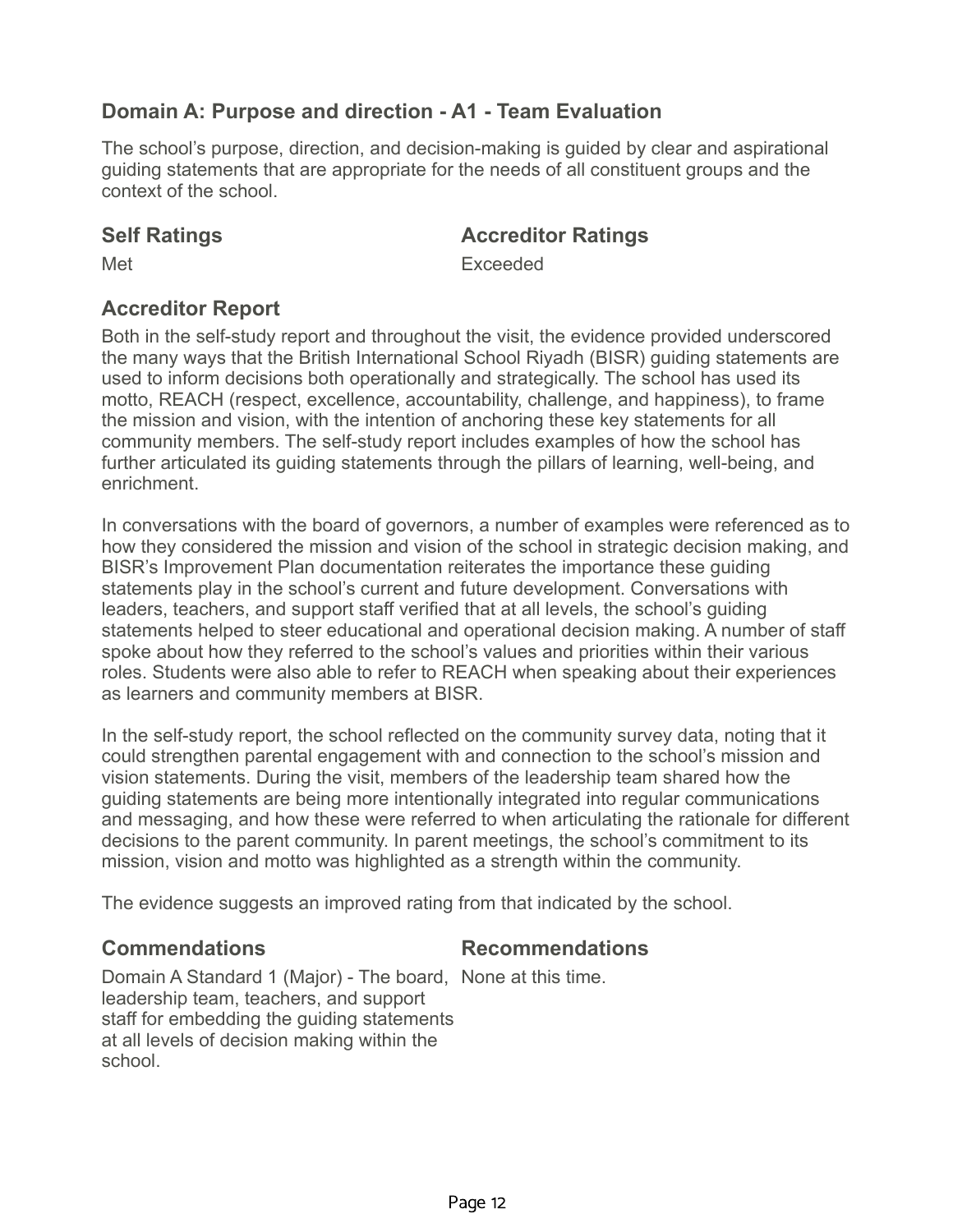# **Domain A: Purpose and direction - A2 - Team Evaluation**

The guiding statements provide clear commitment to high-quality learning and teaching which is effectively implemented at each stage of a student's pathway through the school.

# **Self Ratings Accreditor Ratings**

Met **Met** Met

# **Accreditor Report**

BISR's guiding statements demonstrate a clear commitment to high-quality learning and teaching. One of the school's pillars is dedicated to learning, and the school has developed the BISR Learning Primer to support teachers in refining their understanding of learning at all levels of the school. The school's learning and teaching resources are comprehensive and serve to create a shared understanding of how the school has contextualised learning and teaching within its community.

Through the documentation submitted in the self-study report, the school has shown how it articulates the definition in ways that can be accessible to various stakeholders. Teachers spoke about how they crafted lessons based on the school's definition and were supported in doing this through a range of professional development opportunities related specifically to learning. In classroom observations, it was evident that students were engaged in their learning and could explain what they were doing and why.

### **Commendations Recommendations**

None at this time. None at this time.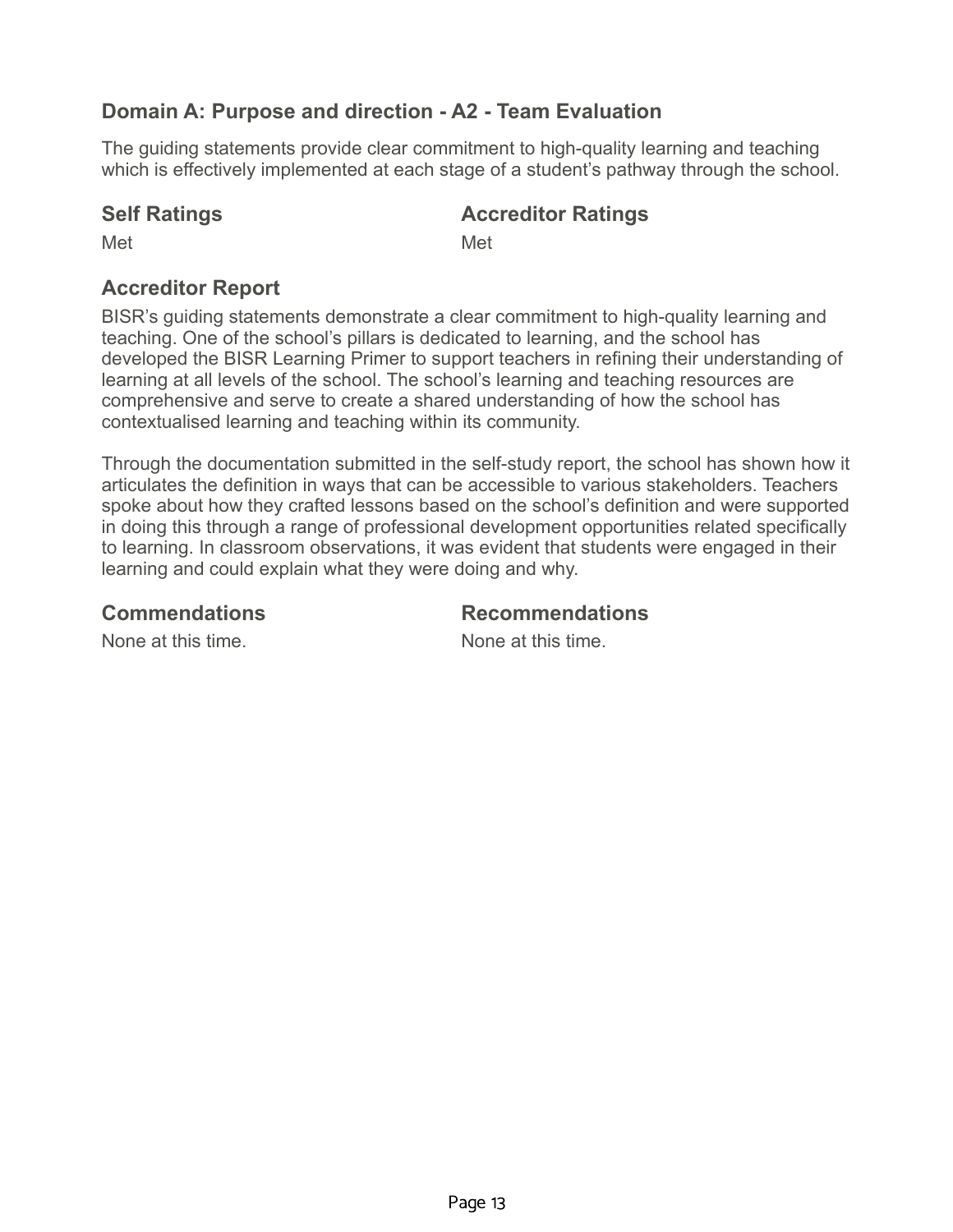# **Domain A: Purpose and direction - A3 - Team Evaluation**

The guiding statements provide clear commitment to developing global citizenship and intercultural learning.

# **Self Ratings <b>Accreditor Ratings Accredition Accredition Ratings**

Met **Met** Met

# **Accreditor Report**

As the school has shifted its identity from a British to a British International school, it has increased its focus on global citizenship and intercultural learning. A wide range of examples was provided in the self-study report to demonstrate how BISR implements its definition of global citizenship within the community.

BISR has appointed a number of roles specifically designed to expand the reach of global citizenship and intercultural learning across the primary and senior school, and on both campuses, and teachers referenced how they considered these concepts when developing their units of instruction. The current intercultural, STEAM, service learning, and incoming outdoor learning coordinator roles all serve to strengthen the ways that the school can ensure these elements become fully embedded into the programmes as well as embraced by parents, students, and teachers.

The school's improvement goals include reference to embedding the BISR Global Citizenship Framework across the curriculum and through co-curricular programmes, making it a more explicit feature within planning. This was reiterated in conversations with teachers and leaders, who noted that this was an area where the school could even further strengthen how content and programme offerings reflected the diversity of the students enrolled in the school.

Domain A Standard 3 - The board and leadership team for embracing global citizenship and intercultural learning as key school's global citizenship framework so elements of the school's identity.

## **Commendations Recommendations**

Domain A Standard 3 - The extended leadership team continues to embed the that teachers can further integrate global citizenship and interculturalism into ongoing curriculum and programme development.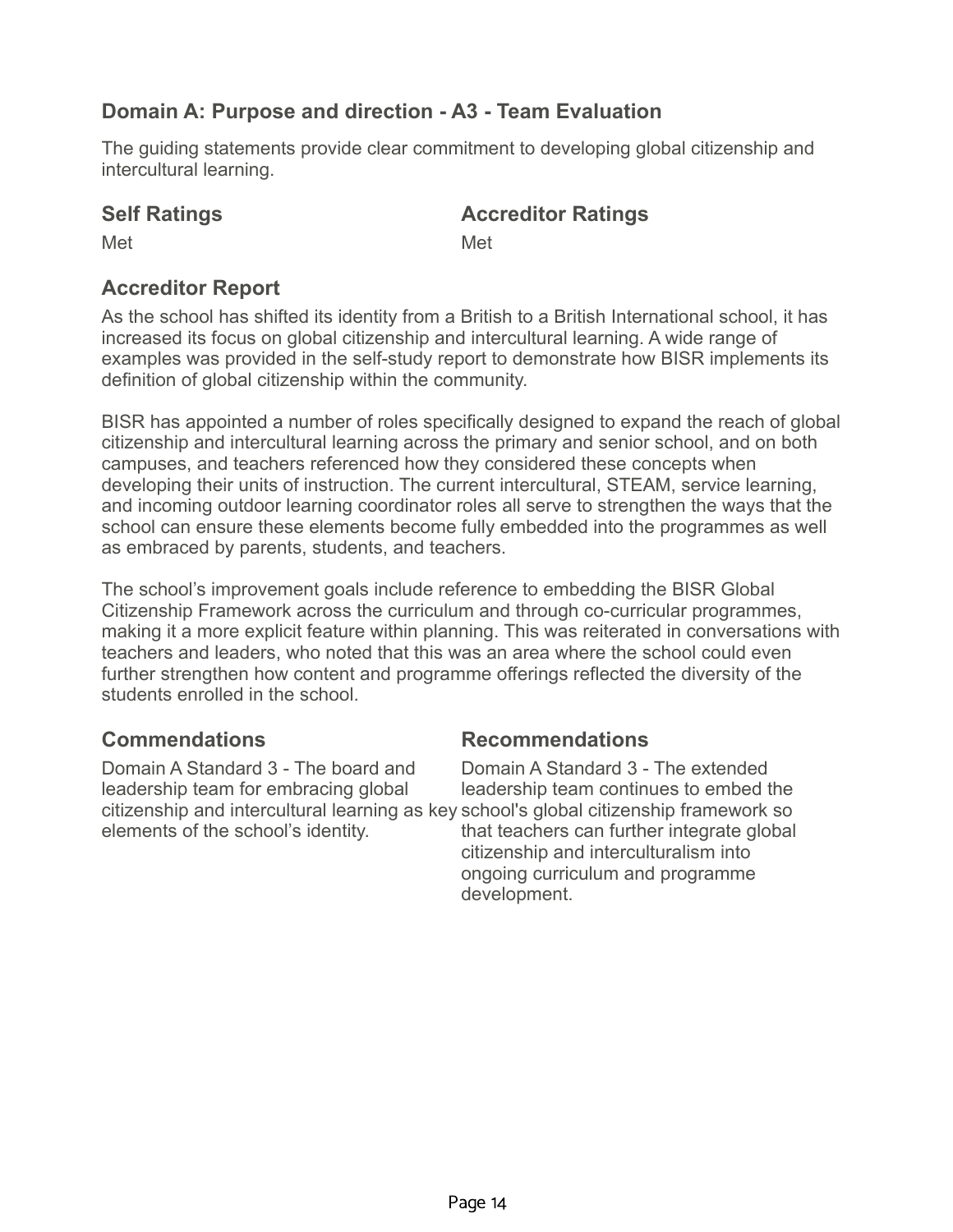# **Domain A: Purpose and direction - A4 - Team Evaluation**

The guiding statements provide clear commitment to well-being, conform to the CIS Code of Ethics, and demonstrate commitment to the values inherent in the UN Convention on the Rights of the Child (1990).

### **Self Ratings Accreditor Ratings**

Met **Met** Met

# **Accreditor Report**

The self-study provides ample evidence of BISR's commitment to the core values of the UN Convention on the Rights of the Child. As one of the school's three pillars, well-being is a key strategic priority and a number of curricular and co-curricular initiatives are underpinned by this area of focus. BISR has introduced curriculum specifically designed to support social-emotional and character development for students across the school, and continues to explore how it can expand offerings that will nurture healthy and engaged children.

The well-being pillar is used by faculty and support staff to set annual goals as a part of their professional growth framework, reflecting the importance the school places on this area of development for all employees. In conversations with parents, students, and staff, a range of examples referring to how the school cares for its community members were cited and appreciated. School leadership has actively sought input from the community on how the school can provide support in this area, and responses to the community survey also highlight that each stakeholder group agrees or strongly agrees that well-being is a notable commitment of the school.

### **Commendations Recommendations**

Domain A Standard 4 - The leadership team, teachers, and support staff for their ongoing commitment to the well-being of all members of the school community.

None at this time.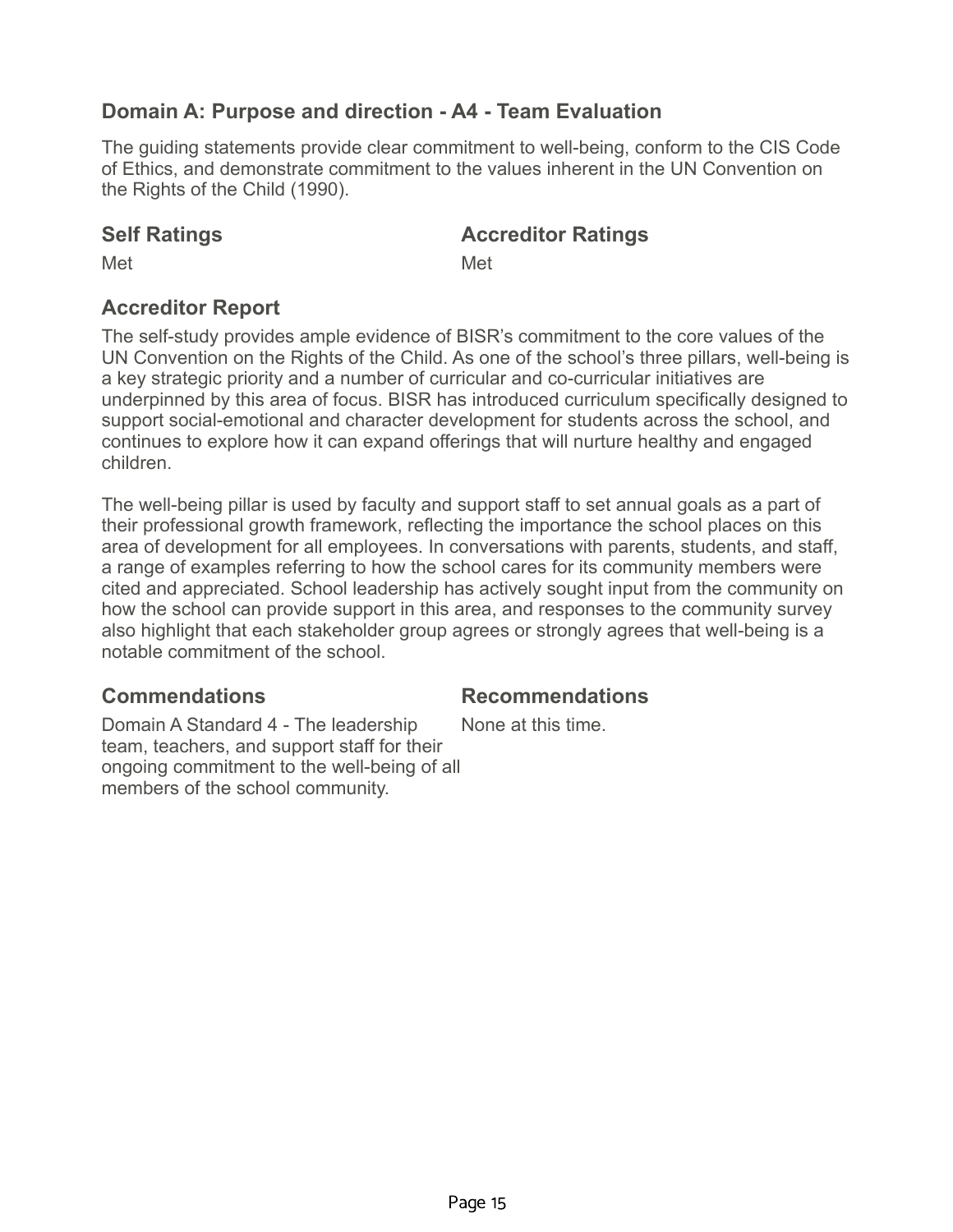# **Domain A: Purpose and direction - A5 - Team Evaluation**

Monitoring, evaluating, and reviewing the school's stated purpose and direction takes place on a planned and regular basis with the school's constituent groups.

## **Self Ratings Accreditor Ratings**

Met **Met** Met

# **Accreditor Report**

The leadership team described its process for reviewing the guiding statements both in the self-study report and in meetings throughout the visit. It was explained how stakeholders were invited to contribute to the revision and refinement of the BISR guiding statements, and that the school leveraged the positive connection to its REACH motto to undertake the process of revision. The creation of the three pillars further articulate the school's purpose and direction to help all community members understand what the key areas of strategic focus are at BISR.

In the self-study report, it was explained that the school gathered annual feedback through surveys and undertook a more in-depth review of the guiding statements every few years. Moving forward, the school has identified the importance of reflecting on these statements regularly so that they remain appropriate and current to community members. This will be of particular importance as the school looks to its next stages of development, which will include the addition of new campuses and the expansion of the student, parent, and employee communities.

**Commendations Recommendations**

None at this time. Domain A Standard 5 - The board and leadership team develop a process for regularly evaluating and reviewing the guiding statements so that they remain current and appropriate for the school's expanding community.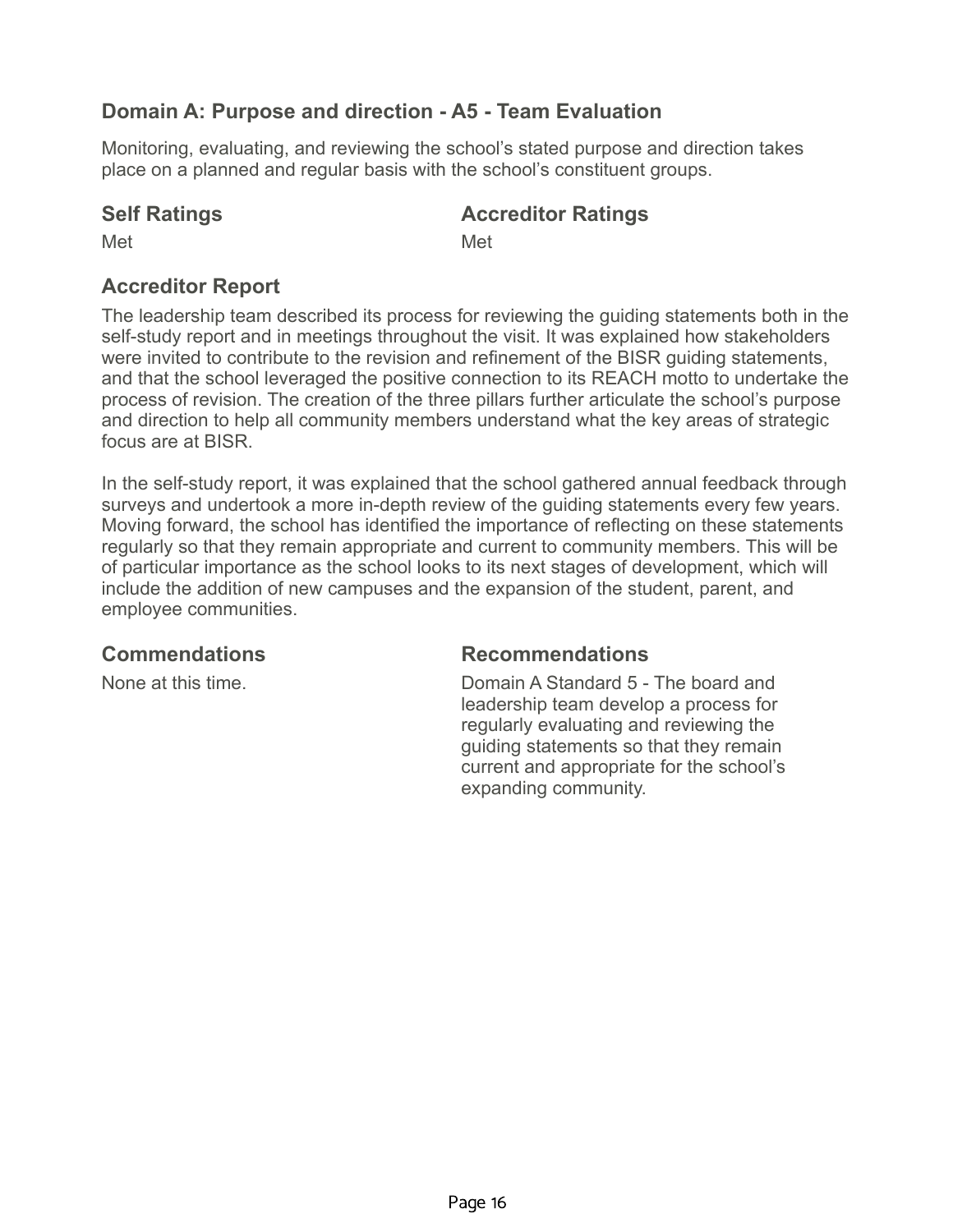# **Domain A: Purpose and direction - A6 - Team Evaluation**

The school's approach to inclusion in its admissions procedures is aligned with its guiding statements.

# **Self Ratings Accreditor Ratings**

Met **Met** Met

# **Accreditor Report**

In the self-study report, supporting documentation shows how BISR approaches its admissions process in alignment with its guiding statements. The school has an admissions policy that complies with its operating requirements and supports the school in approaching admissions with an inclusive mindset. The policy explains steps and considerations in the admissions process, and those involved in admissions at BISR were able to explain how the policy guided their decision-making processes.

During the visit, alumni who now work at the school highlighted BISR's increased student diversity as an indication of mission alignment. Learning support teachers offered specific examples of how the school worked with families through the admissions process to align a child's needs with the support services available through BISR, and were optimistic that this might be an increasing area of opportunity with the expansion of campuses and move to a newer facility. In conversations with school leaders, it was stated that the school is exploring partnership opportunities with organisations that offer occupational therapy, speech and language, and educational psychology services. There was a recognition that ongoing expansion and the aspiration to serve an increasingly diverse community would require a future review of the admissions policy to ensure it remains appropriate for the processes and needs of the school.

## **Commendations Recommendations**

None at this time. Domain A Standard 6 - The leadership and admissions teams review and evaluate the admissions policy so that it continues to align with the school's evolving context.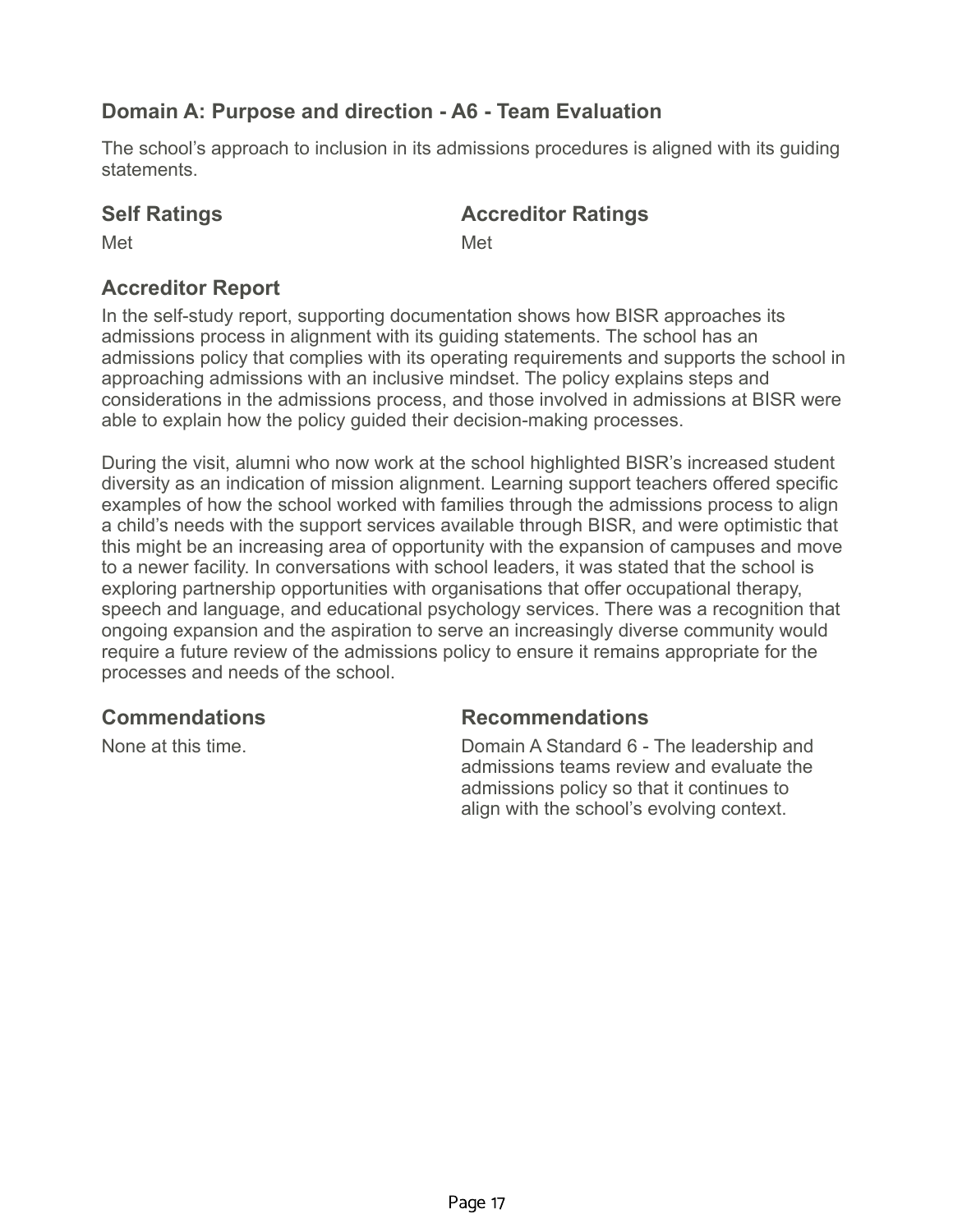# **Domain A: Purpose and direction - Domain Summary - Team Evaluation**

As a result of the self-evaluation, the school identifies the actions necessary to strengthen this aspect of school life. The Self-Study should be action-orientated, with evidence-based evaluation leading to informed planning and proposed actions, in line with the school's guiding statements.

### **Self Ratings Accreditor Ratings**

Met No Rating

## **Accreditor Report**

In the domain summary, the school has identified general actions that will aid it in continuing to nurture this aspect of school life. Additionally, the school should consider how it can evaluate the effectiveness and appropriateness of the school's guiding statements in light of its expanding context, both physically and in terms of its staff and student populations. Regular review of the admissions policy in alignment with the expansion of enrolment will also help the school prepare for inevitable transitions through sound succession planning.

## **Commendations Recommendations**

Please refer to commendations under individual standards for this domain.

Please refer to recommendations under individual standards for this domain.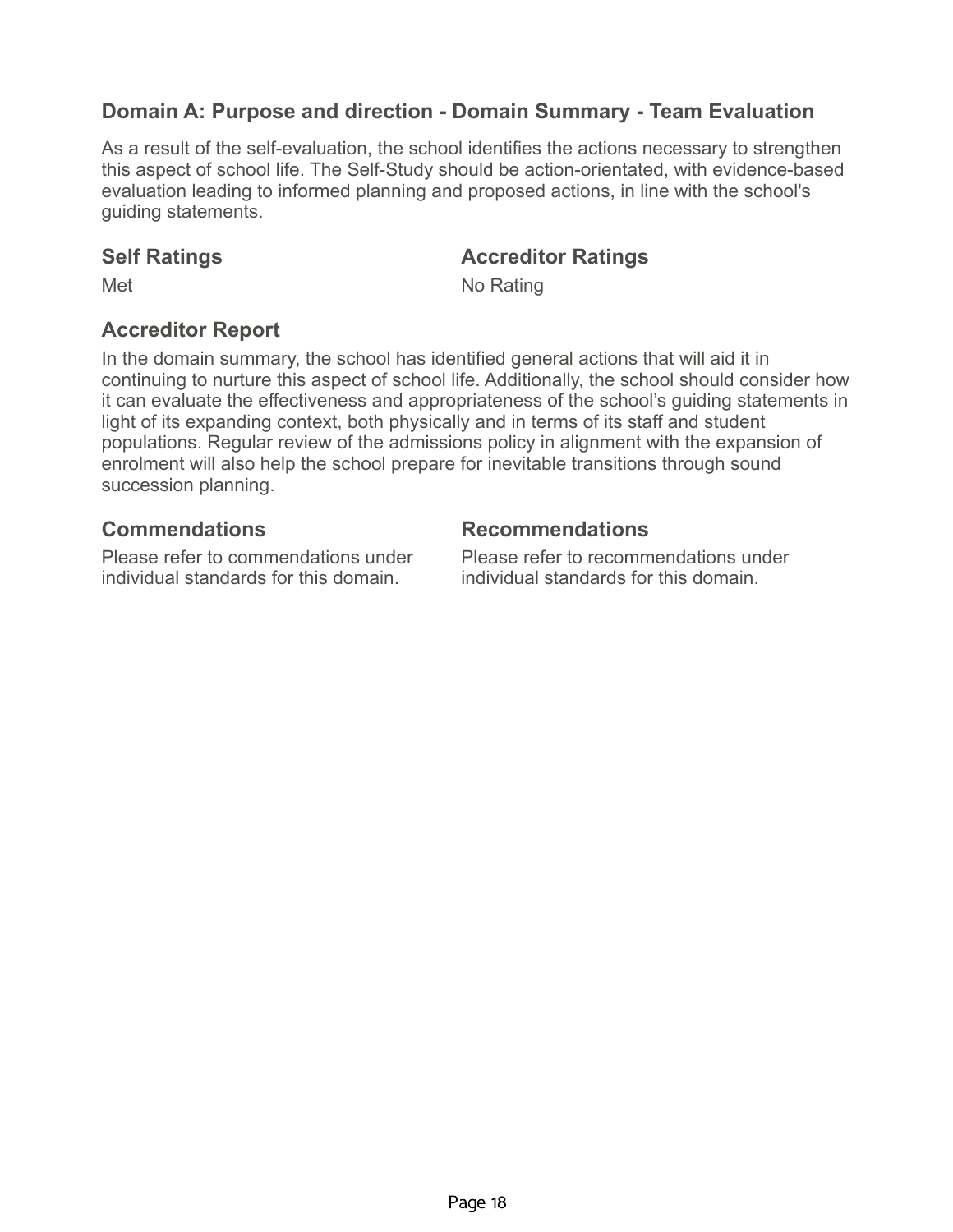# **Domain A: Purpose and direction - Evaluative Commentary - Team**

### **Evaluation**

The school uses the Essential Questions to inform its investigation and support the gathering of evidence and self-evaluation against the Standards in the Domain.

### **Self Ratings Accreditor Ratings**

No Rating No Rating No.

# **Accreditor Report**

The essential questions in Domain A have been used to inform the investigation that the school has undertaken with regard to its purpose and direction and has framed its gathering and analysis of evidence in alignment with the standards. BISR has produced a self-study report that celebrates the strengths of its purpose and direction and also recognises the importance of fostering a collective commitment to the school's mission and vision during a period of significant development. Through a wide range of examples, BISR has demonstrated how its guiding statements serve to set the school's direction and establish a shared vision for its ongoing development. Individuals from every stakeholder group reiterated the importance of the guiding statements and how they came to life in their various roles.

# **Commendations Recommendations**

Please refer to commendations under individual standards for this domain.

Please refer to recommendations under individual standards for this domain.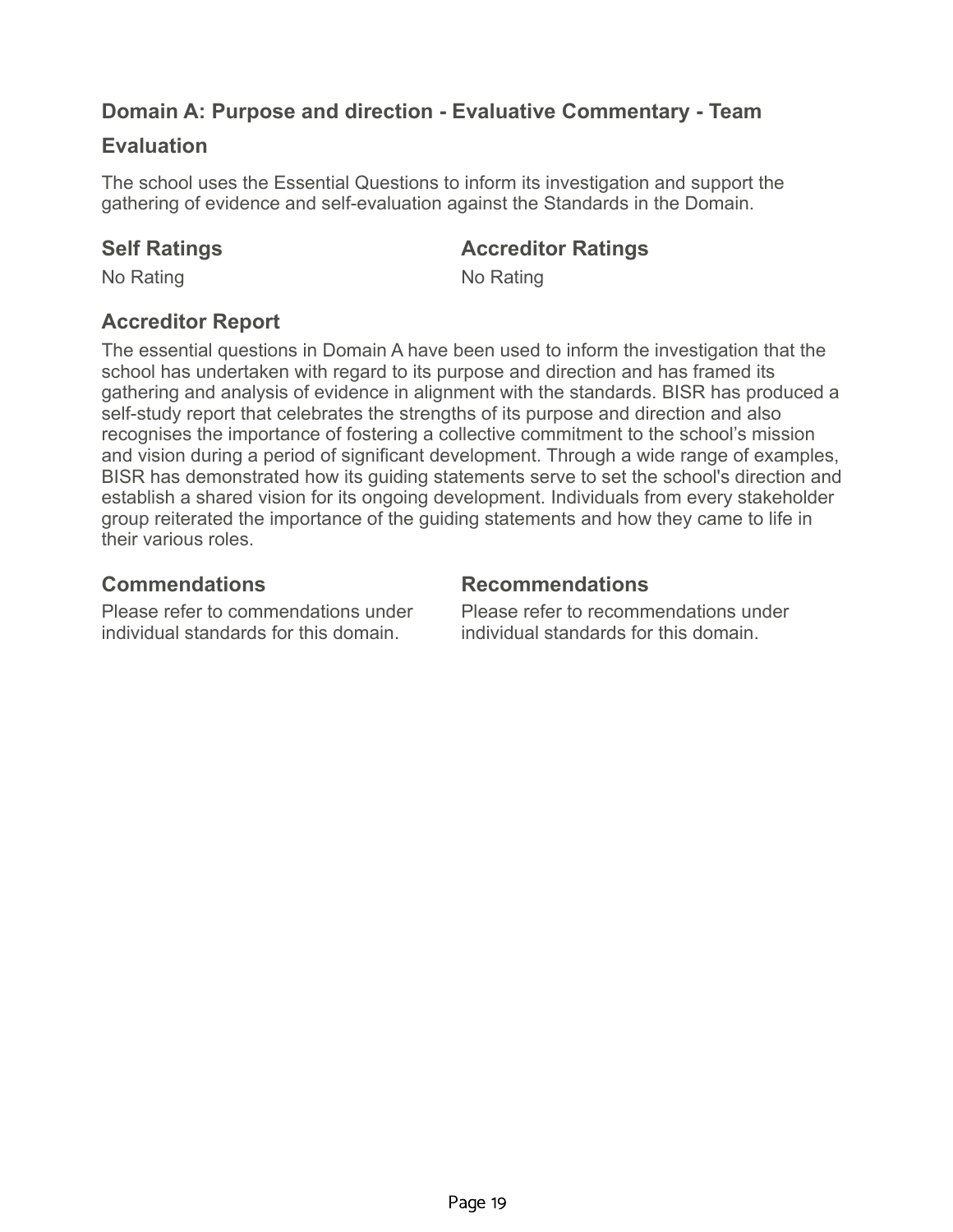# **Domain B: Governance, ownership and leadership - B1 - Team Evaluation**

The respective roles and responsibilities of governance and/or ownership and leadership are suitably defined in writing, respected in practice, and aligned with the CIS Code of Ethics to enable the sustainable development of the school.

### **Self Ratings Accreditor Ratings**

Met **Met** Met

# **Accreditor Report**

Evidence from the self-study report and from discussions with senior leaders and board members highlights two documents relating specifically to the roles and responsibilities of governors and the remit and terms of reference for the board. These are the constitution, which originates from the time when the school was founded, and the induction for new governors which has been introduced very recently to the board.

Governors have also created two new roles of Chief Operating Officer (COO) and Chief Development Officer (CDO) in response to the expansion of the school and to enable efficiencies of workload in project management and financial management. An evaluation of the success of these roles, and their sustainability, will form a component of the board's work over the next period of time.

Major decisions taken by the board are benchmarked both against the criteria in the CIS Code of Ethics and the school's vision and mission statements to check alignment, continuity, and connectivity.

A further priority for the board is the communication of its work to the wider community. An active debate is ensuing with regard to the most efficient and productive platforms which will help the board with their messaging. The board is supported by an excellent clerking service from a member of the administrative staff.

## **Commendations Recommendations**

None at this time. None at this time.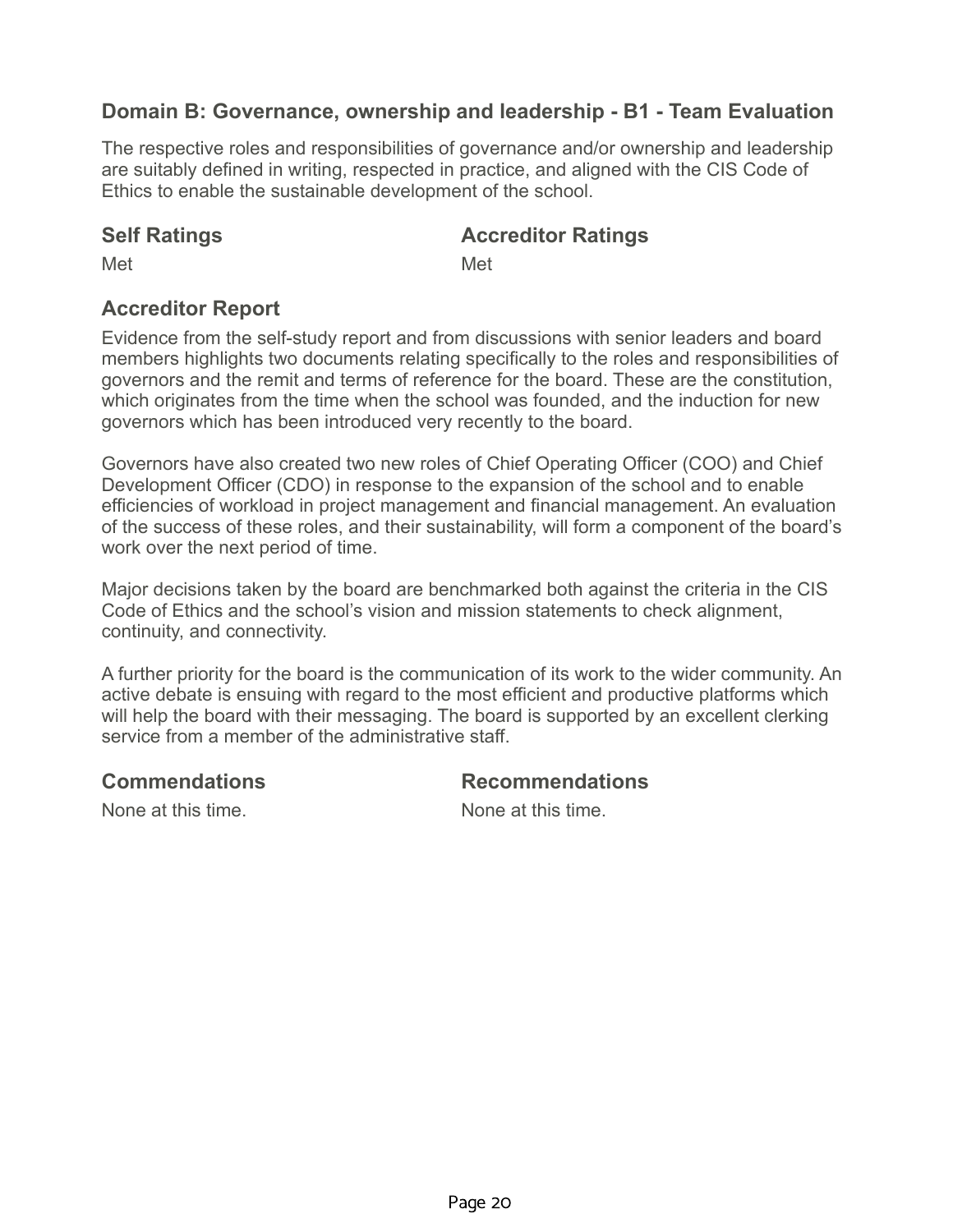# **Domain B: Governance, ownership and leadership - B2 - Team Evaluation**

The head of school is empowered to be the educational leader and, in partnership with the governors and/or owners, has clearly defined responsibility and accountability for student learning, well-being, global citizenship, and the culture of the school as a whole.

### **Self Ratings Accreditor Ratings**

Met **Exceeded** 

# **Accreditor Report**

Evidence from across the school points to a positive and trusting relationship between school leaders and board members. Domain committee leaders in the self-study emphasised the openness of the board to change, and the very purposeful and active involvement of the principal in supporting the board's work. Individual headteachers also attend full board meetings on a rotation. The principal has been integrally involved, for example, in the task force group leading the new building phase.

The trust and openness between the principal, leadership team, and board enables the principal to have complete ownership of day-to-day operations and medium-term strategy. For example, in key areas such as admissions, the principal can maintain this policy dynamically in a time of considerable change for the school.

In the current academic year, BISR has introduced a new system for supporting and evaluating the work of staff. The professional growth policy aims to align the professional learning of staff with the vision and mission of the school and has resources allocated to it for this purpose. The board uses this policy in appraising the principal and the model is cascaded through a line management process. Training has been made available in this academic year. Initial feedback from the principal and staff generally is positive, and the school will evaluate the policy after one year of implementation. Running in parallel with this policy is a professional plan framework which is designed to support improvements in performance where necessary.

The evidence suggests an improved rating from that indicated by the school.

## **Commendations Recommendations**

Domain B Standard 2 (Major) - The board None at this time. for maintaining a close working relationship with the principal which is characterised by mutual trust and honesty, enabling an appropriate balance of autonomy, accountability, and supporting ambition and innovation.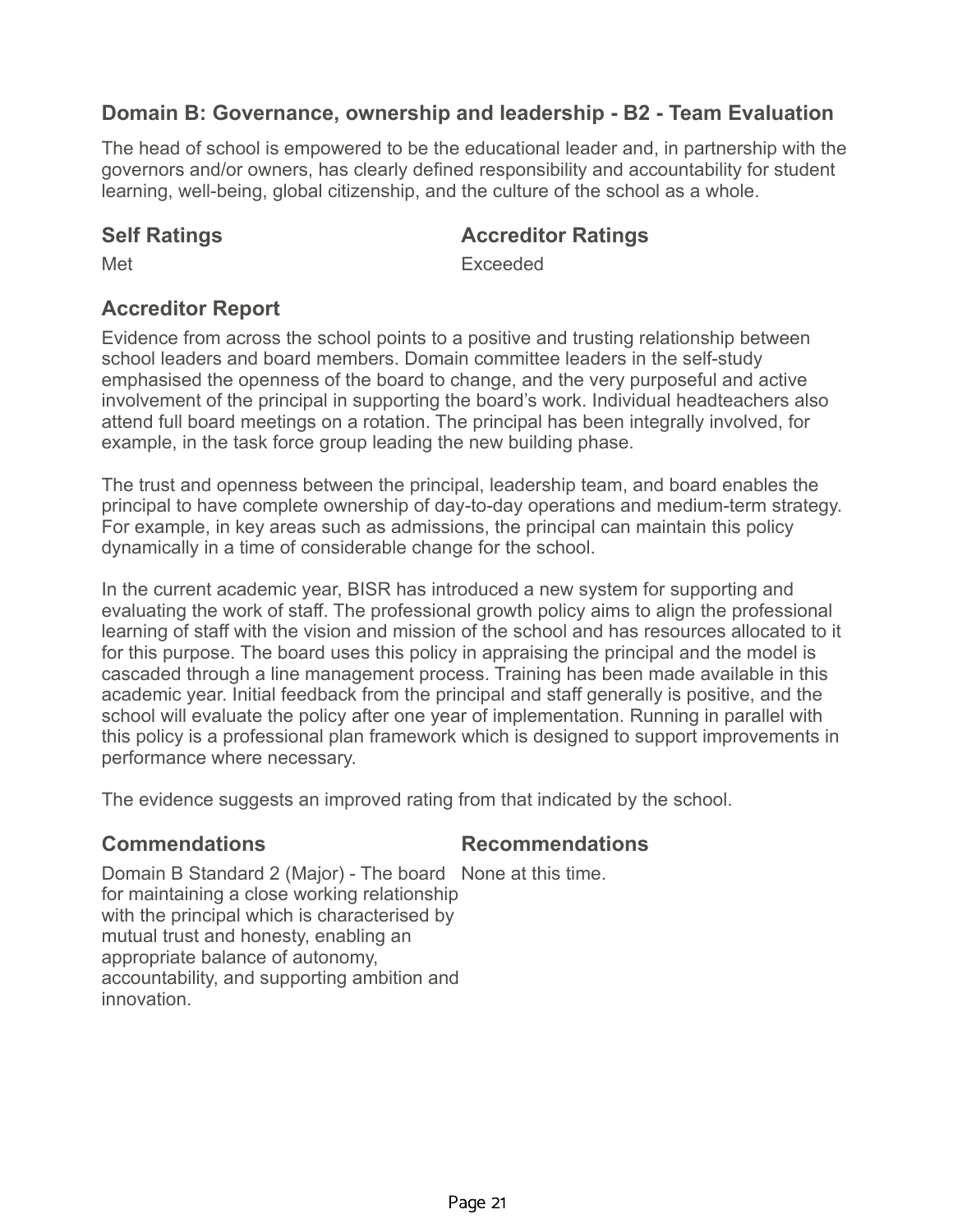# **Domain B: Governance, ownership and leadership - B3 - Team Evaluation**

The governors and/or owners and leaders ensure there is educational and financial [strategic and operational] planning to support the school's viability and implementation of the guiding statements, and that these plans are appropriately communicated to the school community.

### **Self Ratings Accreditor Ratings**

Met **Met** Met

# **Accreditor Report**

In signing the contract for a new school to be constructed and open by September 2024, the board has, in the medium term, addressed the recommendation in the preparatory report relating to providing sufficient capacity and a contemporary learning environment. This demonstrates a robust level of financial planning in times where potential instability caused by the COVID-19 pandemic and related impact in student numbers has also been evident.

Evidence through the self-study, documentation, and discussions with key leaders confirm prudent financial management through budgeting and control mechanisms which are annually audited by one of the major accountancy companies. BISR makes good use of SWOT analyses to support its risk assessment policy, and the school is in a good financial position to support continued growth.

The school is not complacent about feedback from parents and in the self-study, BISR reflected on parental perceptions of the management of finances at the school. Much of the concern expressed related to fees for the academic years when remote education was in place. The board has frozen fees for a 24 month period in response.

An italicised statement in the board's induction document deserves referencing in this report as it encapsulates with conciseness and accuracy how the board's strategic work underpins the school's development: "The board is the guardian of the school's mission. It is the board's responsibility to ensure that the mission is relevant and vital to the community it serves and to monitor the success of the school in fulfilling its mission". It is clear from discussions with members of the school community that this statement of intent carries purpose and is translated into action through the leadership team.

### **Commendations Recommendations**

Domain B Standard 3 -The board for enacting a significant long-term planning initiative with external professional partners which has enabled BISR to make capital investments secure in the knowledge that the financial stability of the school will be maintained.

None at this time.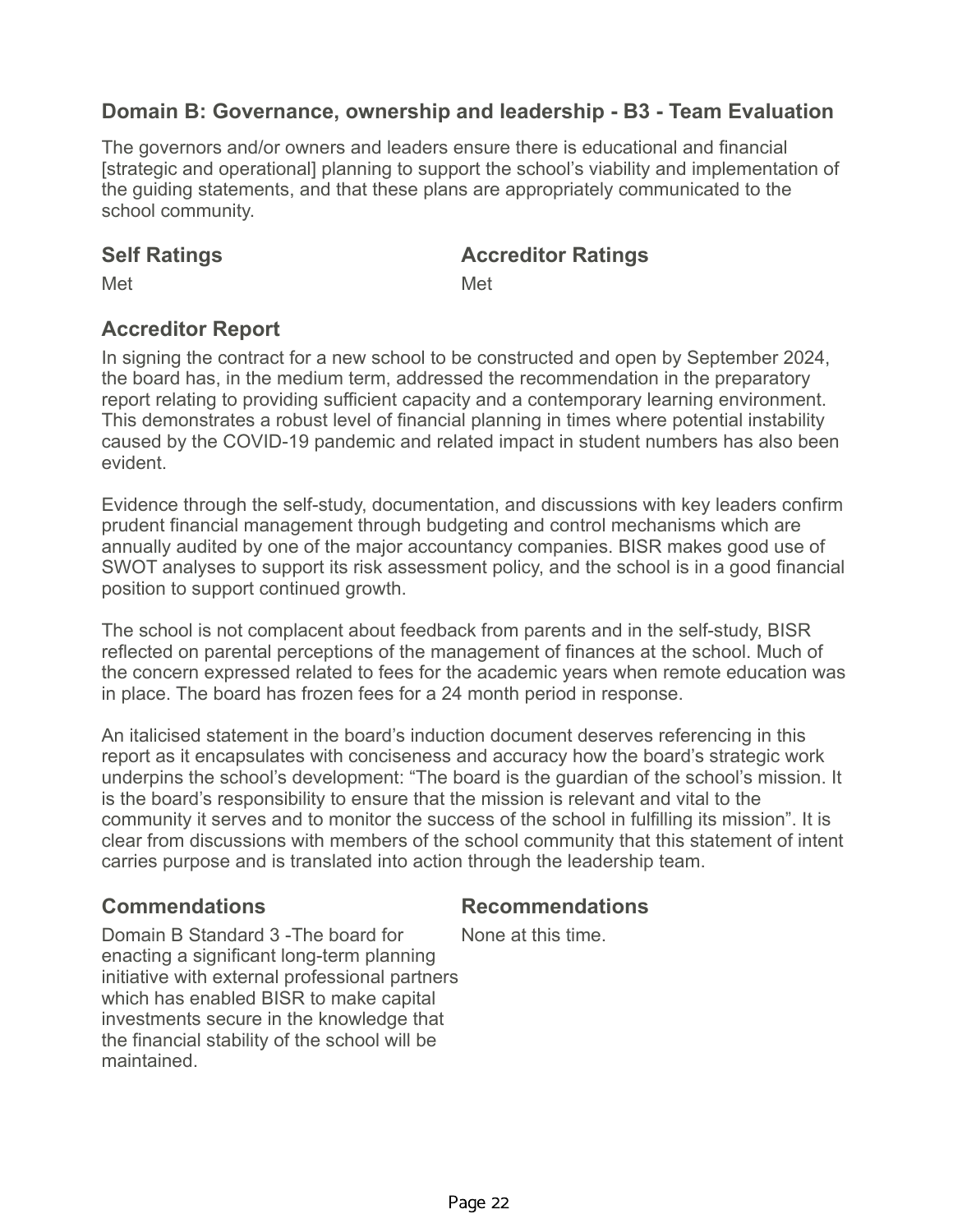# **Domain B: Governance, ownership and leadership - B4 - Team Evaluation**

Governance is constituted to enable the school to have a clear and appropriate sense of purpose, direction, and continuity.

# **Self Ratings Accreditor Ratings**

Met **Met** Met

# **Accreditor Report**

BISR operates under license from the Ministry of Education. It is an independent entity, incorporated into Saudi Arabian international schools under arrangements made by the Saudi Arabian Ministry of Education in March 1981. The school underwent two name changes before becoming the British School, Riyadh. The relatively recent change of name to British International School Riyadh highlighted the desire of the school to reflect more accurately its international population and the growth of nationalities represented at the school. Today, students from over 60 nationalities are educated at BISR.

The board comprises a maximum of twelve members. It is currently composed of ten males and two female members, and four of this complement are new governors joining the board in this academic year. The chair emphasised that diversity in the composition of the board has become an important consideration, and this characteristic will continue to be attended to in future appointments. The sub-committee structure in place is relevant and appropriate, and augmented by task force groups. The principal attends all subcommittees and full board meetings.

Evidence from documentation and discussions confirm that the expertise of board members in fields such as finance and project management enables it to provide high quality strategic direction to the school, scrutinising the executive and acting as a critical friend to senior leaders. A further good example of the board's influence was seen at the start of the COVID-19 pandemic, where prompt and clear decision making supported senior leaders and teachers in implementing a smooth transition to online learning.

Governors are mindful of the need to incorporate succession planning into their work cycle and are actively considering vacancies likely to arise on the board in the coming year, and how new members will be appointed in due course. School leaders, too, are very aware of the need to plan carefully for succession in both senior and middle leadership posts as the school expands.

## **Commendations Recommendations**

Domain B Standard 4 - Board members for None at this time. their visibility and support of school leadership at all stages of the COVID-19 pandemic.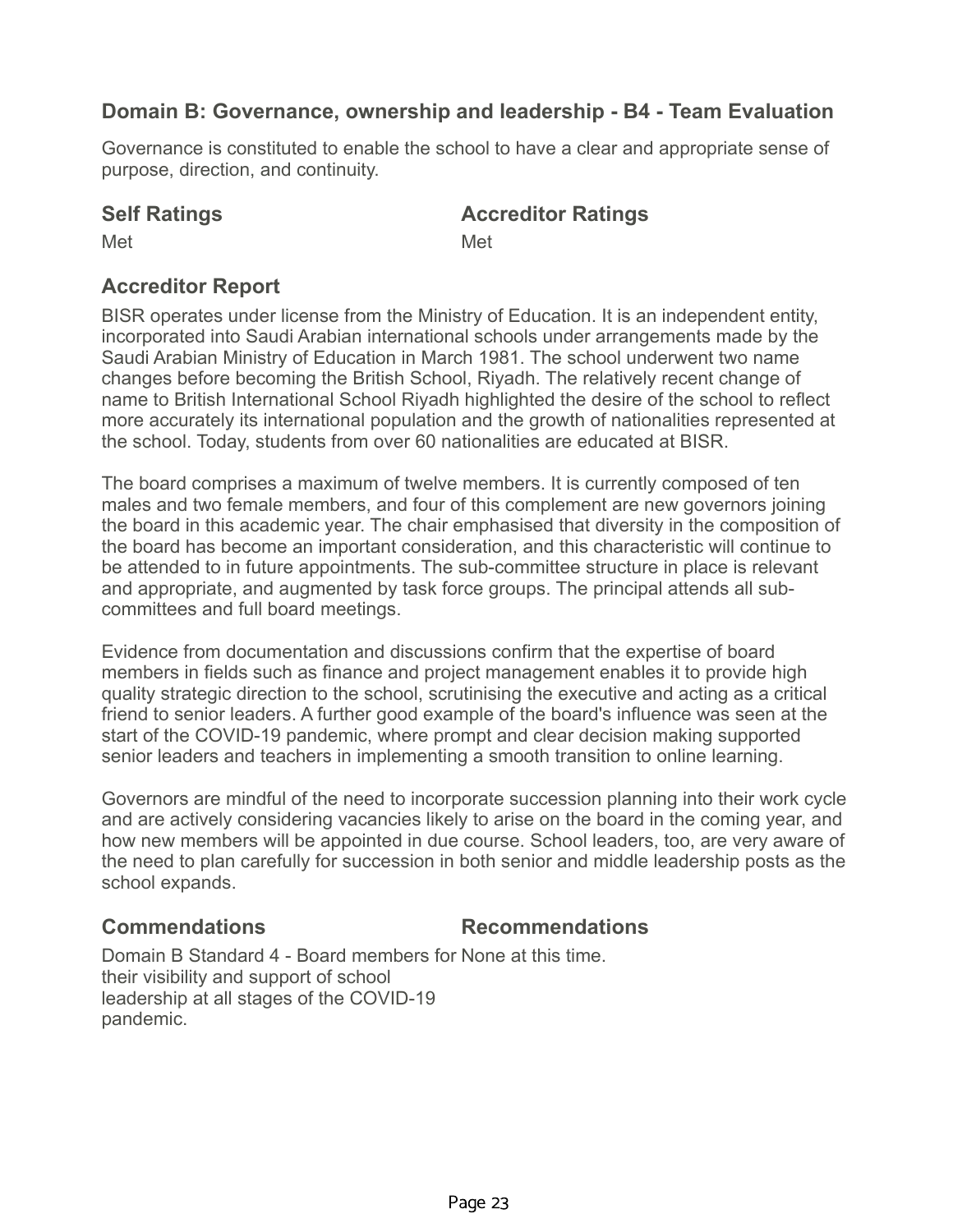# **Domain B: Governance, ownership and leadership - B5 - Team Evaluation**

The leadership of the school has the intercultural competencies, perspectives, and appreciation needed for the school's unique cultural context.

# **Self Ratings Accreditor Ratings**

Met **Met** Met

# **Accreditor Report**

The first letter of the school's REACH acronym holds a key message and has been chosen wisely. R is for respect and refers directly to the school's desire to "promote interculturalism by celebrating individual, group, national and cultural diversity, whilst embracing our shared human identity".

Senior leaders are fully engaged in developing intercultural awareness within the school community and recent innovations include the appointment of a cross-school post holder for interculturalism and professional learning opportunities made available to staff. Leaders actively encourage staff and students to develop their awareness of the cultural values, beliefs, and perceptions associated with the Kingdom of Saudi Arabia and other cultures represented by the over 60 nationalities embraced within the community. The school also highlights historical and contemporary cultural messages inherent in the British-style curriculum.

Evidence from the self-study points to a variety of ways in which differing cultures are acknowledged and celebrated. Leaders are committed, as BISR expands and its cultural base diversifies further, to continuing to promote interculturalism.

**Commendations Recommendations**

None at this time. None at this time.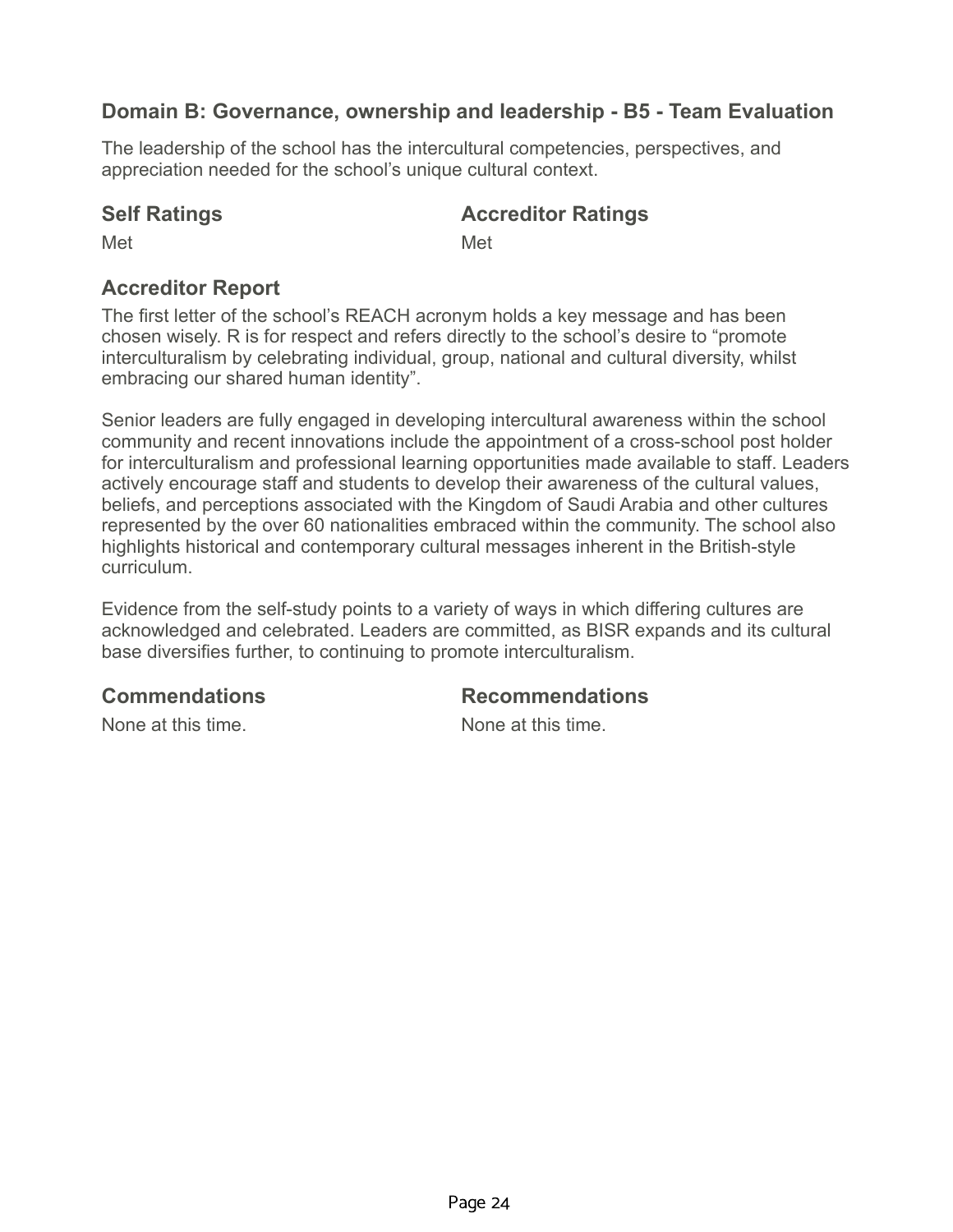# **Domain B: Governance, ownership and leadership - B6 - Team Evaluation**

There are clearly formulated written policies and practices that are implemented consistently and bring clarity to school operations.

### **Self Ratings Accreditor Ratings**

Met Not Met/Partially Met

# **Accreditor Report**

A recommendation made in the preparatory report regarding an optimising of board structure and function in the light of increasing demands on time and expertise has been addressed in two ways. Board meetings have been streamlined so that full governor meetings are held termly with more frequent sub-committee meetings. In addition, the creation of a specific task force means that a further sub-committee of governors now oversees the design, implementation, and financing for the new schools. A related task force is considering the review and modernisation of the constitution and written protocols for board operation. The task forces, which are time-limited in tenure, promote greater efficiency of working and agility in responding to priorities.

The board recognises that these protocols, which have served the school well in the past, do not provide a robust blueprint which can be handed on to future chairs and members, and which reflect the recent development of the school. A major recommendation from the team evaluation visit will frame work that the board must undertake through the task force already considering the constitution, and which will lead to a policy manual to provide clarity and guidance about the board's operation.

Safeguarding practice is a strength of the school and governors are knowledgeable about, and supportive of, routines such as safer recruitment, agendas associated with equity, diversity, and inclusion, and child protection protocols. All governors have received appropriate safeguarding training in the last year facilitated through the company Safecic. The board also takes its responsibilities for data protection seriously, and contributes to discussions about how the school will review and evolve its data management systems due to BISR's expansion.

The recent development of the board with regard to new members, induction processes and task force creation, has brought benefits to the efficiency and impact of governance. The very comprehensive induction programme provides an excellent introduction to the purpose and responsibilities of governors and, in particular, nuances between strategic and operational activities in school. In commissioning training from an external consultant, the board has shown its commitment to incorporating best practice from other international settings into its work.

Despite the school rating indicated, the evidence suggests that the school does not yet meet the team evaluation stage criteria and should address the recommendation.

**Commendations Recommendations**

None at this time. Domain B Standard 6 (Major) - The board to review and consolidate its constitution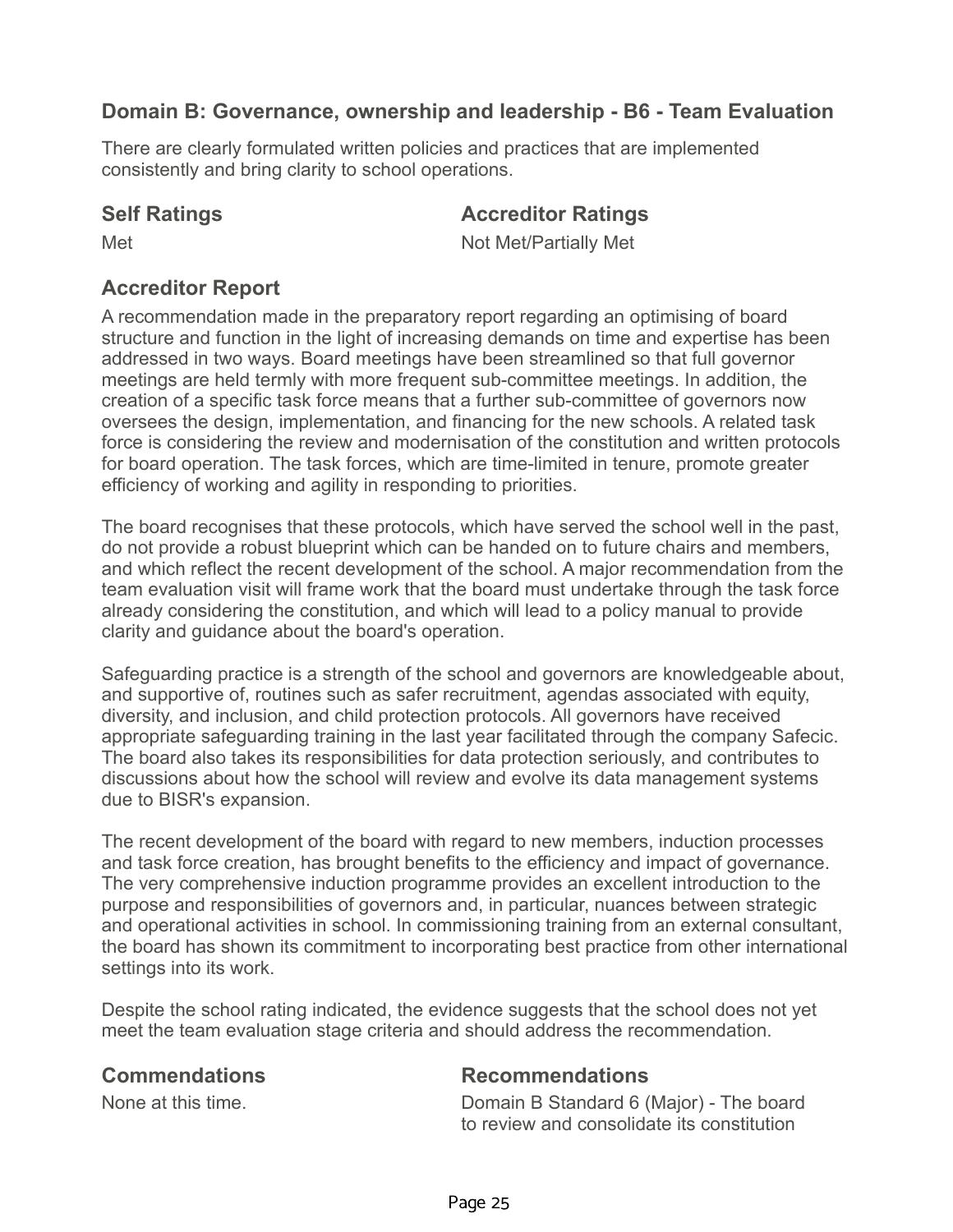and protocols into a policy manual which, when formally approved, describes the purpose, operating principles, and authority of the board and guides its relationships with leaders and the wider school community.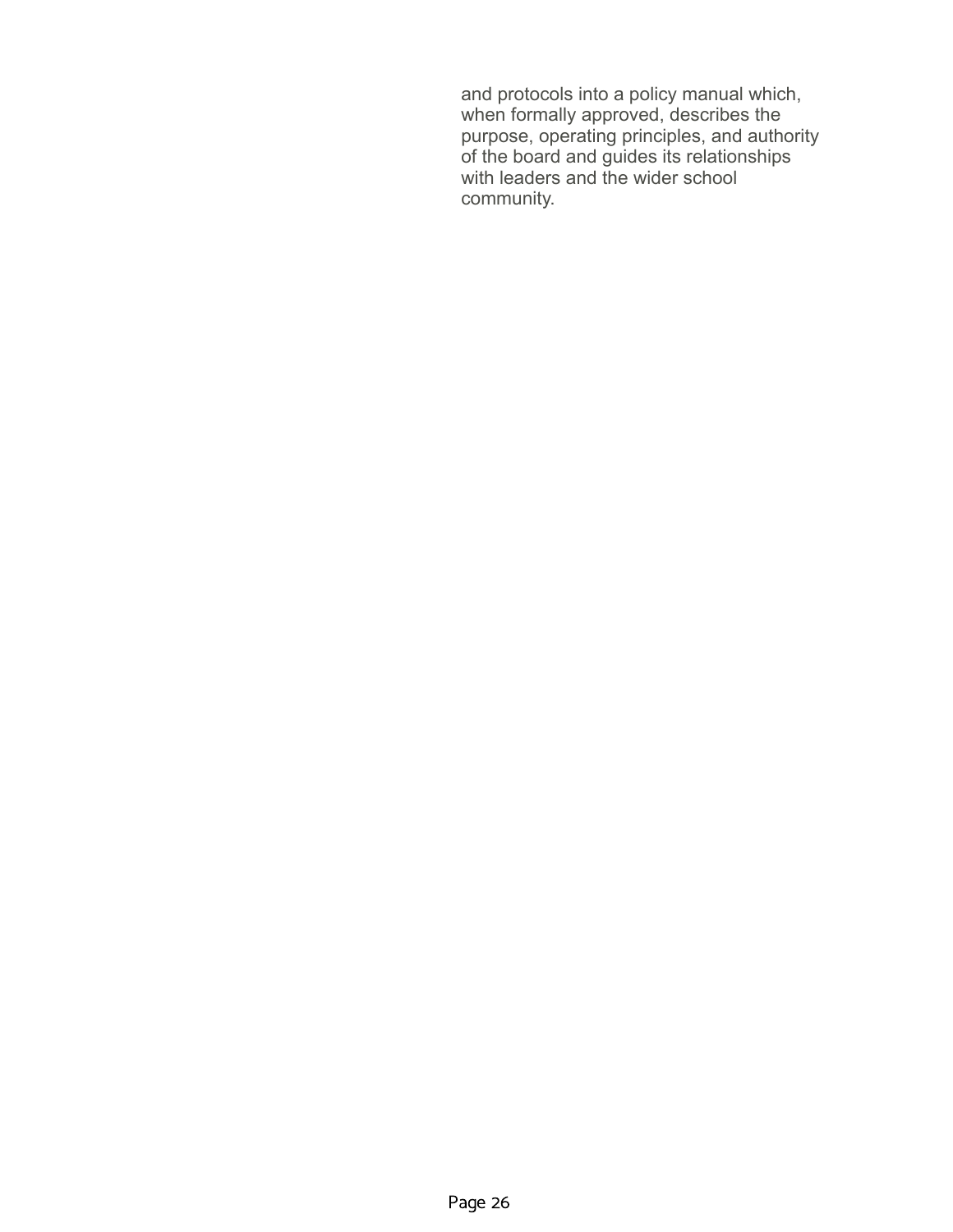## **Domain B: Governance, ownership and leadership - Domain Summary -**

### **Team Evaluation**

As a result of the self-evaluation, the school identifies the actions necessary to strengthen this aspect of school life. The Self-Study should be action-orientated, with evidence-based evaluation leading to informed planning and proposed actions, in line with the school's guiding statements.

### **Self Ratings Accreditor Ratings**

No Rating No Rating No.

# **Accreditor Report**

The three main actions emanating from the self-study for this domain are appropriate and are now in process. The school should add to these workstreams the major recommendation in standard B6 which prioritises the production of a board policy manual.

### **Commendations Recommendations**

Please refer to commendations under individual standards for this domain.

Please refer to recommendations under individual standards for this domain.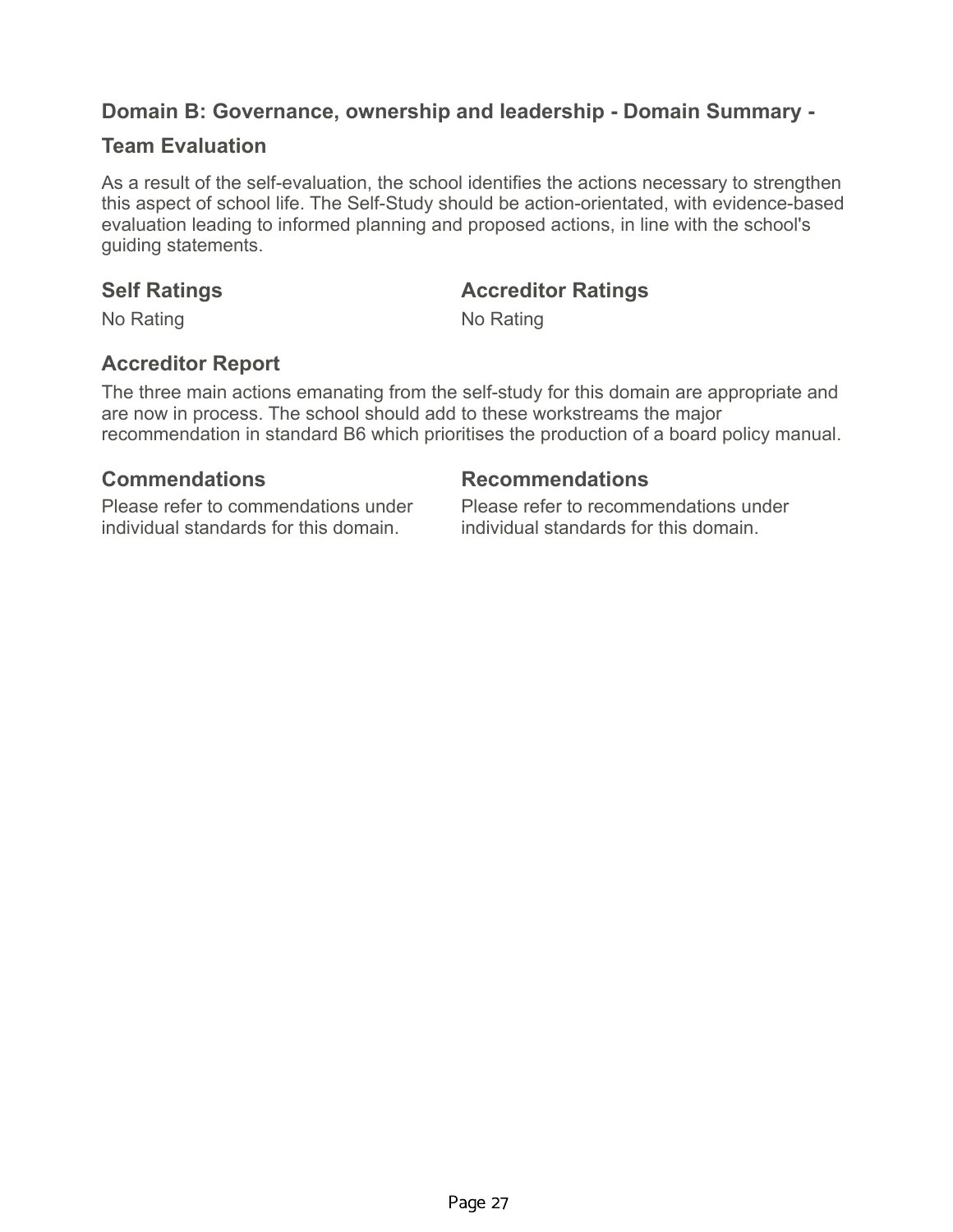## **Domain B: Governance, ownership and leadership - Evaluative**

### **Commentary - Team Evaluation**

The school uses the Essential Questions to inform its investigation and support the gathering of evidence and self-evaluation against the Standards in the Domain.

### **Self Ratings Accreditor Ratings**

No Rating No Rating No.

## **Accreditor Report**

The board at BISR are forward-thinking, progressive, and reflective and there is a mutual respect and trust evident between the board and senior leaders in the school. Board members are steering the school through appreciable development at a time when there are also significant societal adjustments taking place in the Kingdom of Saudi Arabia. The stewardship of the school is secure in these changing times.

### **Commendations Recommendations**

Please refer to commendations under individual standards for this domain.

Please refer to recommendations under individual standards for this domain.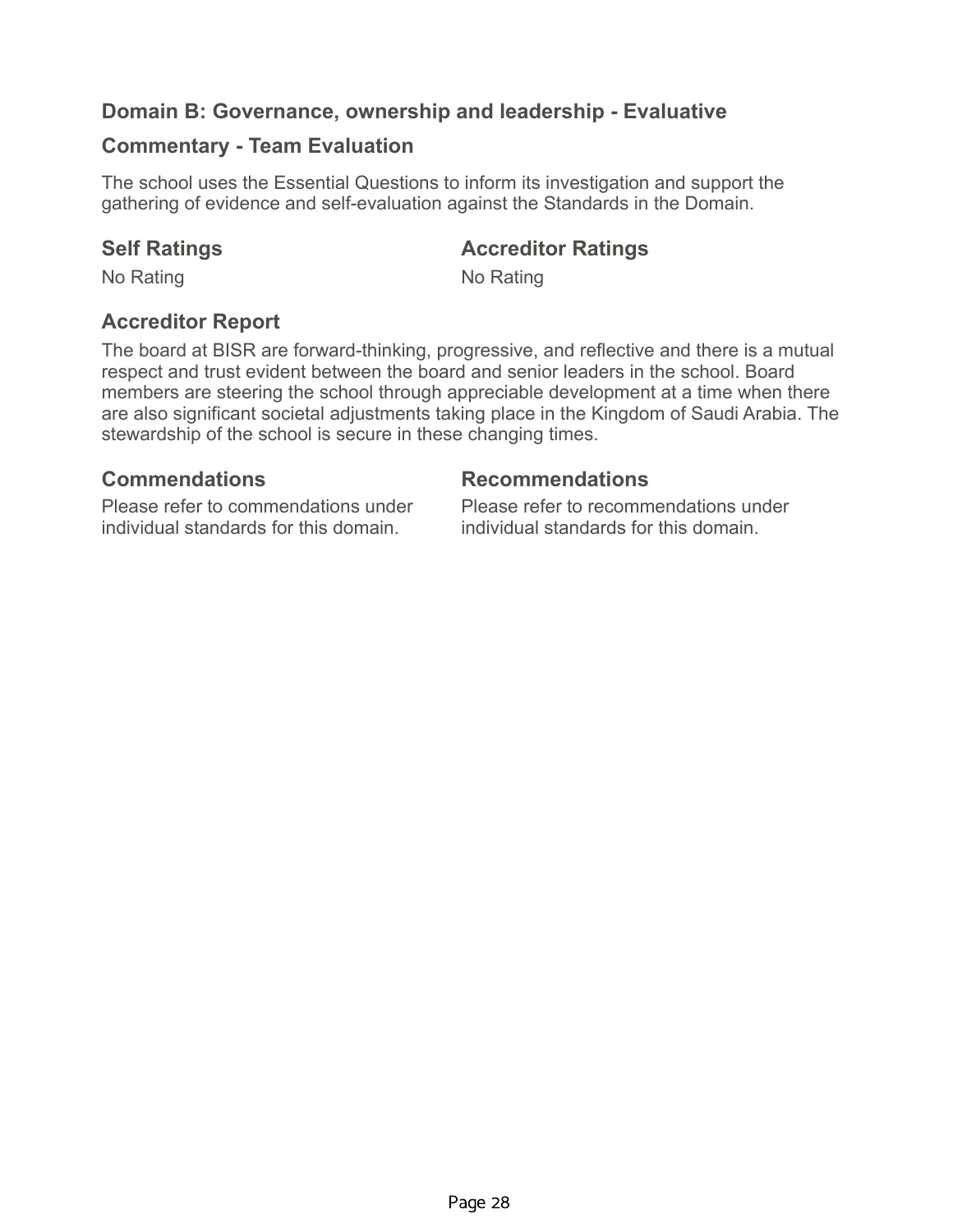## **Domain C: (Elementary/Primary) The curriculum - C1 - Team Evaluation**

The curriculum as a whole, offers access, engagement, and challenge to support the intellectual, physical, social, and emotional needs of all students

## **Self Ratings Accreditor Ratings**

Met **Met** Met

## **Accreditor Report**

It was evident in the self-study report and during the visit that the British International School Riyadh (BISR) curriculum as a whole offers access, engagement, and challenge to support all students. The vision and mission of the school has been clearly articulated in the REACH motto, and it was evident in both documentation and conversations with leaders and teachers that the school uses this motto to plan and develop the curriculum in conjunction with the three pillars of learning, enrichment, and well-being.

Teachers explained that they completed a yearly overview of the curriculum, with all subject areas and themes for each year group included in the process. The overview is also easily accessible on the school's curriculum platform, which offers a shared space for teachers to access information used to create engaging and suitable learning experiences during their weekly grade level meetings. Professional development sessions offer teachers the opportunity to solidify their pedagogical approaches with a current focus on cognitive science and parent workshops, ensuring that all faculty understand the school's direction and teaching practices.

## **Commendations Recommendations**

None at this time.

Domain C (Primary School) Standard 1 - The school leadership and teachers for providing robust curricular and co-curricular programmes that enrich students' learning and enhance their well-being.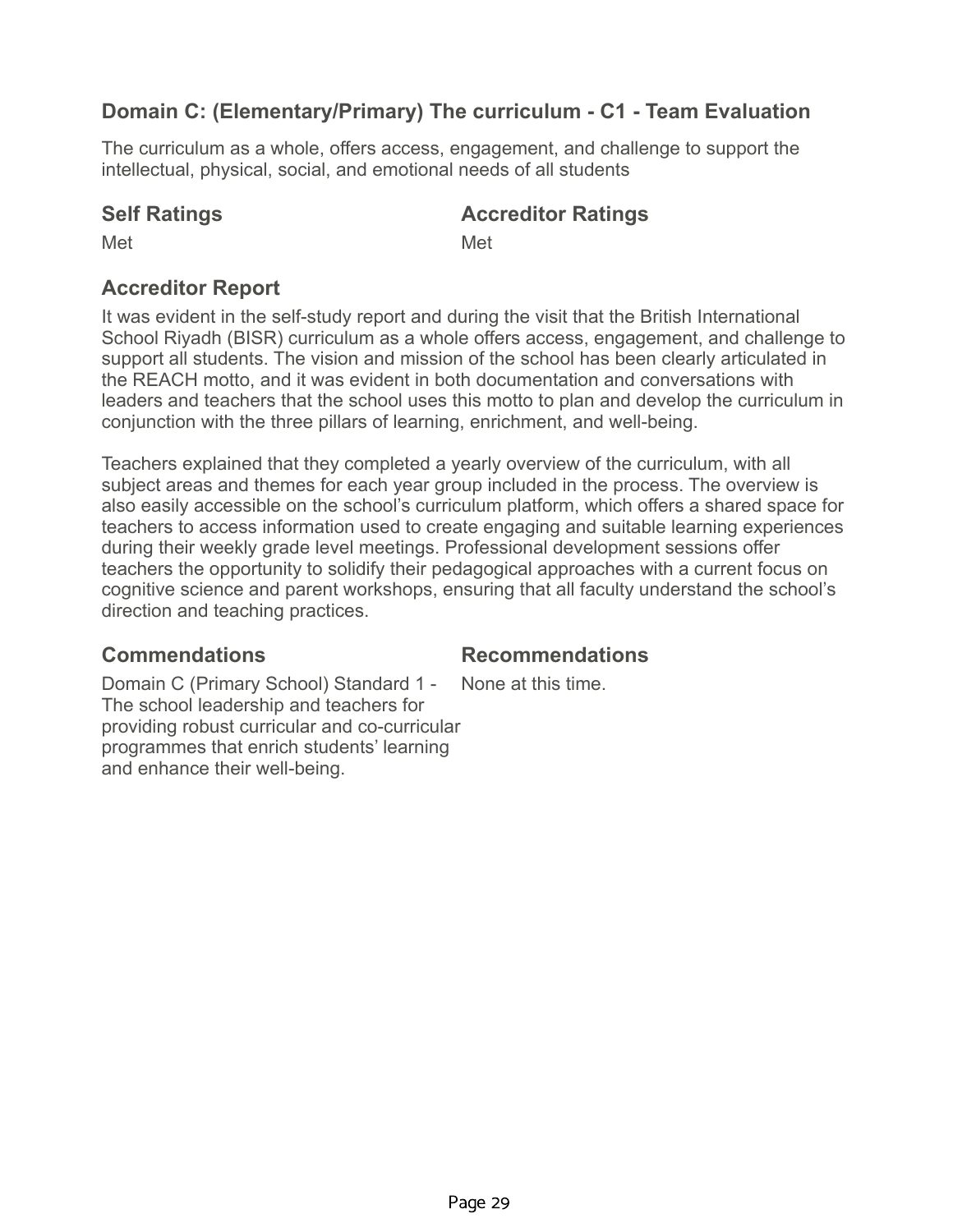## **Domain C: (Elementary/Primary) The curriculum - C2 - Team Evaluation**

The documented curriculum determines the development of knowledge, understanding, skills, and attributes, including well-being and intercultural competencies relevant to the students' current and future development.

### **Self Ratings Accreditor Ratings**

Met **Met** Met

## **Accreditor Report**

BISR's primary school uses the British National Curriculum to develop the academic programme for the core subjects, and the Chris Quigley outcomes to support the school's thematic unit approach for non-core subjects. Conversations with teachers indicated that planning for each student's individual needs was a priority, and the curriculum documents and supplementary materials housed on the school's platform enhanced their understanding and delivery of pedagogical techniques. Grade level teachers have a dedicated weekly time to plan appropriate learning experiences, however, it was noted that it is not always possible for specialist teachers to attend these meetings. It was evident in the documentation and discussions with specialist teachers that they were aiming for a transdisciplinary approach, however sometimes operated in isolation to cover their subject learning outcomes.

A dedicated learning support team, including a Special Needs Coordinator (SENCO), learning support teachers, and learning support assistants, allows for differentiation for identified students with more complex needs. The school has a suitable referral procedure in place and once discussions are held with all stakeholders, an individualised programme is developed. Classroom and learning support teachers review the individual educational plan and adjust goals accordingly on a regular basis. The learning support team has the autonomy to offer innovative programmes that support needs, giving recommendations to classroom teachers to support pedagogical practices.

In discussions with students, it was noted they had the opportunity to choose learning activities for some subjects that were suited to their needs. Students also commented that the teachers were available to answer questions if they had any difficulties and that learning support assistants were available for students who required extra help.

Parents shared that they were satisfied with the information they received from the school regarding the curriculum, and commented on the knowledge organisers as being very helpful to understand what was being taught to their child and how to support their child's learning at home. It was noted that parents whose primary language was not English found the vocabulary section of the knowledge organiser particularly helpful in order to support their child's language learning. It was also evident in discussions with the parents that their children's emotional and social needs were being met, with praise given to the teachers for their support during online learning throughout the COVID-19 pandemic.

## **Commendations Recommendations**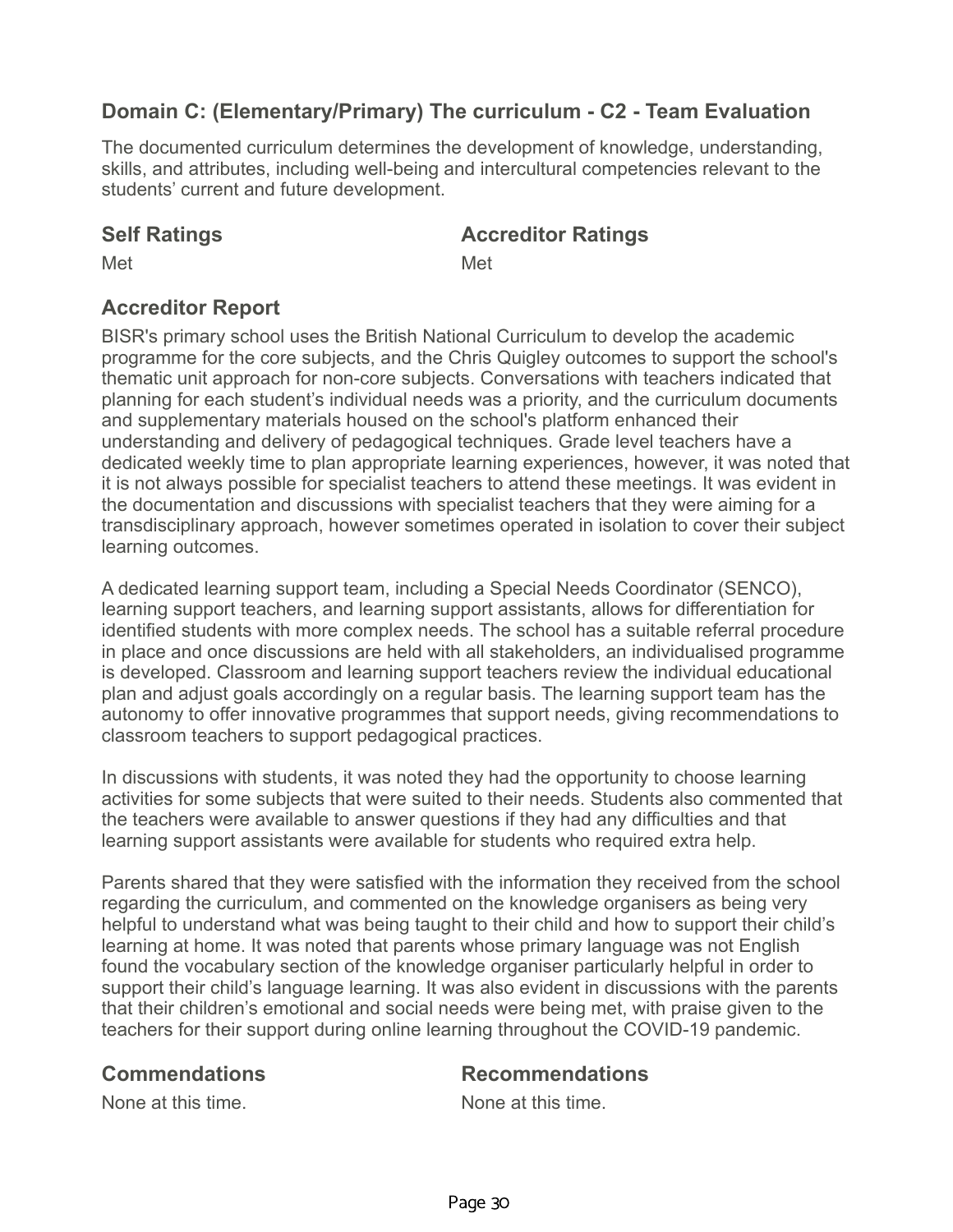## **Domain C: (Elementary/Primary) The curriculum - C3 - Team Evaluation**

Global citizenship, intercultural learning, and digital citizenship are intentionally planned for within the curriculum to ensure students are well prepared for life beyond school.

### **Self Ratings Accreditor Ratings**

Met **Met** Met

## **Accreditor Report**

BISR clearly supports the learning outcomes of global citizenship, intercultural learning, and digital citizenship throughout the primary school. Catering to a diverse range of students from over 60 nationalities, the school plans cultural events throughout the year to respect the diversity of its community. Global citizenship is a focus in student assemblies and is intentionally planned in units of study in the curriculum. Teachers also intentionally incorporate the 2030 United Nations Sustainable Development Goals (UN SDG) into their unit planning across the primary school. To further support the development of intercultural citizenship, the school has created coordinator positions for interculturalism and service learning. These roles help develop programmes throughout the school and across campuses to integrate intercultural learning opportunities.

Parents and students articulated their understanding of intercultural competencies in relation to respecting one another's beliefs and cultures. It was evident in student interviews that they had a clear understanding of how they should respect one another, with one student stating, "global citizenship is to be connected to my peers and to be kind to everyone around the world".

The school recognises multilingual learners, offering English as the language of instruction, and additional language learning in Arabic and French. It was also noted that languages such as Chinese (Mandarin) were on offer during extracurricular activities to enrich learning. The ability to offer these specialised language programmes was dependent on local community member or teacher expertise.

Digital citizenship is explicitly taught through the curriculum using the British National Curriculum and Chris Quigley outcomes covering digital citizenship, online responsibility, and computer science. Students across the primary school use iPads on a daily basis and all students learned about Internet safety and using digital platforms safely during the COVID-19 pandemic.

## **Commendations Recommendations**

None at this time. Domain C (Primary School) Standard 3 - Curriculum leaders, programme coordinators, and teachers collaborate and continue their efforts in implementing the interculturalism framework to ensure its integration across all subjects and year levels.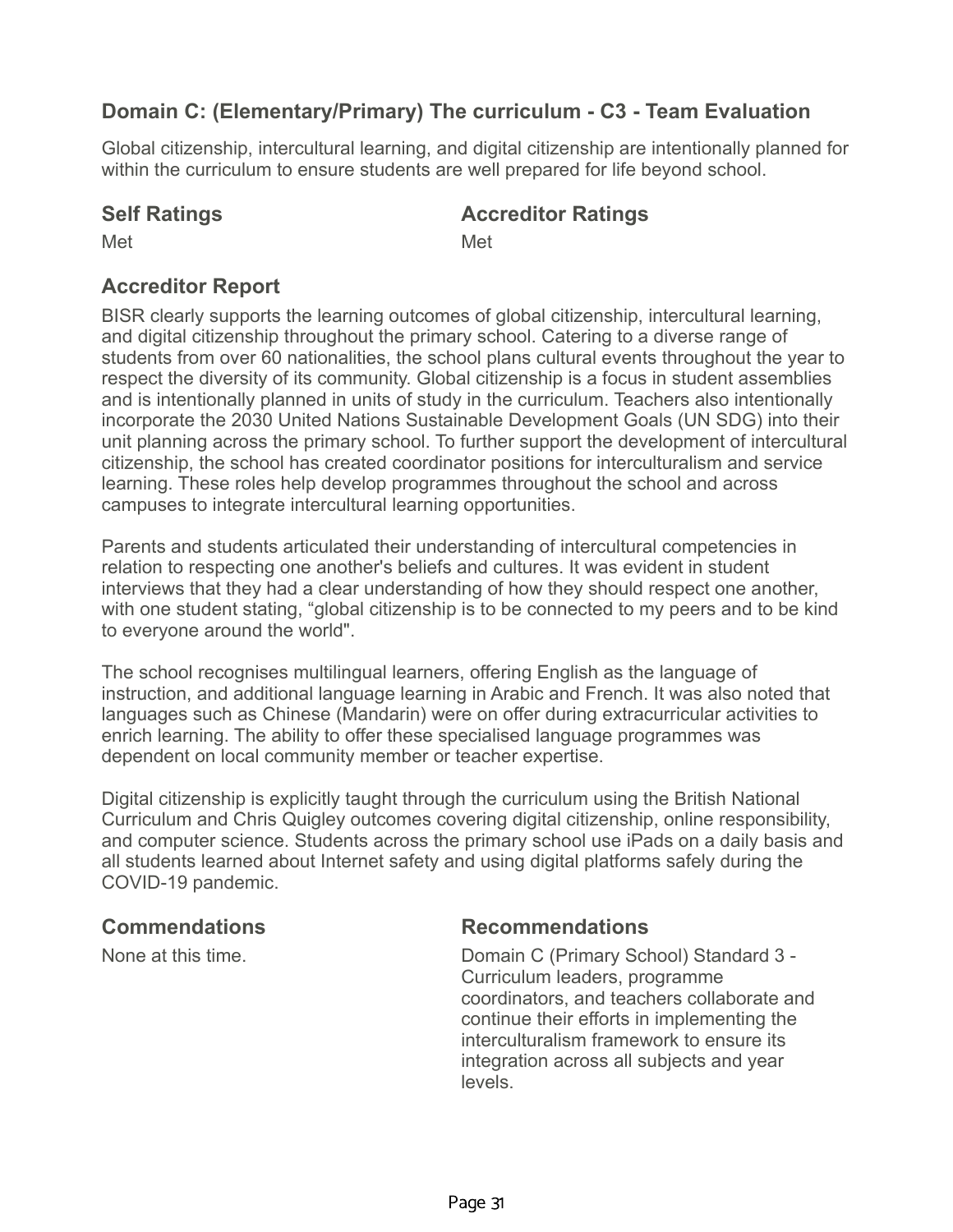# **Domain C: (Elementary/Primary) The curriculum - C4 - Team Evaluation**

The curriculum is sequenced in a way that promotes students' access and progression, and is thoroughly documented and articulated horizontally and vertically to enhance links and continuity between different sections of the school.

### **Self Ratings Accreditor Ratings**

Met **Met** Met

## **Accreditor Report**

The school's vertical curriculum is articulated in alignment with the British National Curriculum for English, mathematics, and science, and the Chris Quigley objectives for the humanities subjects, which are linked to the British National Curriculum. Weekly grade level meetings ensure that teachers can plan effectively, and data collected from ongoing formative and summative assessments allow teachers to make informed decisions to meet the needs of their students. Flexibility across the schools allows teachers to have the autonomy to adapt lessons to meet the needs of the students they serve. Dedicated planning time each week is used by grade level teachers to plan appropriate learning experiences, however it is not always possible for specialist teachers to attend, which they reported can limit horizontal curriculum alignment within their areas.

Teachers use reflective processes to identify changes to the curriculum, and they shared that the programme proved flexible enough to effectively adapt to the sudden transition to online learning. Parents were extremely complimentary of the speed of the school's transition process and felt teachers were meeting their child's needs both academically and emotionally.

All curriculum documentation is accessible to teachers using a dedicated platform that was created by the school, and the use of secure software programs that store assessment data for all students. Individual educational plans and student profiles are also accessible on the school's Google drive and are regularly maintained and updated according to the students' needs.

Domain C (Primary School) Standard 4 - The leadership team for developing a comprehensive platform that ensures teachers have access to relevant documentation and supplementary resources which support embedding current pedagogical practices in curriculum design.

## **Commendations Recommendations**

Domain C (Primary School) Standard 4 - The leadership team considers the strategic allocation of planning time and resources so that teachers can further horizontally articulate and align the curriculum to enhance student learning.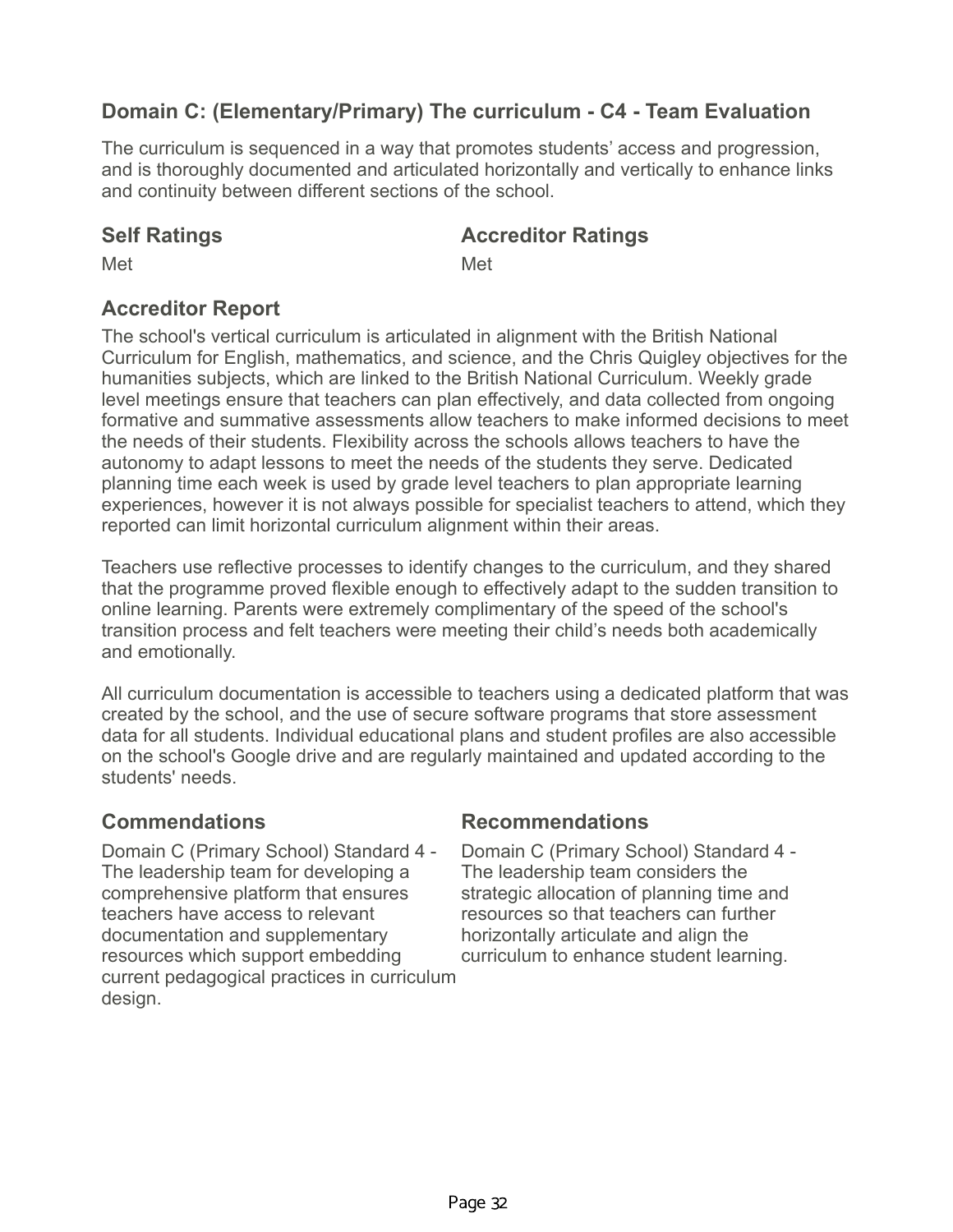## **Domain C: (Elementary/Primary) The curriculum - C5 - Team Evaluation**

The curriculum is monitored, evaluated, reviewed, and developed on a systematic and planned basis using student outcomes, student agency, and in response to changing external influences.

### **Self Ratings Accreditor Ratings**

Met **Met** Met

## **Accreditor Report**

BISR's middle leaders support the process of evaluating the curriculum, using both quantitative and qualitative measures to make adjustments as required. In both the selfstudy and during domain meetings, it was explained how teachers had received professional development in the area of cognitive science, and also had dedicated time through weekly meetings to consolidate and apply their learnings. Teachers spoke about how they embedded these practices in the programme and noted positive results from the school's process.

A thorough assessment schedule is in place and student data is tracked using the IT platform INSIGHT. Student data is carefully analysed in a variety of ways, and any students not meeting grade level targets are given extra support as required. This could include in-class differentiation techniques or in some cases, interventions delivered by the learning support team in small groups or one-to-one settings.

During the visit, the most recent review of the curriculum was explained. Due to the extended period of online learning and recent return to face-to-face instruction, the leadership team led a comprehensive review of the curriculum by subjects. It was evident in documentation provided that careful analysis of data and teacher reflections are guiding the programme of instruction, and that modifications are being made to the curriculum to support student learning.

## **Commendations Recommendations**

Domain C (Primary School) Standard 5 - Teachers for undertaking comprehensive curriculum review and reflections based on qualitative data to anaylse the current needs of the students and to plan accordingly. None at this time.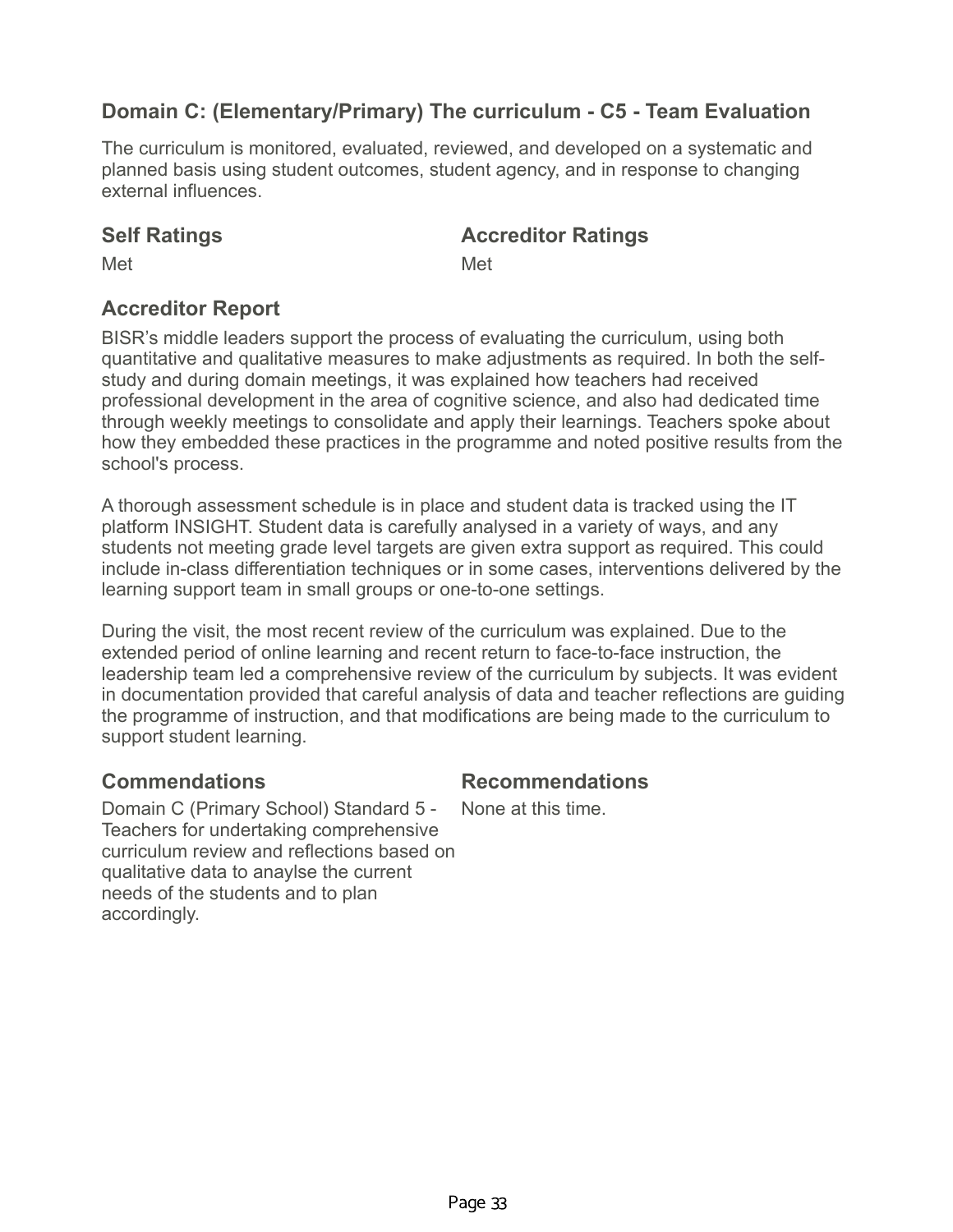## **Domain C: (Elementary/Primary) The curriculum - C6 - Team Evaluation**

The school offers a breadth of programmes and co-curricular activities to complement the formal curriculum which foster high-quality learning, student well-being, and the development of global citizenship.

### **Self Ratings Accreditor Ratings**

Met **Met** Met

## **Accreditor Report**

It was clear that the BISR school community is invested in student well-being and holistic development through a breadth of programmes and extracurricular activities offered that complement the formal curriculum. The evidence provided during the visit and through the self-study confirms that BISR regards these programmes as part of their educational curriculum. With over 140 extracurricular activities being offered across the two campuses, and a dedicated leader, it is clear that BISR focuses on fostering lifelong learning and wellbeing for its students. ECAs are offered throughout the week to all students and are intentionally planned with a focus on empowering students. This was evident in activities that had been especially designed for the female population, such as "Mighty Girls" where students learned self-defense skills. Global citizenship and environmental sustainability activities were also evident within extracurricular activities such as Brownies and the Duke of Edinburgh.

Teachers and members of the leadership team spoke highly of the programmes that were offered and shared that it was an expectation that all students in the school participate in extracurricular activities. Staff stated that the extracurricular offerings were flexible in nature, allowing teachers to develop programmes that were geared to their strengths and individual talents. Parents at the Al Hamra campus were very positive and appreciative of the extracurricular activities being offered. They felt the activities on offer supported their children's learning in fun ways and provided the opportunity for their children to develop holistically. Parents at the Salwa campus shared that they would like to see more options offered, such as music and dance, as they are unable to access the wide array of activities that were offered at Al Hamra due to distance and time constraints. They felt that the opportunities for their children to participate in activities of interest in Saudi Arabia were very limited, and suggested that the school continue to develop ways in which they could offer more choices for students at Salwa.

### **Commendations Recommendations**

Domain C (Primary School) Standard 6 - Staff for providing a wide array of extracurricular activities that complement the formal curriculum, foster student wellbeing, and develop global citizenship.

None at this time.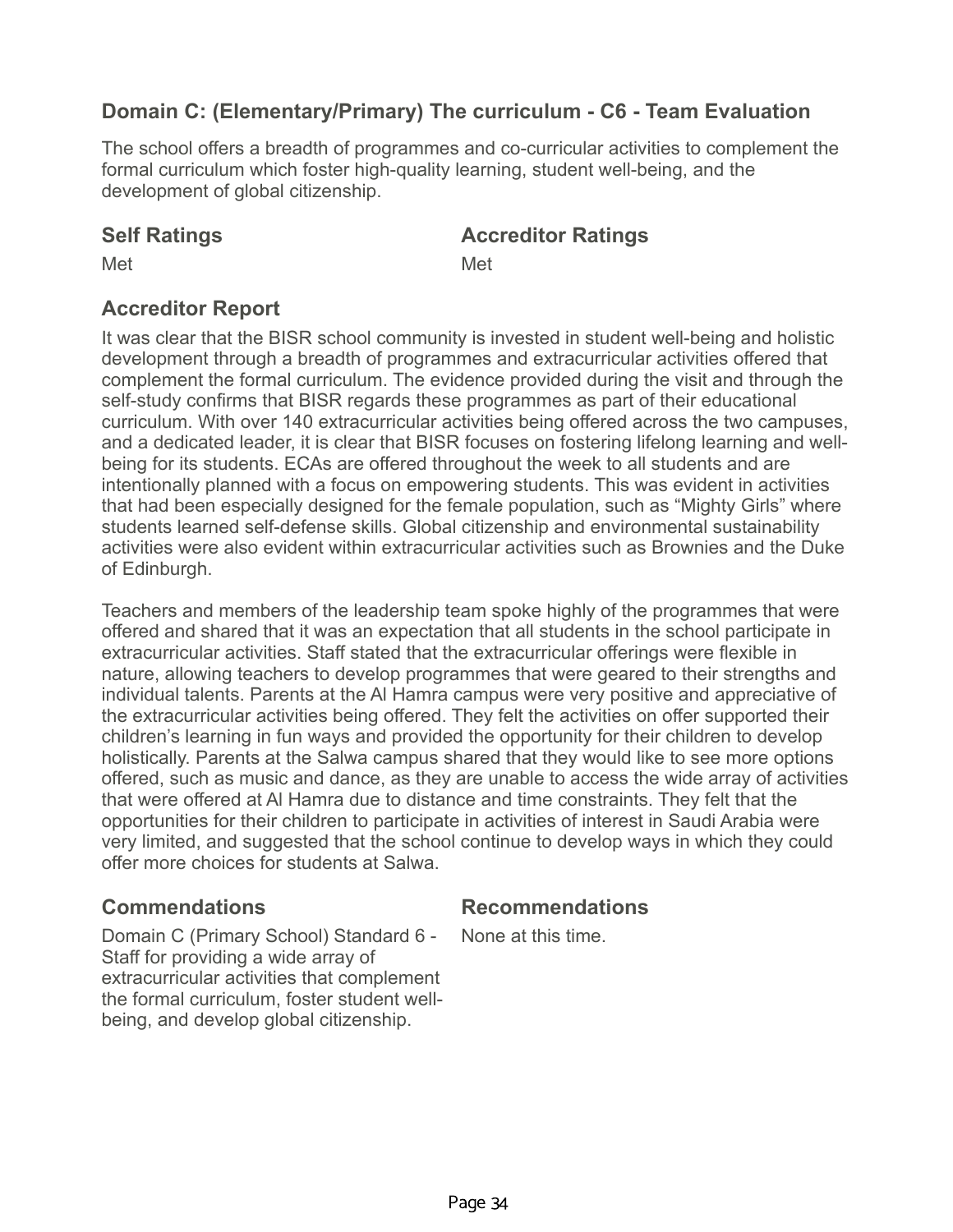# **Domain C: (Elementary/Primary) The curriculum - Domain Summary - Team**

## **Evaluation**

As a result of the self-evaluation, the school identifies the actions necessary to strengthen this aspect of school life. The Self-Study should be action-orientated, with evidence-based evaluation leading to informed planning and proposed actions, in line with the school's guiding statements.

## **Self Ratings Accreditor Ratings**

No Rating No Rating No.

## **Accreditor Report**

As a result of the self-study, BISR's planned actions are appropriate to the needs of the school community and take in to account the growing diversity of the student population and social and emotional needs. They are in line with the school's mission and vision and support the schools REACH motto. The planned actions were evident during the visit, most notably the intercultural and service learning programmes that are being developed throughout the school and across campuses. The intercultural competencies are a work in progress and continue to be a focus for the school to develop.

## **Commendations Recommendations**

Please refer to commendations under individual standards for this domain.

Please refer to recommendations under individual standards for this domain.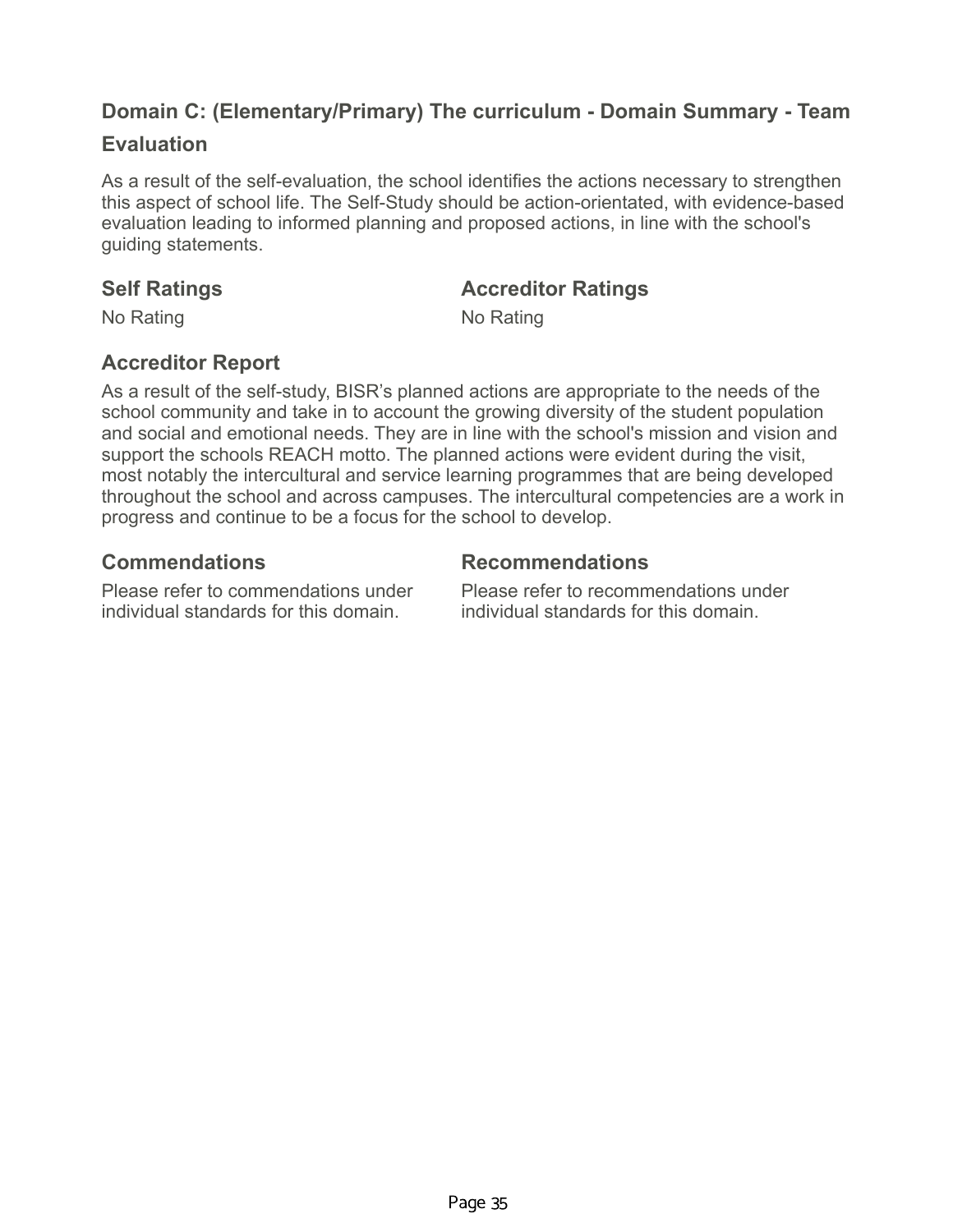# **Domain C: (Elementary/Primary) The curriculum - Evaluative Commentary**

## **- Team Evaluation**

The school uses the Essential Questions to inform its investigation and support the gathering of evidence and self-evaluation against the Standards in the Domain.

## **Self Ratings Accreditor Ratings**

No Rating No Rating No.

## **Accreditor Report**

The curriculum at both the Al Hamra and Salwa campuses is clearly aligned to the school's guiding principles. The three pillars, learning, well-being, and enrichment were clearly identified in all areas of the curriculum, and were referred to often by teachers and the leadership team. It was evident that the REACH motto was embedded within the written curriculum and hidden curriculum, with staff, students, and parents making reference to this throughout the visit.

BISR is committed to providing an appropriate curriculum to meet the needs of its student population. The curriculum was clearly articulated at all grade levels, offering students both challenging and supporting programmes to meet individual needs. An outstanding variety of extracurricular activities are on offer which further supports the school's commitment to a broad and holistic curriculum, and continual reflections and evaluations of all programmes offered will support the school's growth and changing student population in the future.

## **Commendations Recommendations**

Please refer to commendations under individual standards for this domain.

Please refer to recommendations under individual standards for this domain.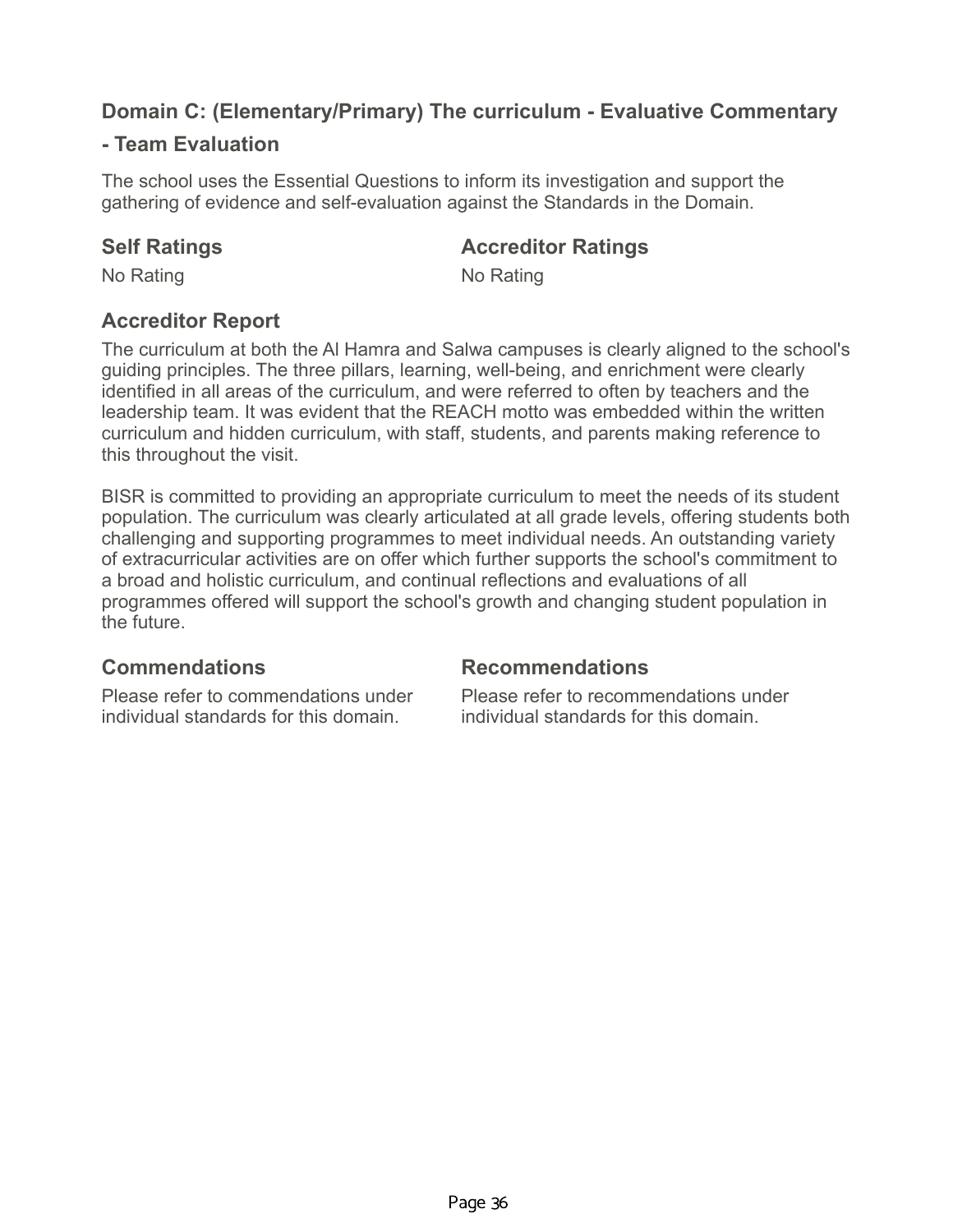## **Domain C: (High/Upper School) The curriculum - C1 - Team Evaluation**

The curriculum as a whole, offers access, engagement, and challenge to support the intellectual, physical, social, and emotional needs of all students

## **Self Ratings Accreditor Ratings**

Met **Met** Met

## **Accreditor Report**

British International School Riyadh (BISR) has clearly articulated a definition of highquality learning, which aims at helping students develop into lifelong learners and acquire the skills, knowledge, and understanding to be successful global citizens. The school has developed a learning primer that incorporates the BISR's learning and well-being pillars, and provides teachers with a road map toward delivering a quality education.

BISR's strategic goal for learning encompasses the use of cognitive principles and research-informed evidence to underpin the curriculum. Teachers confirm that the cognitive principles influence their planning and that they adopt strategies that help students develop their understanding of knowledge and skills. During classroom visits, the high engagement of students in learning was evident.

The school offers the English National Curriculum with an international perspective that prepares students to sit for the National/International General Certificate of Secondary Education (GCSE/IGCSE) as well as the AS and A Level examinations. The curriculum includes the core subjects as well as PSHE (Personal, Social, Health, and Economy) and the PEEC (Positive Education Enhancement Curriculum) programmes in the senior school and specifically the futures programme for sixth-form students.

Lesson plans and classroom observations revealed differentiation strategies based on students' abilities and learning styles. BISR has a co-curricular programme referred to as Enriched Curriculum Activities (ECAs) that includes a plethora of clubs students can join based on their interests and talents. The ECA programme extends student learning, catering for different talents and needs as well as developing each student's character to be responsible global citizens.

In response to the recommendation of the preparatory report that BISR develops alternative curriculum pathways and associated teaching methodologies to optimise learning for older students, the leadership team has identified a number of strategic initiatives for considering alternative curriculum pathways.

## **Commendations Recommendations**

Domain C (Senior School) Standard 1 - The school leadership and teachers for providing robust curricular and co-curricular programmes that enrich students' learning and enhance their well-being. None at this time.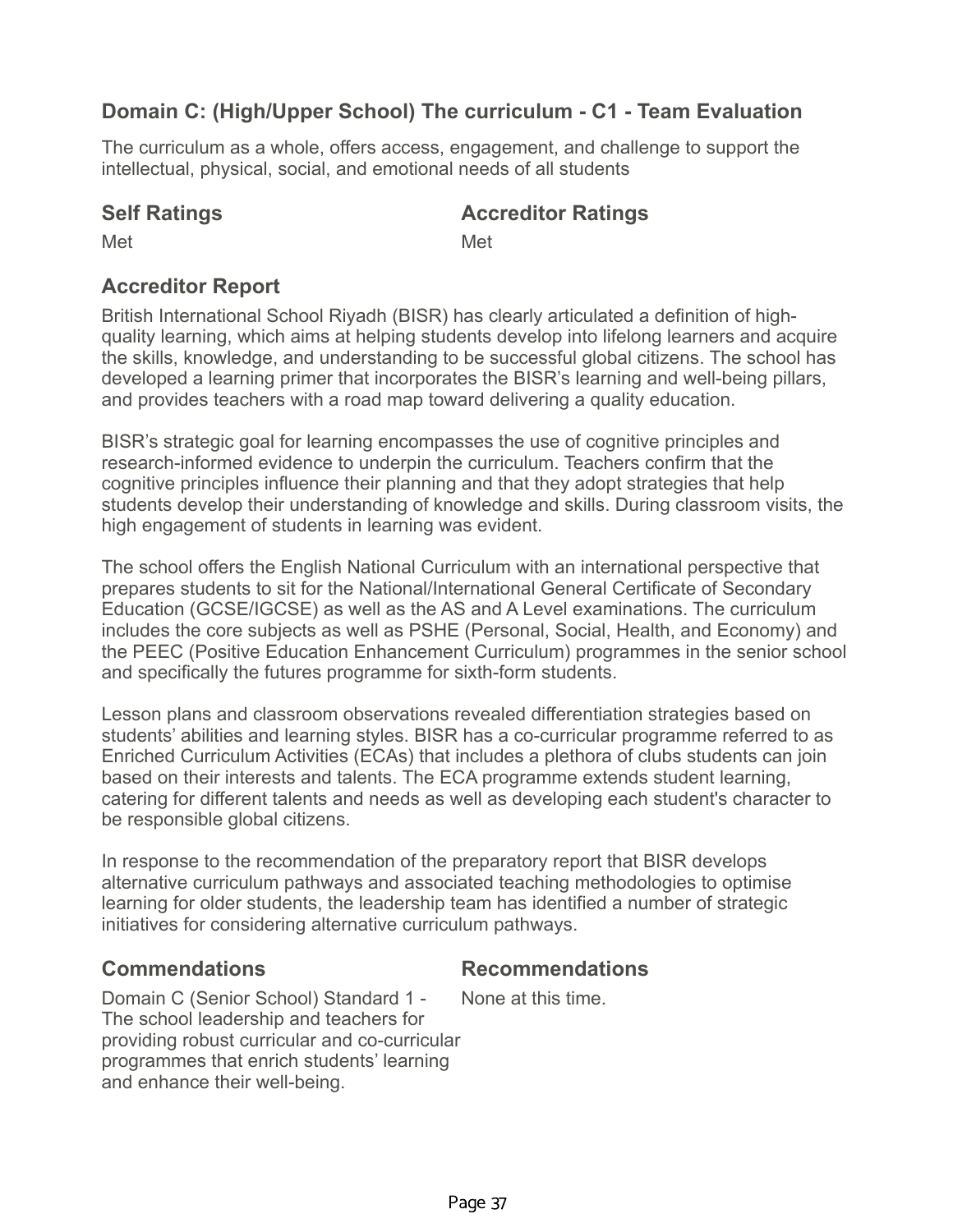# **Domain C: (High/Upper School) The curriculum - C2 - Team Evaluation**

The documented curriculum determines the development of knowledge, understanding, skills, and attributes, including well-being and intercultural competencies relevant to the students' current and future development.

### **Self Ratings Accreditor Ratings**

Met **Met** Met

## **Accreditor Report**

In reviewing lesson plans and through classroom observations, it was noted that differentiation is implemented throughout the senior school across all subject areas. In some contexts, students are assigned tasks based on ability. Mathematics and English classes are distributed into smaller groups according to student levels. Other subject teachers assign different tasks for students based on level of attainment. The learning support department has specialised personnel and resources to provide support to students who have identified learning needs.

BISR adopts the IGCSE curriculum which includes topics focused on different world cultures. The Arabic curriculum, which is mandatory for all students until year 9, ensures student learning about the Saudi culture. The language, history, geography, and other curricula include intercultural themes and global issues. PSHE and PEEC curriculum maps as well as interviews with teachers and students confirmed that PSHE and PEEC activities foster personal attributes and explore different perspectives that develop global citizenship and intercultural competencies.

The documented unit plans and classroom observations revealed a well-structured, teacher-centred, and content-driven approach. Several lessons utilised a variety of teaching methods, and students were observed to be highly engaged in their learning. Within an increasingly diverse community and through improved facilities and spaces, the school is well positioned to introduce increased student-centred approaches in which students may demonstrate skill transfer and enhance their development as more independent learners.

### **Commendations Recommendations**

None at this time. The Senior School Standard 2 -Curriculum leaders and teachers expand instructional approaches so that they can further enhance the development of independent learners.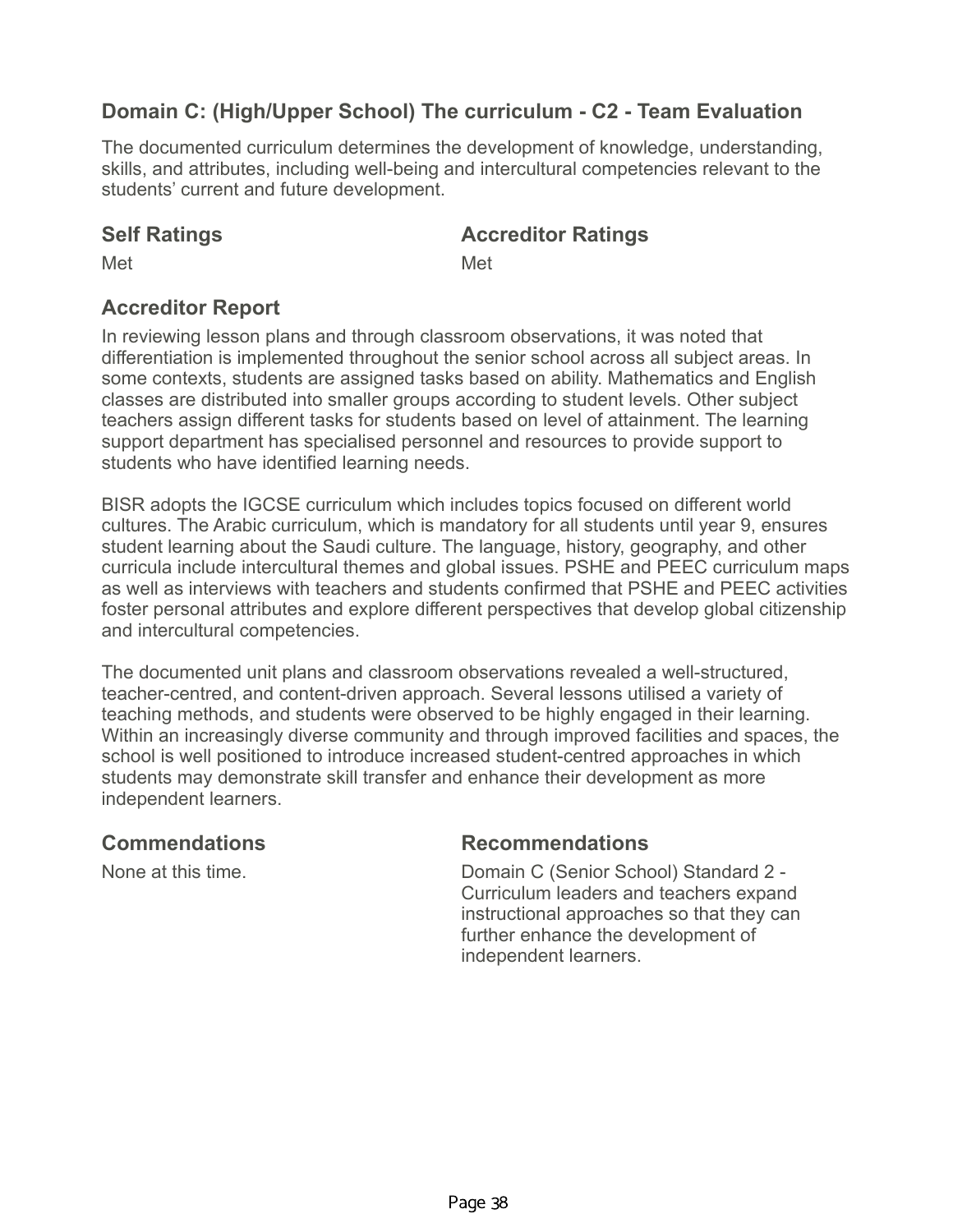# **Domain C: (High/Upper School) The curriculum - C3 - Team Evaluation**

Global citizenship, intercultural learning, and digital citizenship are intentionally planned for within the curriculum to ensure students are well prepared for life beyond school.

## **Self Ratings Accreditor Ratings**

Met **Met** Met

# **Accreditor Report**

BISR's REACH motto shapes the school's global citizenship framework and approach to intercultural learning. Respect, open-mindedness, and understanding different perspectives were raised as key areas of student learning in conversations with students, teachers, and parents. Students clearly articulated that the curricular and co-curricular programmes, as well as the multicultural community of the school, helped them in developing into global citizens. The school has invested in coordinators for interculturalism and service learning to further develop the programmes throughout the school, and lesson plans reflected the intercultural component in different subject areas. The interculturalism coordinator confirmed that the designation of competencies and criteria to evaluate the impact of the framework is still a work in progress.

BISR's curriculum includes Arabic language learning, which is mandatory for all students until year 9. In the upper senior school, students have the choice of learning a second language, either Arabic, French, or Spanish. Other mother tongue languages are celebrated during international week events and on the mother tongue language day through different activities. Learning of mother tongue languages is included in the Enriched Curriculum Activities programme.

During observations, students were using laptops or iPads in their learning. All teachers use Google Classroom and Google Suite platforms to share learning resources and implement strategies of group work to enhance student learning. The computing curriculum includes digital literacy, digital citizenship, and online responsibility.

## **Commendations Recommendations**

None at this time. Domain C (Senior School) Standard 3 - Curriculum leaders, programme coordinators, and teachers continue their efforts in implementing the interculturalism framework to ensure its integration across all subjects and year levels.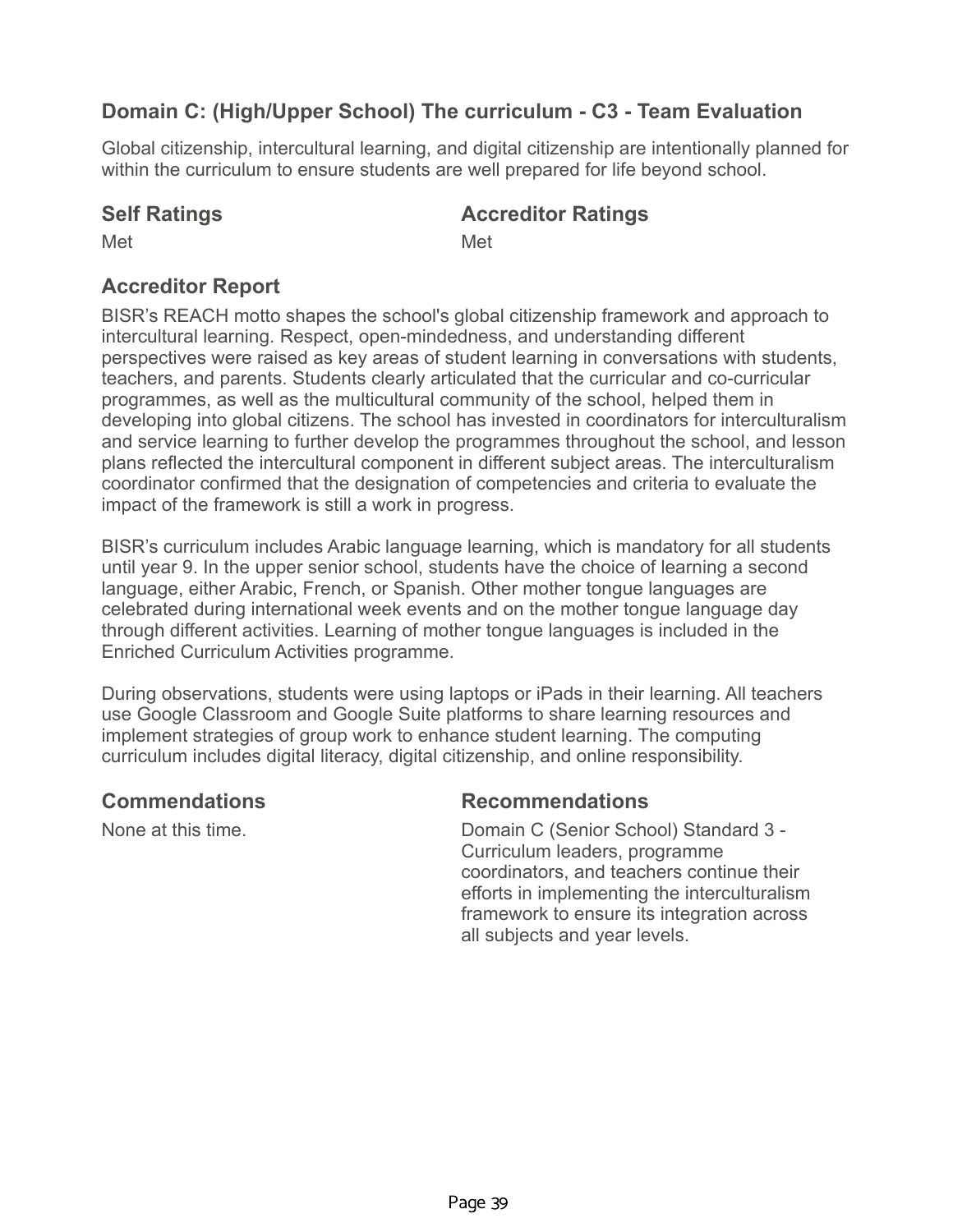# **Domain C: (High/Upper School) The curriculum - C4 - Team Evaluation**

The curriculum is sequenced in a way that promotes students' access and progression, and is thoroughly documented and articulated horizontally and vertically to enhance links and continuity between different sections of the school.

### **Self Ratings Accreditor Ratings**

Met **Met** Met

## **Accreditor Report**

BISR provides the English National Curriculum which includes a scope and sequence for every subject area. Each subject department shares a Google Drive folder among department teachers, however teachers of year levels do not have access to Google folders across departments. The school has documented the vertical progression of learning objectives and outcomes in each subject. It was evident that during department meetings, teachers discuss data about student performances collected from CAT4, board exams, and progress assessments to review the vertical articulation of the curriculum and their teaching strategies. In response to gaps in learning during the two year online learning situation, teachers of all subjects and across grade levels are using a retrieval strategy at the beginning of every session to remind students of prerequisite skills and knowledge.

In the samples of unit plans provided in the self-study and during the visit, horizontal cross-curricular links were observed between subjects. Some student work also revealed curricular links, for example between visual arts and biology and history and English. This year, the school introduced a STEAM curriculum in years 7 and 8 which integrates science, technology, engineering, arts, and mathematics. Teachers mentioned that these horizontal links between subjects are coordinated by the subject curriculum leaders, and they would find it beneficial it if they had allocated time to be more involved in the horizontal coordination.

Domain C (Senior School) Standard 4 - Curriculum leaders for structuring horizontal coordination of the curriculum which has enhanced cross-disciplinary planning and supported students' skills transfer.

### **Commendations Recommendations**

Domain C (Senior School) Standard 4 - The leadership team considers the strategic allocation of planning time and resources so that teachers can effectively impact horizontal articulation and alignment of the curriculum to enhance student learning.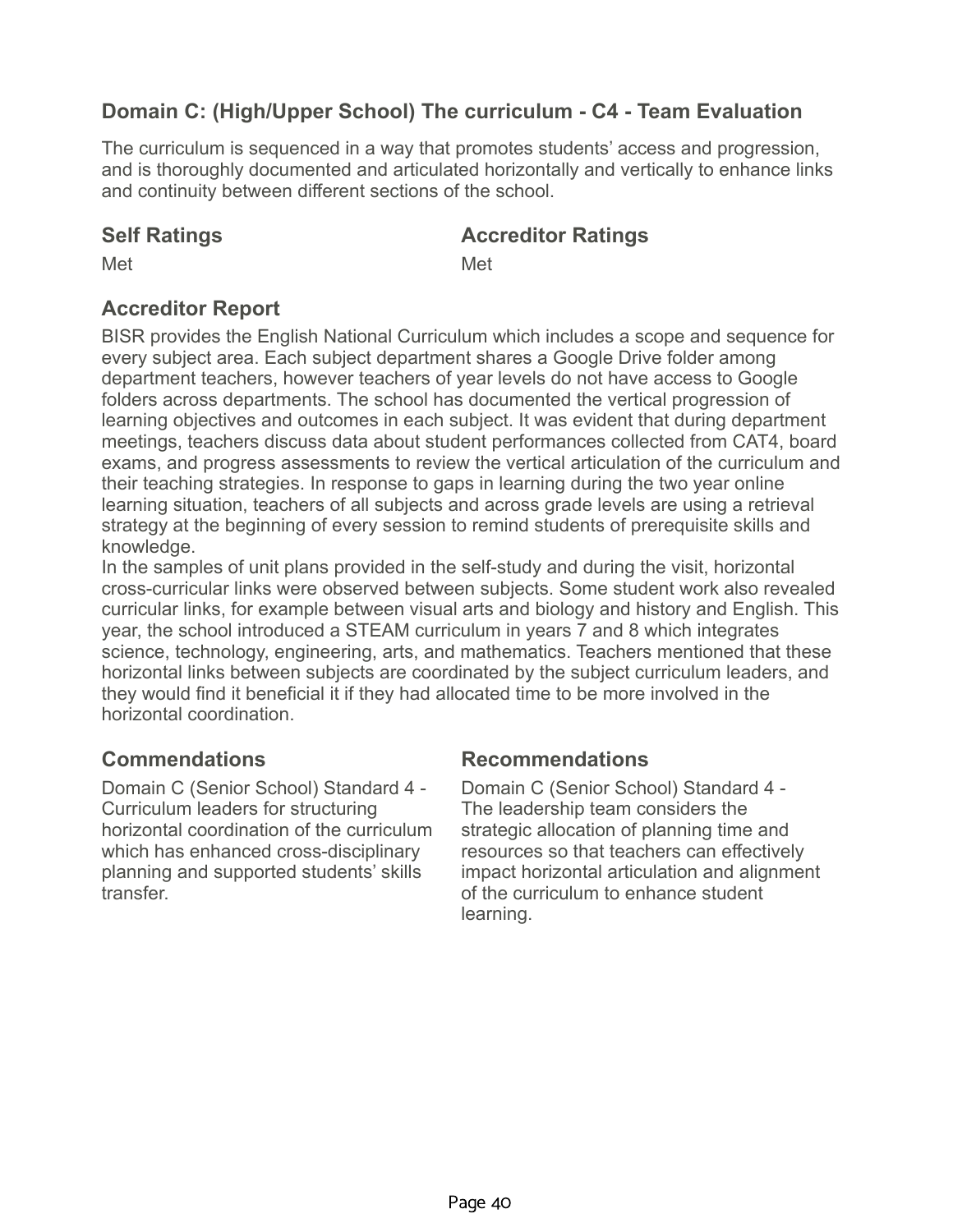# **Domain C: (High/Upper School) The curriculum - C5 - Team Evaluation**

The curriculum is monitored, evaluated, reviewed, and developed on a systematic and planned basis using student outcomes, student agency, and in response to changing external influences.

### **Self Ratings Accreditor Ratings**

Met **Met** Met

## **Accreditor Report**

During domain meetings and in conversations with teachers, it was identified that the curriculum is regularly evaluated and not necessarily at any single, specific time. During department meetings, teachers are provided with CAT4 data for gap analysis and use progress tests and formative assessments to implement modifications in teaching strategies or to support the progression of content between year levels. Also, PASS survey data that measure students well-being and attitudes toward school is considered in the curriculum review. Teachers and leaders shared that the school is in the process of revising the curriculum policy.

BISR is currently adopting cognitive principles and research-informed evidence in building its curriculum. All teachers received extensive professional development in order to understand the theory and be empowered to implement the appropriate teaching techniques in accordance with these models. Also, many curriculum leaders and teachers completed a course on learning that transfers. BISR's Learning Primer ensures that all teachers are employing new and consistent teaching and learning techniques throughout the senior school. Teachers shared that they reflect on the new learning techniques during department meetings.

### **Commendations Recommendations**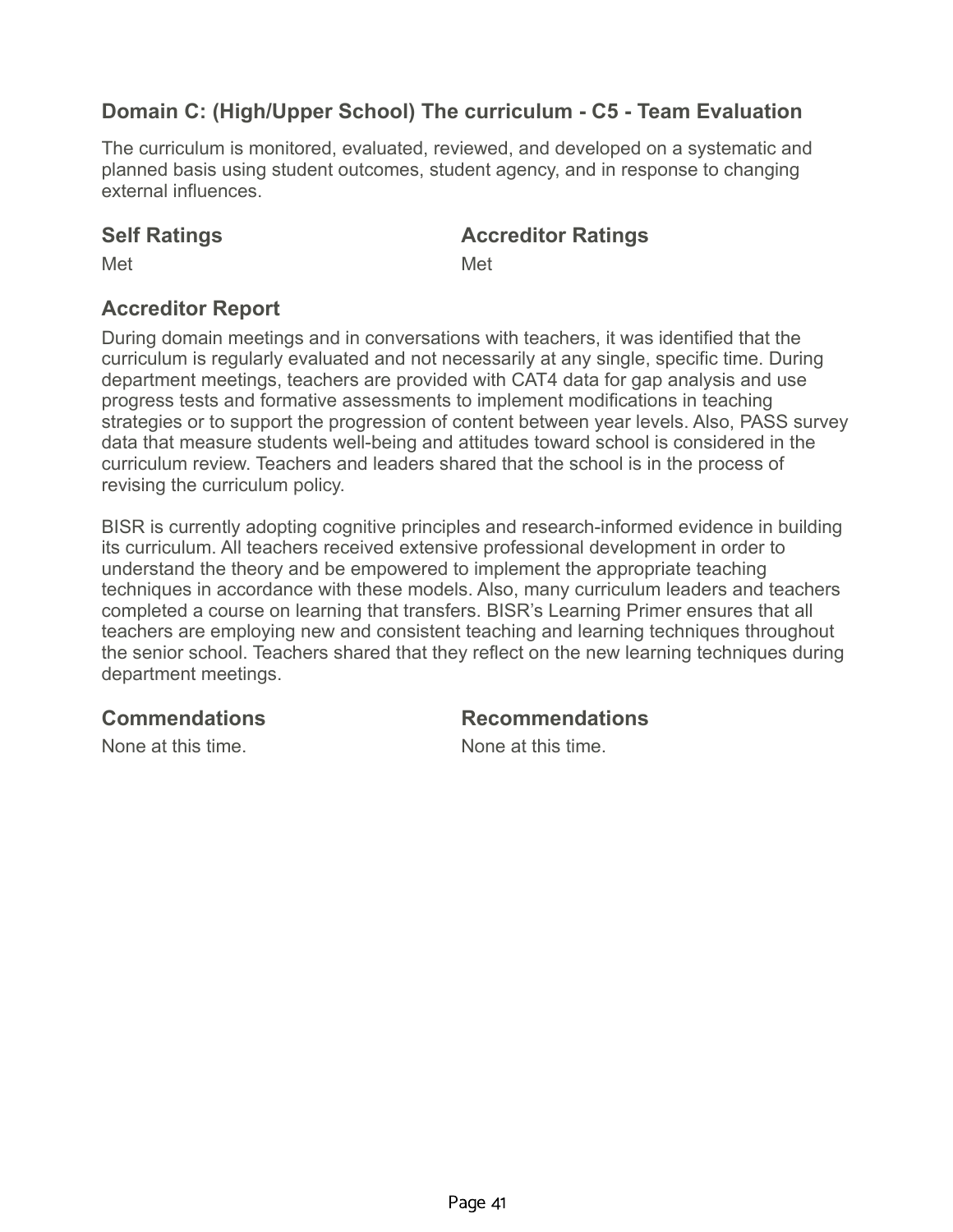# **Domain C: (High/Upper School) The curriculum - C6 - Team Evaluation**

The school offers a breadth of programmes and co-curricular activities to complement the formal curriculum which foster high-quality learning, student well-being, and the development of global citizenship.

### **Self Ratings Accreditor Ratings**

Met **Met** Met

## **Accreditor Report**

BISR programmes are developed in alignment with the school's well-being and global citizenship frameworks. BISR enriches learning through a wide range of activities that are within its Enriched Curriculum Activities programme which includes more than 140 opportunities for students to choose from throughout the school year. These activities include sports, Model United Nations, service learning opportunities, fine and performing arts classes, camping, life skills, and many others. Students also can choose to participate in cross-school sports competitions. Activities connected to local culture include Ramadan festivals as well as trips to the desert and other locations in the Kingdom of Saudi Arabia. The school has a resource-rich library where students have access to a wide range of books, magazines, journals, and other printed and digital resources that support them in extending their learning outside class time.

The school has done significant outreach to organisations within and beyond the country that allows students to attend workshops, participate in competitions, and connect with students from around the world to extend their sense of responsibility, leadership, and global citizenship. All clubs have the adequate resources and space to ensure proper implementation of the programme. For example, the school has invested in machinery and infrastructure for the plastic recycling workshop to nurture environmental awareness, and provide opportunities for students to demonstrate responsibility and creativity towards their environment.

Domain C (Senior School) Standard 6 - Staff for providing a wide array of extracurricular activities that complement the formal curriculum, foster student wellbeing, and develop global citizenship.

## **Commendations Recommendations**

None at this time.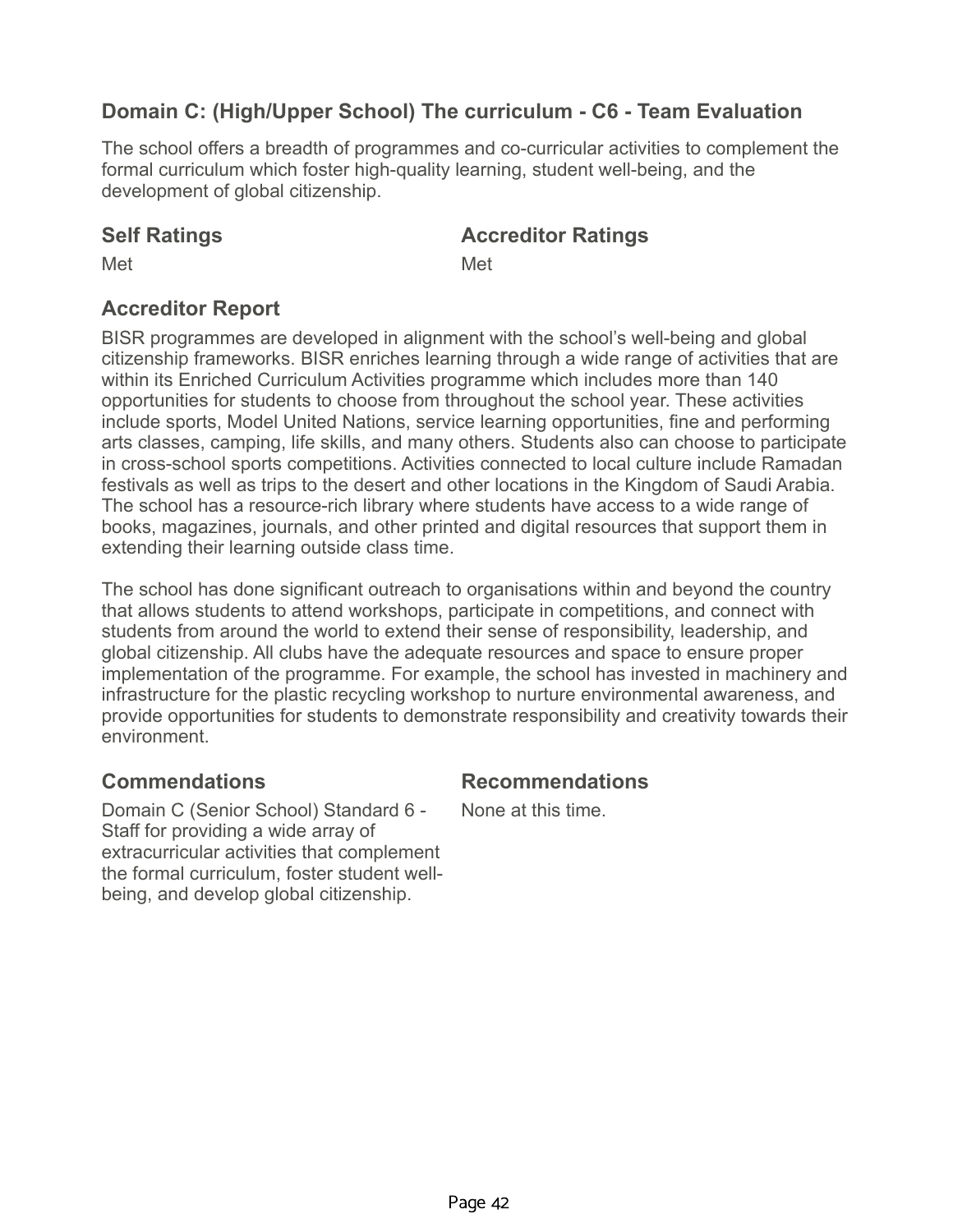# **Domain C: (High/Upper School) The curriculum - Domain Summary - Team**

## **Evaluation**

As a result of the self-evaluation, the school identifies the actions necessary to strengthen this aspect of school life. The Self-Study should be action-orientated, with evidence-based evaluation leading to informed planning and proposed actions, in line with the school's guiding statements.

## **Self Ratings Accreditor Ratings**

Met No Rating

# **Accreditor Report**

The school has appropriately identified action items to continue its effort in achieving highquality learning as per the school's three pillars framework and in alignment with the Learning Primer.

Please refer to commendations under individual standards for this domain.

### **Commendations Recommendations**

Please refer to recommendations under individual standards for this domain.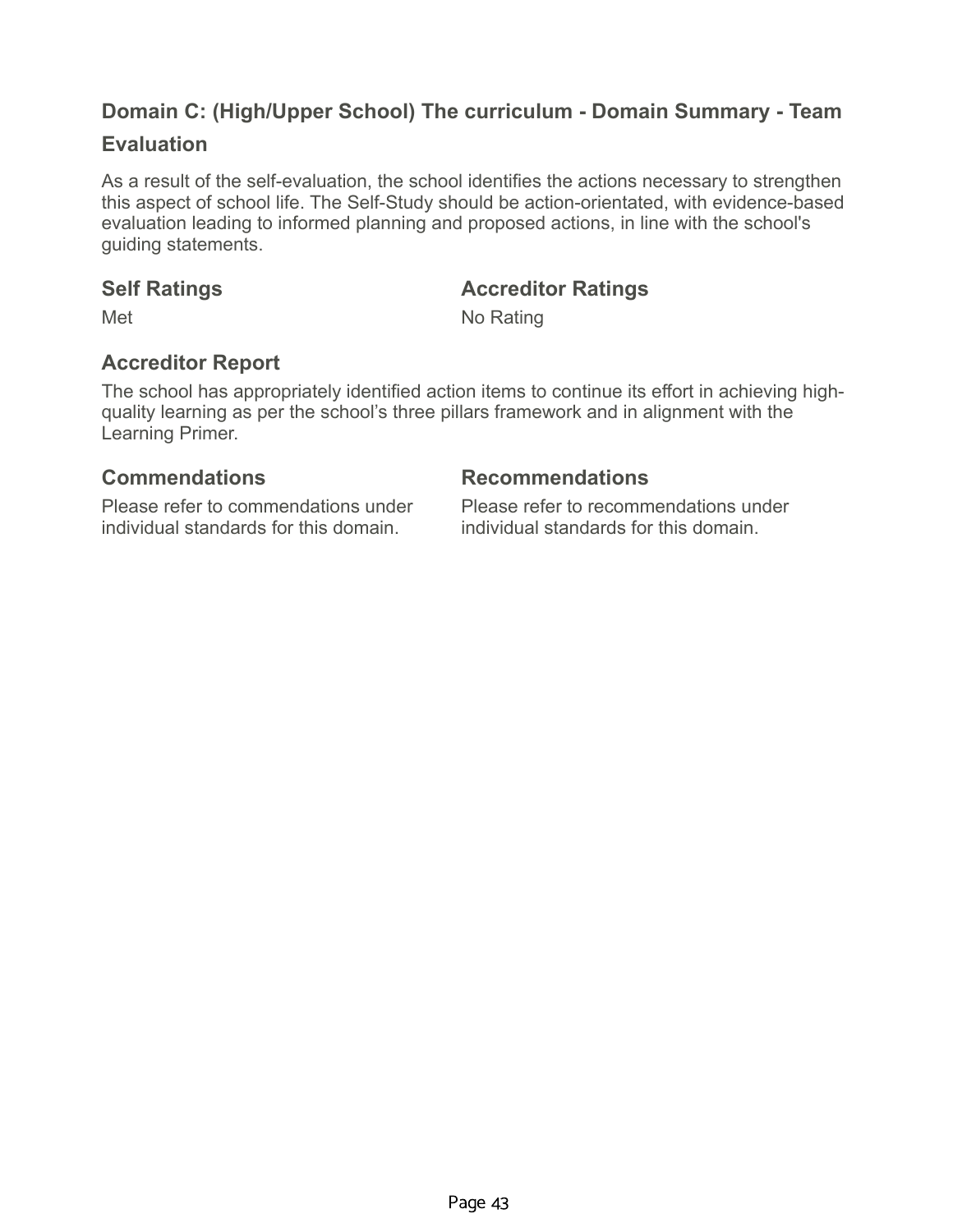# **Domain C: (High/Upper School) The curriculum - Evaluative Commentary -**

## **Team Evaluation**

The school uses the Essential Questions to inform its investigation and support the gathering of evidence and self-evaluation against the Standards in the Domain.

### **Self Ratings Accreditor Ratings**

No Rating No Rating No.

# **Accreditor Report**

BISR has articulated a clear roadmap for how to provide its students with high-quality learning and teaching experiences. This roadmap is presented in the procedures of its Learner Primer document. The mapping of the curriculum and the design of the Enriched Curriculum Activities (ECA) echo the school values articulated in its REACH motto. The co-curricular programme embodies many opportunities for students to develop personally, socially, mentally, and emotionally as well as to nurture the competencies of responsible global citizens. The curriculum reflects the efforts that are being initiated to integrate interculturalism and global citizenship. The school understands the importance of developing these aspects of the curriculum, and has invested resources that will help to continue defining the intercultural competencies that need to be effectively developed through the curriculum.

Please refer to commendations under individual standards for this domain.

### **Commendations Recommendations**

Please refer to recommendations under individual standards for this domain.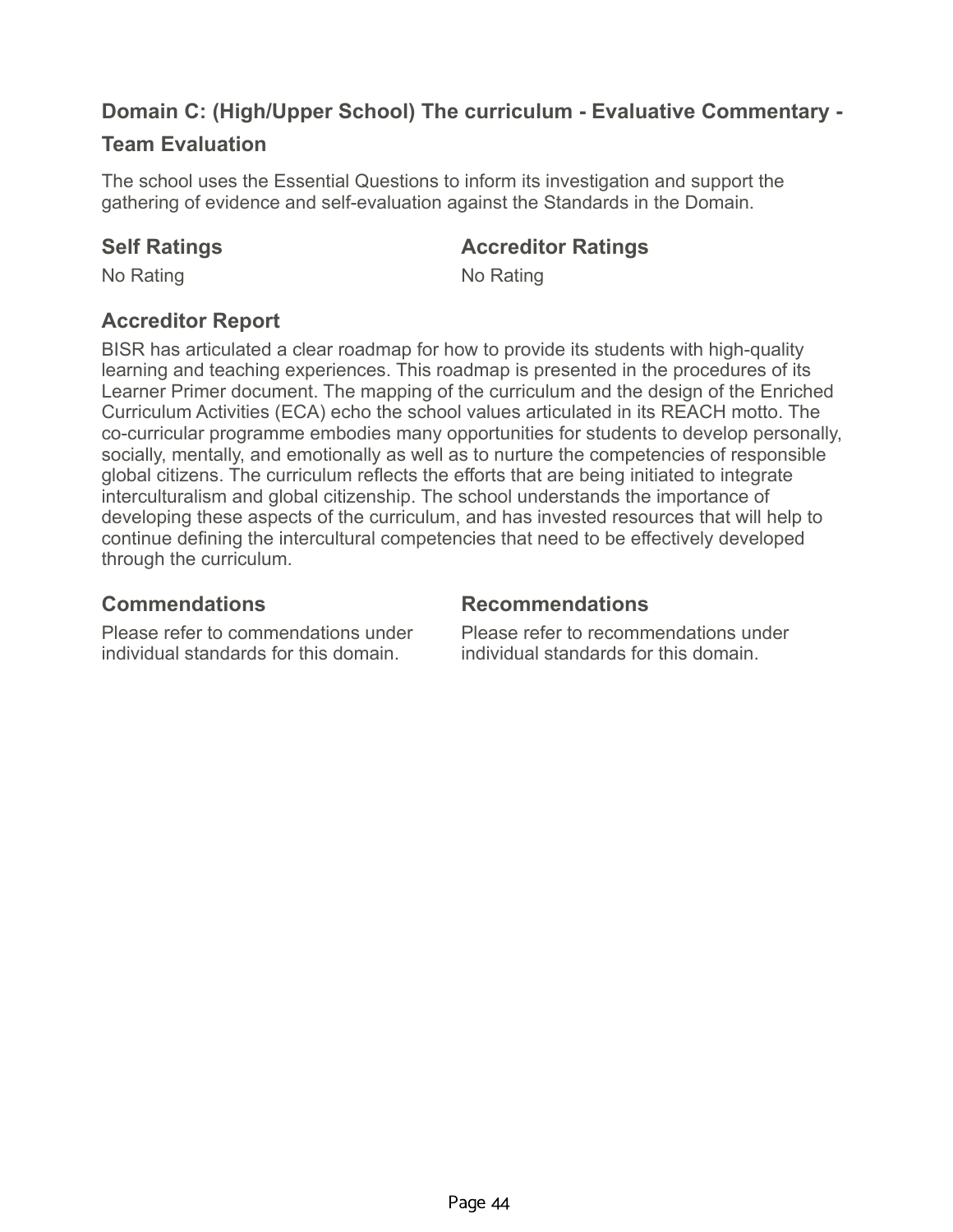# **Domain D: (Elementary/Primary) Teaching and assessing for learning - D1 -**

## **Team Evaluation**

Teaching is closely aligned with the school's definition of high-quality learning which enables all students to be engaged and challenged, to gain access to the curriculum, and to have success in their learning.

## **Self Ratings Accreditor Ratings**

Met **Met** Met

# **Accreditor Report**

The definition of high-quality learning at British International School Riyadh (BISR) is evident in the practice of teachers and lived day to day experience of students on both the Al Hamra and Salwa campuses. The learning is engaging for students with an appropriate level of challenge, encouraging them to collaborate and co-construct meaning together. Learning observations confirmed that the teachers have internalised the professional learning on cognitive science principles and are utilising them in practice alongside other differentiated methods so that all learners are successful.

In their use of the school's autobiographical approach, staff strive to build strong relationships with their students ensuring a safe and identity centred environment. Students' stories and diverse backgrounds are valued, and teachers use these connections to build rapport and integrate that into their learning communities. Parents shared that these connections were invaluable during the switch to remote learning and addressing the challenges posed by the COVID-19 pandemic.

## **Commendations Recommendations**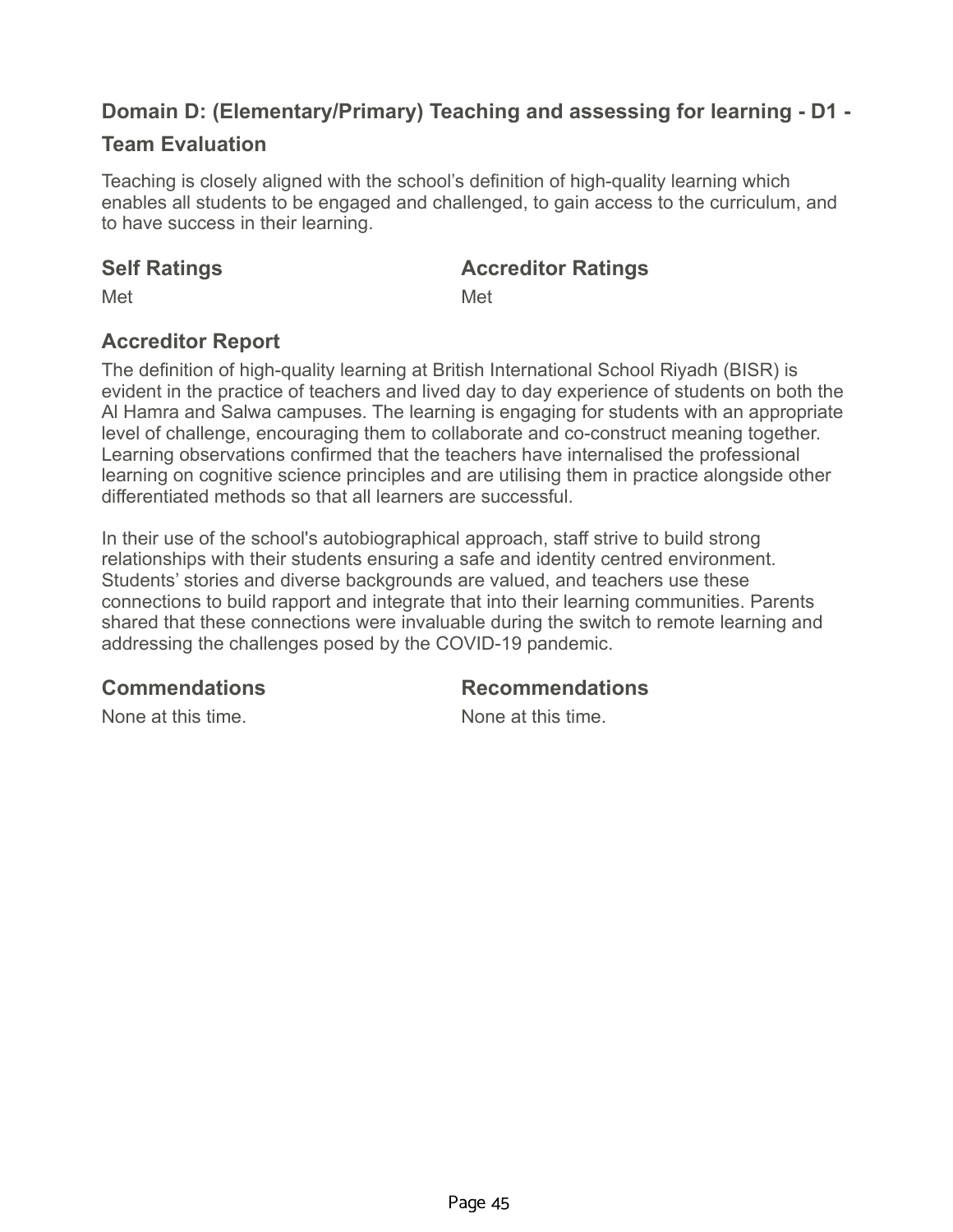# **Domain D: (Elementary/Primary) Teaching and assessing for learning - D2 -**

## **Team Evaluation**

There are effective policies and procedures in place to identify the varied needs and overall well-being of students, both at admission and while enrolled, to ensure that all students may benefit from the school's programmes.

### **Self Ratings Accreditor Ratings**

Met **Met** Met

# **Accreditor Report**

BISR's commitment to its students is evident in the pillars for learning and well-being. Within both of these pillars, the focus is on ensuring that all students benefit from the school's learning programmes. From admissions to enrolment, there are clearly defined procedures to screen students so that needs are identified from the onset. Admissions assessments include representatives from the learning support department to provide input regarding student applicant needs. These processes continue to be refined and revised as the school becomes more inclusive and is able to accept students with a wider range of learning needs. The current referral system is known by all teachers and they report that it is adequate in bringing student concerns up for further discussion and attention.

Once accepted, student progress is monitored through regular assessment practices including. but not limited to, the STAR assessment administered four times a year. Data informed practices, and ongoing assessment using other specialised instruments and diagnostic tools are administered to monitor responses to instruction and interventions. Some students with moderate needs are catered for through a modified curriculum to adjust for their learning needs. Teachers did mention that, whilst the school is able to offer some learning support services, it continues to be challenging to arrange formal evaluations by experts such as psychologists and occupational, speech, and physical therapists. These cases are referred to designated partners outside the Kingdom of Saudi Arabia.

In speaking with support services staff, the classroom learning is differentiated for learners with varying abilities. Learning support teachers and assistants provide small group and individualised support based on goals identified through collected student data. Progress monitoring happens regularly and informs instruction, with clear communication to parents. In interviews, parents spoke highly of the level of service, guidance, and learning support provided to their children. Students with health related needs are served with health protocols co-monitored by the nurse and learning support teachers. It is evident that students are in a caring learning environment where students are appropriately challenged.

## **Commendations Recommendations**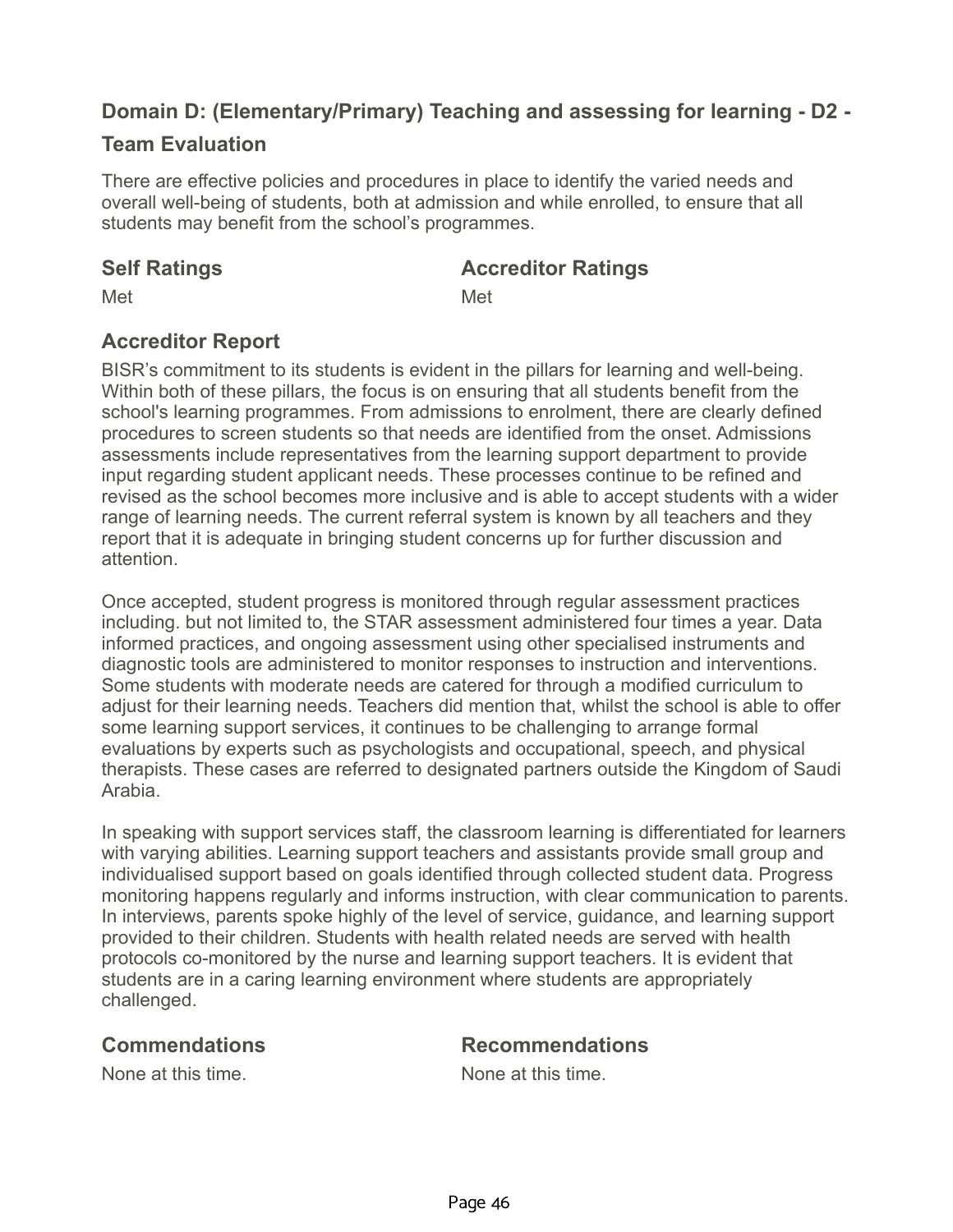# **Domain D: (Elementary/Primary) Teaching and assessing for learning - D3 -**

## **Team Evaluation**

Teaching draws on a range of appropriate cultural and authentic contexts to provide meaning and purpose for students in their development as global citizens and intercultural learners.

### **Self Ratings Accreditor Ratings**

Met **Met** Met

# **Accreditor Report**

BISR is committed to the CIS driver for interculturalism and global citizenship. The shift to broaden from a British programme to an international programme has taken root in many aspects of BISR. This is particularly evident in its provision for appropriate and authentic cultural experiences for its students, who hail from over 60 countries.

During observations, it was visible that teachers nurture communities where diversity thrives and students learn the perspectives of others. In developing these competencies, teachers employ a variety of strategies and topics related to culture, language, and sustainability. They are starting to carefully navigate, given the host country values and laws, conversations related to gender and sexuality. Students were confident and comfortable articulating differences and similarities through examples and anecdotes. BISR teaches the host countries' traditions, history, and culture to build perspective through their Enriched Curriculum Activities, excursions, and classroom learning. Parents shared that this is an asset to a BISR education that, for many, was a deciding factor in selecting the school.

Intercultural and service learning coordinators further promote global citizenship and intercultural learning. Some plans that were shared included building awareness, developing a framework, curriculum mapping, authentic integration, and ways to measure and assess students' development as intercultural learners.

## **Commendations Recommendations**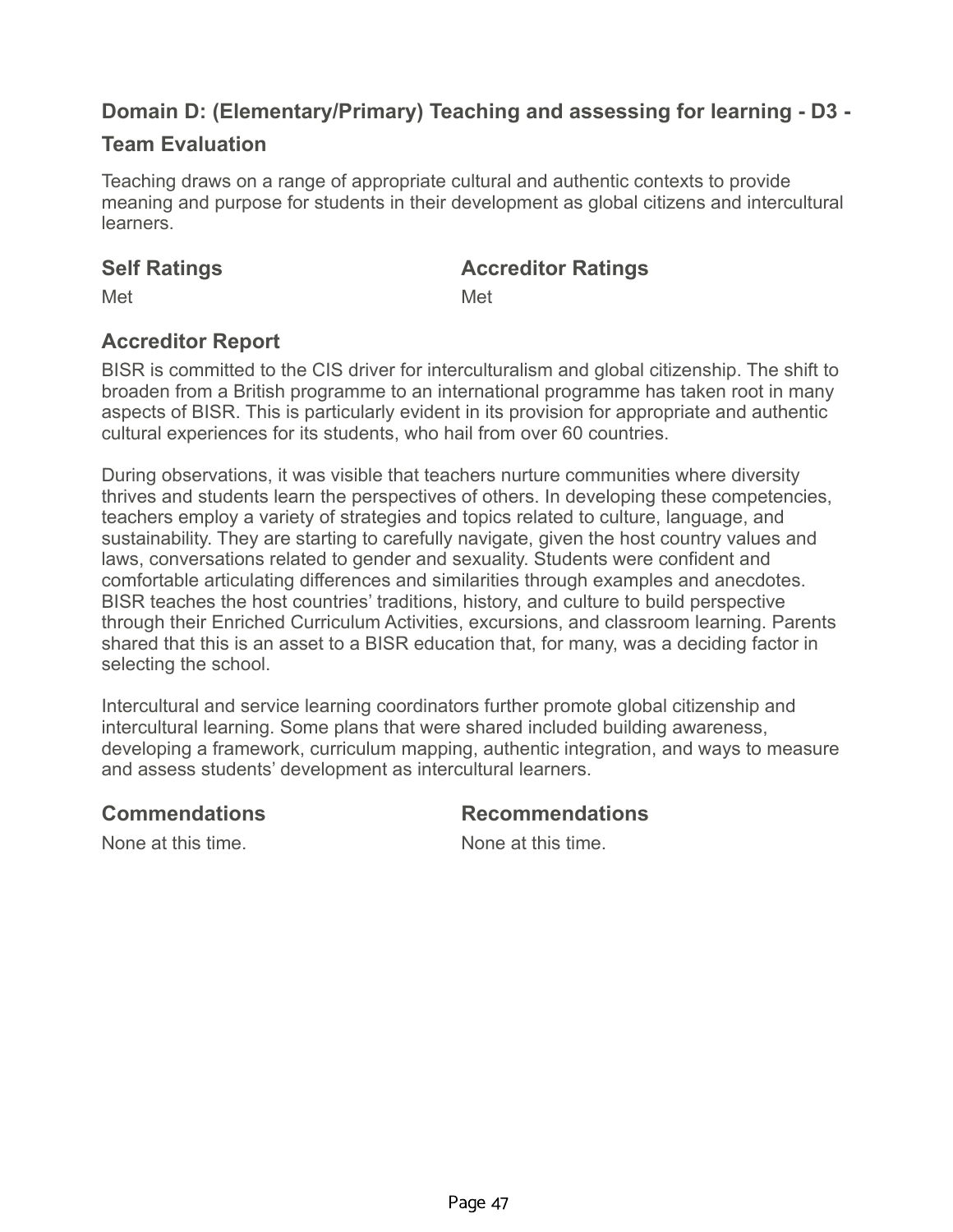# **Domain D: (Elementary/Primary) Teaching and assessing for learning - D4 -**

## **Team Evaluation**

Students having difficulty accessing the curriculum are supported by suitably qualified personnel who use inclusive practices, removing barriers to learning. Students who are able to work well beyond the requirements of the curriculum are challenged as part of a continual process of enhancing learning for all.

### **Self Ratings Accreditor Ratings**

Met **Met** Met

## **Accreditor Report**

BISR's inclusion programme is expanding, as enrolment increases and the school admits more students with needs. Those students identified on the register requiring additional support or those who are highly able are appropriately challenged.

With a growing learning support team and the hiring of a student services director, the school is shifting from pull-out programmes to a more inclusive push-in model. There are adequate support teachers with expertise and qualifications to meet the needs of BISR students.

Classroom teachers during professional learning are using brain-based strategies to differentiate for all learners in the classroom. This allows for greater personalisation in remediating or extending students' provisions. Primary students reported a tiered level of access on tasks, particularly in mathematics, whereby they can enter tasks at several levels of difficulty (Easy, Medium, Challenge) as per their choosing. The school, through its various outside partnerships and Enriched Curriculum Activities (ECAs), enrich student learning and extend students' experiences to provide additional challenges. During the team's visit, several ECAs were observed such as the Junior Duke of Edinburgh and chess activities aimed to increase learning experiences for some students.

## **Commendations Recommendations**

None at this time.

Domain D (Primary School) Standard 4 - The leadership team and learning support team for their comprehensive and integrated approach to supporting the learning needs of students in alignment with the school's pillars.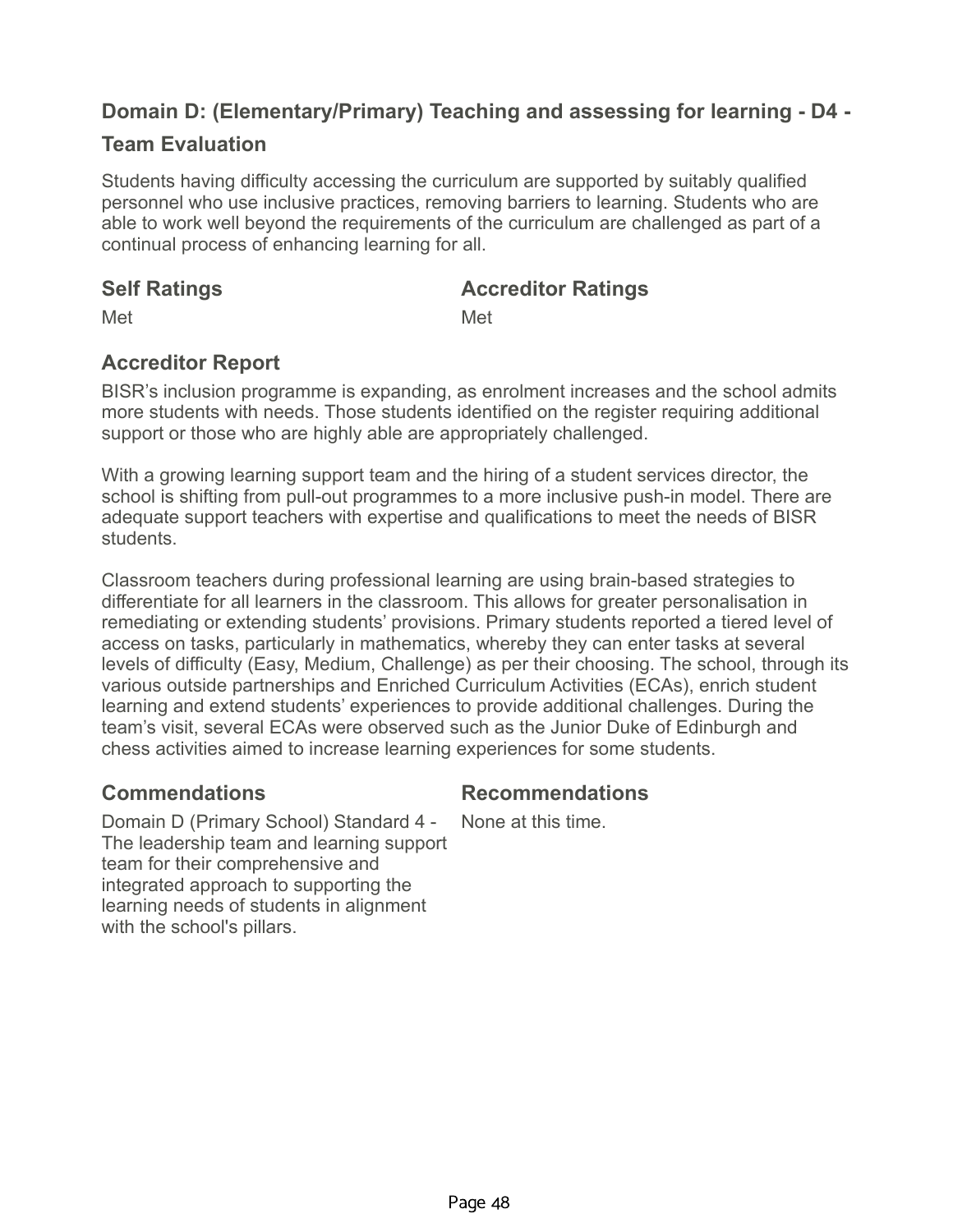# **Domain D: (Elementary/Primary) Teaching and assessing for learning - D5 -**

## **Team Evaluation**

Students who require support in the language(s) of instruction are taught by suitably qualified personnel to ensure they gain access to the curriculum and make appropriate progress.

### **Self Ratings Accreditor Ratings**

Met **Met** Met

# **Accreditor Report**

Students identified as requiring language support are flagged on SIMS. The school uses a collaborative approach in partnership with parents to work together on agreed upon language targets and scaffolds necessary to access the learning. Flexibility in scheduling and timetables allows for more directed and scaffolded learning opportunities for language learners.

The changing demographic has resulted in more students requiring language support. Using a variety of assessment tools from CAT 4, comparative judgements to a newly adopted WIDA assessment, teachers monitor progress and student attainment results. A student's learning provision is then adjusted to include possible interventions and intensive language support such as targeted phonics instruction. Teachers confirmed having completed ESL in the Mainstream training to support their students. In addition, instructional technology integration provides for greater access for EAL learners. With this support for EAL learners, the school ensures that language learners make adequate progress in language acquisition.

Domain D (Primary School) Standard 5 - The teachers for generating and modeling lessons that provide students with multiple levels of engagement and increasingly complex language learning.

## **Commendations Recommendations**

None at this time.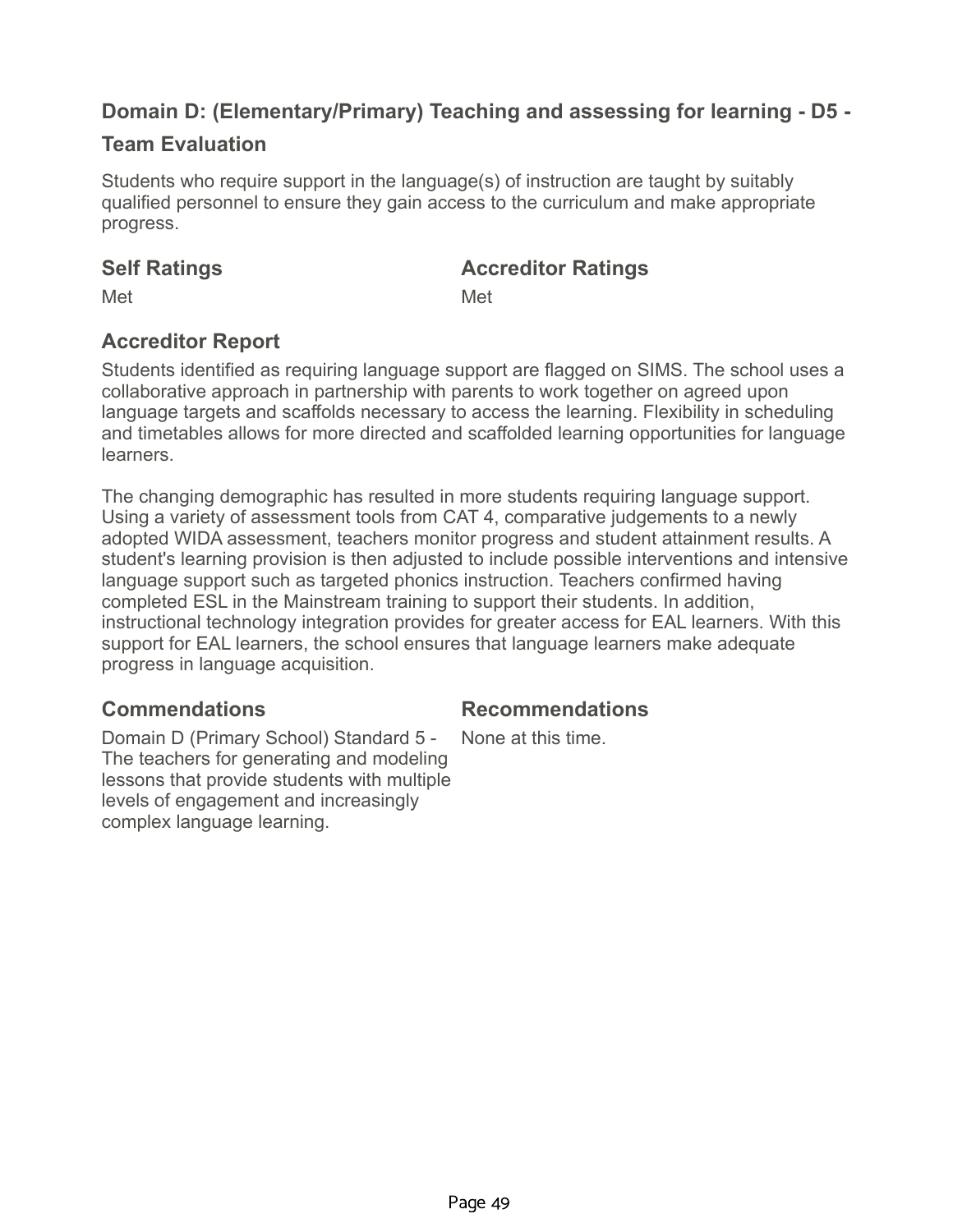# **Domain D: (Elementary/Primary) Teaching and assessing for learning - D6 -**

## **Team Evaluation**

A range of appropriate resources, media, and technologies are used meaningfully to enrich the quality of student learning and support the development of skills and aptitudes for their current and future lives.

### **Self Ratings Accreditor Ratings**

Met **Met** Met

# **Accreditor Report**

BISR is a technology rich learning environment. Students in the primary school enjoy oneto-one iPad provision. Students are exposed to a variety of tools for learning, from Showbie to Nearpod to Google Classroom. The recent experience with remote learning has expedited the use of instructional technology in the classroom. Teachers reported a sense of confidence and comfort in using these tools now that they are back on campus.

Digital resources have been augmented particularly in the area of literacy as a result of online learning. The student access to online reading and other learning resources is excellent. Parents noted that these resources were critical to their children' engagement as well as their own support in facilitating learning from home. Many parents mentioned the value of Google Classroom as a platform that enhanced the learning experience for their families.

The school has a strategic approach as evidenced by its technology plan. The use of interactive boards, extensive library resources with e-books, and digital resources are contemporary and relevant. The media, resources, and technologies enhance and enrich student learning.

## **Commendations Recommendations**

Domain D (Primary School) Standard 6 - The librarians at both campuses for their efforts in developing robust collections that are contemporary and relevant with a broad range of print and digital resources.

None at this time.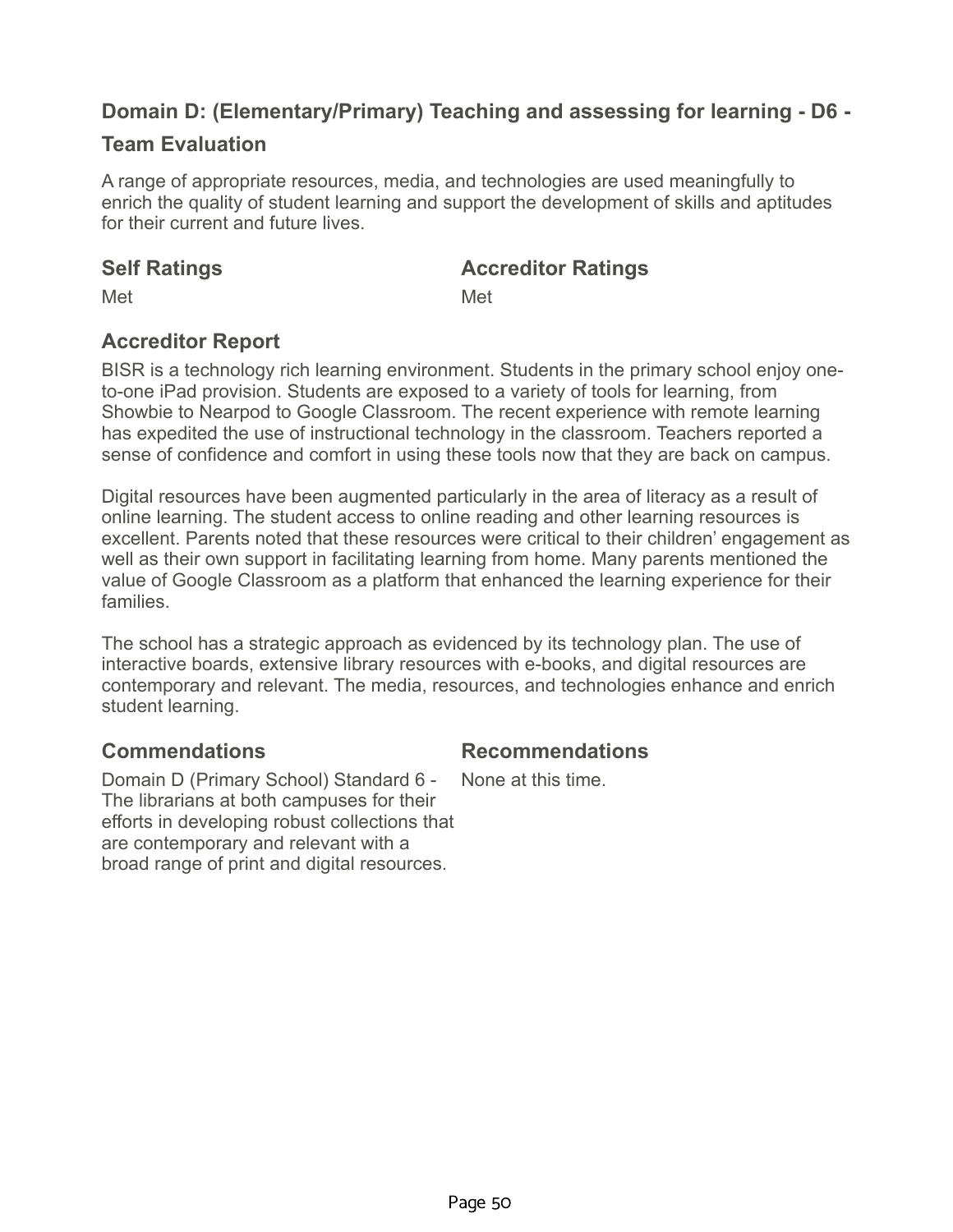# **Domain D: (Elementary/Primary) Teaching and assessing for learning - D7 -**

## **Team Evaluation**

Assessment includes a variety of methods, caters for the various learning needs of students, and is based on clear criteria. Assessment is monitored, evaluated, and used by teachers to improve learning outcomes and pedagogical methods.

### **Self Ratings Accreditor Ratings**

Met **Exceeded** 

# **Accreditor Report**

BISR is a data informed and evidence based learning organisation. It uses numerous standardised, mostly online, assessments to track student progress. With a breadth of instruments and a comprehensive data dashboard, the leadership team and year group leaders analyse growth and develop action plans for student achievement. Across campuses, the Insight tracking software is used to make learning data accessible to all.

It was especially notable that the capabilities of the data dashboard allowed for specific and broad disaggregation of data, from simple gender breakdowns to year group data, to specified splices of cohorts to individual student profiles. Teachers then use this information to effectively differentiate instruction and use a range of assessment practices to personalise instruction. All in all, the use of data to inform instruction and then subsequent learning outcomes and services is impressive.

The evidence suggests an improved rating from that indicated by the school.

## **Commendations Recommendations**

None at this time.

Domain D (Primary School) Standard 7 - The leadership team for ensuring information regarding learning data for each child is accessible through a shared platform, and for engaging staff in a process of analysis to improve learning outcomes.

Domain D (Primary School) Standard 7 - Teachers for providing differentiated instruction and using a variety of assessment practices that support the learning needs of their students.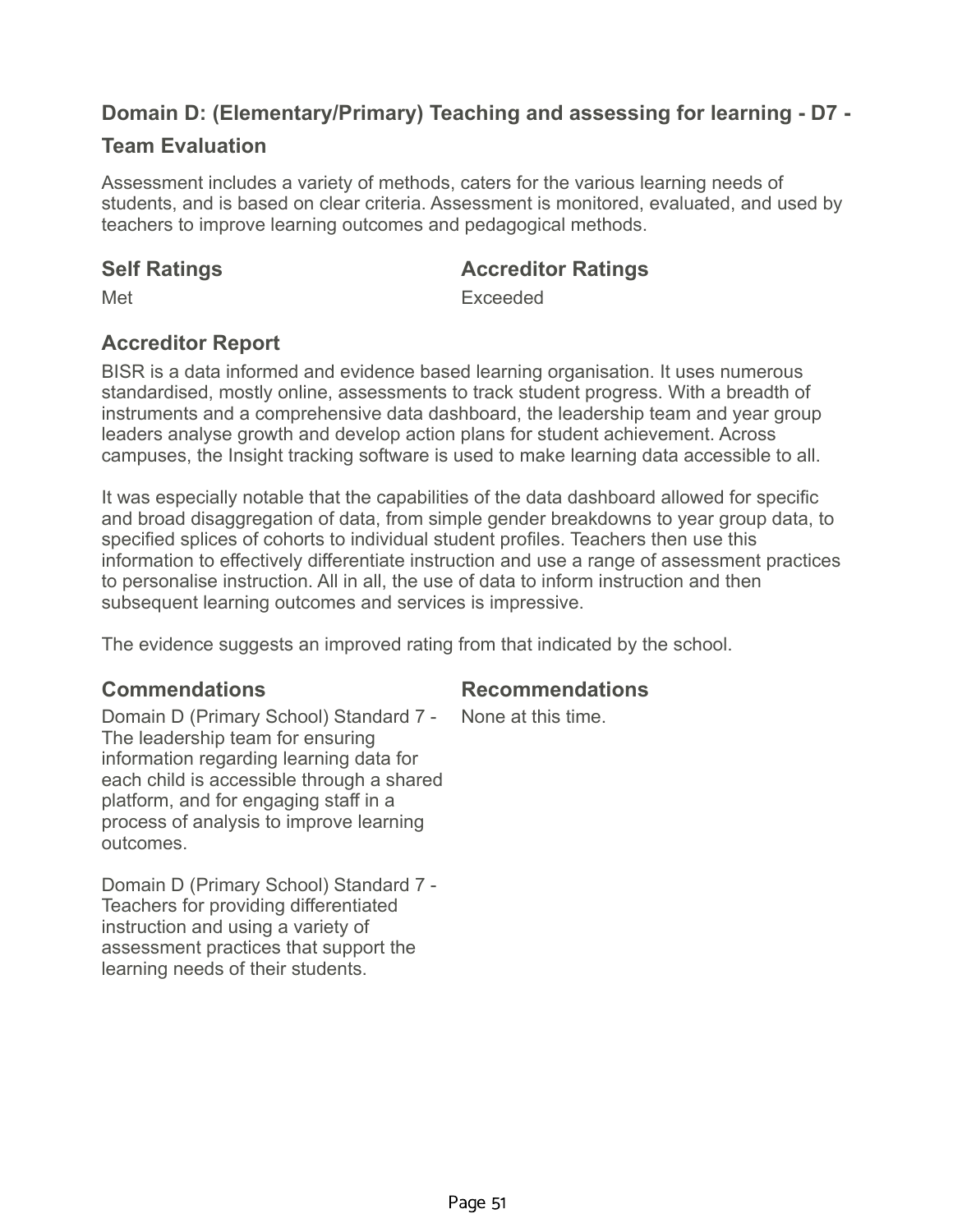# **Domain D: (Elementary/Primary) Teaching and assessing for learning - D8 -**

## **Team Evaluation**

A range of student achievement data is collected and available to students, their parents, and other stakeholders. Data is used systematically, across the school to track and evaluate student progress and inform improvement in teaching and learning.

### **Self Ratings Accreditor Ratings**

Met **Exceeded** 

## **Accreditor Report**

Through comprehensive assessment and reporting procedures carefully articulated on the Learning Pillar website, the school makes clear the assessment policy, its alignment to the core guiding principles, and the criteria for success.

Data collected by the school informs its approach to each of the three strategic pillars across the primary school. Students use the success criteria in developmentally appropriate ways to self-assess, provide peer feedback or confer with their teachers. Differentiation in teaching is enhanced by collaborative analysis and dialogue about student learning data. Teachers are able to discuss optimal learning strategies and cater for individual student's learning. It was impressive that teachers included not just quantitative data but also qualitative data regarding student well-being into their conversations, as evidenced by the middle leadership team's analysis of remote learning and its impact on students. There is also a strong focus on how to use data to analyse the effectiveness of different programmes. It is clear that teachers are comfortable in the use, analysis, and collection of data, and collaborate regularly around this information.

The evidence suggests an improved rating from that indicated by the school.

## **Commendations Recommendations**

Domain D (Primary School) Standard 8 (Major) - The leadership team and staff for their use of student learning data and implementation of focused strategies to improve their practice as educators within the three pillars of learning, well-being, and enrichment. None at this time.

Domain D (Primary School) Standard 8 - Senior leaders, middle leaders, and teachers for collectively using a variety of data to monitor student growth and analyse programme effectiveness.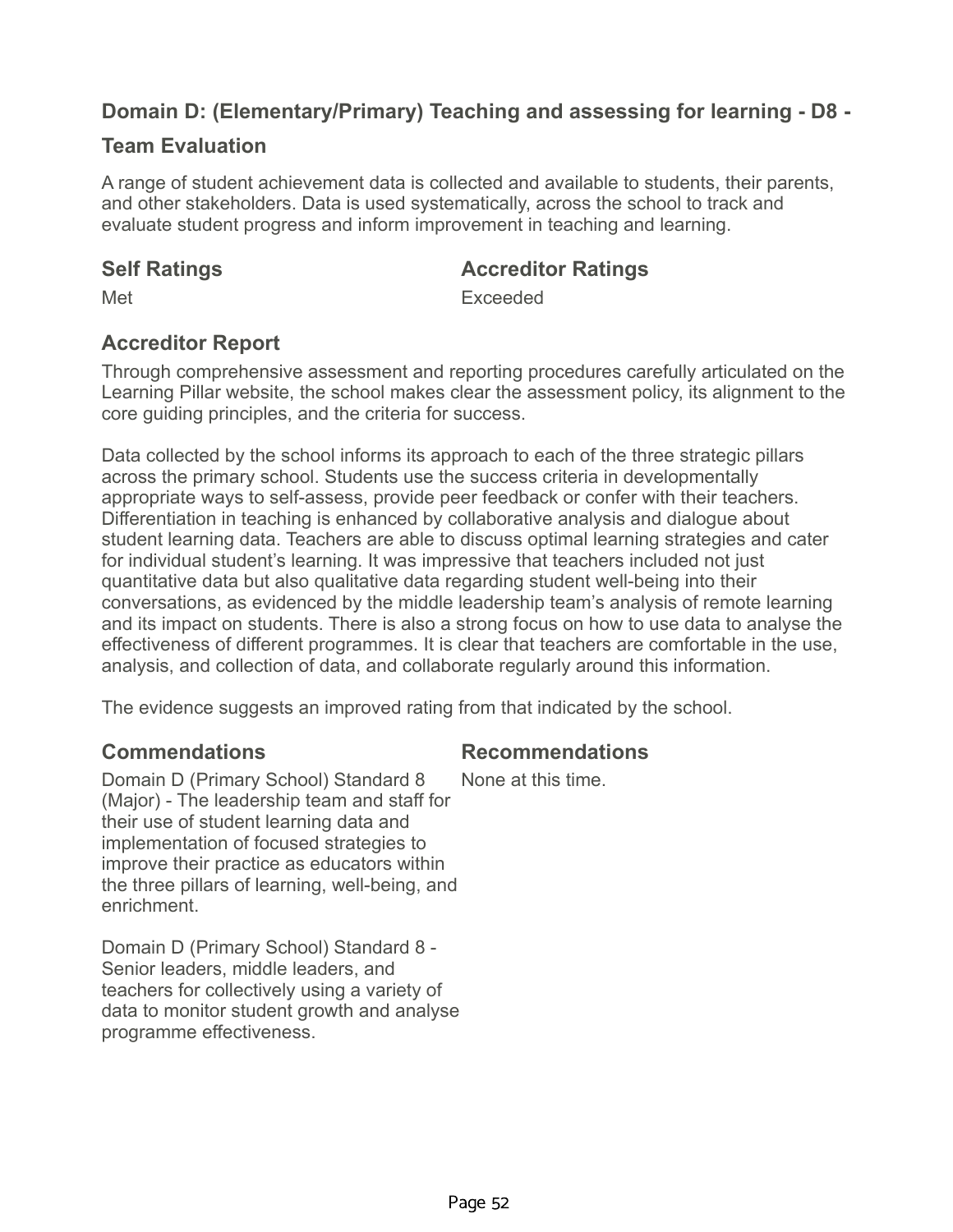## **Domain D: (Elementary/Primary) Teaching and assessing for learning -**

## **Domain Summary - Team Evaluation**

As a result of the self-evaluation, the school identifies the actions necessary to strengthen this aspect of school life. The Self-Study should be action-orientated, with evidence-based evaluation leading to informed planning and proposed actions, in line with the school's guiding statements.

### **Self Ratings Accreditor Ratings**

No Rating No Rating No.

## **Accreditor Report**

BISR has identified appropriate planned actions and has begun executing these. It was evident during the visit that BISR values data driven instruction and that teaching and learning is based on evidence of student learning. A variety of data tools is available across several platforms to make learning data accessible across all BISR campuses. Senior leaders, middle leaders, and teachers use these platforms regularly to inform instruction and develop learning plans that are appropriately challenging for all students.

### **Commendations Recommendations**

Please refer to commendations under individual standards for this domain.

Please refer to recommendations under individual standards for this domain.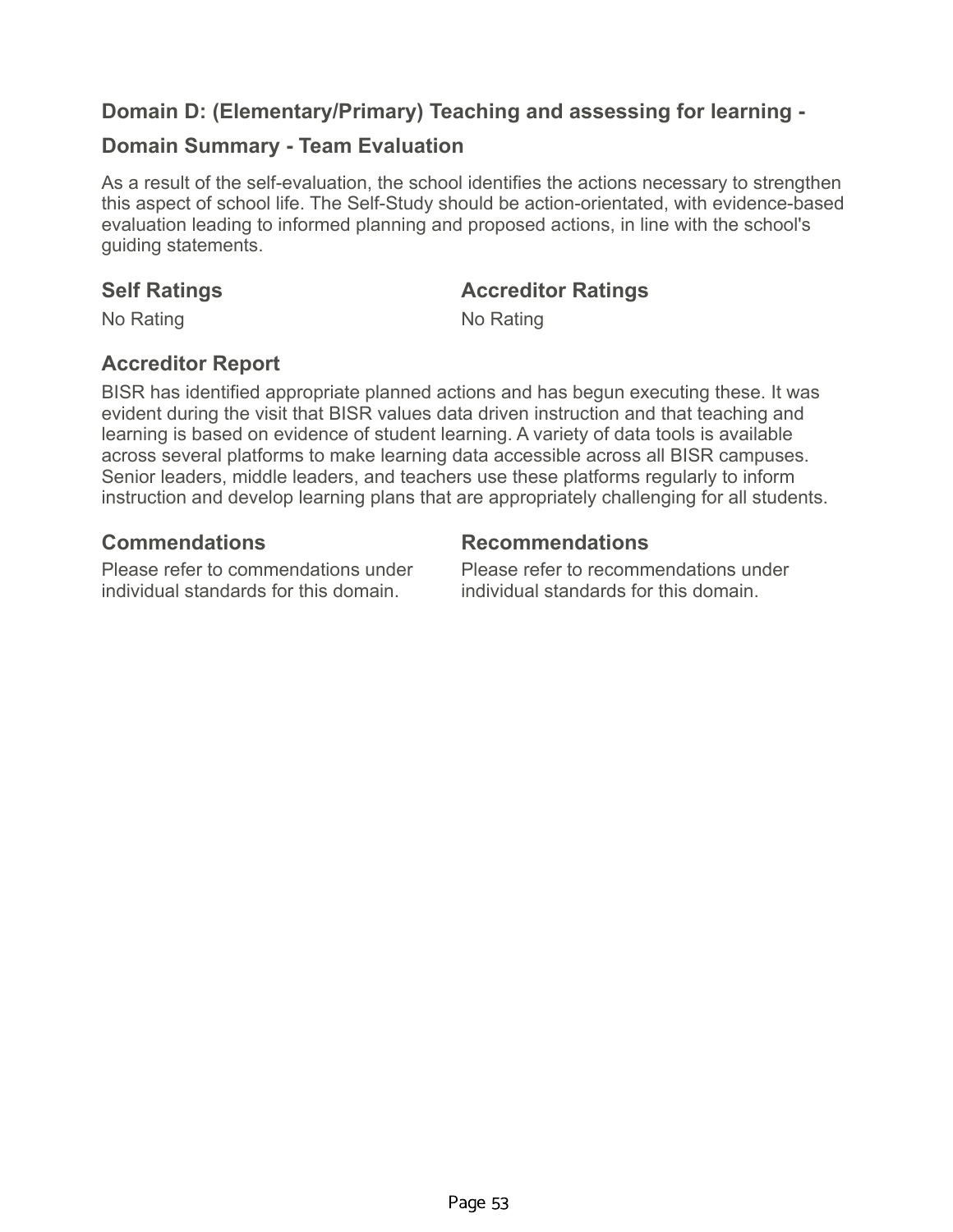## **Domain D: (Elementary/Primary) Teaching and assessing for learning -**

## **Evaluative Commentary - Team Evaluation**

The school uses the Essential Questions to inform its investigation and support the gathering of evidence and self-evaluation against the Standards in the Domain.

## **Self Ratings Accreditor Ratings**

No Rating No Rating No.

## **Accreditor Report**

Teaching and learning at both campuses is aligned with the school's guiding principles and simplified through the Learning Primer. The three pillars of learning, well-being, and enrichment provide a clear and articulated framework that all stakeholders reference. The school values high-quality and intercultural learning that will shape the lives of its students. The visit confirmed the school's commitment to relevant, authentic, and culturally responsive teaching and assessment of learning.

Please refer to commendations under individual standards for this domain.

### **Commendations Recommendations**

Please refer to recommendations under individual standards for this domain.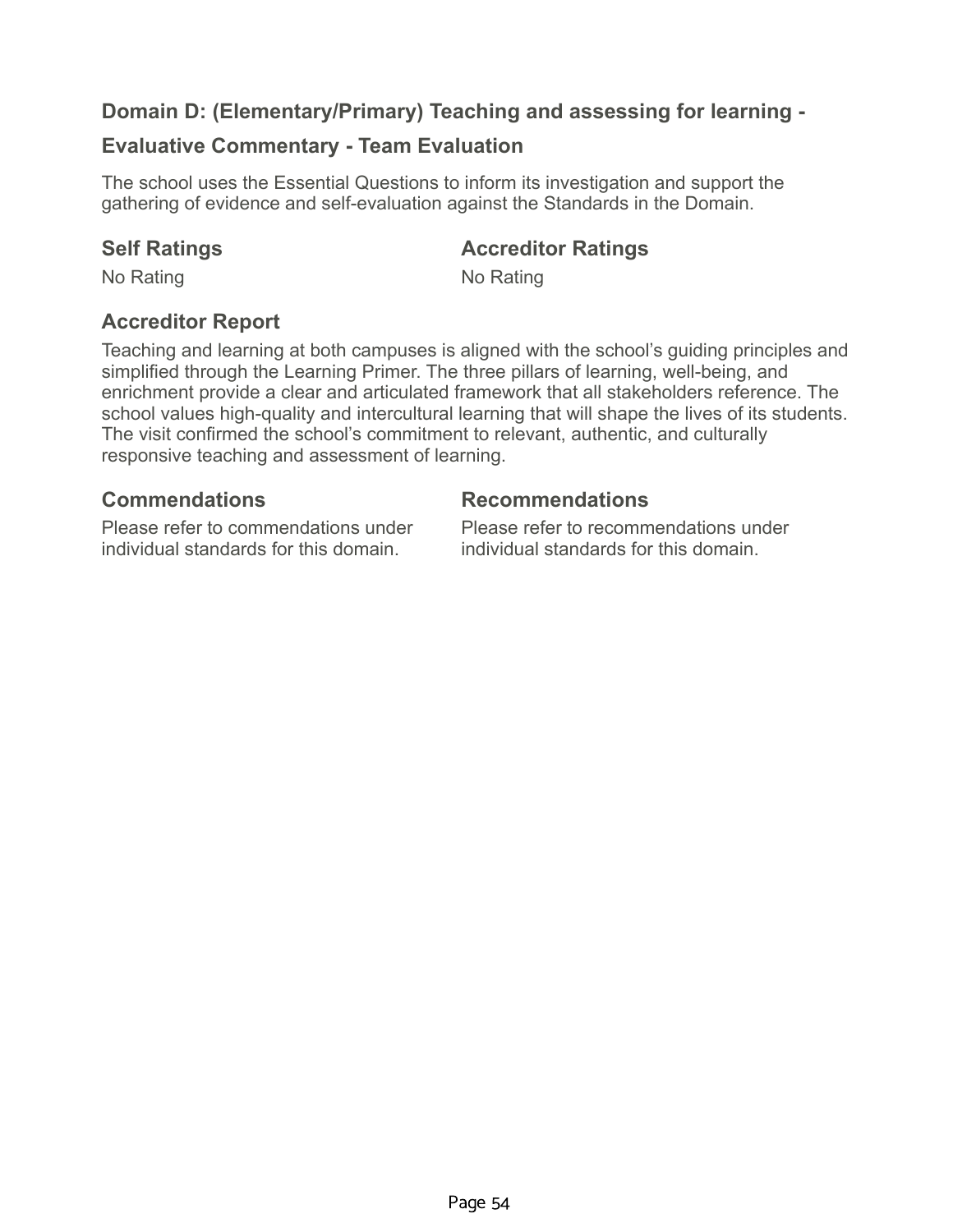# **Domain D: (High/Upper School) Teaching and assessing for learning - D1 -**

## **Team Evaluation**

Teaching is closely aligned with the school's definition of high-quality learning which enables all students to be engaged and challenged, to gain access to the curriculum, and to have success in their learning.

### **Self Ratings Accreditor Ratings**

Met **Met** Met

## **Accreditor Report**

British International School Riyadh (BISR) possesses a clear definition of high-quality learning that is clearly articulated in the learning and teaching policy. Learning is defined in terms of the building of new concepts, knowledge, skills, and attributes that are mediated through experience and refined in order to help students make sense of their world during a process of lifelong development. Learning transfer and responsive teaching techniques are emphasised within the context of a cognitive skills framework. Observations showed that teachers have a variety of pedagogical styles aligned with this definition of learning. Teachers use a regularised lesson planning format, and learning and knowledge objectives are clear to students.

Students are well engaged in their learning across subjects and classes. Technology is used optimally by teachers to provide effective learning opportunities given the sometimes limited classroom space in the current facility. Students also report that the level of challenge in their coursework is appropriate. Feedback from students and parents suggests a high level of satisfaction with course content and classroom instruction.

The self-study report provided evidence of the provision for differentiated instruction. The use of a differentiated textbook and gap analysis form assists teachers in diagnosing strengths and weaknesses in individual student learning. Teachers are also provided with analyses from CAT 4 testing and details for subject specific interventions for individual students. Feedback from students indicates that teachers effectively use this information to provide individual instruction. Considerable evidence in classroom lesson plans shows the implementation of differentiated practices. In addition, an intercultural framework has been introduced to assist students in understanding different cultural schema, concepts of empowerment and social justice, sustainability, global citizenship, reflection, and wellbeing.

Smaller class sizes in many upper form classes permit high levels of individual assistance from teachers. Parent and student feedback indicate that there is a high level of care and responsiveness from teachers who offer extensive time and support to students. Appropriate accommodations are provided for students who qualify, and feedback from the learning support team indicates that sufficient services are available in the senior school to help students with either push-in or pull-out modes of assistance. Feedback from the learning support team indicated that the need for learning support personnel to invigilate during examination times does compromise student services during these periods.

The implementation of a bring your own device programme, the provision of interactive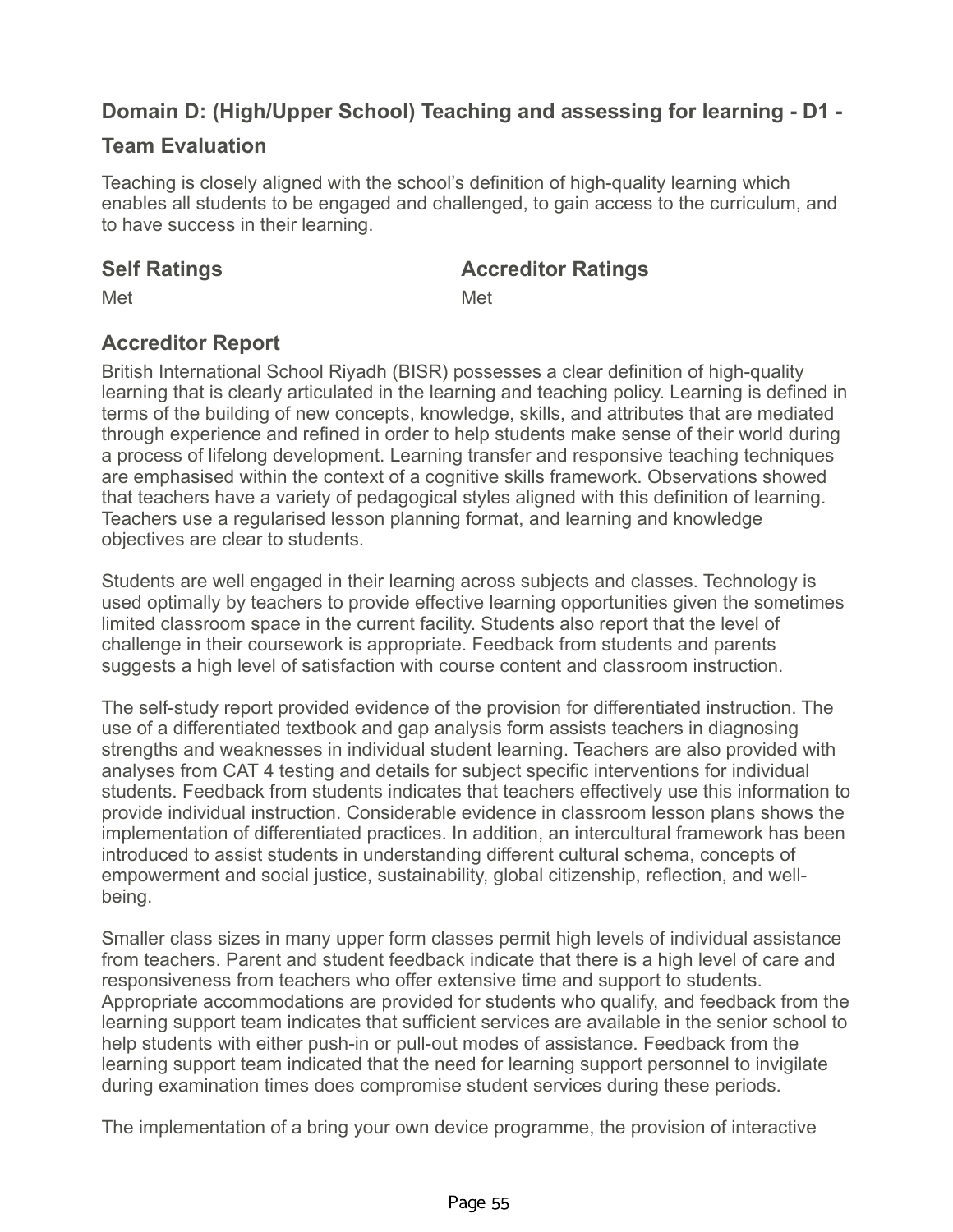SMART Boards in the classroom, and appropriate use of various software programmes for learning is evident across the senior school. The provision of tutorial videos provides students with the benefit of reviewing information as an effective form of hybrid classroom and online learning.

### **Commendations Recommendations**

None at this time. The Senior School Standard 1 - Domain D (Senior School) Standard 1 -The leadership team to continue supporting teachers in developing best instructional practices in alignment with campus expansion and increased student learning diversity.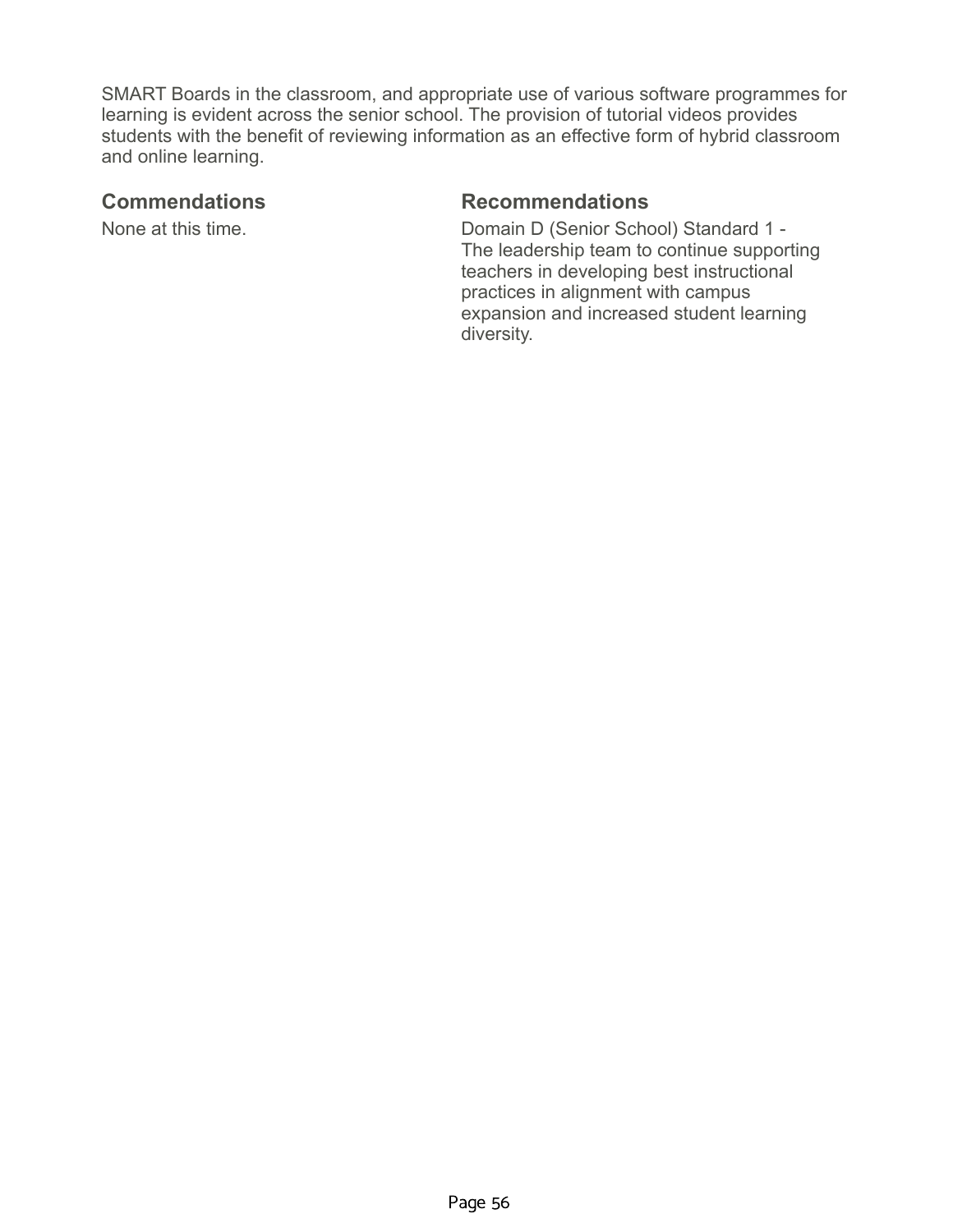# **Domain D: (High/Upper School) Teaching and assessing for learning - D2 -**

## **Team Evaluation**

There are effective policies and procedures in place to identify the varied needs and overall well-being of students, both at admission and while enrolled, to ensure that all students may benefit from the school's programmes.

### **Self Ratings Accreditor Ratings**

Met **Met** Met

## **Accreditor Report**

The school publishes an admissions policy that is aligned with the guiding statements of the school. The admissions process involves an appropriate array of testing that serves to diagnose individual student needs at the time of admission. The policy is reviewed regularly to ensure that it is applied uniformly across sites and is manageable. Admissions personnel work in tandem with the support services team and reference the well-being pillar in their decision-making processes. Feedback from learning support personnel indicates that close collaboration between admissions and student services effectively facilitates identification of student needs at the time of admission.

Observations confirmed that teachers are encouraged to use responsive teaching techniques and data from summative tests, mock exams, and the results of the CAT4 are used systematically and regularly to diagnose and address student learning needs. Wellbeing is effectively measured using progress tests and the MyConcern data system is used to monitor individual student well-being. A minority of teacher responses from the community survey indicated a concern that teachers are not receiving comprehensive information about particular student learning needs at the point of admission. Conversations with parents indicated support for the school using the CAT4 at the time of admission to establish a concrete baseline data for student academic potential and needs.

## **Commendations Recommendations**

None at this time. The Senior School Standard 2 - Domain D (Senior School) Standard 2 -The leadership and admissions teams review the information pertaining to student academic performance, potential, and wellbeing that is shared with classroom teachers so that teachers are well prepared to meet the needs of newly enrolled students.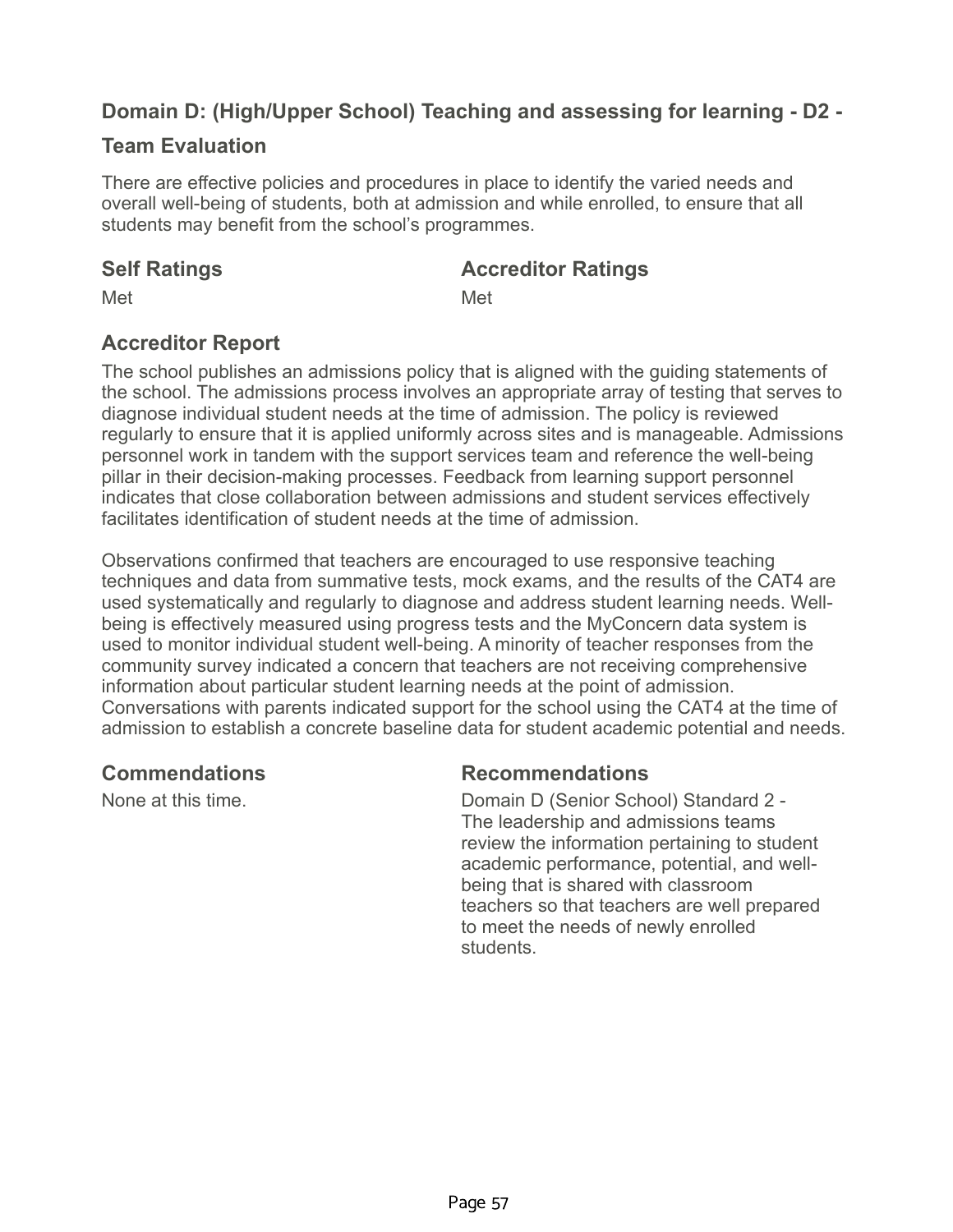# **Domain D: (High/Upper School) Teaching and assessing for learning - D3 -**

## **Team Evaluation**

Teaching draws on a range of appropriate cultural and authentic contexts to provide meaning and purpose for students in their development as global citizens and intercultural learners.

### **Self Ratings Accreditor Ratings**

Met **Met** Met

## **Accreditor Report**

Interviews with teaching staff demonstrated their familiarity with the school's definition of global citizenship and many could provide examples of how they integrate global learning concepts into their lessons.

In the self-study, the domain committee reflected on the implementation of the intercultural framework to date and expressed desire to implement intercultural learning within the curriculum more consistently across subjects. The framework is interwoven with the tenets of the REACH motto and supports efforts to implement student learning as global citizens. In the "Report on Interculturalism across the Senior Curriculum" it was recommended that continuing efforts be made to implement the framework across subjects. Feedback from both senior and middle leaders during the visit indicates that these efforts are underway.

Celebrations of global and intercultural learning are in evidence as seen in International Week and MUN events. Baseline surveys about student understandings of interculturalism have also been conducted and the results will serve to help measure the impact of subsequent intercultural initiatives.

Domain D (Senior School) Standard 3 - The leadership team and programme coordinators for the creation of the BISR Intercultural Framework that encourages the robust implementation of intercultural learning across the curriculum to support student learning and growth as global citizens.

### **Commendations Recommendations**

Domain D (Senior School) Standard 3 - Programme leaders and teachers continue to embed intercultural learning across subjects so that the transdisciplinary nature of this aspect of the programme is enhanced.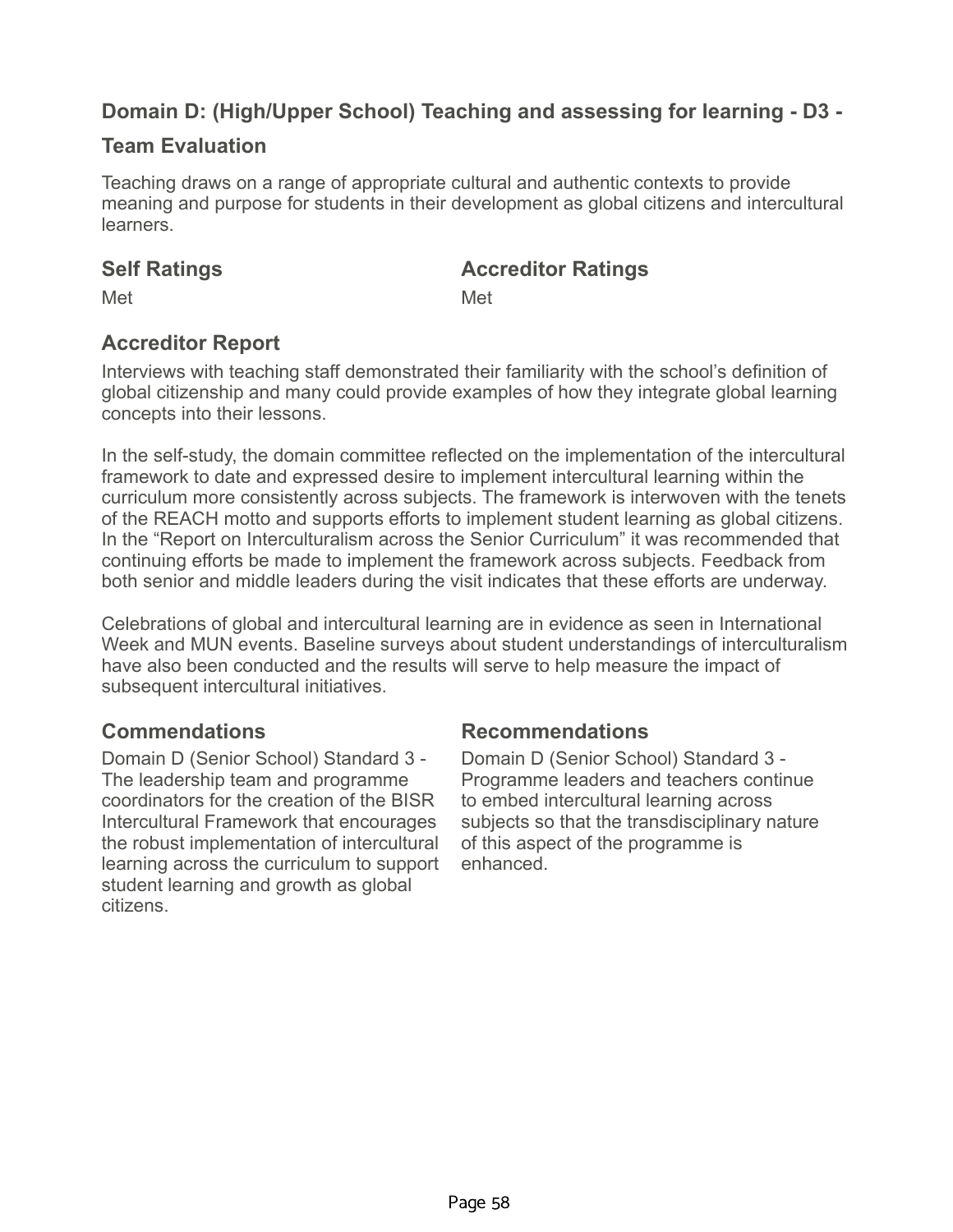# **Domain D: (High/Upper School) Teaching and assessing for learning - D4 -**

## **Team Evaluation**

Students having difficulty accessing the curriculum are supported by suitably qualified personnel who use inclusive practices, removing barriers to learning. Students who are able to work well beyond the requirements of the curriculum are challenged as part of a continual process of enhancing learning for all.

**Accreditor Report**

### **Self Ratings Accreditor Ratings**

Met **Met** Met

Senior school teachers have received training in cognitive principles of learning and responsive teaching strategies. Professional development time is allocated for staff to collaborate with other teachers to apply these concepts across their lessons. Teachers report a high level of satisfaction with the professional development programme, resources available, and time allotted for collaboration. In addition, there is a team of learning support personnel who are sufficient in number, well qualified, and possess the available time to assist students. Feedback from student services personnel indicates that this assistance is offered to individuals and groups of students.

The school collaborates with a wide variety of external partners in order to meet student learning needs. The learning support team indicated that there are local agencies available to conduct psycho-educational evaluations and provide specialised counselling. Evidence in the self-study confirmed that guest speakers are solicited from universities and other organisations and inter-school team sports are in evidence (although recently restricted due to COVID-19).

Discussions with staff indicate that there is an emphasis on teacher autonomy to assist students in the classroom with inclusion needs. While there are robust learning support services, the leadership team has indicated that teacher training in topics related to inclusion will be ongoing. During the course of this year, teachers received training in methods to assist students with particular needs related to executive functioning.

### **Commendations Recommendations**

Domain D (Senior School) Standard 4 - Teachers for their comprehensive and integrated approach to supporting the learning needs of students in alignment with the school's learning pillar.

None at this time.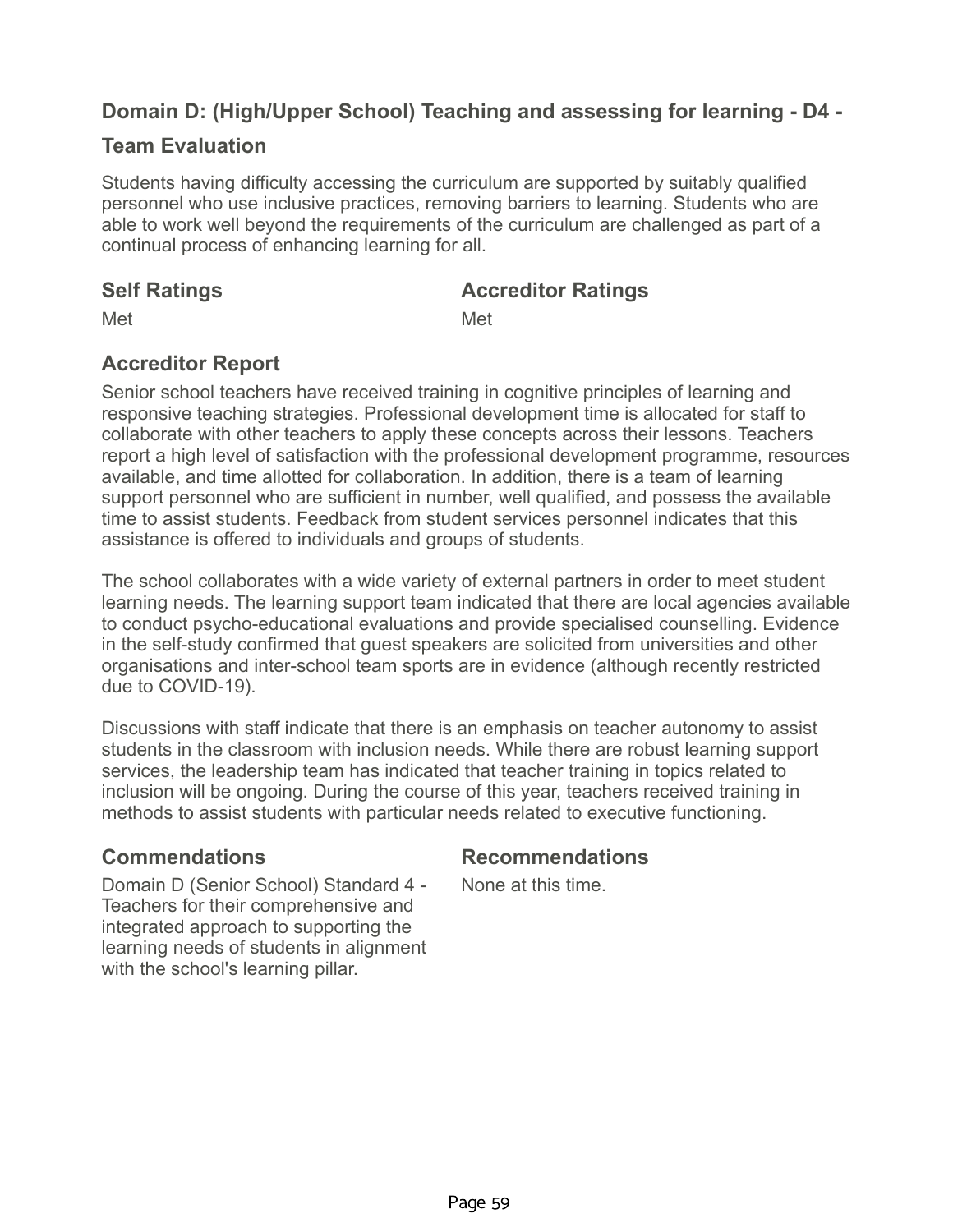# **Domain D: (High/Upper School) Teaching and assessing for learning - D5 -**

## **Team Evaluation**

Students who require support in the language(s) of instruction are taught by suitably qualified personnel to ensure they gain access to the curriculum and make appropriate progress.

### **Self Ratings Accreditor Ratings**

Met **Met** Met

## **Accreditor Report**

There has historically been an EAL qualified teacher who assists students and who has offered teacher training to teachers in EAL strategies. Feedback from school leaders suggests that there is a need to re-examine the provision of EAL services given increasing demand due to the increasing diversity of student applicants. The staffing model for EAL in the senior school is under review.

Teacher training in EAL strategies was offered prior to the onset of COVID-19. EAL assessments are available and utilised by the support services and admissions teams. Mother tongue events have been carried out at BISR that demonstrate institutional awareness of the importance of mother tongue in building first and second language literacy opportunities.

**Commendations Recommendations**

None at this time. The same is no worker when the None at this time.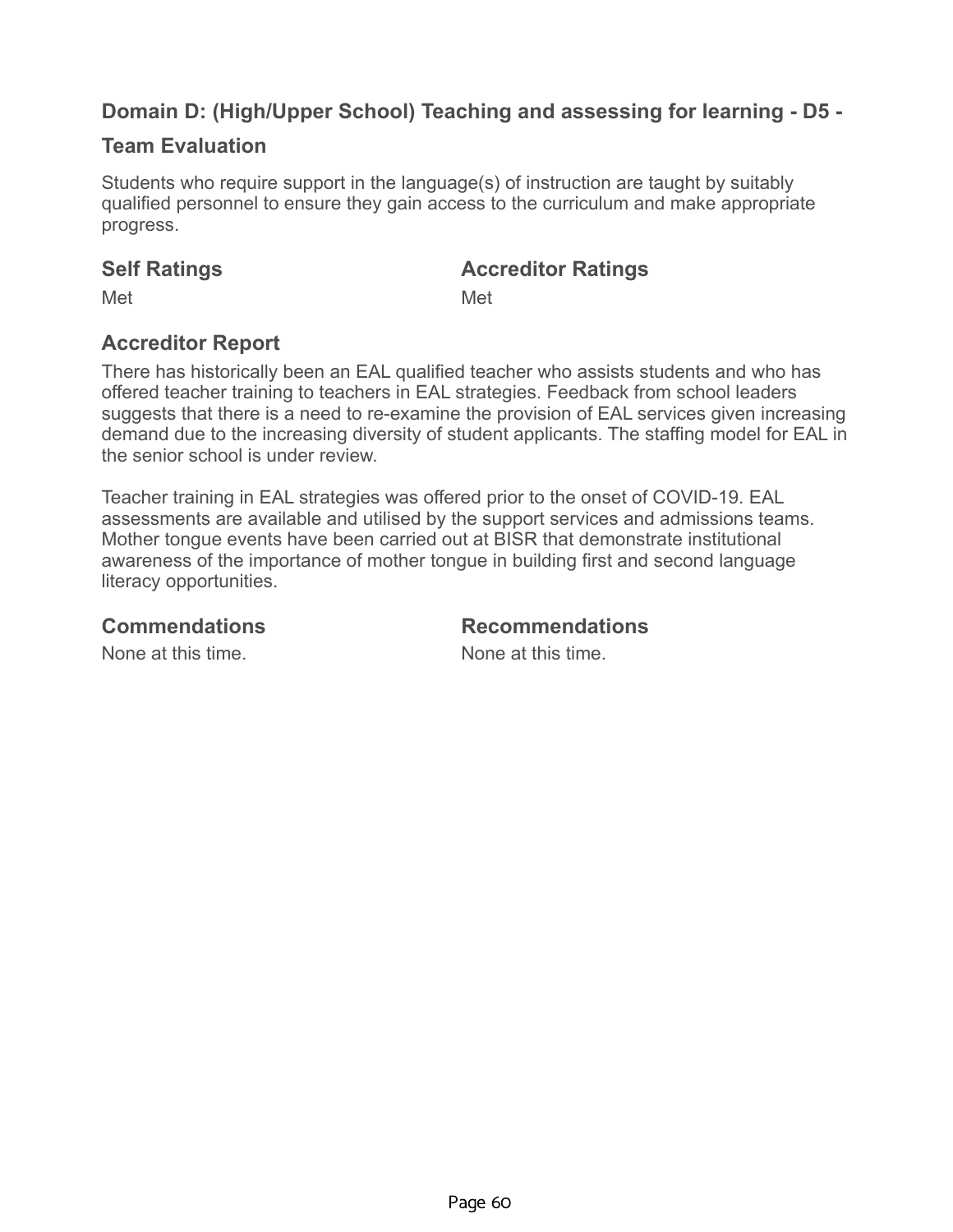# **Domain D: (High/Upper School) Teaching and assessing for learning - D6 -**

## **Team Evaluation**

A range of appropriate resources, media, and technologies are used meaningfully to enrich the quality of student learning and support the development of skills and aptitudes for their current and future lives.

### **Self Ratings Accreditor Ratings**

Met **Met** Met

## **Accreditor Report**

BISR has articulated a vision for technology that is aligned to the REACH motto. The school has taken a comprehensive approach to deliver quality online learning in response to the COVID-19 pandemic. Student and parent feedback indicates a high level of satisfaction with how online learning platforms and pedagogy have been approached over the past two years. Active learning resources are in evidence across subject areas as observed during classroom visits. Some of these online programmes offer collaborative opportunities for students. PASS data is collected to garner student understandings about the utility of digital resources.

Technology is well integrated into teaching, learning, and assessment as is evident in the use of laptop and interactive whiteboards in the classroom. The library has an extensive set of resources that has been curated to meet the needs of the student community. Learning is reinforced and extended through the use of programmes across subjects that facilitate the retrieval, transfer, and extension of learning. Technology offerings also support the well-being and intercultural goals of the school. Student feedback indicates a high satisfaction with the use of technology to enhance their learning of academic content, and ability to learn and participate as global citizens.

## **Commendations Recommendations**

Domain D (Senior School) Standard 6 - The librarians for their efforts in developing robust collections that are contemporary and relevant with a broad range of print and digital resources.

None at this time.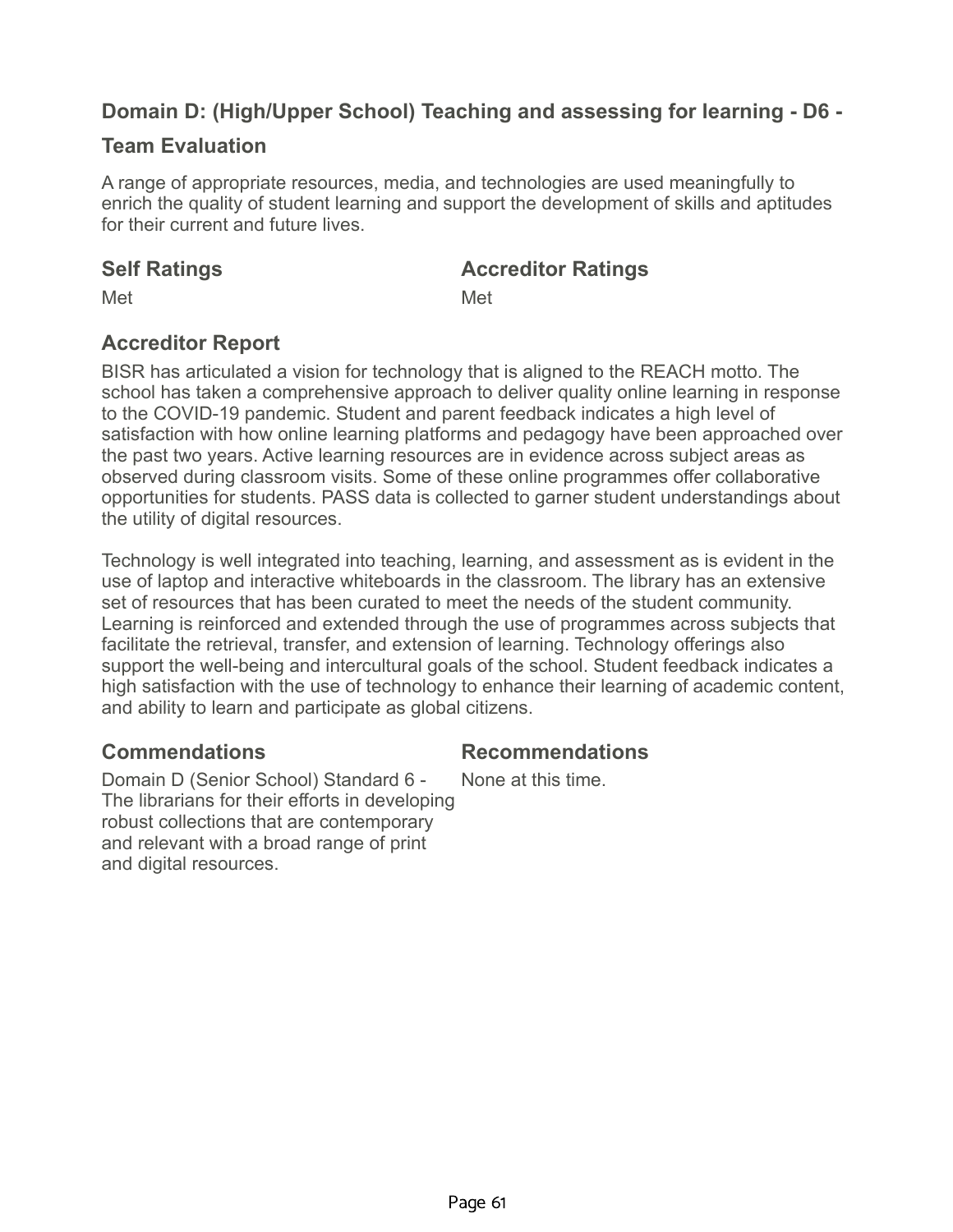# **Domain D: (High/Upper School) Teaching and assessing for learning - D7 -**

## **Team Evaluation**

Assessment includes a variety of methods, caters for the various learning needs of students, and is based on clear criteria. Assessment is monitored, evaluated, and used by teachers to improve learning outcomes and pedagogical methods.

### **Self Ratings Accreditor Ratings**

Met **Met** Met

## **Accreditor Report**

BISR's Academic and Learning Assessment and Reporting policy is consistent with the learning goals of the school. Classroom assessments use clear criteria that are well understood by students. Students understand the context of a given assessment in terms of the direction of the topic being taught.

Formative assessments are appropriately emphasised to assist teachers with diagnostics for students to identify strengths and weaknesses. The administration and use of internal and external assessments and tests is consistent with the stated goal to encourage teaching that is responsive to the needs of students. Feedback from students indicates that the provision of consistent learning objectives, clear assessment rubrics, and high availability of teachers to respond to questions serve to guide students effectively in their learning. Assessment data in the form of CAT4 scores, progress testing, and PASS surveys are collected and analysed at the departmental level and by members of the student services department. Adjustments are made to pedagogy employed by individual teachers, and methods vary according to subject area. There are beginning, efforts to assess the learning impacts of interdisciplinary projects. Training in specific assessment methods for students who possess inclusion needs is ongoing.

**Commendations Recommendations**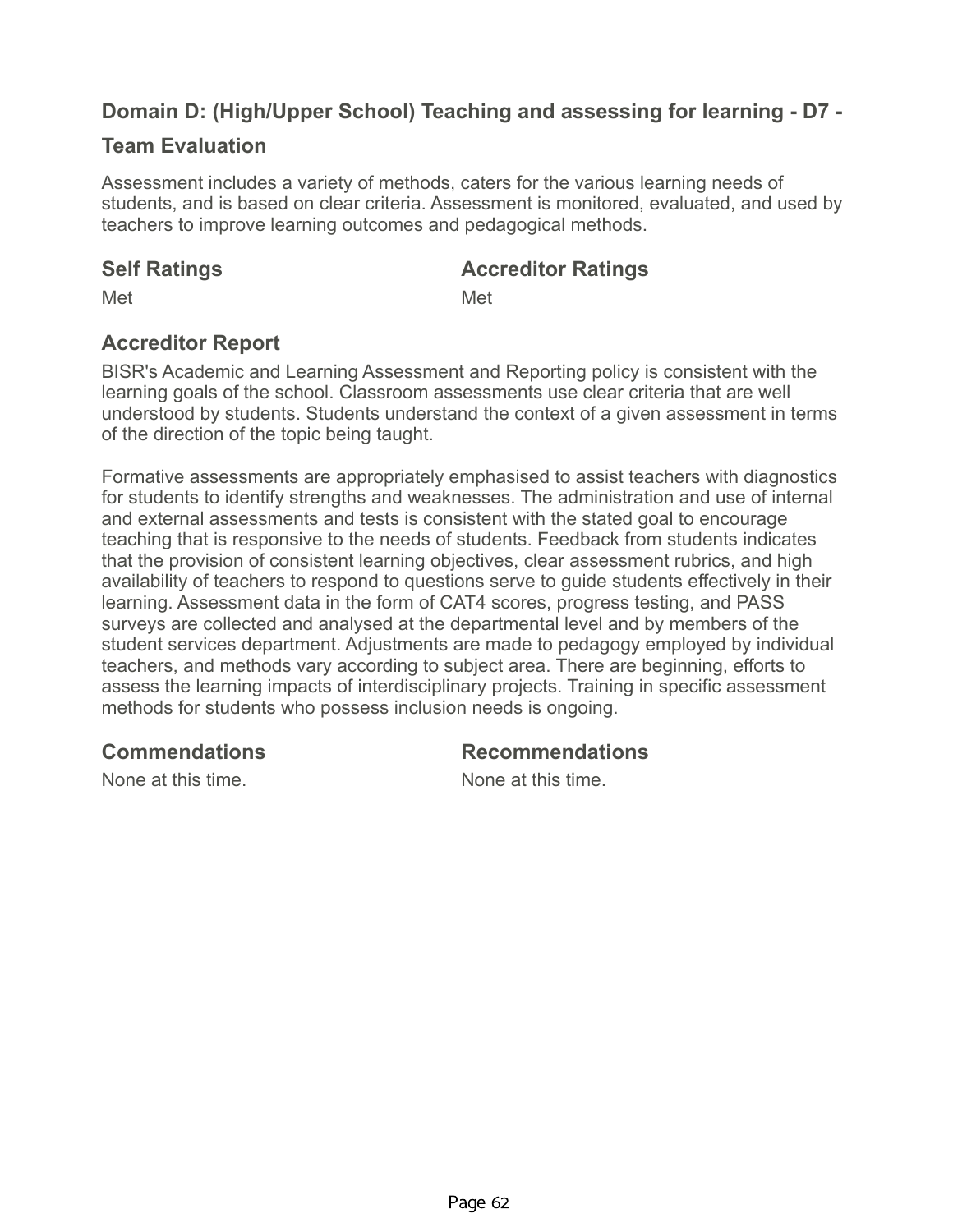# **Domain D: (High/Upper School) Teaching and assessing for learning - D8 -**

## **Team Evaluation**

A range of student achievement data is collected and available to students, their parents, and other stakeholders. Data is used systematically, across the school to track and evaluate student progress and inform improvement in teaching and learning.

### **Self Ratings Accreditor Ratings**

Met **Met** Met

## **Accreditor Report**

In the self-study narrative, BISR indicates that it has introduced a new professional development system and changes to pedagogical methods. A range of student achievement data is collected and available to students, their parents, and other stakeholders. Data is used systematically across the school to track and evaluate student progress and inform improvement in teaching and learning. Teachers use an appropriate array of assessment data that are used by staff to reflect on their practice and which are aligned with the school's definition of high-quality learning.

Staff have access to summary data using Bromcom marksheets. Students may see the results of progress maps or peer marking to help them set goals. Parent feedback indicates satisfaction with the types of large scale assessments in use and a desire to have more assessment data available that pertains to ongoing achievement during the term. Four data team members collate and provide datasets to teachers, thus augmenting time available to teaching staff to interpret data, and make adjustments to student plans and pedagogy. Achievement data is used in a systematic manner across the senior school and this is generally approached by department. For example, exam board assessments are examined in the science department while the English department conduct gap analyses.

Domain D (Senior School) Standard 8 (Major) - The leadership team for the provision of four dedicated data analysts to facilitate the timely and comprehensive datasets being accessible to teachers which help to facilitate understanding of student achievement and learning needs.

Domain D (Senior School) Standard 8 - Senior leaders, middle leaders, and teachers for collectively using a variety of data to monitor student growth and analyse programme effectiveness.

## **Commendations Recommendations**

None at this time.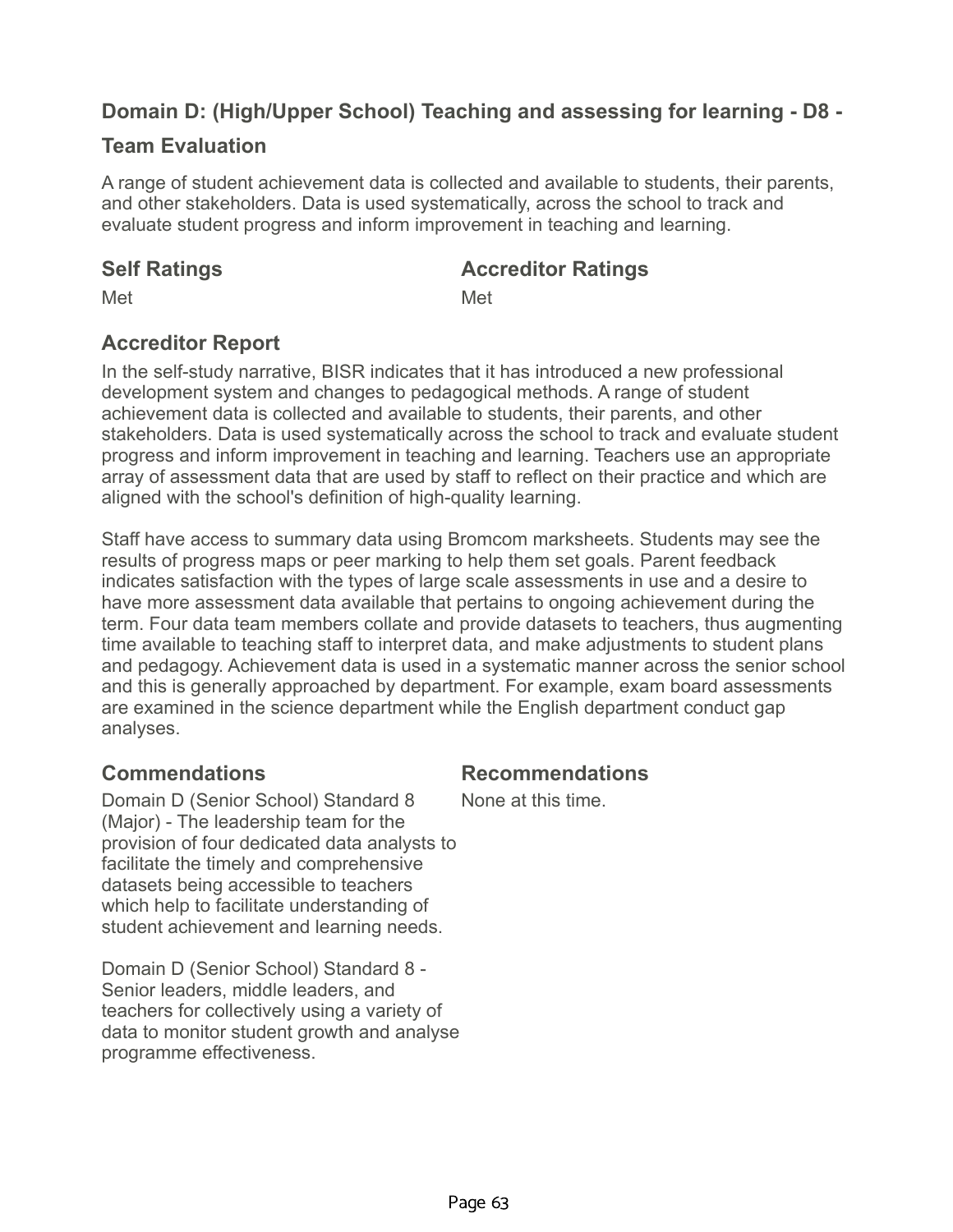## **Domain D: (High/Upper School) Teaching and assessing for learning -**

### **Domain Summary - Team Evaluation**

As a result of the self-evaluation, the school identifies the actions necessary to strengthen this aspect of school life. The Self-Study should be action-orientated, with evidence-based evaluation leading to informed planning and proposed actions, in line with the school's guiding statements.

### **Self Ratings Accreditor Ratings**

No Rating No Rating No.

## **Accreditor Report**

The actions that the school has identified are appropriate and timely. It has outlined priorities that will support it in future growth and ensure that the teaching and learning remains of a high quality and is of benefit to senior school students at BISR.

### **Commendations Recommendations**

Please refer to commendations under individual standards for this domain.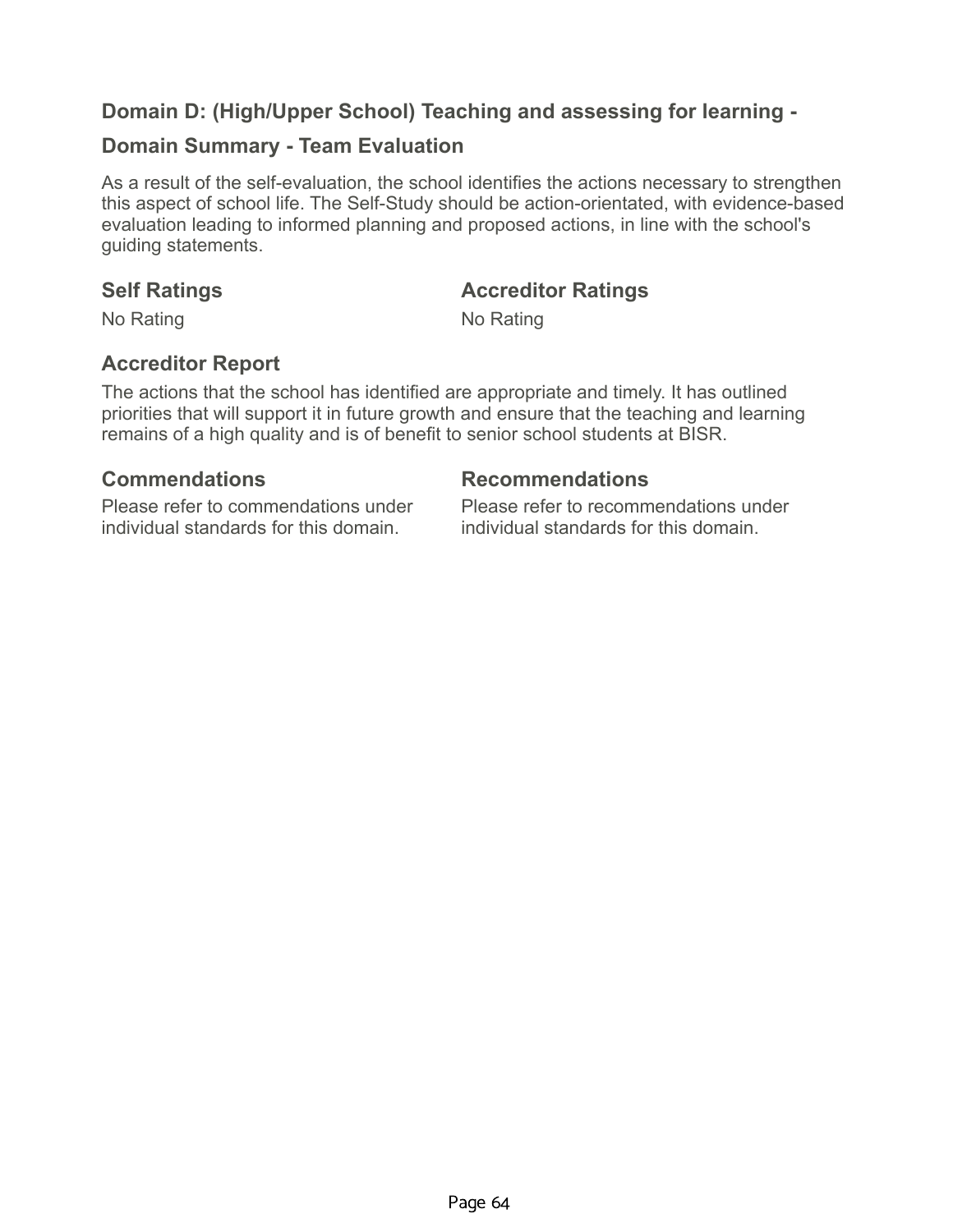# **Domain D: (High/Upper School) Teaching and assessing for learning -**

## **Evaluative Commentary - Team Evaluation**

The school uses the Essential Questions to inform its investigation and support the gathering of evidence and self-evaluation against the Standards in the Domain.

### **Self Ratings Accreditor Ratings**

No Rating No Rating No.

# **Accreditor Report**

Teaching and learning in the senior school is of high quality and practices are closely aligned with the school's definition of high-quality learning. Teachers demonstrate subject knowledge, teaching ability, commitment, and care that facilitate the academic growth of their students within the framework of learning, well-being, and enrichment that has been articulated by the school.

Comprehensive information about the academic potential and well-being needs of students is collected from the point of admissions and used effectively to facilitate student growth. Sufficient personnel and resources are allocated to assist students with particular needs. Classroom assessment methods are comprehensive and students express a high level of satisfaction with the way that such assessments guide them in their growth and learning. Students have access to high-quality learning materials that are effectively supported by the technology systems at the school. Achievement data is used in an ongoing way to modify school programmes and guide specific professional development efforts.

# **Commendations Recommendations**

Please refer to commendations under individual standards for this domain.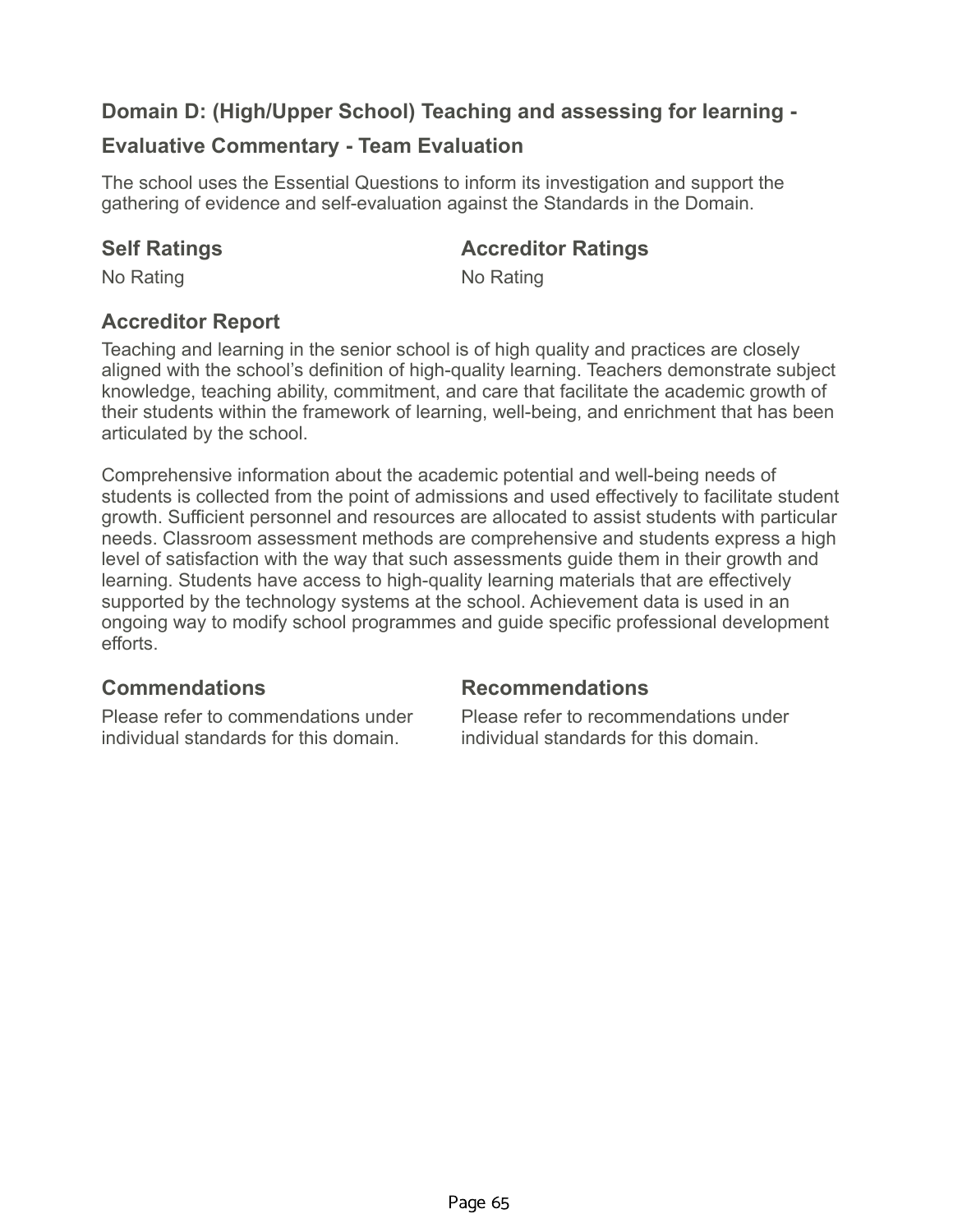# **Domain E: Well-being - E1 - Team Evaluation**

The school environment is characterised by openness, fairness, trust, and mutual respect to support student learning related to well-being. The school listens to students' views and develops their agency, compassion, environmental stewardship, and leadership capabilities.

### **Self Ratings Accreditor Ratings**

Met **Met** Met

## **Accreditor Report**

The evidence provided in the self-study and during the visit confirms that across the school, the entire BISR community values well-being. As one of the three strategic pillars, BISR has established its own well-being framework that includes initiatives which promote well-being in and beyond the classroom. The motto REACH (respect, excellence, accountability, challenge, and happiness) is visibly present across the campuses. In both the curriculum and through enrichment offerings, the school has visibly embedded REACH in its planning and practice.

Conversations with students indicated that they felt supported and cared for by teachers in the school. They readily and enthusiastically described this care as one of the best things about being a student at BISR. This was also evident in the discussions with parents, who expressed appreciation for the support provided by teachers as well as their prompt responses to parental concerns. Both primary and senior school parents provided examples as to how they felt they could communicate with the school easily and that their concerns would be heard.

With intercultural and service learning coordinators in place, and through the work of the university and careers advisor, BISR provides students with ample opportunities to get involved in service and community activities. This coordination is in place across all year groups and both campuses. Parents and students highly valued these chances, appreciating both the availability and value they brought to their education and preparation for life beyond BISR.

## **Commendations Recommendations**

None at this time.

Domain E Standard 1 - The staff and students at BISR for contributing to an environment characterised by openness, fairness, trust, and mutual respect.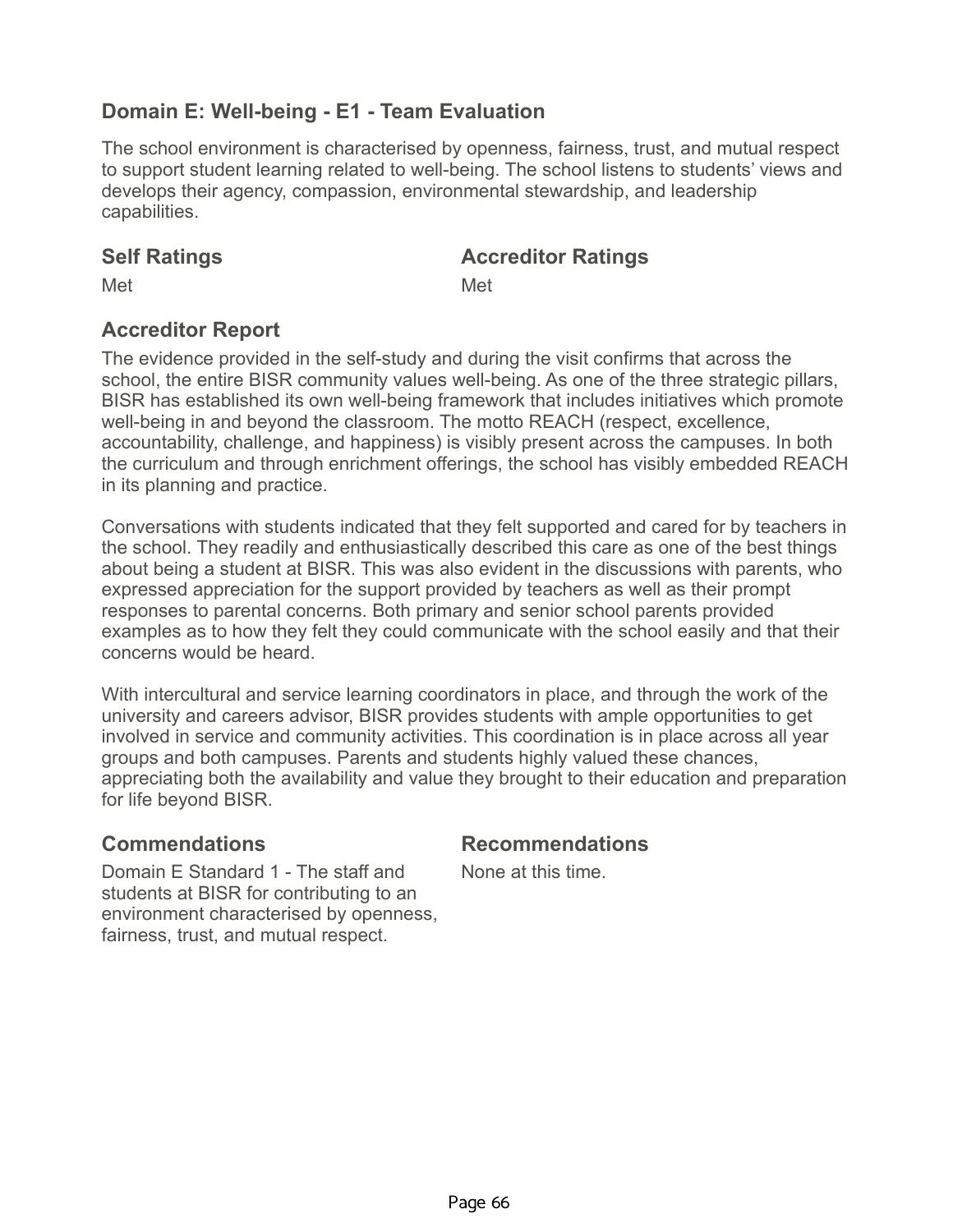# **Domain E: Well-being - E2 - Team Evaluation**

The school has clearly documented and effectively implemented policies and procedures relating to child safeguarding to protect and promote the well-being of all enrolled students. These policies set out how the school addresses the following issues: safer recruitment; staff conduct; student behaviour; reporting, managing and recording child safeguarding concerns and allegations of abuse; roles and responsibilities of staff, leaders and governors to manage and oversee safeguarding; staff training, student education and parental engagement; peer-on-peer harassment and abuse (including but not limited to bullying and sexual harassment); online safety; and security and health and safety. These exceed, where necessary, local regulatory requirements.

## **Self Ratings Accreditor Ratings**

Met **Met** Met

# **Accreditor Report**

At BISR, there is an established understanding that everyone is a member of the pastoral team, demonstrating the importance and value attached to safeguarding in the school. A commendation in the preparatory report referred to the leadership and safeguarding team's commitment to safeguarding policy, in policy and in practice. In both the self-study report and through conversations with students and parents, it was evident that BISR has continued to maintain its strong approach in this area. Documentation shows there are sound policies and procedures in place to ensure safeguarding in the BISR community. This includes the school's safeguarding, whistleblowing, and historical abuse policies, which have been communicated with parents and students who expressed confidence in knowing who to approach when there were concerns. To assist students in the transition both into and out of BISR, the school has a robust system of collating and communicating about safeguarding issues with other schools.

Led by the child protection officer, the BISR safeguarding team meets weekly to discuss concerns raised, and every half term the team uses scenarios for ongoing training to keep data fresh. This practice takes place across campuses, where safeguarding information posters are also displayed. The safeguarding team works closely with the counselling team, which focuses more on acute issues, and shares reports with the leadership team and staff on a need-to-know basis. BISR works closely with external organisations, including the British Embassy, in its safeguarding efforts. International standards such as the NSPCC policies were adhered to and all teachers received safeguarding training at the beginning of the school year. In conversations with parents, there was a positive understanding of the work the school did to promote safeguarding.

### **Commendations Recommendations**

None at this time. None at this time.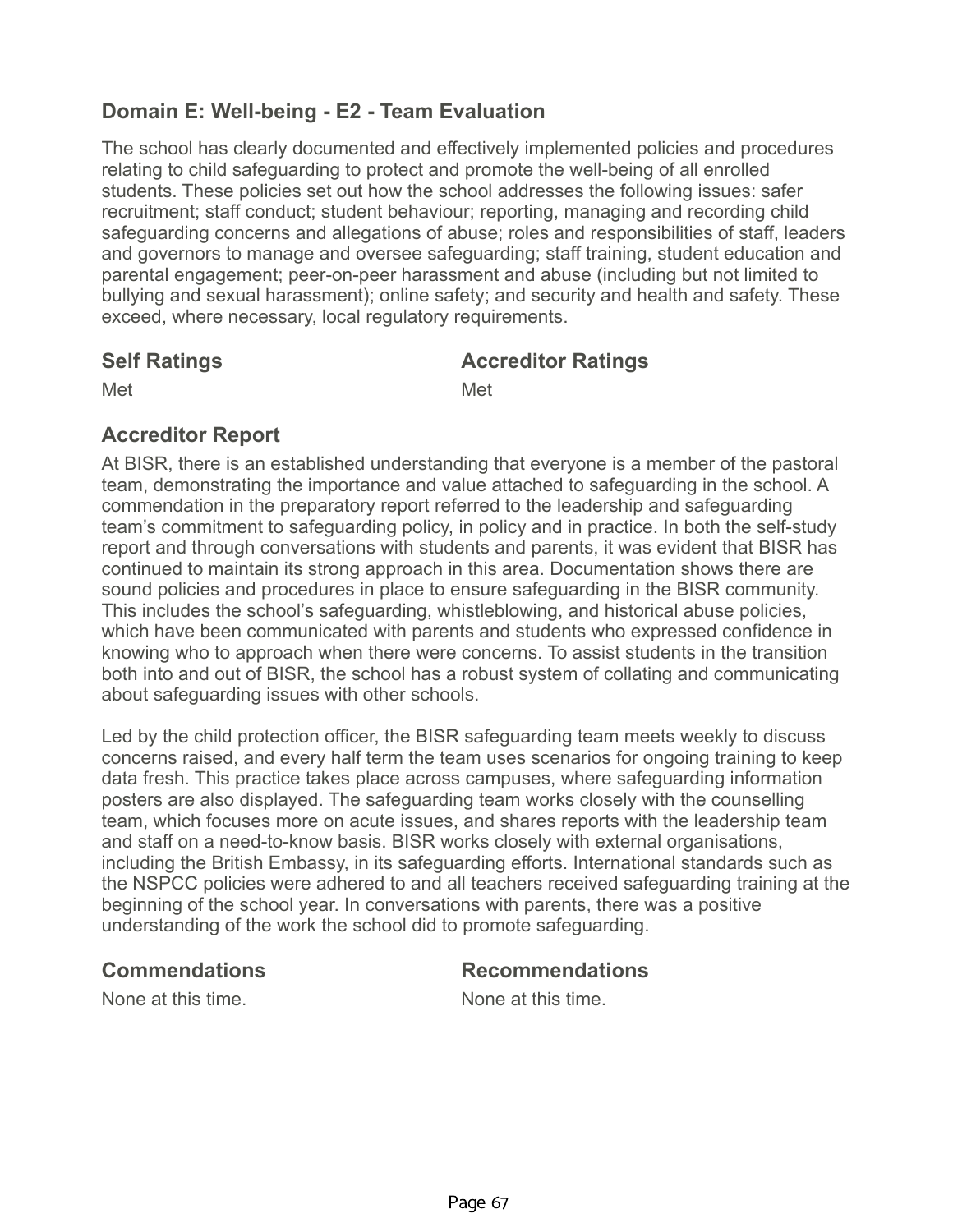# **Domain E: Well-being - E3 - Team Evaluation**

The school ensures the physical and mental health and overall well-being of all enrolled students.

# **Self Ratings Accreditor Ratings**

Met **Met** Met

# **Accreditor Report**

Evidence from conversations with students and staff confirmed that the physical and mental health and overall well-being of all students is a priority. There are several programmes that address well-being throughout the key stages and across the years of the senior school. The school has robust health and safety policy and procedures, which were reviewed in October 2021 in accordance with both UK and Saudi health and safety laws. The school clinic staff collect data from parents regarding student health conditions and student health records are kept confidentially, with only the school nurses having access to them. The nurses conduct training for teachers, including first aid and EpiPen use prior to taking students out on trips, and communicate health related information to relevant staff as needed.

In response to a recommendation made in the preparatory report, BISR has been proactive in ensuring more staff have received first aid training. During the visit, it was confirmed that BISR had over 80 teachers who held first aid certificates. Also recommended in the preparatory report was that the arrangements for student health upon re-entry on campus be reviewed. Staff prepared comprehensive documents outlining the roadmap for re-opening, and when discussing the transition back to campus learning, teachers expressed confidence in knowing what to do in this regard. Meetings were held prior to re-entry to ensure that there was a whole-school focus on well-being when students returned. Parents and students were pleased to be back, and expressed appreciation for the school's work in ensuring their well-being during the remote learning period, as well as in the transition back to campus learning.

# **Commendations Recommendations**

Domain E Standard 3 - The leadership and None at this time. teachers for planning and executing an online programme as well as a transition back to on-campus learning that prioritised students' well-being.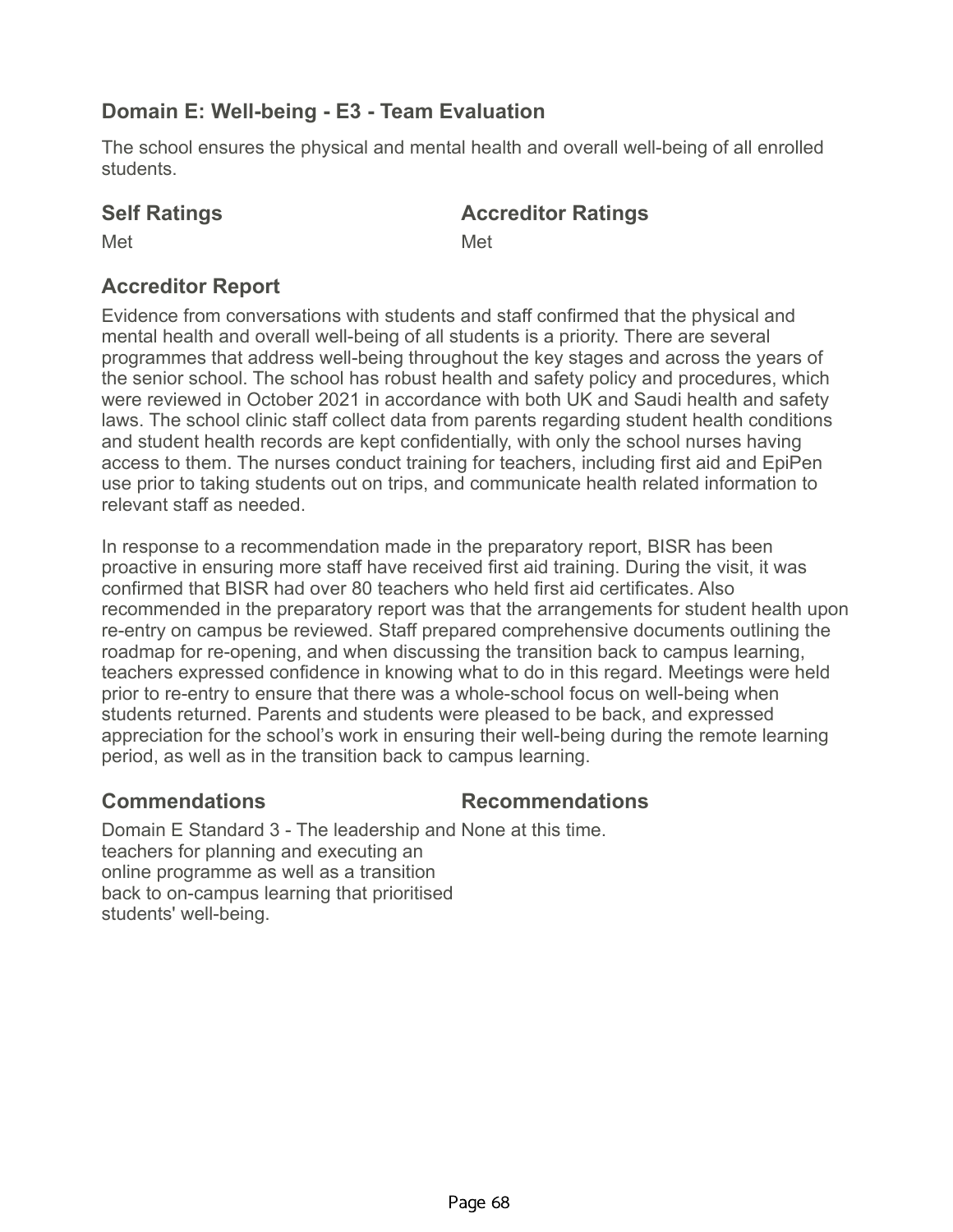# **Domain E: Well-being - E4 - Team Evaluation**

The health, safety, and security of students and staff conducting activities outside the school are supported through clearly documented and effectively implemented policy and procedures, including risk assessment and mitigation.

### **Self Ratings Accreditor Ratings**

Met **Met** Met

## **Accreditor Report**

Conversations with teachers and documentation in the self-study confirm that BISR has a robust system for reporting and recording allegations of abuse. Teachers are familiar with the platform MyConcern and they make effective use of it to record any issues that arise. BISR has a clear and comprehensive trip policy and procedures, detailing the roles and responsibilities of staff as well as the steps required to ensure the safety of students in external activities and trips. Emergency procedures, external provider forms, and Duke of Edinburgh excursion briefing notes served as evidence as to how BISR's robust trip policies ensured student safety. During conversations with parents, both primary and senior school representatives expressed gratitude for the school's proactive and intentional approach.

### **Commendations Recommendations**

None at this time. None at this time.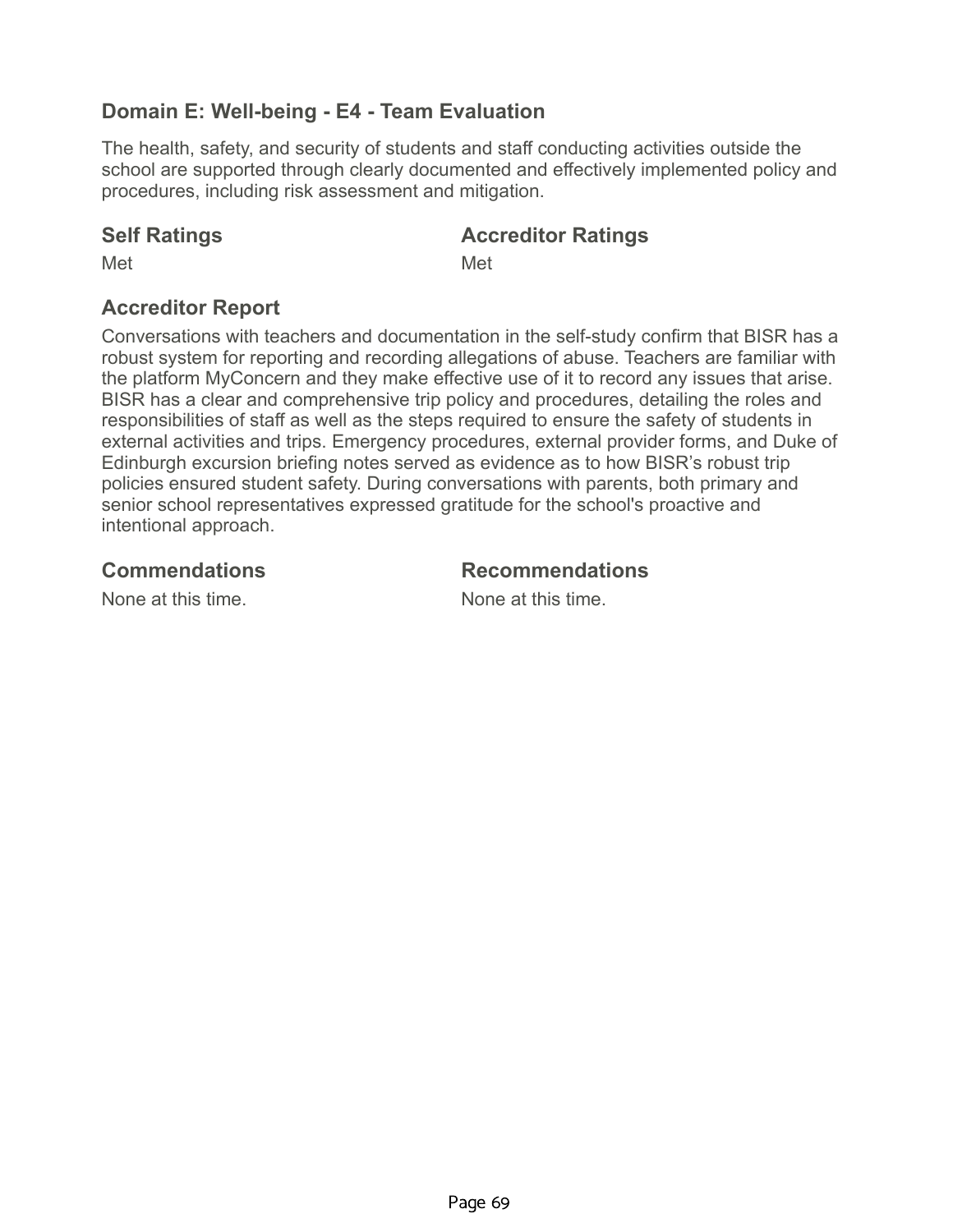# **Domain E: Well-being - E5 - Team Evaluation**

The school provides active support for students and families as they transition in and out of the school, as well as between divisions within the school, through appropriate information, programmes, counselling, and advice, drawing upon local agencies and external expertise when needed.

### **Self Ratings Accreditor Ratings**

Met **Met** Met

## **Accreditor Report**

Evidence across meetings with parents, students, and staff show that BISR makes great effort in assisting students in their transitions, whether from one key stage to another or from primary to senior school. Before new students arrive at BISR, they receive information including an email buddy. The PTA is also actively engaged in the process to assist new parents. In the meeting with teachers, an example was shared where a new year 12, who had continued remote learning until quite recently, was warmly welcomed and had friends already when she arrived on campus. At the meeting with students, they also expressed great happiness when talking about how easy it was to make friends and how supportive the students were to one another.

In preparation for the transition to year 7, year 6 students meet their new teachers and have relationship building activities. This continued even during remote learning. In the sixth form, there is a futures programme that helps students prepare for life beyond BISR and develop life skills such as ironing and cooking. In conversations with students, they showed appreciation for the programme, noting that in addition to developing life skills they also learned what to do if they encountered problems at university. Both students and parents find the programme valuable in helping students in the transition to university life.

# **Commendations Recommendations**

Domain E Standard 5 - The sixth form team for the development and implementation of the bespoke futures programme which prepares students for life beyond BISR.

None at this time.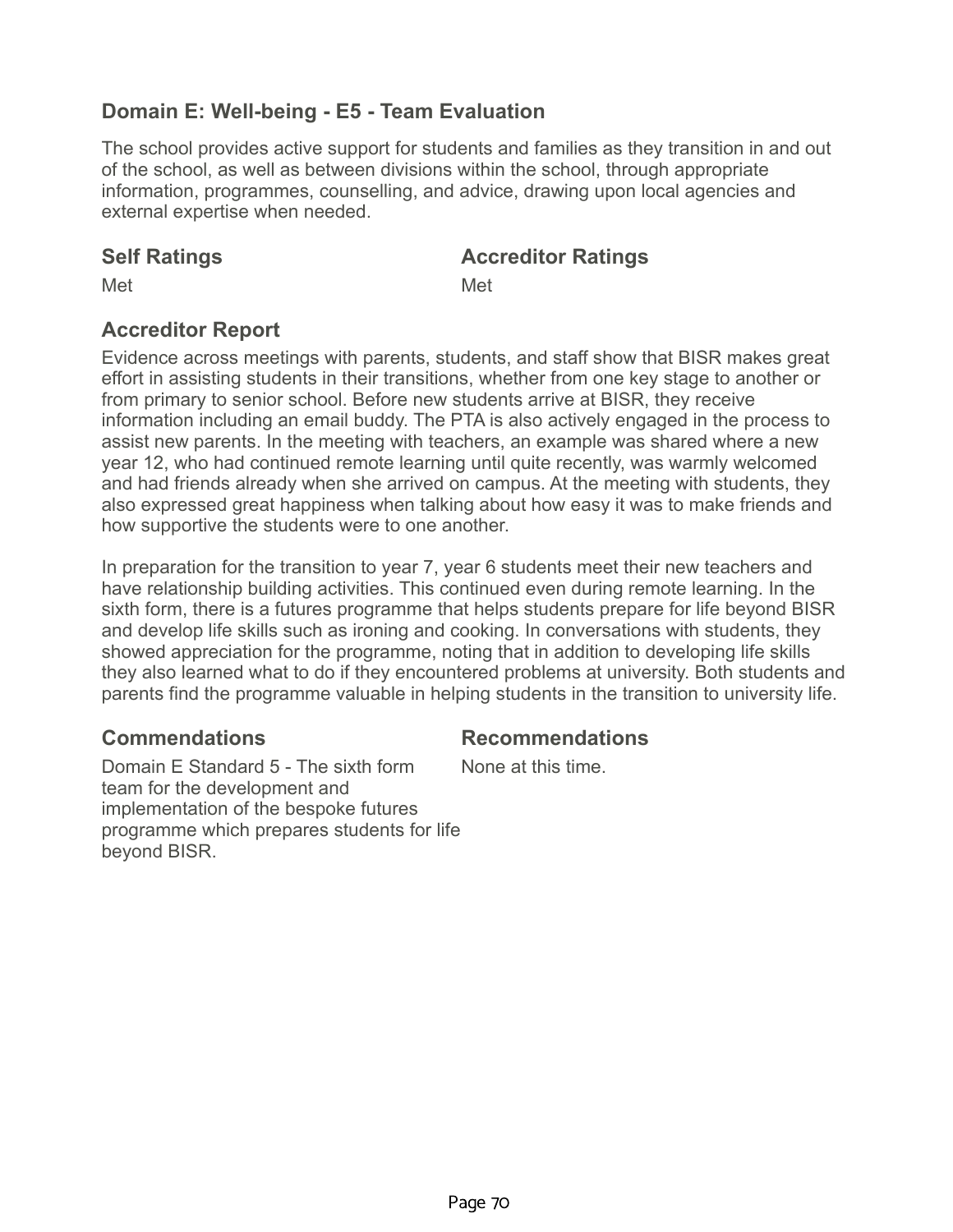# **Domain E: Well-being - E6 - Team Evaluation**

The school supports students' current and future development and achievement by providing guidance and counselling about continuing education, as well as ageappropriate careers education.

### **Self Ratings Accreditor Ratings**

Met **Met** Met

# **Accreditor Report**

It was evident in meetings with students, parents, and staff that students, particularly those wishing to pursue higher education in the UK, received effective university counselling. Year 12 students, with the help of parents and the coordination of the university and careers advisor, participate in work placement experiences. The process models an actual job application, where students learn to write an application letter and a CV prior to starting the placement. After the experience, the advisor meets with the students individually to evaluate the process.

BISR works closely with external agencies such as EducationUSA and the British Council to provide additional higher education support, such as medical school examination registration, for interested students. There are regular virtual university visits that aid students in their decision-making process. To make it even more meaningful, the advisor has modified the visits to include academic elements, which have benefited students more directly in their university planning. As the school becomes more culturally diverse, greater support for a wider range of post-secondary options worldwide will complement BISR's growing university pathways for students.

**Commendations Recommendations**

None at this time. None at this time.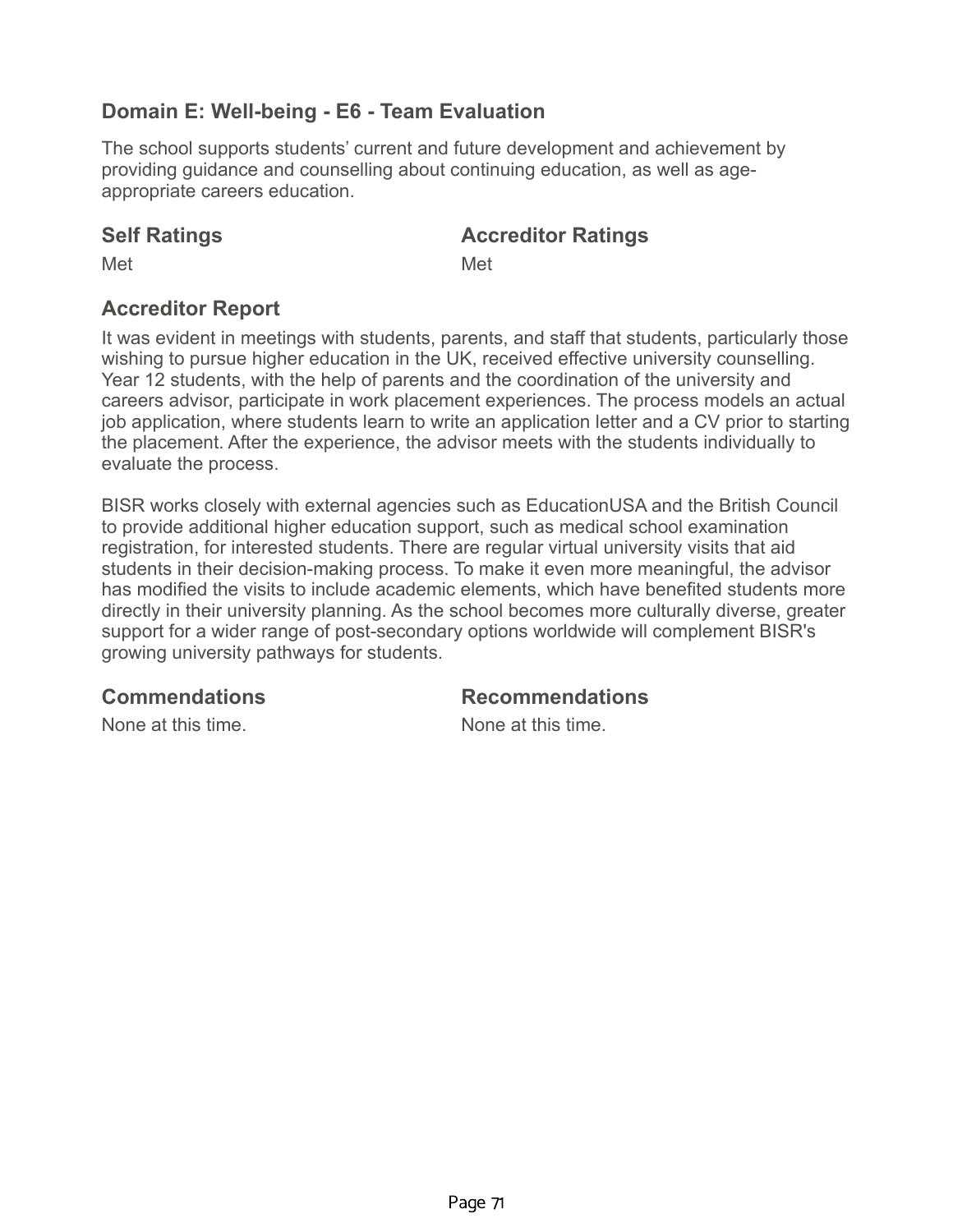## **Domain E: Well-being - Domain Summary - Team Evaluation**

As a result of the self-evaluation, the school identifies the actions necessary to strengthen this aspect of school life. The Self-Study should be action-orientated, with evidence-based evaluation leading to informed planning and proposed actions, in line with the school's guiding statements.

### **Self Ratings <b>Accreditor Ratings Accredition Accredition Ratings**

No Rating No Rating No.

### **Accreditor Report**

Well-being is a strength at BISR. The updates and plans provided in the self-study show the school has built on this strength and continued to explore ways and initiatives to consolidate the many facets of well-being within the BISR framework.

### **Commendations Recommendations**

Please refer to commendations under individual standards for this domain.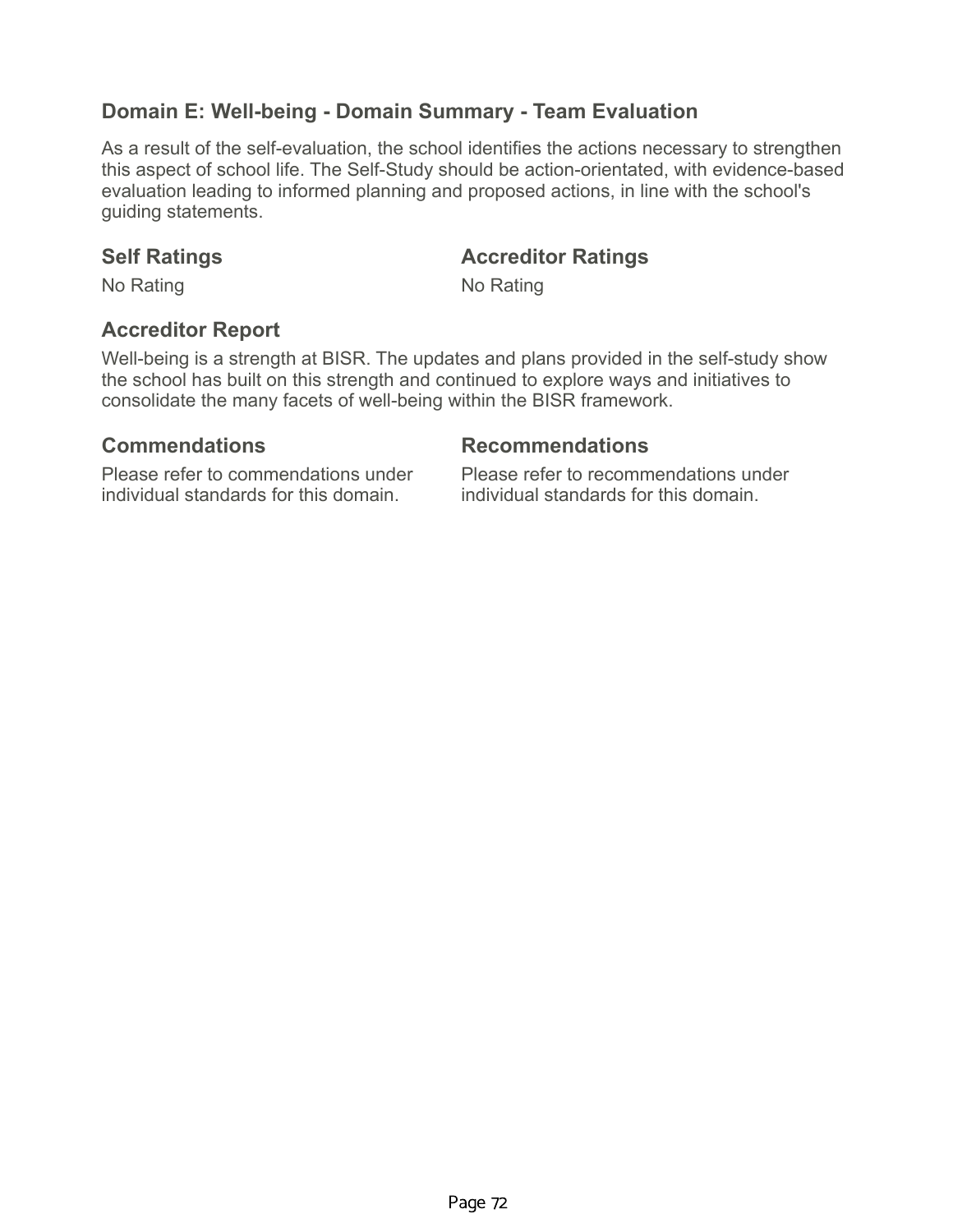# **Domain E: Well-being - Evaluative Commentary - Team Evaluation**

The school uses the Essential Questions to inform its investigation and support the gathering of evidence and self-evaluation against the Standards in the Domain.

### **Self Ratings Accreditor Ratings**

No Rating No Rating No Rating

## **Accreditor Report**

Consistent in documentation, learning observations, and conversations with students, parents, and staff is BISR's commitment to student well-being. As one of the school's three pillars, a well-being framework has been developed through which BISR has created an environment centred around student well-being.

The school has clear policies and initiatives to ensure child protection and safeguarding, protect the physical and mental health of students, support safety and student transitions, and prepare students for post-secondary experiences. When asked about their highlights as BISR students, many areas related to well-being were mentioned. Conversations with teachers also confirmed that BISR is committed to maintaining its strength in well-being, and the school continues to explore ways to strengthen this area even further.

### **Commendations Recommendations**

Please refer to commendations under individual standards for this domain.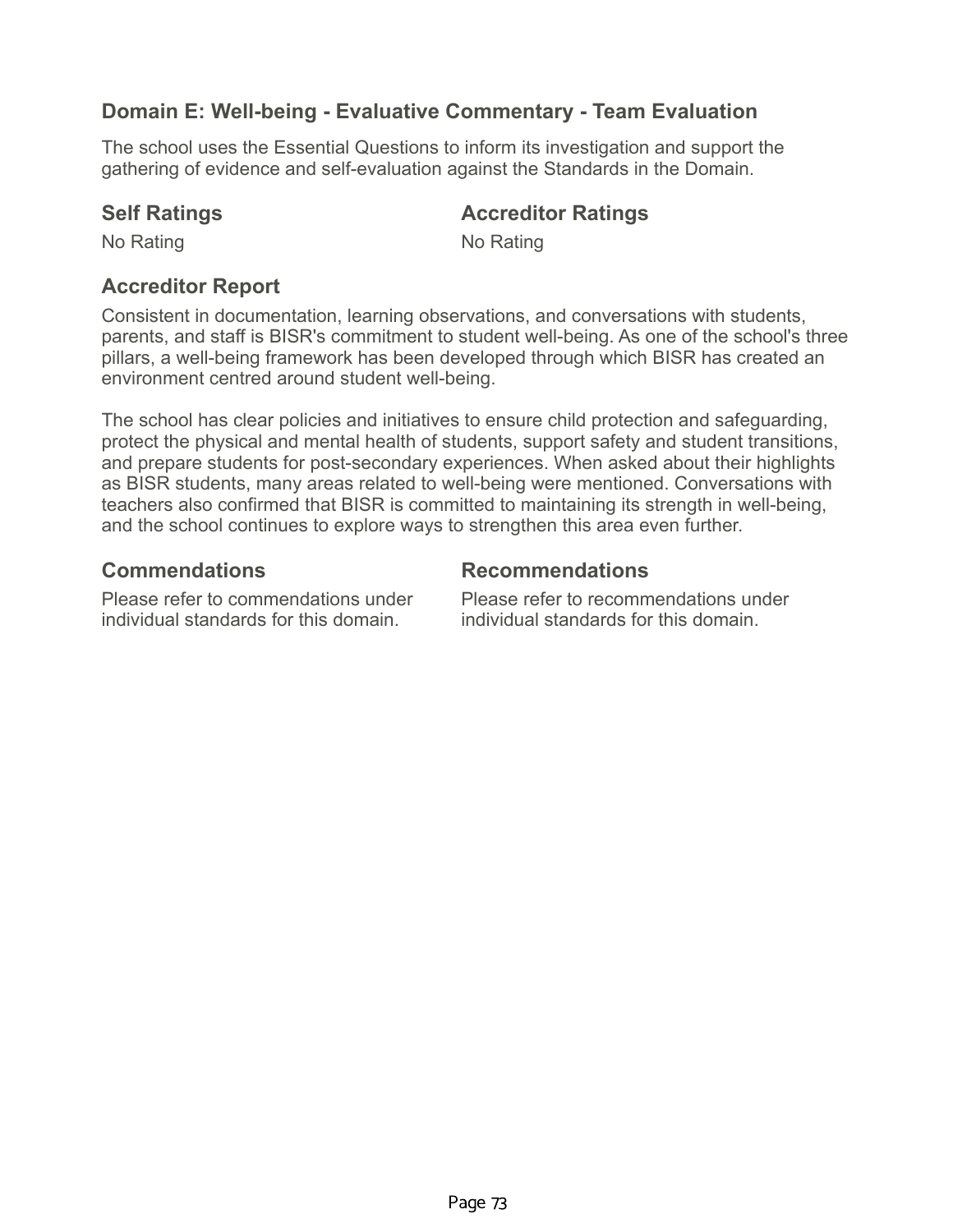# **Domain F: Staffing - F1 - Team Evaluation**

The faculty and support staff are employed in sufficient numbers, and with appropriate experience, qualifications, and competencies and in accordance with the host country employment law and the CIS Code of Ethics.

### **Self Ratings Accreditor Ratings**

Met **Met** Met

# **Accreditor Report**

British International School Riyadh (BISR) employs faculty and support staff in sufficient numbers and with appropriate experience, qualifications, and competencies. The organisation is experiencing rapid growth, and the expansion to multiple campuses has led to the recruitment and hiring of teachers and support staff to meet the needs of increased enrolment. The human resources department has detailed and thorough processes to ensure that teachers are qualified and experienced in alignment with the CIS Code of Ethics. Documentation shared by the human resources team showed that its processes are aligned with the school's guiding principles.

Consideration is being given to the staffing needs of an expanding school. The school might take this opportunity to reflect on how recruitment might help the school achieve its international goals on diversity and interculturalism.

Evidence provided in the self-study report showed transparency in contracts, contract renewals, and changes from one contract to another, as well as clearly defined processes that allow for advancement. Middle leaders are supported and cultivated to pursue opportunities for promotion. Meetings with teachers and support staff validated these opportunities for internal moves. The school offers streamlined and cohesive professional development, particularly on cognitive science principles and the school's autobiographical approach, which provides common understanding and language that scaffolds student learning.

In the self-study report and SWOT analysis, BISR reflected on the changing landscape in the Kingdom of Saudi Arabia through its Vision 2030. The impact of this vision may result in evolving employment laws, providing greater flexibility, and opportunities for the school to address diversity and inclusion of more local employees with additional benefits. With anticipated growth, BISR will need to provide operational and instructional staff with adequate training and learning regarding school-wide and campus specific initiatives.

## **Commendations Recommendations**

Domain F Standard 1 - The leadership team for the foresight in planning the recruitment and hiring of quality candidates practices to further support the school's to meet the school's ongoing expansion and increase in enrolment.

Domain F Standard 1 - The leadership team continues to develop recruitment guiding statements related to diversity and interculturalism.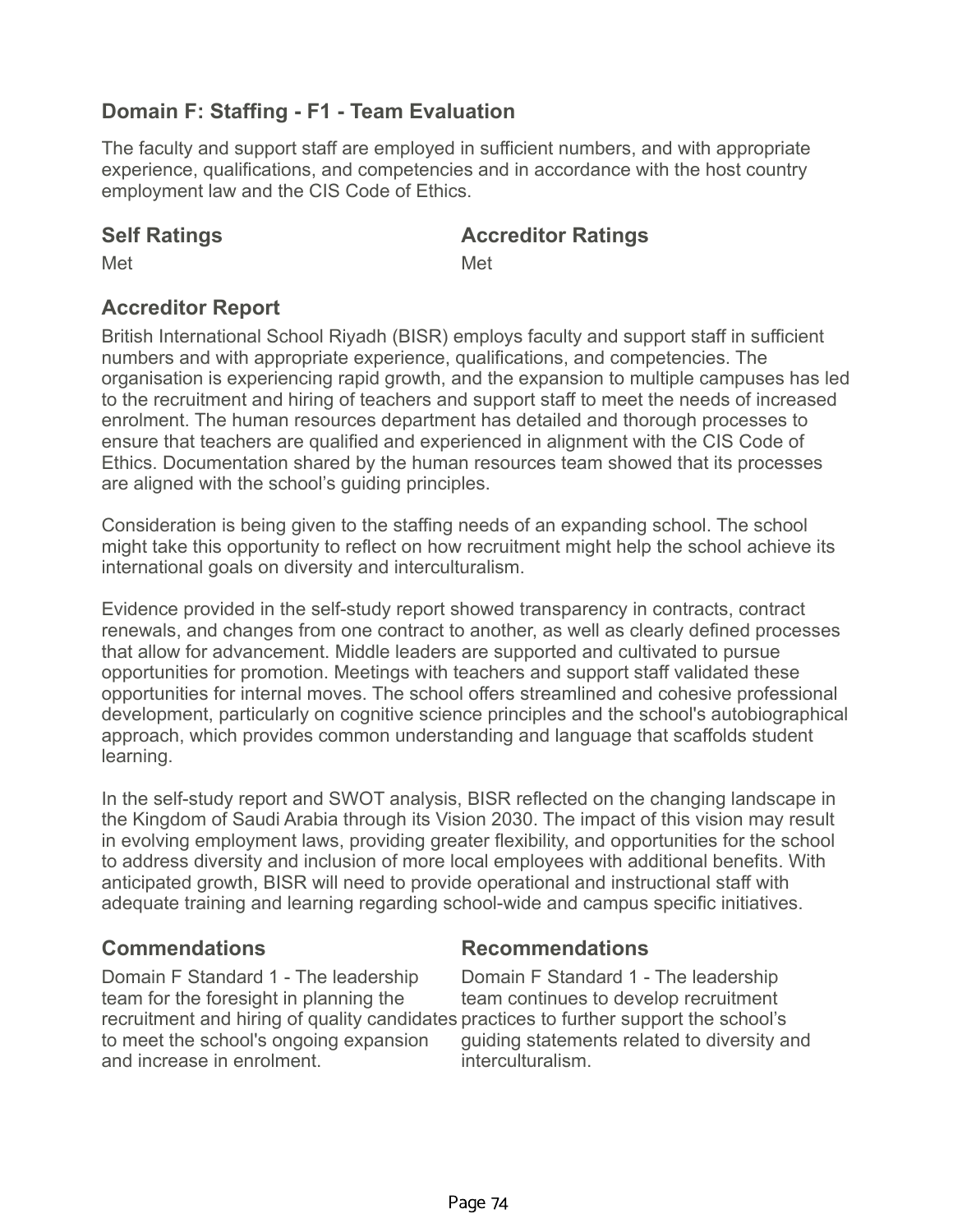# **Domain F: Staffing - F2 - Team Evaluation**

Thorough background checks have been carried out for all staff and volunteers to confirm their identity, medical fitness, right to work in the country, previous employment history, criminal record, qualifications, and suitable references. This information has been taken into account in determining whether their appointment will be confirmed.

### **Self Ratings Accreditor Ratings**

Met **Met** Met

## **Accreditor Report**

BISR uses its safer recruitment policy to appoint all employees and conducts thorough due diligence before confirming each employment. The human resources department has built a website to publish relevant documentation for the staff. In conversations with various employees, they articulated the school's hiring procedures and verified how employees are checked for background history, criminal records, and qualifications. The human resources team and school leaders acknowledged that with the forthcoming expansion of the school, both with regard to campuses and staff, it will be important to adopt systems that allow for centralised oversight and data management of employee details.

The job application process expects applicants to demonstrate some knowledge of BISR's identity and values, and members of staff describe the importance that is placed on mission and vision alignment when interviewing prospective teachers. With the addition of several campuses, the recruitment of a large number of staff has become necessary and staff recognise the importance of maintaining their robust approach to recruiting at this scale. Some staff spoke about the opportunity BISR had to also increasingly consider interculturalism as a key element of the school's ongoing recruitment process.

An outside agency is used for overseas hires to handle logistics of the country's visa process. Support staff verified that they undergo similar screening processes and sign a code of conduct as part of the hiring process. Training for all employees, including contracted workers, covers topics related to safeguarding, child protection procedures as well as BISR's essential knowledge base.

## **Commendations Recommendations**

Domain F Standard 2 - The human resources department for its robust policies leadership and human resources and procedures to ensure transparency and consolidated communication through its departmental website.

Domain F Standard 2 - The operations department continue to explore platforms and/or systems to ensure agility and consolidation of human resources management and its various functions.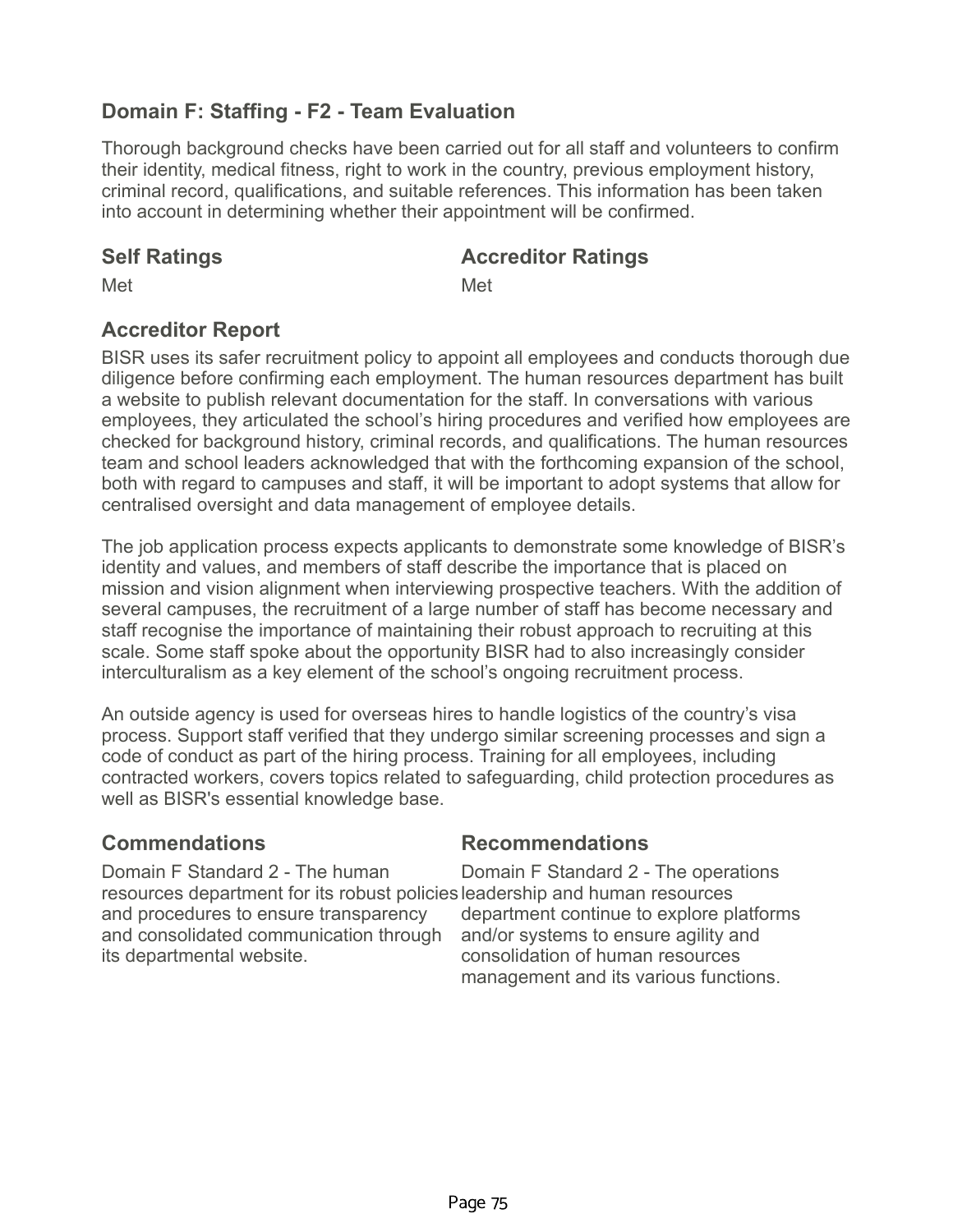# **Domain F: Staffing - F3 - Team Evaluation**

The school provides for the continuous professional development of faculty and support staff that relates to school priorities, addresses the professional needs of the staff, and contributes to the development of student learning, well-being, and global citizenship.

### **Self Ratings Accreditor Ratings**

Met **Met** Met

# **Accreditor Report**

BISR's professional development priorities have been refined and consolidated into a professional growth policy that is designed around its three pillars for learning, well-being, and enrichment. This framework provides a structure for professional development for teachers and support staff that is designed around goals set by individuals based on their professional needs and priorities.

In both formal meetings and informal conversations, staff spoke highly of the more streamlined and focused learning environment for professional growth. They shared that they benefited from collaborative planning time on Thursdays for professional learning and dialogue. Both teachers and support staff articulated their own growth as a result of this new policy and the impact it has had on student learning and their professional practice. The preparatory report and visit both confirmed the opportunity for a greater focus on the talent development of local support staff, who shared that they felt their access to learning opportunities could be strengthened.

## **Commendations Recommendations**

Domain F Standard 3 - The leadership, staff, and support staff for their shared commitment to professional learning and growth through designated opportunities for dialogue and learning.

None at this time.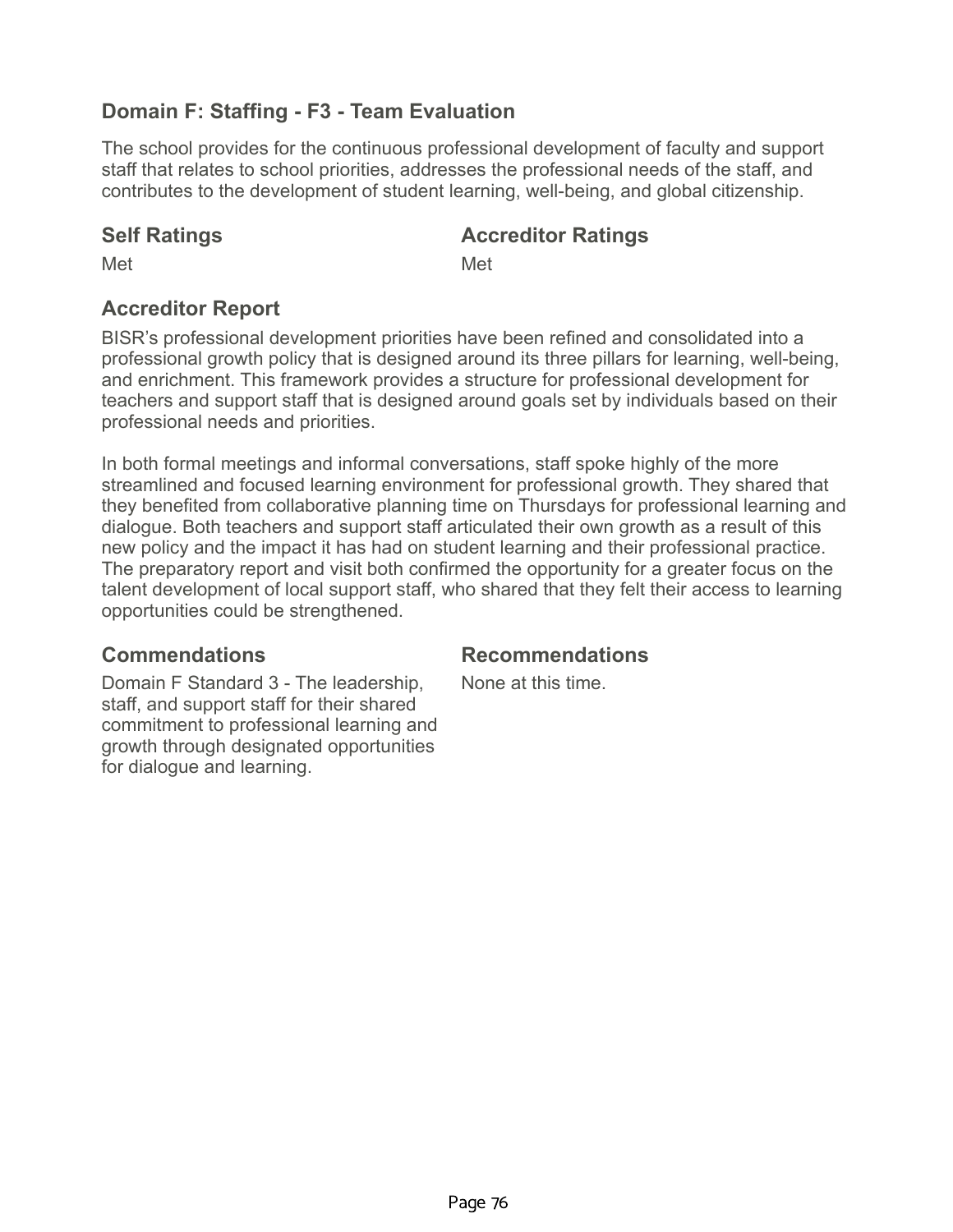# **Domain F: Staffing - F4 - Team Evaluation**

The appraisal/performance management system is defined and implemented for all faculty and support staff based on pre-determined, explicit criteria and is supported by a programme of professional development and/or training, which is linked to appraisal outcomes and identified school priorities.

### **Self Ratings Accreditor Ratings**

Met **Met** Met

## **Accreditor Report**

The school's performance management policy allows for regular opportunities for feedback conversations and improvement expectations based on standards in accordance with the CIS Code of Ethics.

Documentation provided through the self-study and during the visit, outlines consistent and clear practices for employees, including a three month probationary period with performance evaluations, based on the role and its job description. Teachers and support staff have access to clear procedures that are designed to support them in understanding how they are being evaluated and how they can seek clarification for feedback they might receive. The process for established teachers involves setting targets, reviewing targets and summative comments by the line manager and employee all based around the expectations of teachers defined by the DfE Teaching Standards, the learning primer and a job description.

### **Commendations Recommendations**

None at this time. None at this time.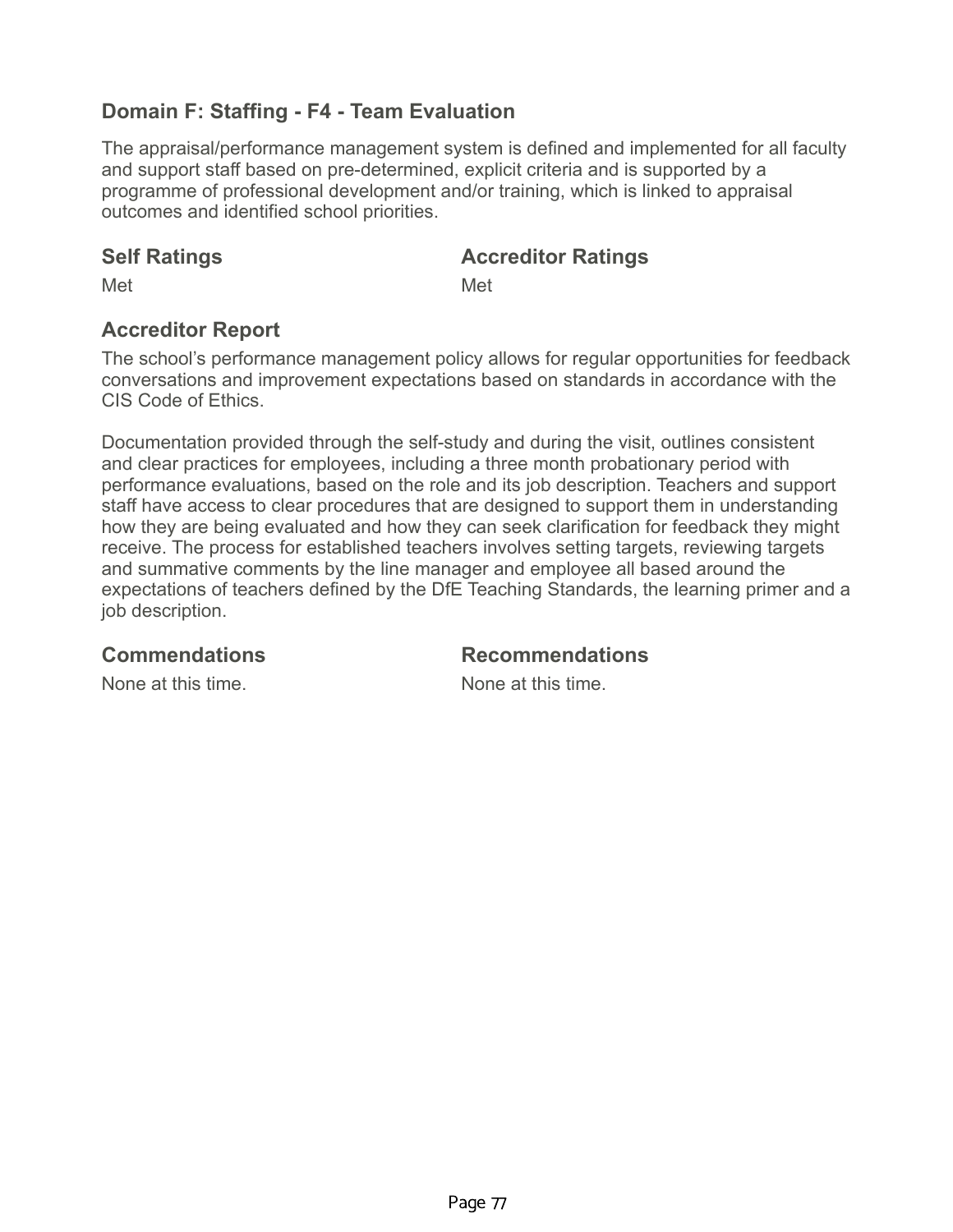# **Domain F: Staffing - F5 - Team Evaluation**

Collectively, the leadership and staff create a professional and trusting working environment. Written policies and guidelines establish expectations for the performance and conduct of all faculty and support staff, and they are applied fairly and consistently.

### **Self Ratings Accreditor Ratings**

Met **Met** Met

# **Accreditor Report**

There is an upbeat energy and strong sense of professionalism within the educational and operational staff at BISR. Leaders, teachers, and support staff members spoke positively about their relationships with one another and shared that they sought out opportunities to collaborate whenever possible.

Two of the schools' alumni, who returned to the school after periods outside the Kingdom of Saudi Arabia and are now both middle leaders, gave a very positive report of the openness and trust present within staff, and the progressive nature of leadership at the school.

Adults are aware of their responsibility to model appropriate behaviour and do so accordingly. Documentation showed that teachers, support staff, contract workers, and volunteers acknowledged and adhered to the code of conduct and written guidelines set forth by the school.

The school has shifted its professional growth and evaluation system away from a traditional appraisal model, and this new policy is in its emergent phase. The system has been launched and employees are aware of the criteria to be used in the goal setting and reflecting process. Meetings with teachers and support staff revealed greater safety, comfort, and confidence in the new professional growth system as compared to the previous appraisal model. As a new initiative, it was acknowledged by school leadership that the policy would need to be reviewed to determine its effectiveness and impact on staff development.

School leaders engage in learning walks based on the BISR Learning Primer to provide targeted feedback to teachers. Teachers reported that this has led to a shift in culture from a compliance to growth mindset, however there continues to be variance with implementation between line managers and year groups. The self-study report and documentation provided during the visit confirmed the evaluation process embeds the use of student learning and achievement data in alignment with school priorities.

Domain F Standard 5 - The leadership team and staff for their commitment to the implementation of the new professional growth system to enhance teaching and learning, increase transparency, provide clarity, and align to the school's strategic

## **Commendations Recommendations**

Domain F Standard 5 - The leadership team continues to review the newly implemented professional growth policy to determine its effectiveness and impact on the development of staff.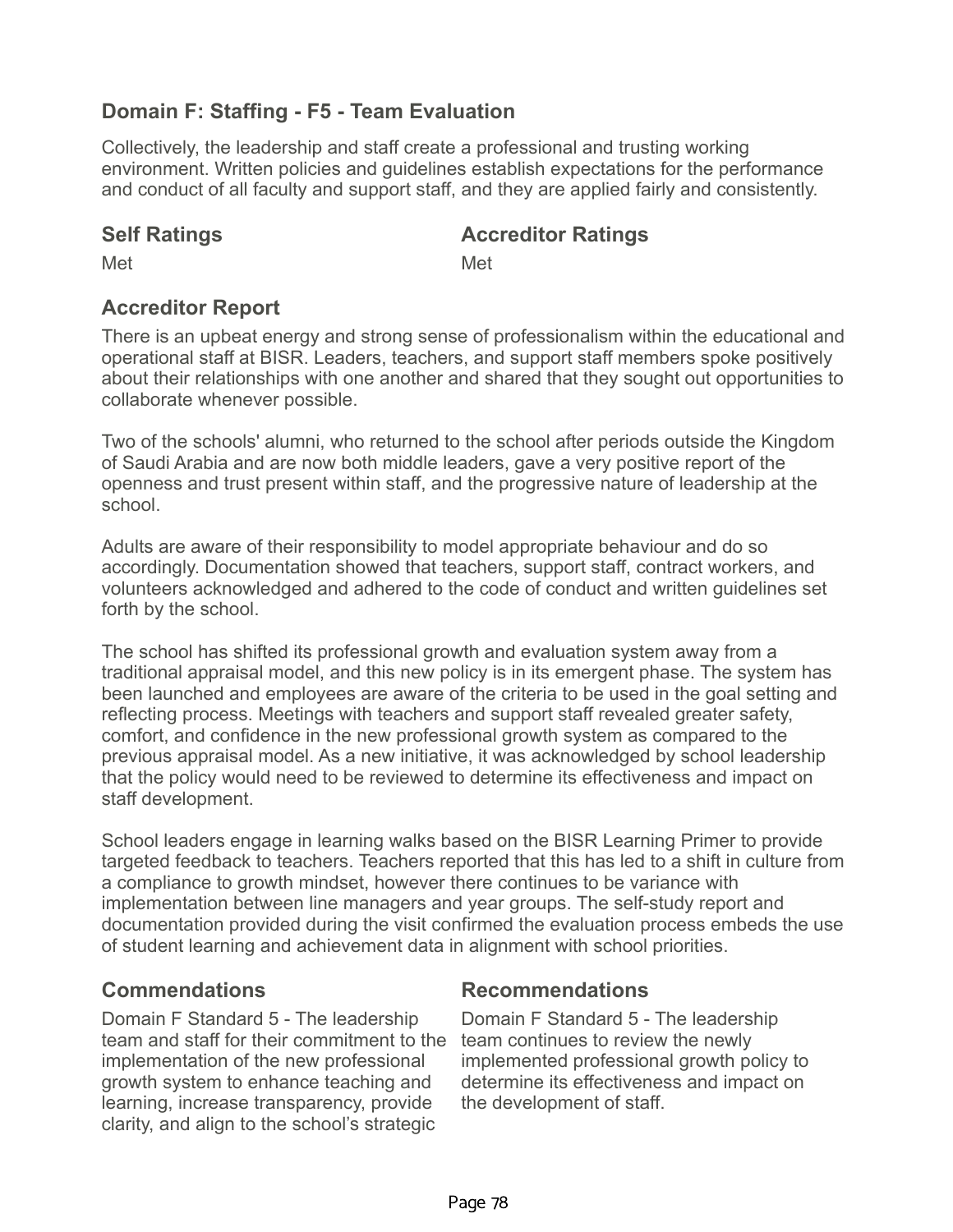priorities.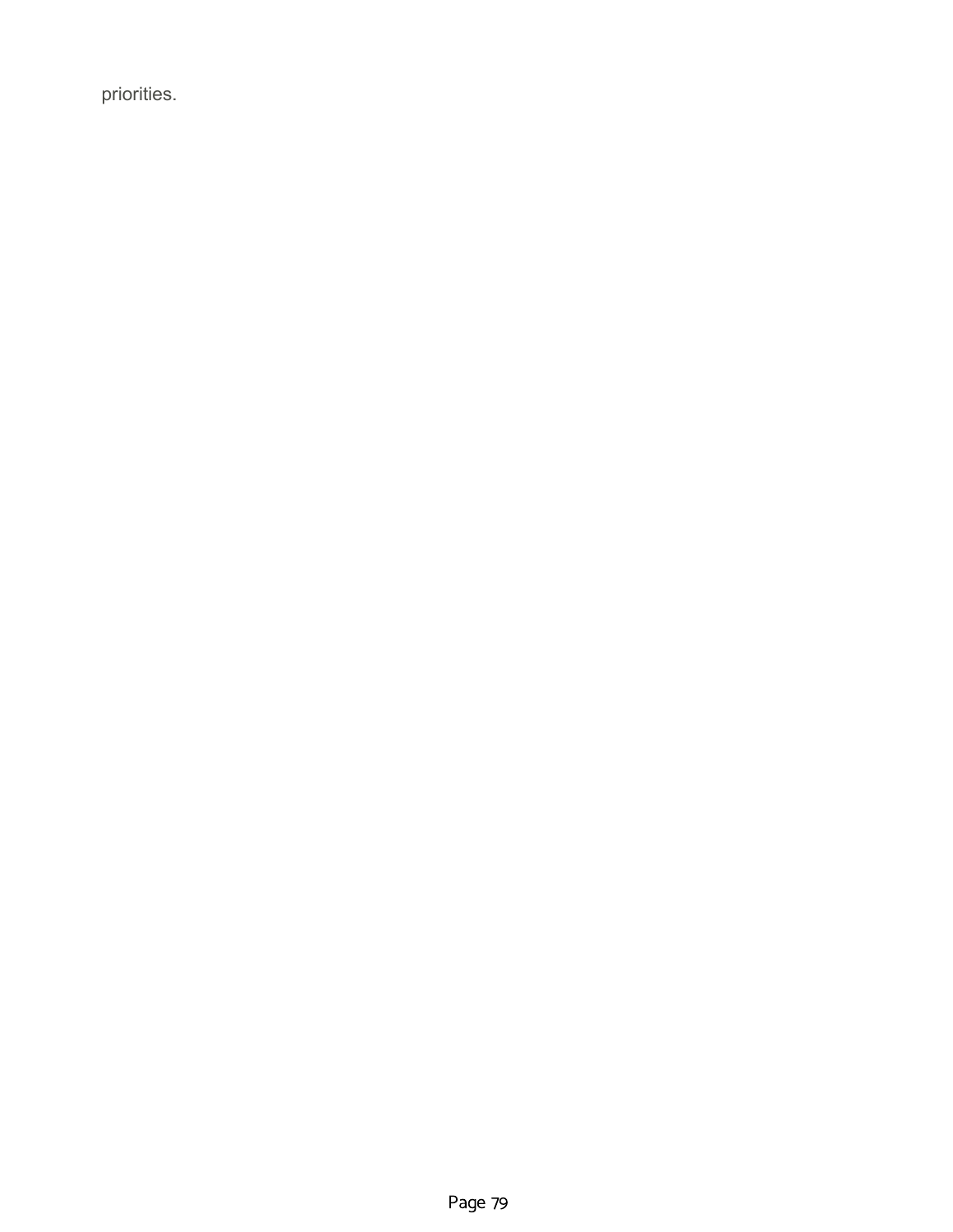# **Domain F: Staffing - F6 - Team Evaluation**

All staff members are employed under a written contract or employment agreement which states the principal terms of agreement between the employee and the school, and which provides for salaries and other benefits that are appropriate to the position and to the school's context.

### **Self Ratings Accreditor Ratings**

Met **Met** Met

## **Accreditor Report**

The human resources website makes salary scales, job descriptions, and relevant information accessible to all faculty and staff. In domain meetings, examples were provided of the many ways that the school provides support in the transition and onboarding of new members of staff and how they were orientated to the requirements of working at BISR. Documentation shared during the visit showed that contractual information for overseas hires is clearly articulated and provides comprehensive information about employee requirements. During the visit, members of the support staff expressed that some of the procedures related to contractual hours and compensation were inconsistent and could be more clearly articulated in their contracts and terms of employment. This was reiterated by school leaders, who identified this as an area for further development and a priority for the school moving forward.

### **Commendations Recommendations**

None at this time. Domain F Standard 6 - The leadership team and board review non-teaching contracts so that they clarify all terms of agreement and compensation details specific to operational roles.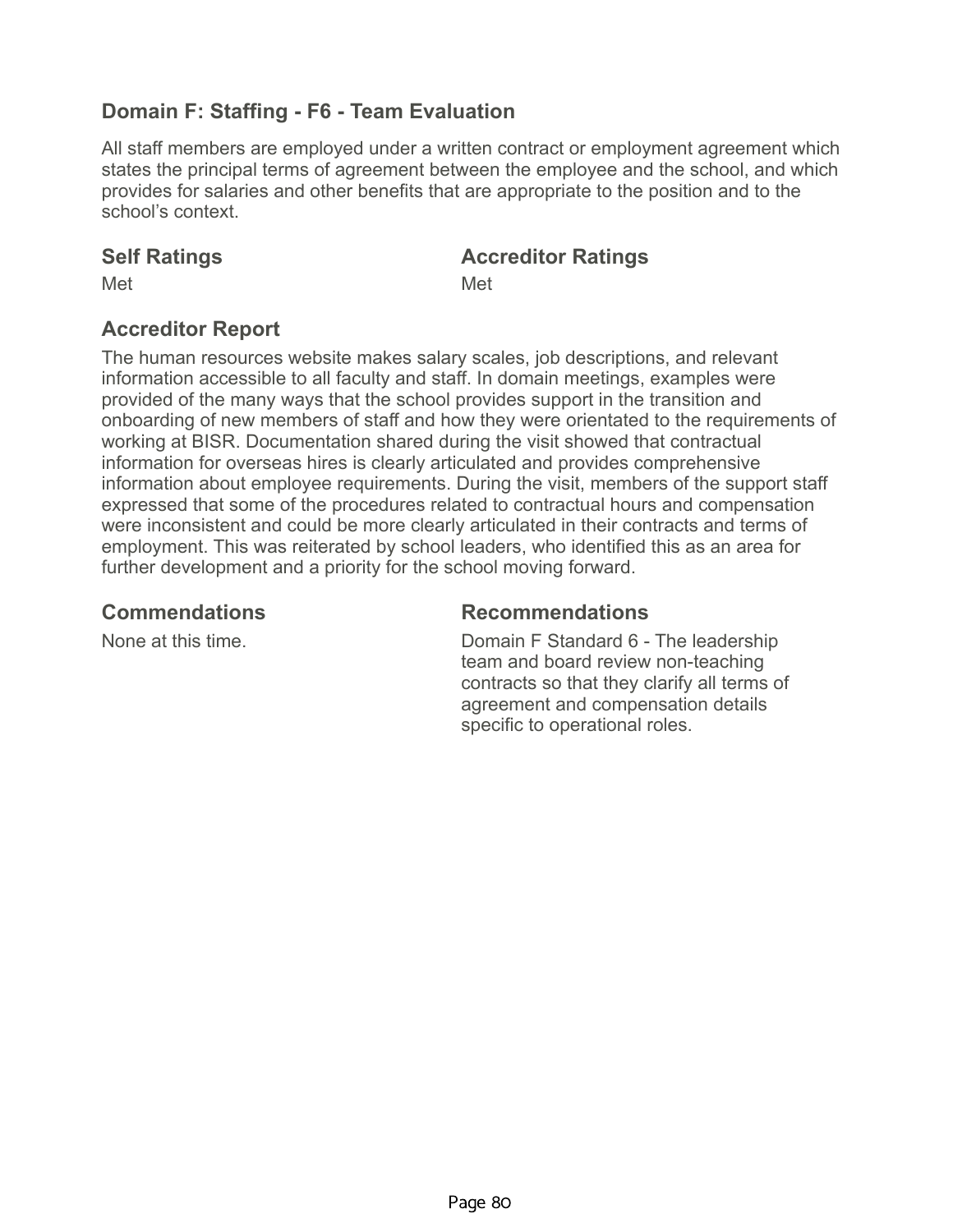# **Domain F: Staffing - Domain Summary - Team Evaluation**

As a result of the self-evaluation, the school identifies the actions necessary to strengthen this aspect of school life. The Self-Study should be action-orientated, with evidence-based evaluation leading to informed planning and proposed actions, in line with the school's guiding statements.

### **Self Ratings <b>Accreditor Ratings Accredition Accredition Ratings**

No Rating No Rating No.

### **Accreditor Report**

The planned actions noted in the self-study are appropriate to the ongoing and future development of BISR. The school has noted a number of important priorities that have already been actioned, and also has included reference to new initiatives that will require evaluation and refinement moving forward.

Please refer to commendations under individual standards for this domain.

### **Commendations Recommendations**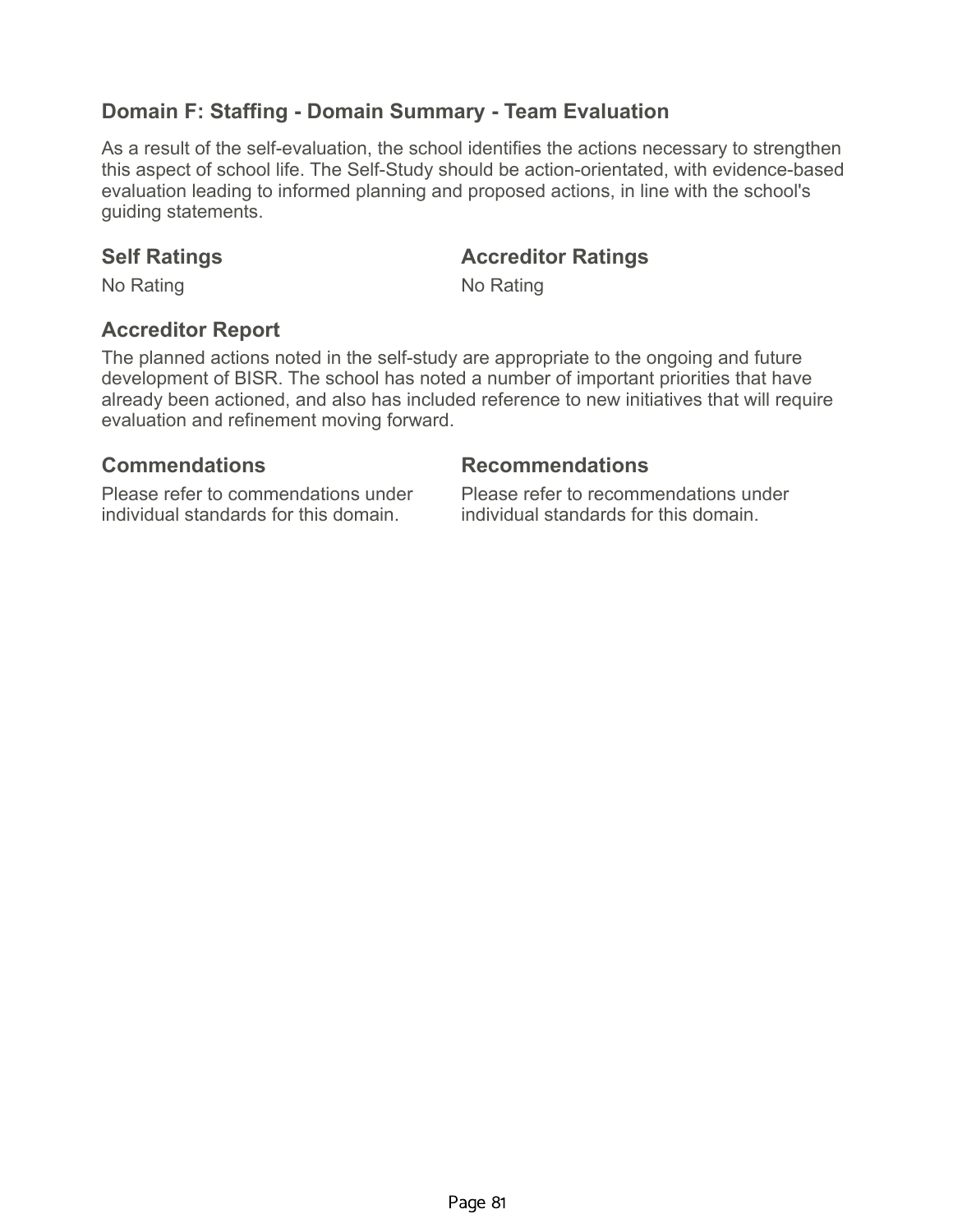# **Domain F: Staffing - Evaluative Commentary - Team Evaluation**

The school uses the Essential Questions to inform its investigation and support the gathering of evidence and self-evaluation against the Standards in the Domain.

### **Self Ratings Accreditor Ratings**

No Rating No Rating No.

## **Accreditor Report**

BISR is a growing organisation with expanding staffing needs. The human resources department has effectively handled the recruitment and hiring of both overseas and local staff. The school engages in a values-driven recruitment process that enables school leaders to hire high-quality teachers who are a fit with BISR's guiding statements. The team has a strong understanding of local employment requirements and effectively supports employees through the transition process. The comprehensive procedures and supportive ethos allows new members to quickly assimilate into the school community. Once employed, BISR provides robust professional learning experiences and has introduced a new professional growth policy, both of which are aligned with its three pillar strategy.

Please refer to commendations under individual standards for this domain.

## **Commendations Recommendations**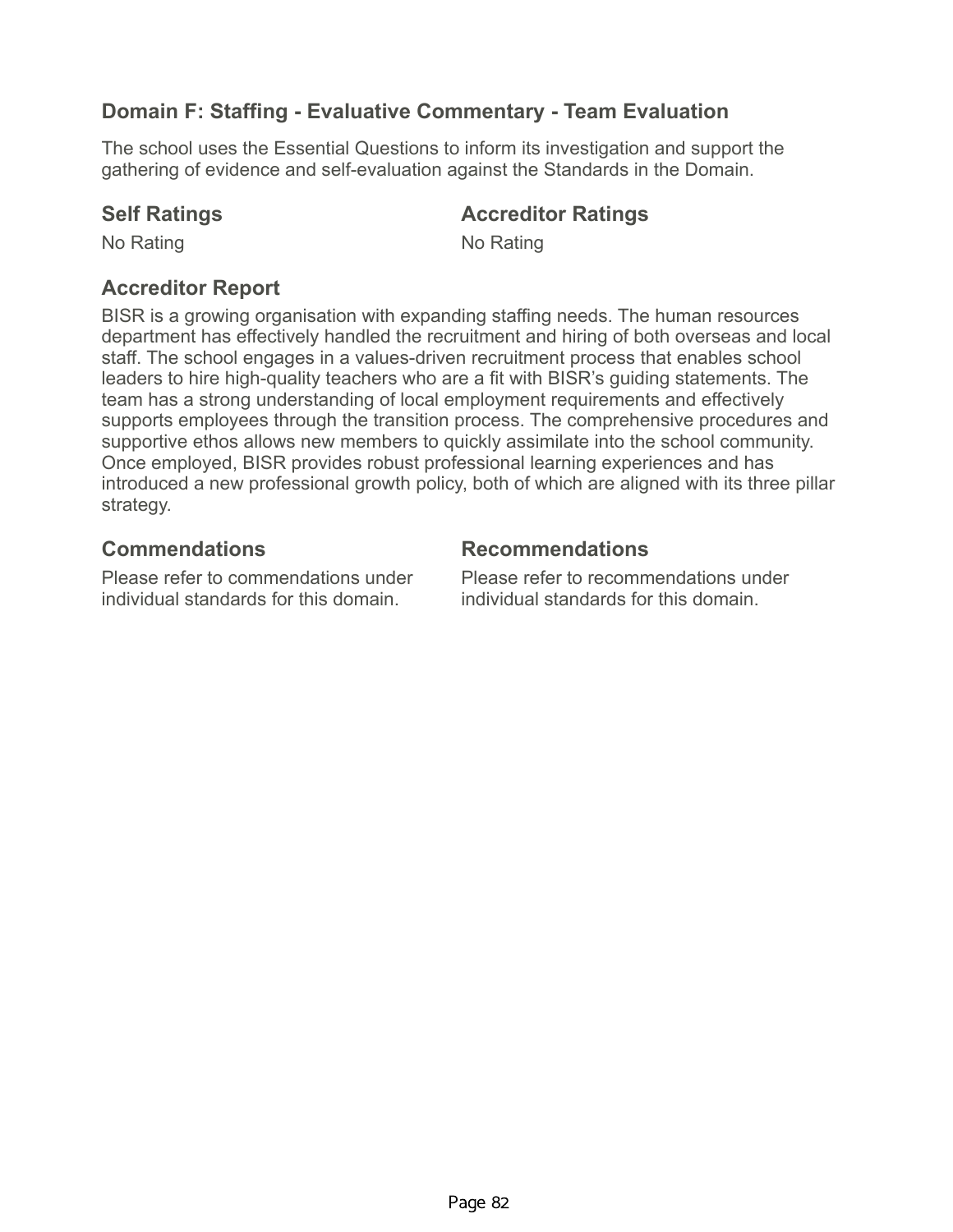### **- G1 - Team Evaluation**

The school maintains premises and facilities, with supporting systems and services, to enable it to fulfil the school's stated purpose and direction, deliver the curriculum, and contribute to the well-being of students.

### **Self Ratings Accreditor Ratings**

Met **Met** Met

# **Accreditor Report**

BISR provides clean and well maintained facilities and robust systems and services that support the delivery of the education programme. The school executes regular maintenance plans and the maintenance team communicates effectively regarding requests for repairs. Effective practices such as the inclusion of an evening cleaning schedule and facilities staffing model support the quality facilities in place.

The Salwa campus has ample space for teaching, learning, and socialising with current numbers on roll and is well resourced.

At Al Hamra, student numbers have grown in recent years such that the current population is approximately double that intended for the current facility. The community survey indicates that some staff feel instructional space in the current facility is not sufficient. This sentiment was also reflected in a major recommendation from the preparatory visit. Although many aspects of the school's environment support high-quality learning, observations reveal that some classrooms feature restricted space that may compromise teaching and detract from the delivery of an effective educational programme.

The board and school leaders at Al Hamra campus appreciate that, because of growth, the current Al Hamra facility is limited and are moving forward with two significant responses. First, substantial efforts have been taken to maximise the instructional efficacy of existing spaces for student learning. For example, classrooms have been fitted with interactive whiteboards, and seating arrangements and the inclusion of relevant equipment and resources in classrooms are carefully planned to maximise efficiency of programme delivery. Further, actions such as the remodeling of the fountain area, refurbishing of counseling areas for privacy, building of a climbing wall, and re-organisation of space in the design technology facility represent clear efforts to ensure the best possible use of learning spaces.

The principal and board are addressing the need for a larger facility by moving forward with the construction of a new building that is expected to open in July 2024. This major capital project is moving forward well and reveals evidence of a board and leadership that are well focused on significant priorities.

Domain G Standard 1 - The board, principal, and leadership team for their proactive approach to enhancing the

### **Commendations Recommendations**

None at this time.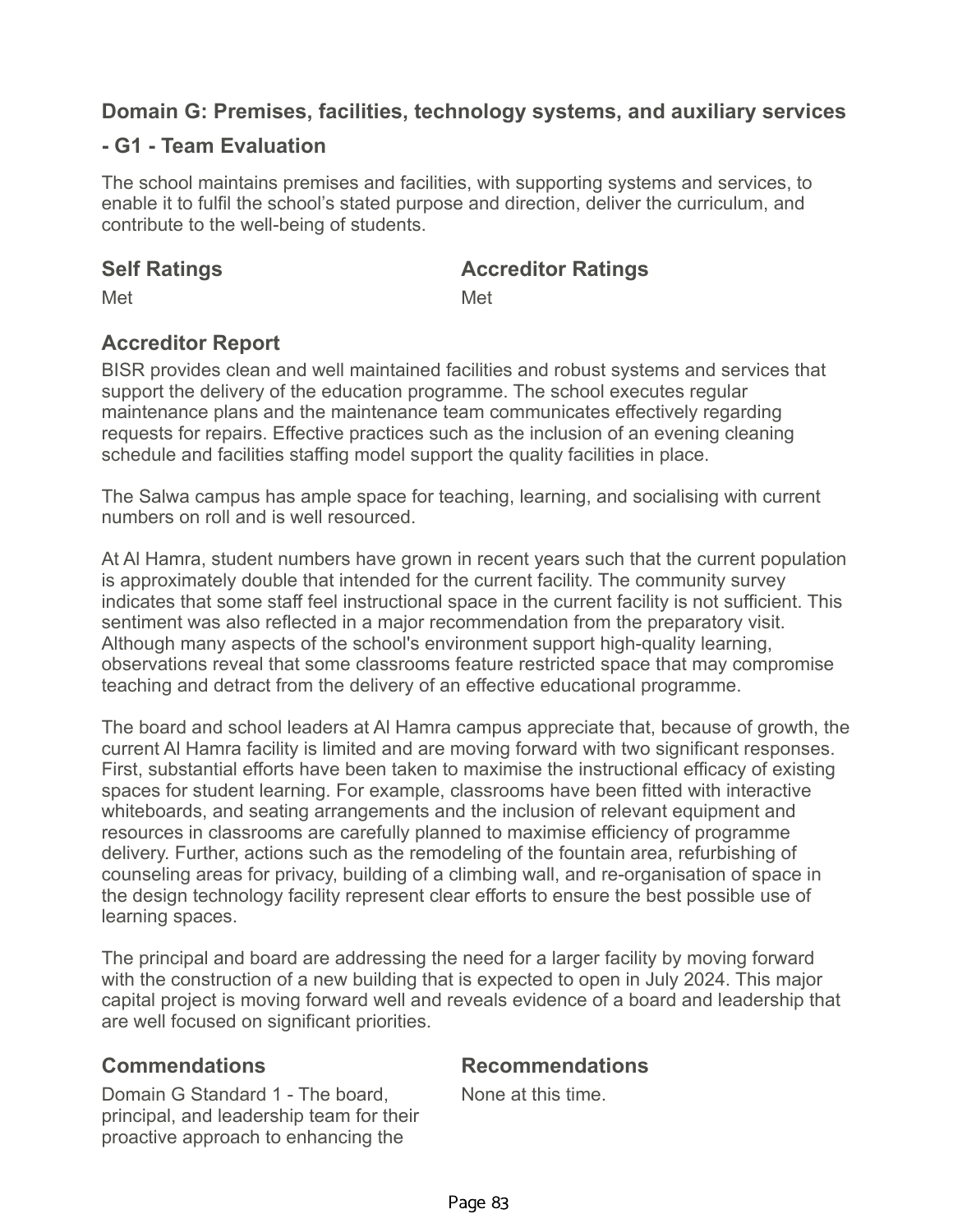learning spaces in the existing campuses while simultaneously moving ahead to plan for purpose-built facilities to serve the needs of students and fulfill the mission and vision of the school.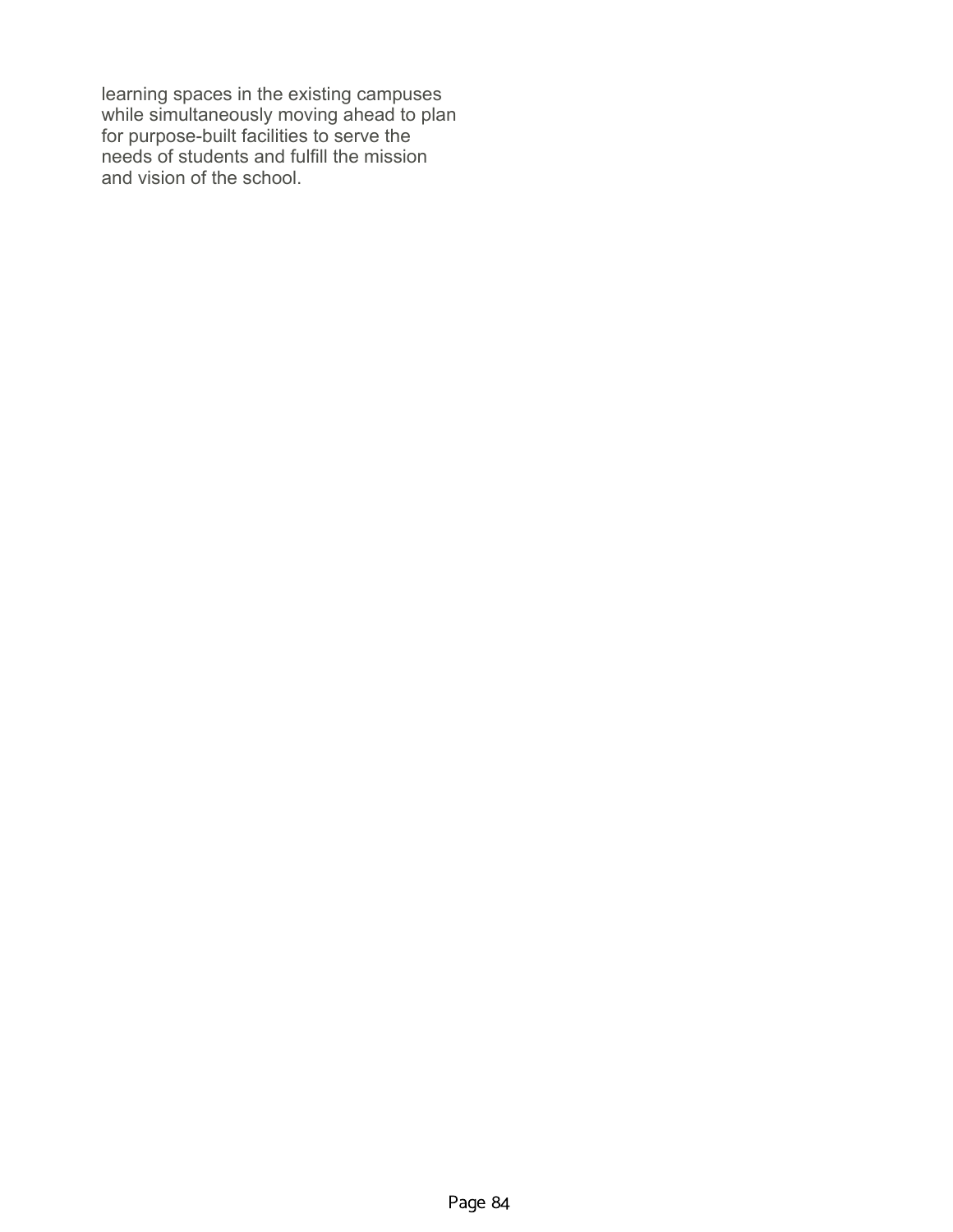## **- G2 - Team Evaluation**

The premises have high standards of maintenance, cleanliness, health, safety, and security, which are supported by written policies and effective procedures, and which exceed, where necessary, local regulatory requirements.

### **Self Ratings Accreditor Ratings**

Met **Met** Met

# **Accreditor Report**

The school has high standards of cleanliness, health, safety, and security. The health and safety committee meets monthly, reviews policy and procedures, and carries out regular risk assessments. The safety and security manager effectively manages and revises emergency procedures and maintains liaison with outside agencies. Perimeter security practices, including the use of x-ray scanners and lanyards/badges for all personnel entering the campus, are appropriate. Videos provided and observed tours of the school indicate that school staff, students, and parents are compliant with safety procedures that are in place. Adequate policies exist regarding emergencies, risk assessment, and crisis management procedures. Staff and students receive appropriate and comprehensive training in emergency procedures, with the former receiving annual training in safeguarding.

There is an on-site nursing clinic staffed by three nurses, one full-time and two part-time, who are available during instructional hours on a rotational basis. Data from the most recent community survey indicated that some students were not satisfied with the level of medical care provided. Discussion with leaders, including the principal, indicated that through the self-study period, concerns had been successfully addressed by several measures including changes to the nursing team.

There are four personnel with specific safeguarding responsibilities, and this team meets regularly to review policies and conduct relevant training. Evidence from video and virtual tours showed clear and appropriate lines of site throughout the school. Bathrooms are appropriately allocated for students and staff. The school uses the MyConcern system and places emphasis on an "any little thing counts" policy to encourage the reporting of inappropriate behaviour or any concerns related to child safeguarding and well-being. Further, the school has identified a network of counselling, psychological services, embassy and corporate partners to assist with their work in this area. The foresight evident in the creation of this support structure is to be applauded, as professional learning services supporting safeguarding in the national context are very limited.

BISR has well developed emergency drills and communication plans, and conducts a regular child safety audit. The school uses reinforced positions at the library, sports hall, and design technology locations as shelter in place areas during emergencies. There has also been excellent planning for online learning during the COVID-19 pandemic, including online child safeguarding procedures. The school has given due consideration to data protection issues through this period.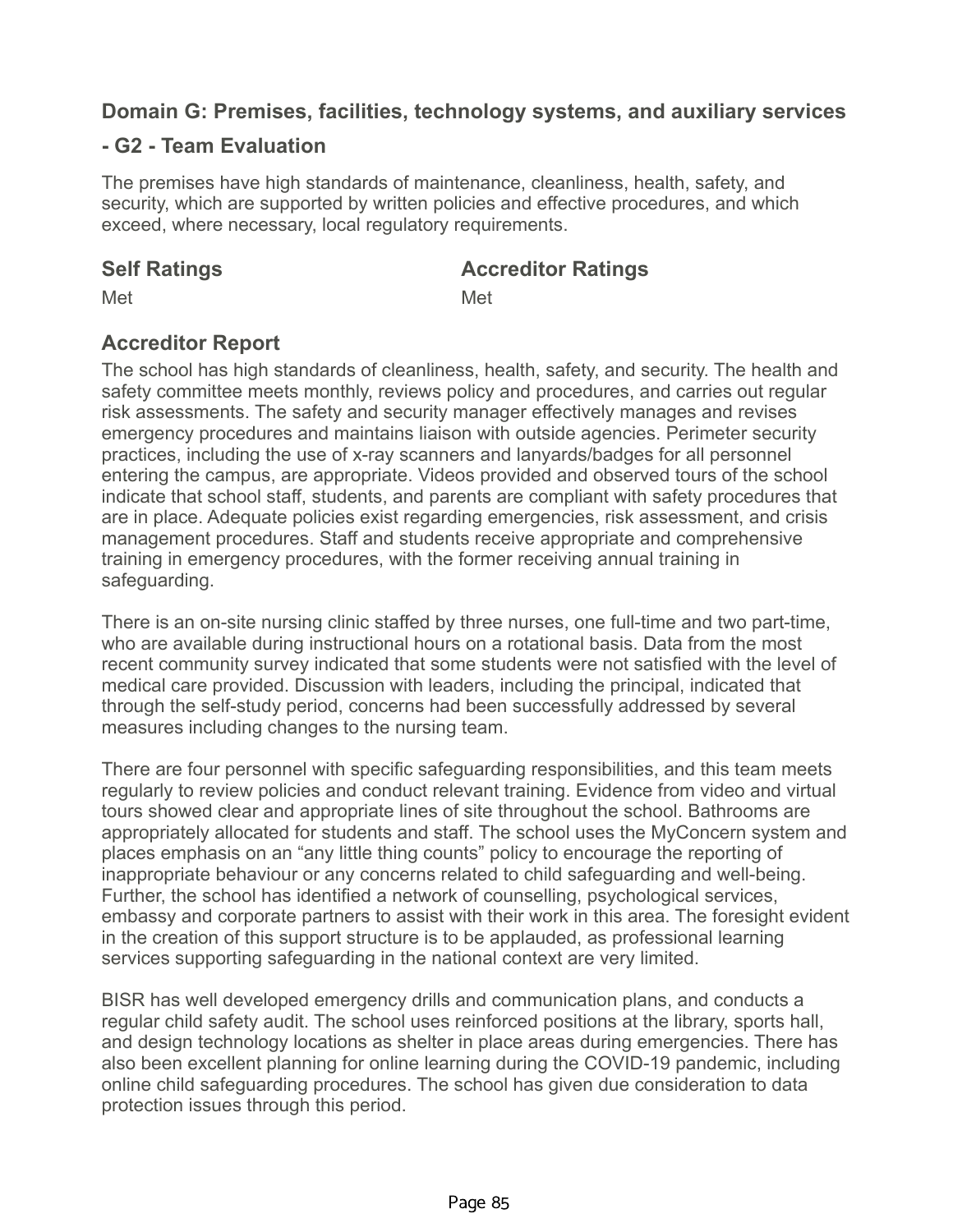The current Al Hamra facility does not have a means to assist mobility-limited students to the upper floors of the school and, currently, the school does not have on roll any students who use wheelchairs. School health centre personnel assist any student who is temporarily mobility-limited to access the upper floors of the school. Safety equipment in classrooms is adequate and chemicals and other materials that pose risk are adequately stored.

### **Commendations Recommendations**

Domain G Standard 2 (Major) - The child safeguarding and safety and security teams for their provision of robust and well implemented policies and procedures and for developing strong relationships with community partners to support the safety and security of BISR students and staff.

None at this time.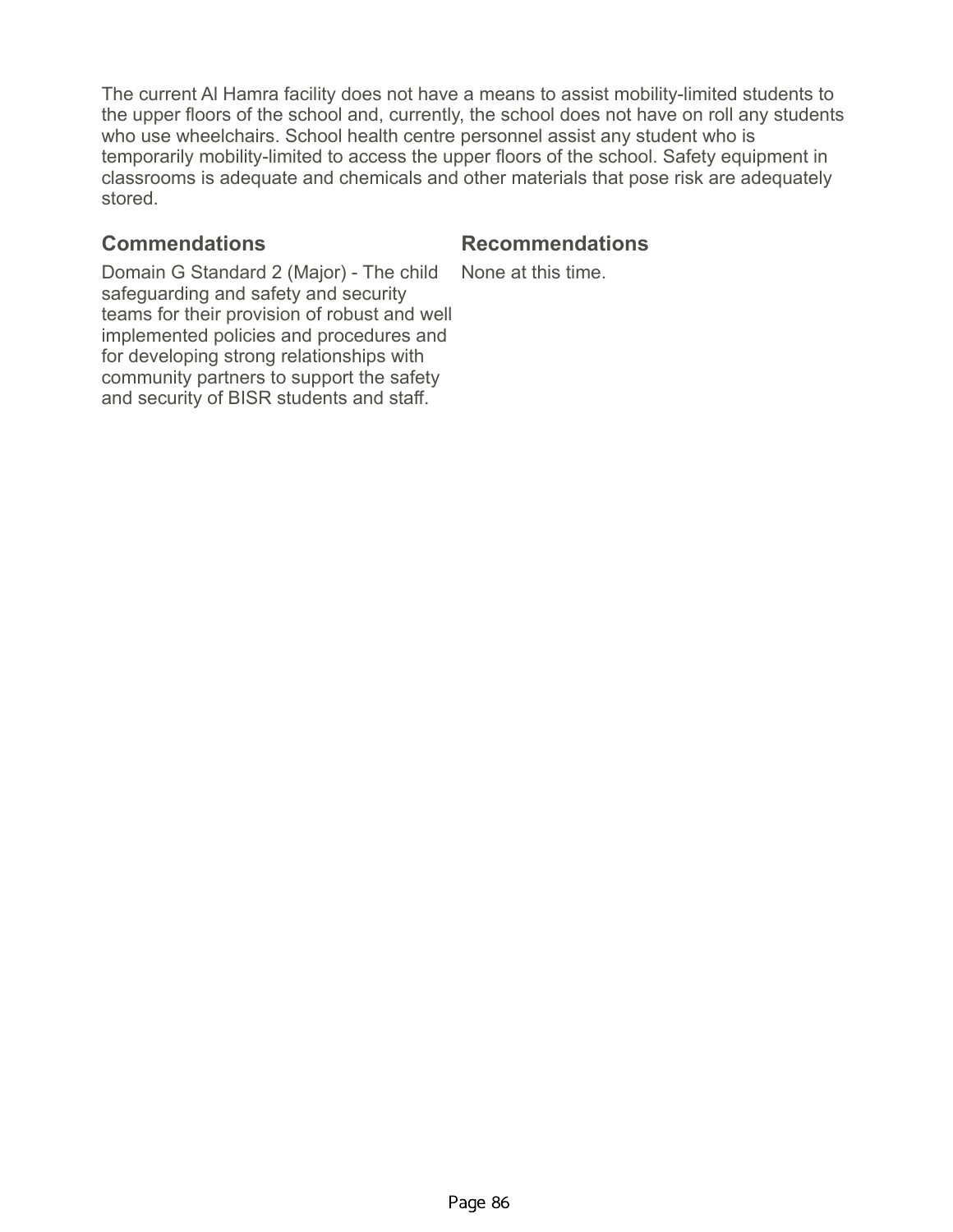### **- G3 - Team Evaluation**

The technology systems (infrastructure and data) support the school's teaching, learning, and administrative needs and have appropriate and effective safety, security, and confidentiality measures in place.

### **Self Ratings Accreditor Ratings**

Met **Met** Met

## **Accreditor Report**

The vision for the integration of technology is indexed to the REACH motto. The plan includes the implementation of a policy whereby students bring their own laptops to school (BOYD). The school makes laptops available for staff. Classroom observations suggest that this initiative may be in a stage of development as student use of laptops in some classrooms in the senior school is inconsistent. Sufficient budgets for technology infrastructure and the use of Google platforms are in evidence and the use of these programmes are widespread and appropriate. Packages such as Adobe, Creative Cloud, and online subject area subscriptions support educational programmes. Good data security systems are also in evidence to manage access issues and to ensure authorised login. Internet provider software scans incoming Internet traffic for child safety.

Each classroom has had a BenQ interactive board installed and teachers use this resource to good effect. School platforms and educational software packages are robust and the Bromcom MIS enables students, staff, and parents to access key information remotely. Parental feedback suggested that the adoption of additional technology, in the form of a related phone based application, would be helpful to receive timely and ongoing information about student progress.

In both the self-study report and during conversations with staff, evidence was provided that planning for IT infrastructure is well envisioned and a three year roll-out plan is in place. Connectivity is strong across the school and backup systems are in place. School servers have been moved to a virtual platform and firewall software is comprehensive.

### **Commendations Recommendations**

None at this time. Domain G Standard 3 - The leadership team and technology department review technology options to ensure that parents have an ongoing understanding of their child's progress in a formative, regular, and ongoing manner.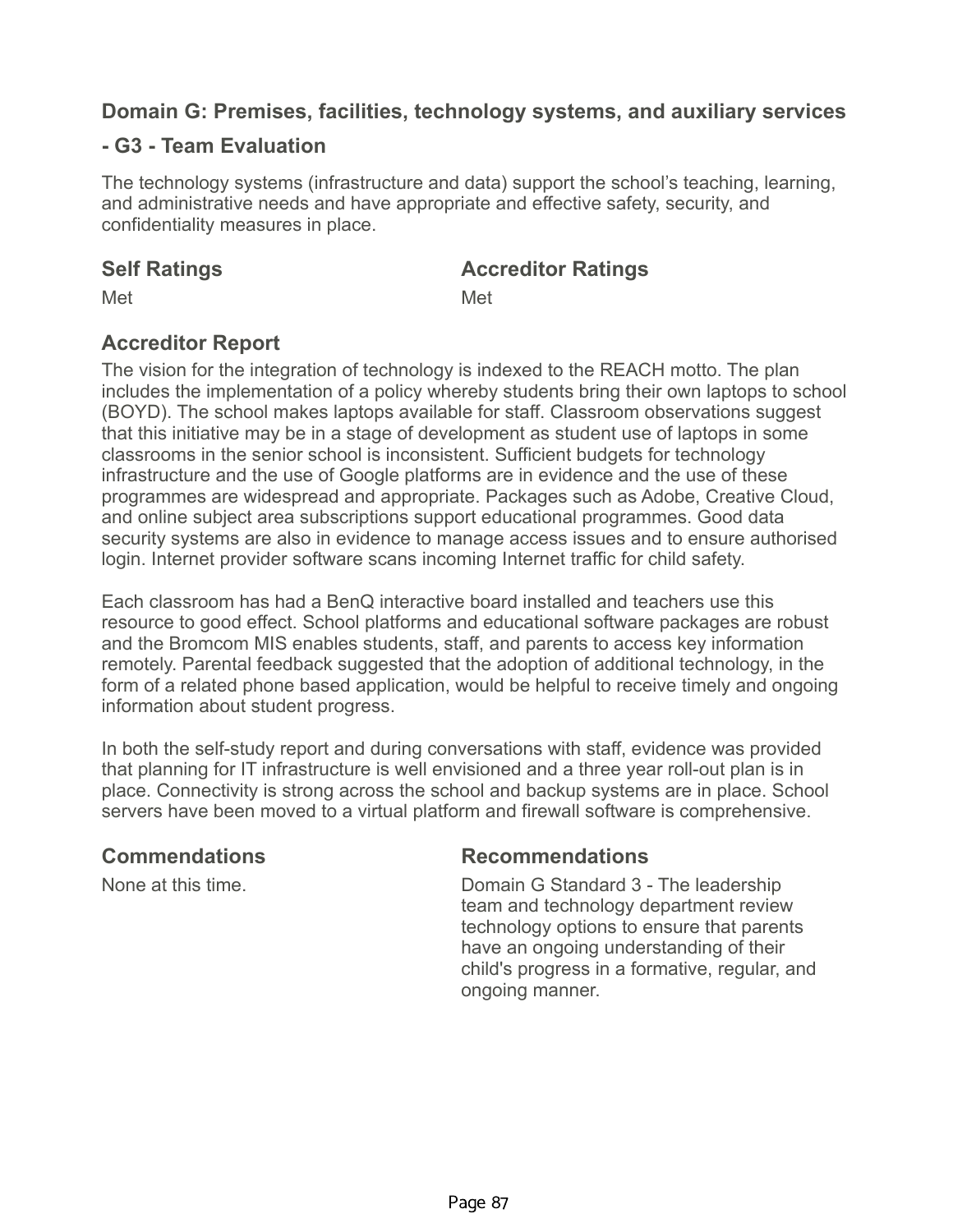### **- G4 - Team Evaluation**

The school ensures the provision of auxiliary services that meet standards of health and safety, efficiency and, where appropriate, contribute to opportunities for lifelong learning and student well-being.

### **Self Ratings Accreditor Ratings**

Met **Met** Met

# **Accreditor Report**

The school conducts inspections and receives comprehensive reports regarding auxiliary services, firefighting systems, and safety systems, to acquire the Saudi Civil Defense Certificate. Cafeteria services are evaluated and related technology platforms are robust. There is evidence that service providers are evaluated regularly and changed where needed. For example, Starbucks was recently replaced with Paul's to reduce costs of snacks to students.

While there is a tuck shop that provides some food items on the Al Hamra campus, the food available is relatively limited. Student leaders periodically meet with the head of facilities to make suggestions regarding available choices. A full-size cafeteria is planned for the new Al Hamra campus.

### **Commendations Recommendations**

None at this time. The same is no worker when the None at this time.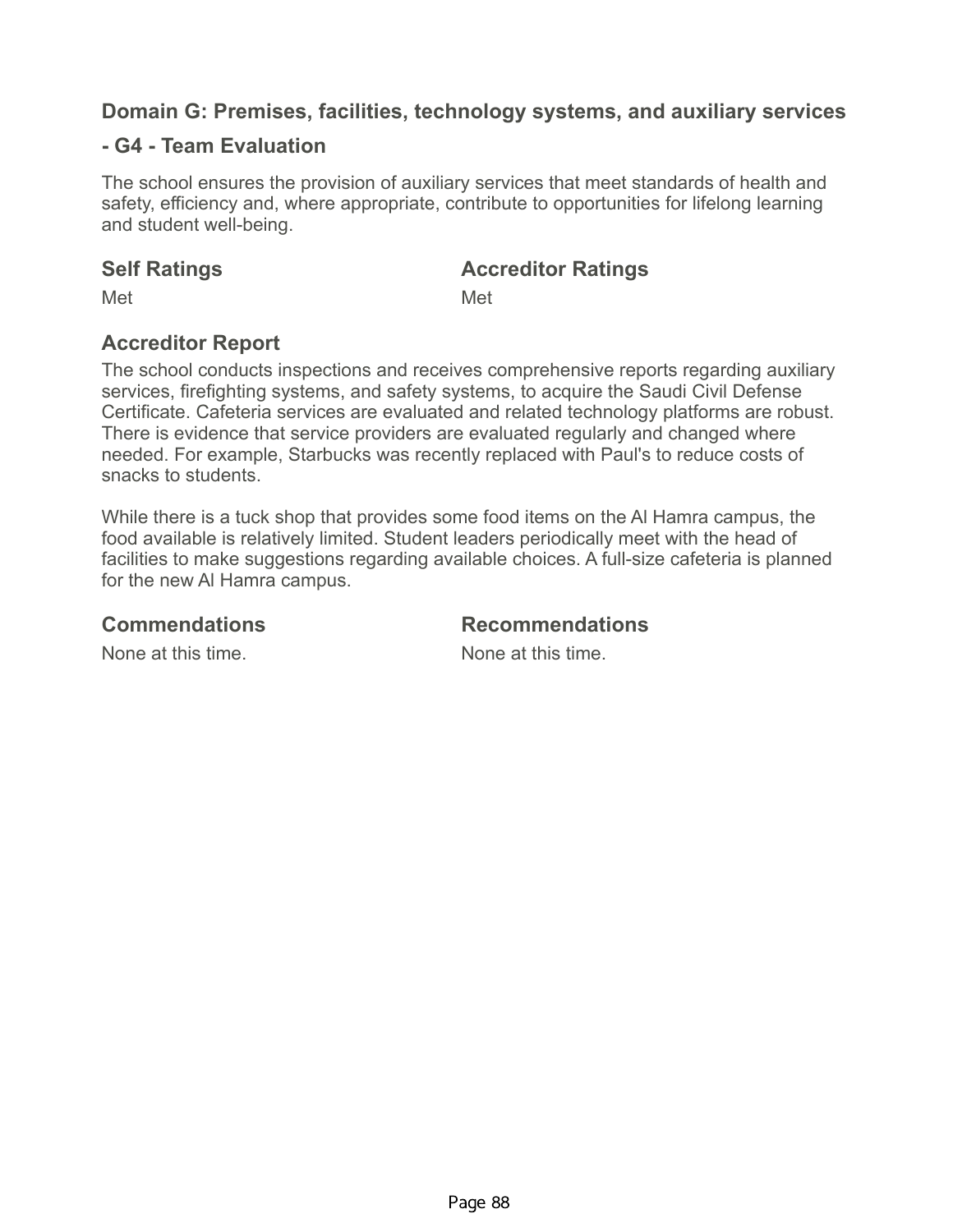## **- G5 - Team Evaluation**

Management of the premises gives due consideration to the local and global environment and exceeds, where possible, local regulatory requirements.

**Self Ratings Accreditor Ratings**

Met **Met** Met

# **Accreditor Report**

BISR strives to be environmentally aware and takes measures to demonstrate environmental stewardship at the school sites. Eco-friendly principles will also be promoted in the design of the new building.

The school recently won the Green Flag Award for reduction of water use through low volume toilet design, and cardboard and plastic recycling efforts are in evidence with the work of the Precious Plastic group. An eco garden is also in construction. The student-led eco committee conducts environmental reviews of the facilities and encourages recycling as well as student learning about relevant environmental issues. Discussions with students confirmed the ambitions that they have for this group, including liaisons with other international schools and an increased media presence. The school also features a broader eco advisory committee that is comprised of leaders, teachers, and students. The committee is particularly involved in actions to minimise waste use on campus.

## **Commendations Recommendations**

None at this time.

Domain G Standard 5 - The extended leadership team, teachers, and students for building environmental programmes and opportunities, and engaging in practices related to local and global sustainability.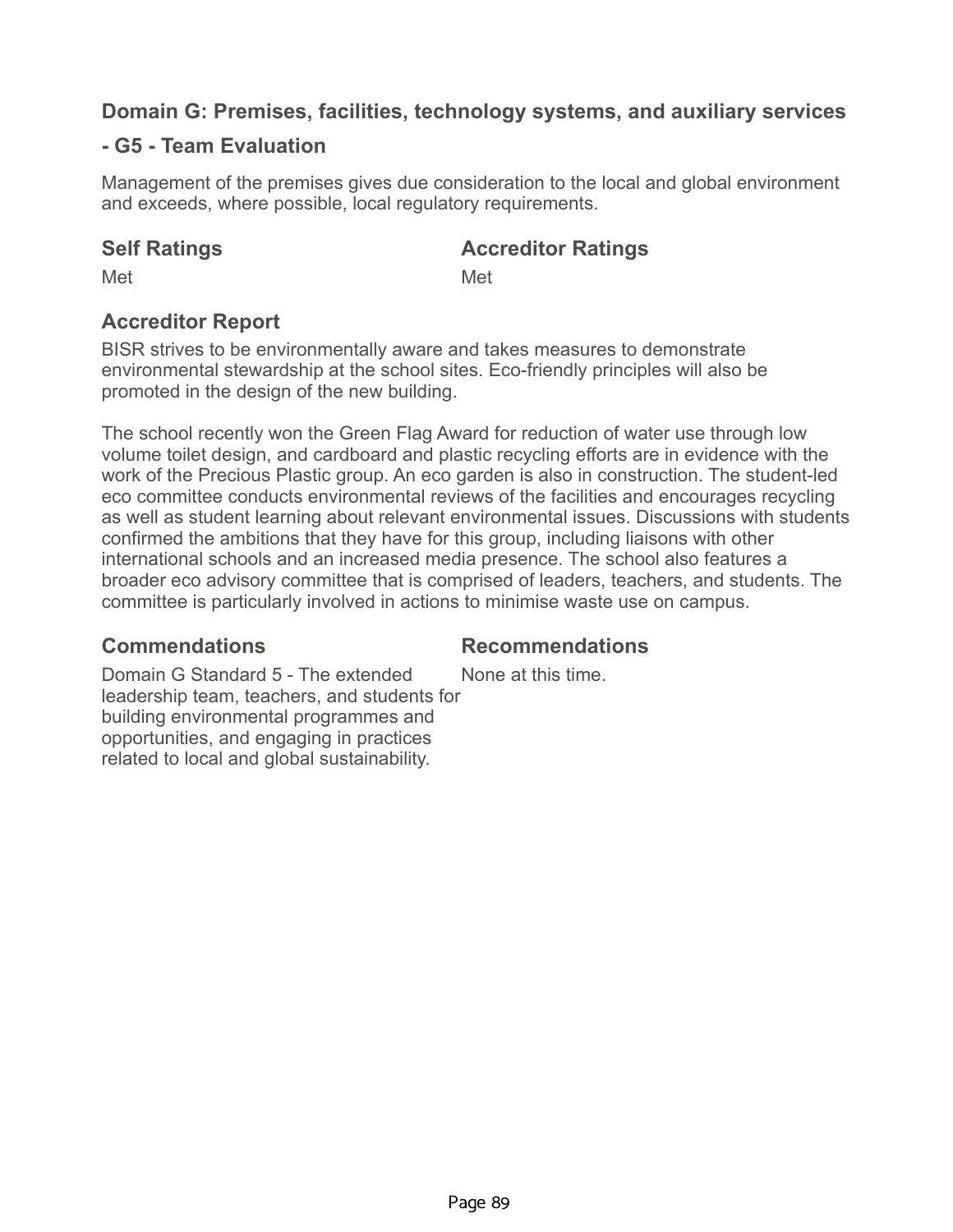### **- Domain Summary - Team Evaluation**

As a result of the self-evaluation, the school identifies the actions necessary to strengthen this aspect of school life. The Self-Study should be action-orientated, with evidence-based evaluation leading to informed planning and proposed actions, in line with the school's guiding statements.

### **Self Ratings Accreditor Ratings**

Met No Rating

## **Accreditor Report**

The school has provided an extensive overview of premises, facilities, technology systems, and auxiliary services in alignment with each of the domain standards. The priorities embedded within this overview are appropriate and will support BISR in its ongoing expansion.

Recently, the school has hired operational leaders who have oversight for several key areas reflected within these priorities. Moving forward, they should refer to the actions identified by the school, as well as the narrative feedback and recommendations provided in the team evaluation report, to inform strategic planning and implementation.

Please refer to commendations under individual standards for this domain.

### **Commendations Recommendations**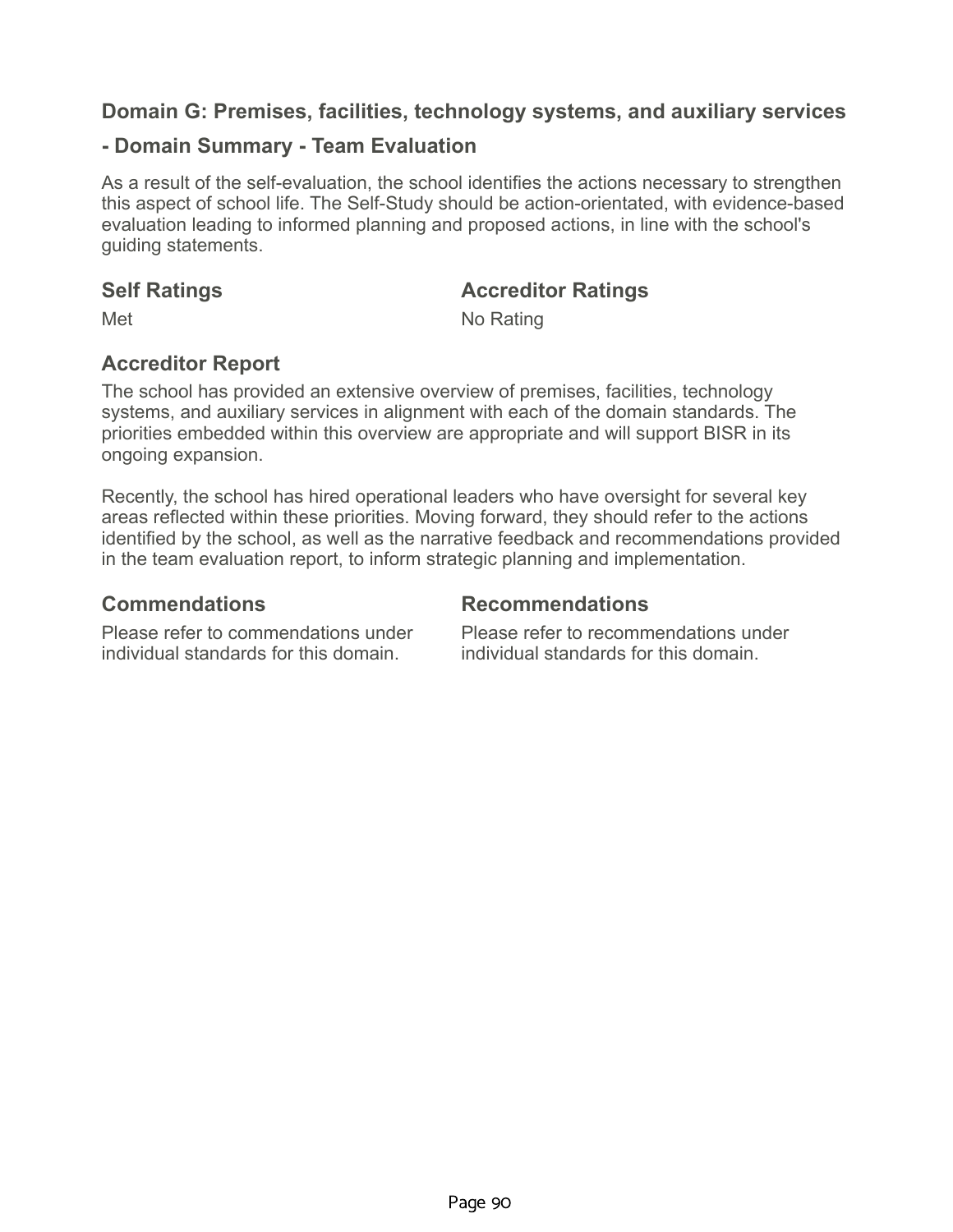## **- Evaluative Commentary - Team Evaluation**

The school uses the Essential Questions to inform its investigation and support the gathering of evidence and self-evaluation against the Standards in the Domain.

### **Self Ratings Accreditor Ratings**

No Rating No Rating No.

# **Accreditor Report**

Facility management and development are priorities at BISR. The school has made great efforts to upgrade existing facilities whilst going through the process of expanding its footprint through the construction of a new campus.

Auxiliary services are well integrated and managed at the school. Auxiliary staff work effectively as a team and demonstrate their strong ability to execute maintenance, facilities, and health and safety functions that serve the best interests of students and which are aligned with the mission and vision of the school. The school is clean and well maintained. In addition, the school demonstrates environmental stewardship at the site level, and current work to integrate environmentally-focused content across school subjects is encouraged and applauded.

Information technology systems are adequately funded and work well to support teachers and students. It is also clear that the IT staff and school leaders have mounted a comprehensive and thorough response to the conditions posed by the COVID-19 crisis. This was evidenced by the appropriate and timely movement to a Google Workspace and the use of Google Classroom, and teachers have continued to creatively use these tools as face to face learning has returned.

Please refer to commendations under individual standards for this domain.

## **Commendations Recommendations**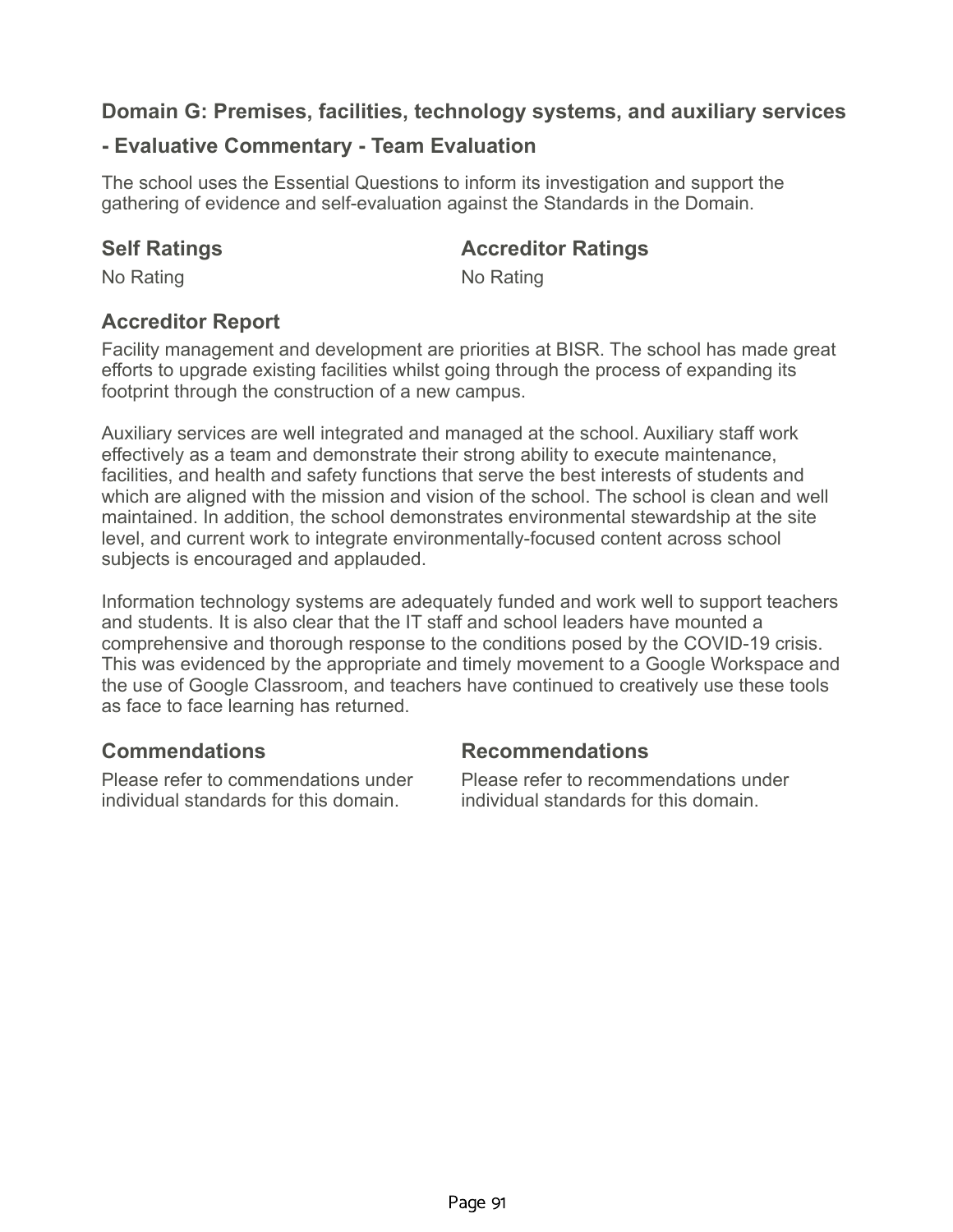# **Domain H: Community and home partnerships - H1 - Team Evaluation**

Effective communications foster a productive home-school partnership and a positive learning community.

## **Self Ratings Accreditor Ratings**

Met **Met** Met

# **Accreditor Report**

Throughout the team visit, it was evident that British International School Riyadh (BISR) lives its mission and involves all school constituents in supporting student learning. Conversations with parents confirmed that BISR leadership and staff modelled the school's REACH motto in every aspect of school life. The self-study report, as well as meetings with school leaders and teachers, noted many ways that the school engages in two-way communication with parents, enhancing the home-school partnership for the benefit of students as well as school development.

BISR has an open-door policy that encourages parents to contact the school and share their concerns. Parents confirmed the accessibility of teachers and heads of years whenever they asked for a meeting to follow up on their child's progress. BISR also uses emails, social media, and its parent hub for delivering and receiving messages with parents. Parents have access to curriculum information, school policies, and resources for their child's learning through the school website and weekly newsletter. There is a parent representative group with parents of students in different grade levels who have the role of communicating concerns to the school administration and teachers, and disseminating information to parents. During the interview with parents who have children in the senior school, it was brought up that it would be helpful for the school to have one platform for communication with parents instead of using several platforms, which at times they found confusing.

BISR leaders, teachers, and parents talked about the use of frequent surveys, small group workshops, and facilitated discussions, citing these as valuable ways that the school builds community. Emails from the principal seeking parent feedback that was used to develop and improve school practices were also evidenced as important and appreciated.

The parent induction process starts once a student is accepted for admission. The school's guiding statements, REACH motto, and policies are explicitly explained to parents upon admission. The school conducts many events in which parents can be involved, such as parent-teacher conferences, student-led conferences, performances, international day events, mother tongue language days, fun days, and celebrations. Parents are invited to come to the school as guest speakers and share information about their countries and cultures.

Domain H Standard 1 - The leadership team and teachers for their efforts in creating many avenues and opportunities to communicate and involve parents in

**Commendations Recommendations**

None at this time.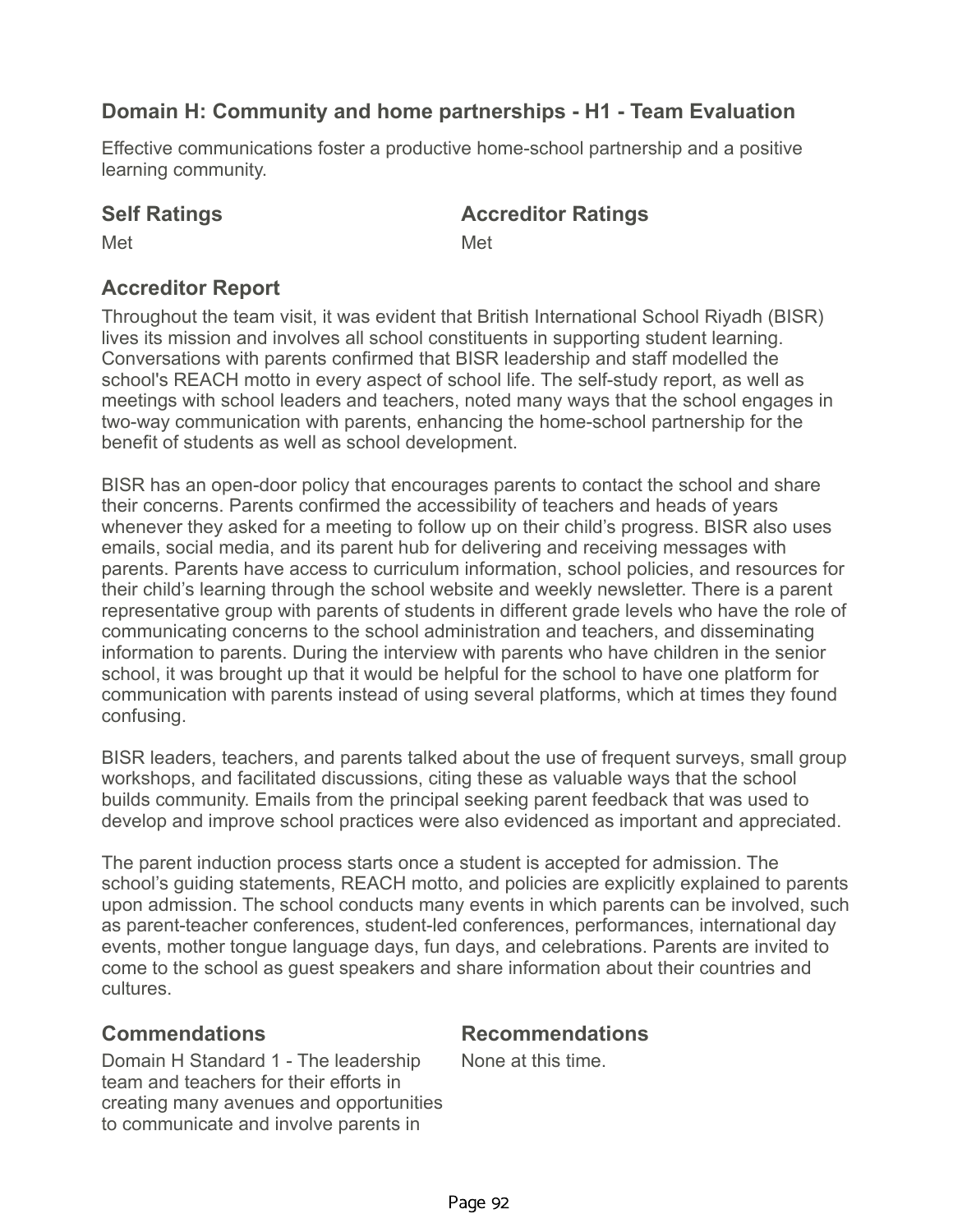their child's life at BISR.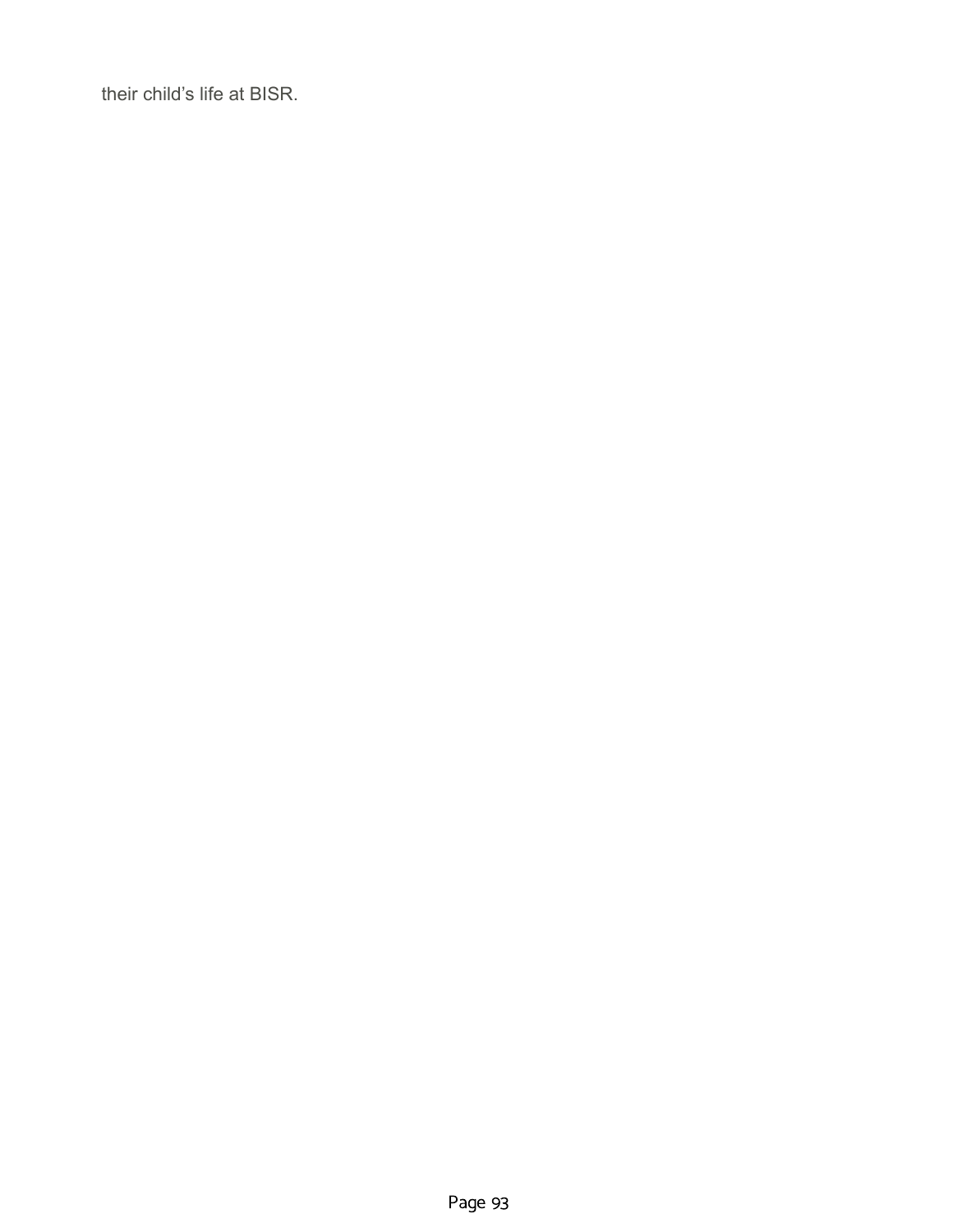# **Domain H: Community and home partnerships - H2 - Team Evaluation**

The school establishes partnerships and networks with external organisations and schools, locally and beyond, to enrich the learning opportunities available to the students. These opportunities include service, environmental stewardship, mentoring, internships, and the development of leadership capabilities.

### **Self Ratings Accreditor Ratings**

Met **Met** Met

## **Accreditor Report**

BISR has developed, and continues to seek out, a wide range of external partnerships with the local and international community. The school prides itself on having earned the Green Flag Award by the Foundation for Environmental Education Programme for its environmental education through the curriculum, enrichment programmes, and precious plastic initiative. The school collaborates with local embassies and other organisations to enrich its guidance and career education programme. Senior school students spoke highly of the work experience programme that provides them with opportunities to practice interviews and have internships in different fields. Partnerships with the Saudi Arabia Inter Kingdom Activity Conference (SAIKAC) and other leagues are in place to provide students with opportunities to participate in sports tournaments. In addition, partnerships with international schools challenge students through participation in maths competitions.

The service learning programme includes several activities which necessitate partnership with other organisations both within and outside of the Kingdom of Saudi Arabia. The domain committee explained that the evaluation of school partnerships is done informally through reflections and discussions of how the partnership can be improved. They also mentioned that they observe students' commitment to different programmes as an indicator of its impact on their motivation and learning. School leaders explained that with the development and introduction of programme coordinator roles, more formal processes for evaluating the impact of external partnerships would be further enhanced.

Much work has been done by the service learning coordinator and teachers to integrate service learning throughout the curriculum in the primary school, where each grade level works on a community service project. These projects allow students to develop empathy, appreciation, respect, and other values. Many service learning opportunities are available for senior school students through the Duke of Edinburgh Award programme and the Enriched Curriculum Activities programme.

### **Commendations Recommendations**

Domain H Standard 2 - The leadership team and staff for providing ample opportunities for initiatives and learning.

partnerships that enhance students' holistic evaluating the effectiveness of community Domain H Standard 2 - The extended leadership team and programme coordinators develop a formal process for partnerships to monitor their impact on student development.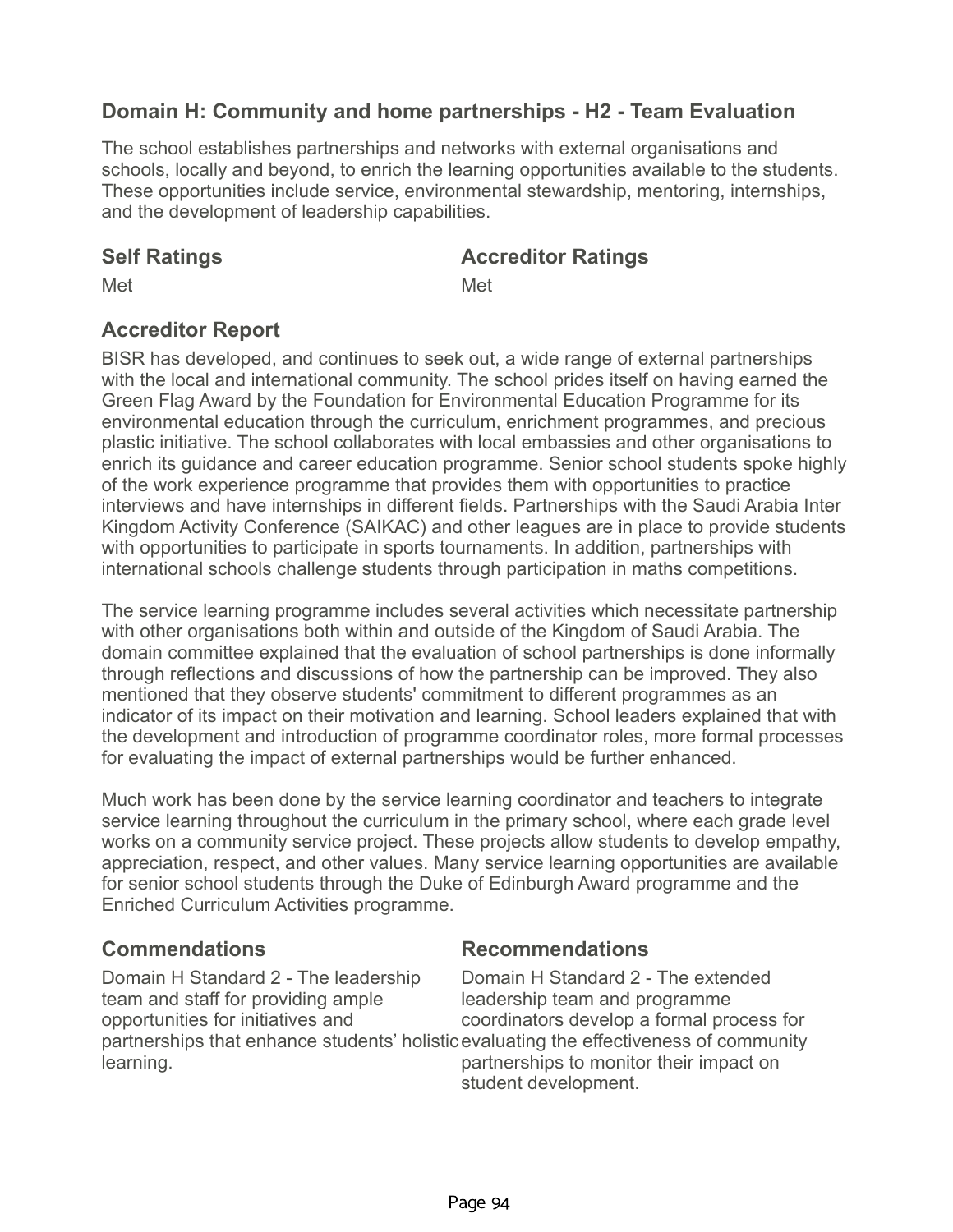# **Domain H: Community and home partnerships - Domain Summary - Team**

## **Evaluation**

As a result of the self-evaluation, the school identifies the actions necessary to strengthen this aspect of school life. The Self-Study should be action-orientated, with evidence-based evaluation leading to informed planning and proposed actions, in line with the school's guiding statements.

## **Self Ratings Accreditor Ratings**

No Rating No Rating No.

# **Accreditor Report**

The school has identified appropriate steps to continue developing its inclusive process of decision making through getting regular feedback from parents and other stakeholders. It has also noted the importance of continuing to develop its partnerships with local and international organisations to enhance the nurturing of well-rounded students.

Please refer to commendations under individual standards for this domain.

### **Commendations Recommendations**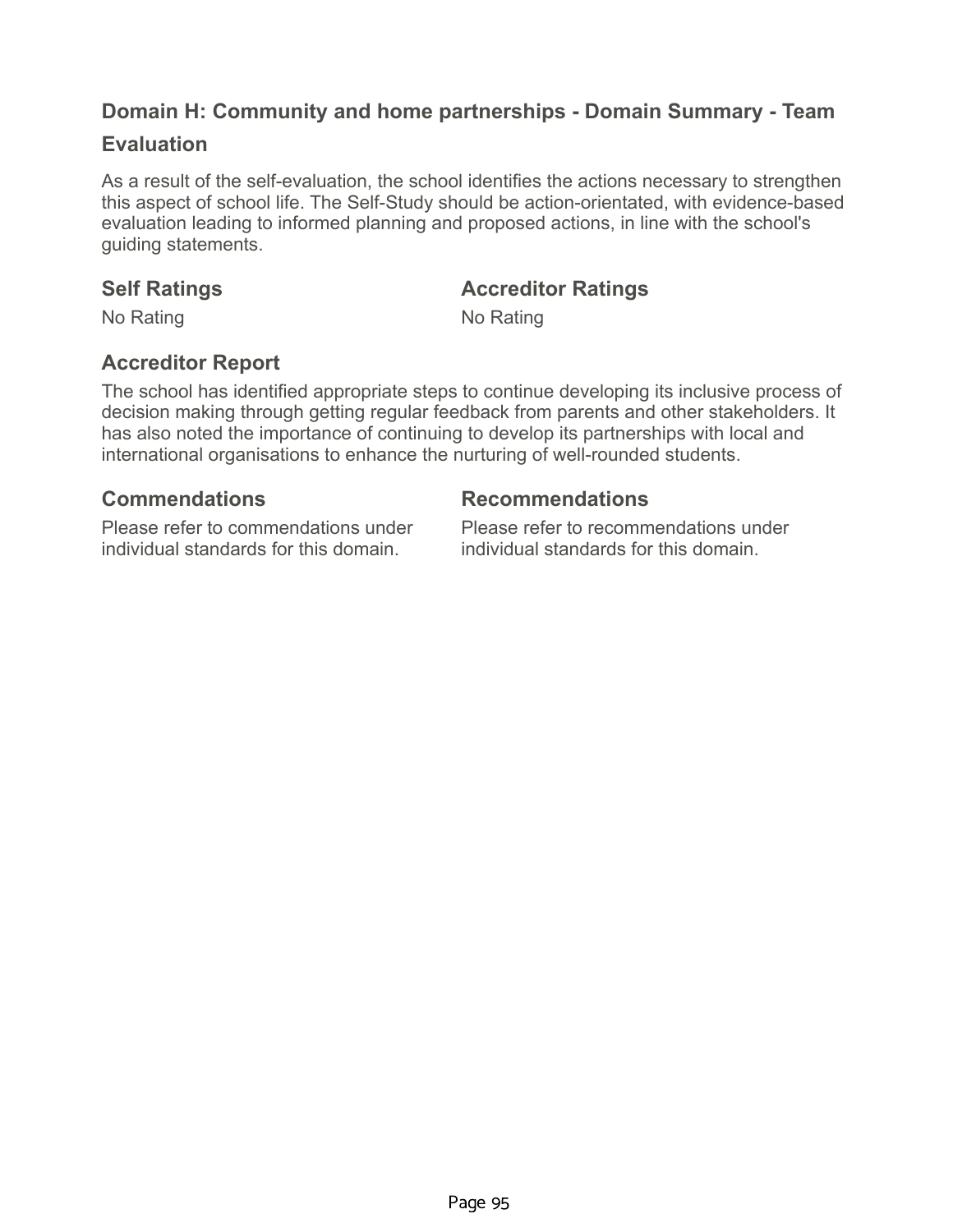# **Domain H: Community and home partnerships - Evaluative Commentary -**

## **Team Evaluation**

The school uses the Essential Questions to inform its investigation and support the gathering of evidence and self-evaluation against the Standards in the Domain.

### **Self Ratings Accreditor Ratings**

No Rating No Rating No.

# **Accreditor Report**

BISR strives to both build strong relationships within its immediate community the school stakeholders as well as to extend partnership opportunities to the wider community. The planned activities within, or supplementary to, the curriculum and the connections established within the local Saudi community, and outside the Kingdom of Saudi Arabia, reflect the school's three pillars of learning, well-being, and enrichment. Parents appreciate the caring environment at the school and feel that their voices matter, and they work as trusted partners through the many opportunities for their involvement in school activities.

## **Commendations Recommendations**

Please refer to commendations under individual standards for this domain.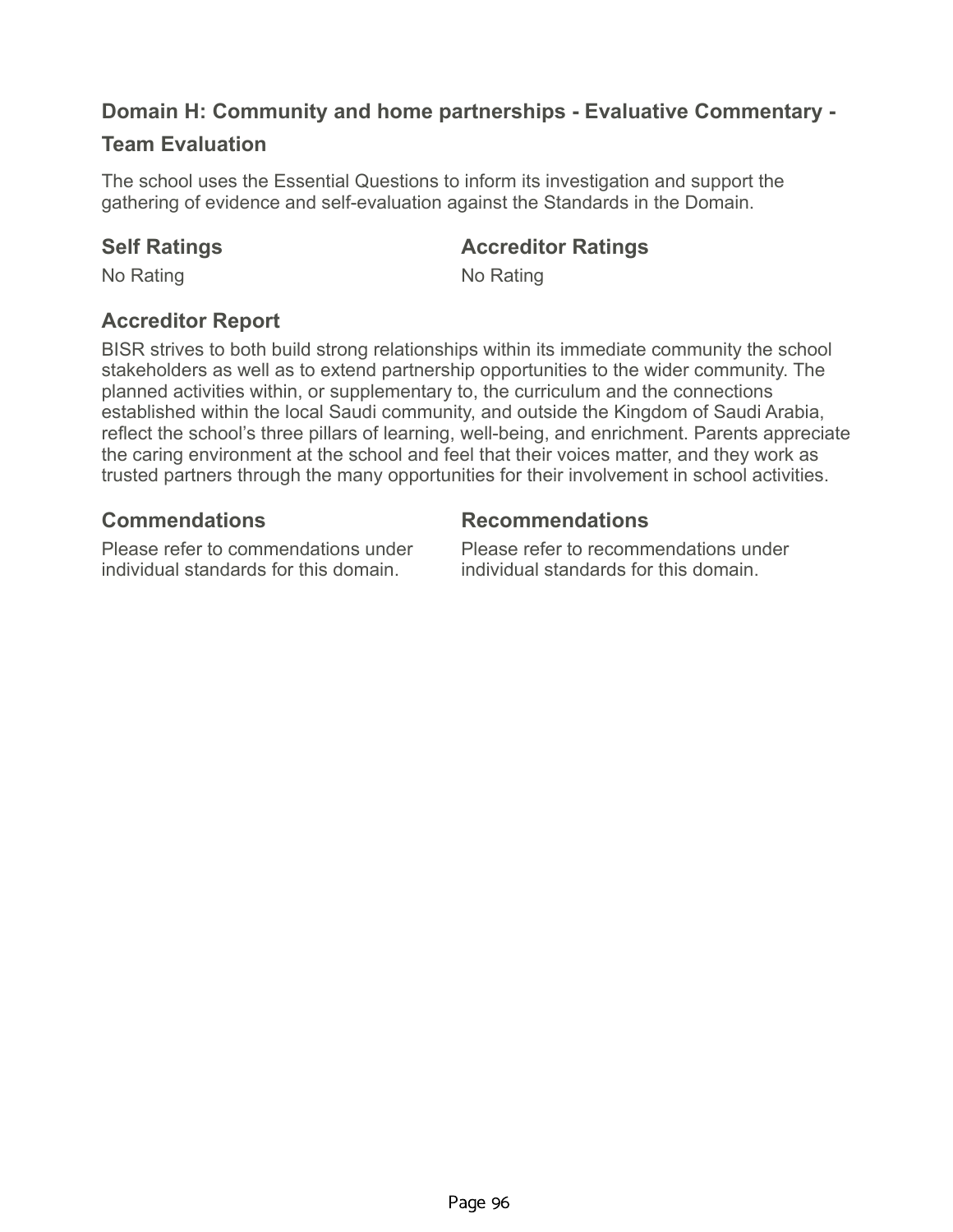## **Part 3: Conclusions - Team Evaluation**

An opportunity for the school to summarise the self-reflection and self-evaluation process.

### **Self Ratings Accreditor Ratings**

No Rating No Rating No.

## **Accreditor Report**

British International Riyadh School (BISR) is congratulated for the drive, energy, and commitment shown by all members of the community through this accreditation process. It is especially noteworthy that the school successfully managed the preparatory evaluation, self-study, and team evaluation during the COVID-19 pandemic.

The engagement and accessibility of all within the school community throughout the team evaluation visit has been impressive. Equally admirable has been leaders' willingness to make further evidence available to the team as required, and the relaxed and warm manner in which staff have facilitated virtual access to learning and social spaces in the school.

The developments that have taken place since the preparatory visit demonstrate how well the CIS accreditation process has been used to effect positive and transformational change. Most significant is the planning that has gone into the procurement of land and professional services to enable a contract to be signed that will see the completion of a new school building erected close to the current Al Hamra site by summer 2024.

The CIS/WASC evaluation team wishes to acknowledge the high degree of openness and transparency experienced during the time with the school. This enabled the team to see, understand, and reflect upon the strengths of the school and also to establish and agree those areas that will continue to form components of the school's strategic planning.

In reviewing the evidence in this report as a whole, the narrative from the school in the conclusion indicating the next steps for the school is an appropriate summary. These steps align with the plans witnessed across a range of areas and will contribute to the impressive school improvement journey that the school has embarked upon through the accreditation process. Some of the school's points, both strengths and areas for development, are commented upon further in the paragraphs that follow.

BISR's strategic plans are robust and carefully considered. They already include a number of areas for development which are aligned to recommendations from this visit. The school maintains a leadership structure which has sufficient breadth to accommodate the demands that will be associated with these tasks. The evaluation team is also confident that the board and school leaders will order developments so that urgent improvements are given priority.

The team also recognises the challenging circumstances that have been evident during the pandemic. These have included potential instability in enrolment, complications for staff recruitment, and very significant amounts of time (22 months for the primary school students) of online education. It is a tribute to all associated with BISR that the school has navigated its way around obstacles and deployed many innovations in order to keep